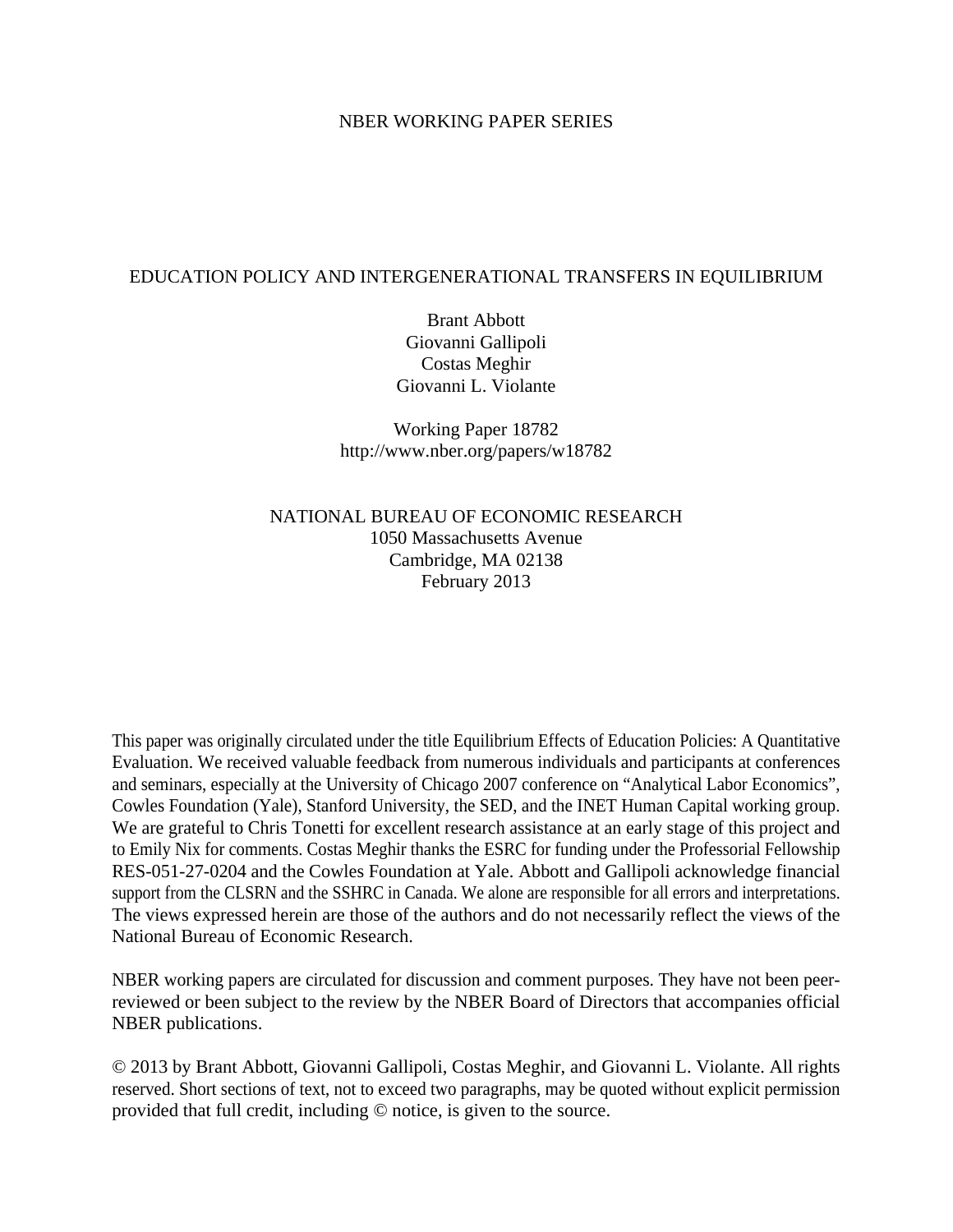Education Policy and Intergenerational Transfers in Equilibrium Brant Abbott, Giovanni Gallipoli, Costas Meghir, and Giovanni L. Violante NBER Working Paper No. 18782 February 2013 JEL No. E24,I22,J23,J24

#### **ABSTRACT**

This paper compares partial and general equilibrium effects of alternative financial aid policies intended to promote college participation. We build an overlapping generations life-cycle, heterogeneous-agent, incomplete-markets model with education, labor supply, and consumption/saving decisions. Altruistic parents make inter vivos transfers to their children. Labor supply during college, government grants and loans, as well as private loans, complement parental transfers as sources of funding for college education. We find that the current financial aid system in the U.S. improves welfare, and removing it would reduce GDP by two percentage points in the long-run. Any further relaxation of government-sponsored loan limits would have no salient effects. The short-run partial equilibrium effects of expanding tuition grants (especially their need-based component) are sizeable. However, long-run general equilibrium effects are 3-4 times smaller. Every additional dollar of government grants crowds out 20-30 cents of parental transfers.

Brant Abbott University of British Colombia 977 – 1873 East Mall Vancouver, B.C., Canada V6T 1Z1 abbottbrant@gmail.com

Giovanni Gallipoli Department of Economics University of British Columbia 997-1873 East Mall Vancouver, BC V6T 1Z1 CANADA and RCEA gallipol@mail.ubc.ca

Costas Meghir Department of Economics Yale University 37 Hillhouse Avenue New Haven, CT 06511 and IZA and also NBER c.meghir@yale.edu

Giovanni L. Violante Department of Economics New York University 19 W. 4th Street New York, NY 10012-1119 and NBER glv2@nyu.edu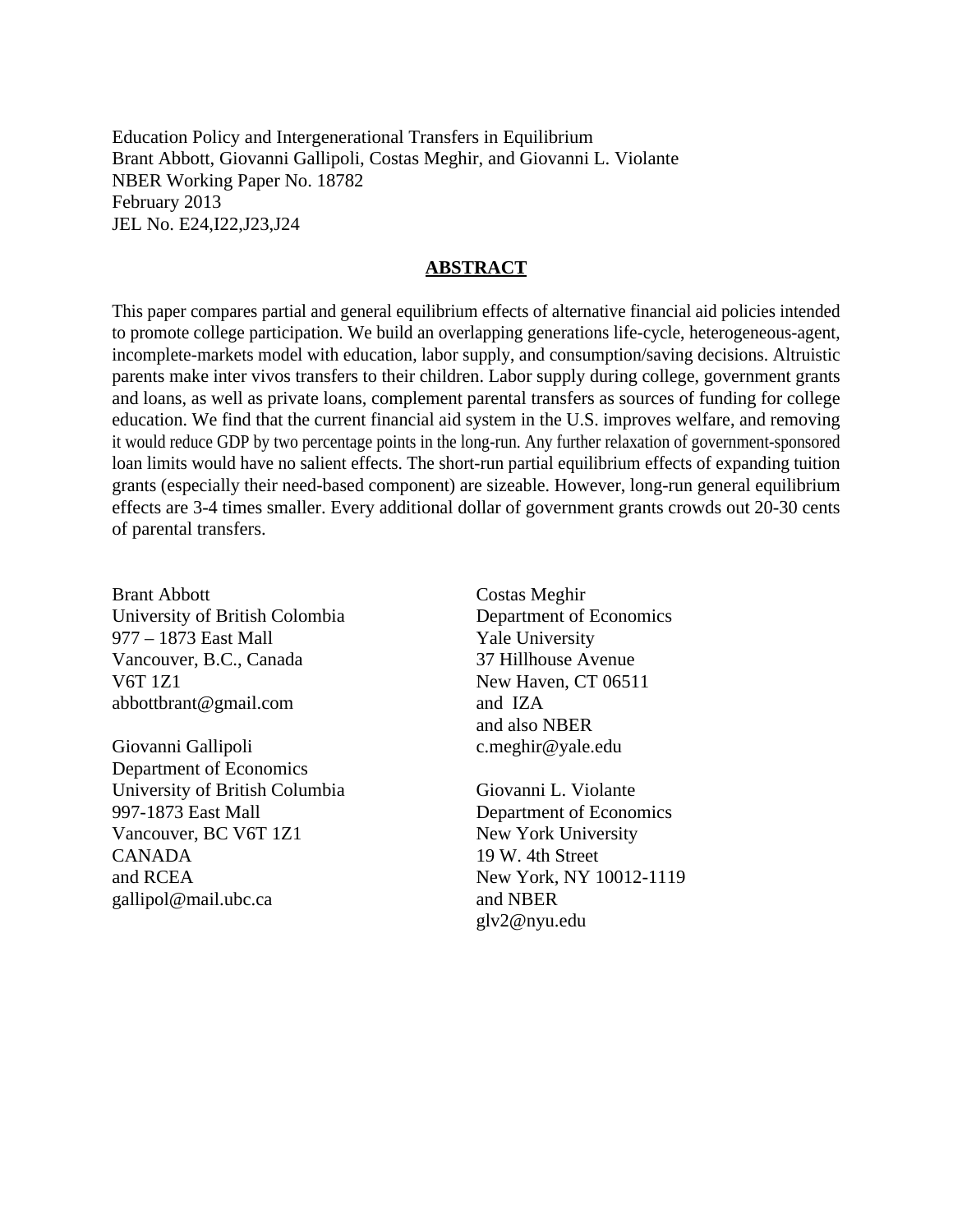# 1 Introduction

Investment in human capital is a key source of aggregate productivity growth and a powerful vehicle for social mobility. Motivated by these considerations, governments promote the acquisition of education through a variety of interventions. Financial aid for college students is a pillar of education policy in many countries. For example, the US Federal government spent roughly 150 billion dollars on loans and grants for college students in 2012 (source: Trends in Student Aid, College Board, 2012). Given the vast resources spent by these programs it is paramount to accurately quantify the effects of policies intended to advance college enrollment.

In this paper, we address this question by providing an empirical and quantitative analysis of the impact of financial aid policies on college attainment and the aggregate economy. Measuring how government-sponsored loans and tuition grants affect college enrollment decisions is extremely challenging because of the interplay between four crucial economic factors: (i) individual heterogeneity and uncertainty in the returns to college education, (ii) imperfections in financial markets, (iii) private sources of funding, and (iv) general equilibrium feedback effects.

As recognized by the micro-econometric literature, there is extensive heterogeneity in the return to education. Higher ability individuals have higher expected pecuniary returns from higher education and self-select into college.<sup>1</sup> There is also substantial heterogeneity in nonpecuniary (psychic) costs of college attendance. Modelling these psychic costs is necessary because pecuniary returns can only account for a part of the observed college attendance patterns by ability (see Cunha, Heckman, and Navarro, 2005; Heckman, Lochner, and Todd, 2006). This vast heterogeneity means that unless policies are precisely targeted towards specific groups most students are infra-marginal and largely unaffected by an intervention.

Labor economists have convincingly documented that earnings risk during working life is substantial and only partially insurable through borrowing, saving, labor supply adjustments, and family transfers (Blundell, Pistaferri, and Preston, 2008; Low, Meghir, and Pistaferri, 2010; Heathcote, Storesletten, and Violante, 2012; Gallipoli and Turner, 2011). As Levhari and Weiss (1974) originally emphasized, college education is a multi-period investment that

<sup>&</sup>lt;sup>1</sup>The first studies linking human capital investment to life cycle earnings (Mincer, 1958; Becker, 1964; Ben-Porath, 1967) sidestepped the important issue of self-selection into education, as described in the seminal contributions of Rosen (1977) and Willis and Rosen (1979).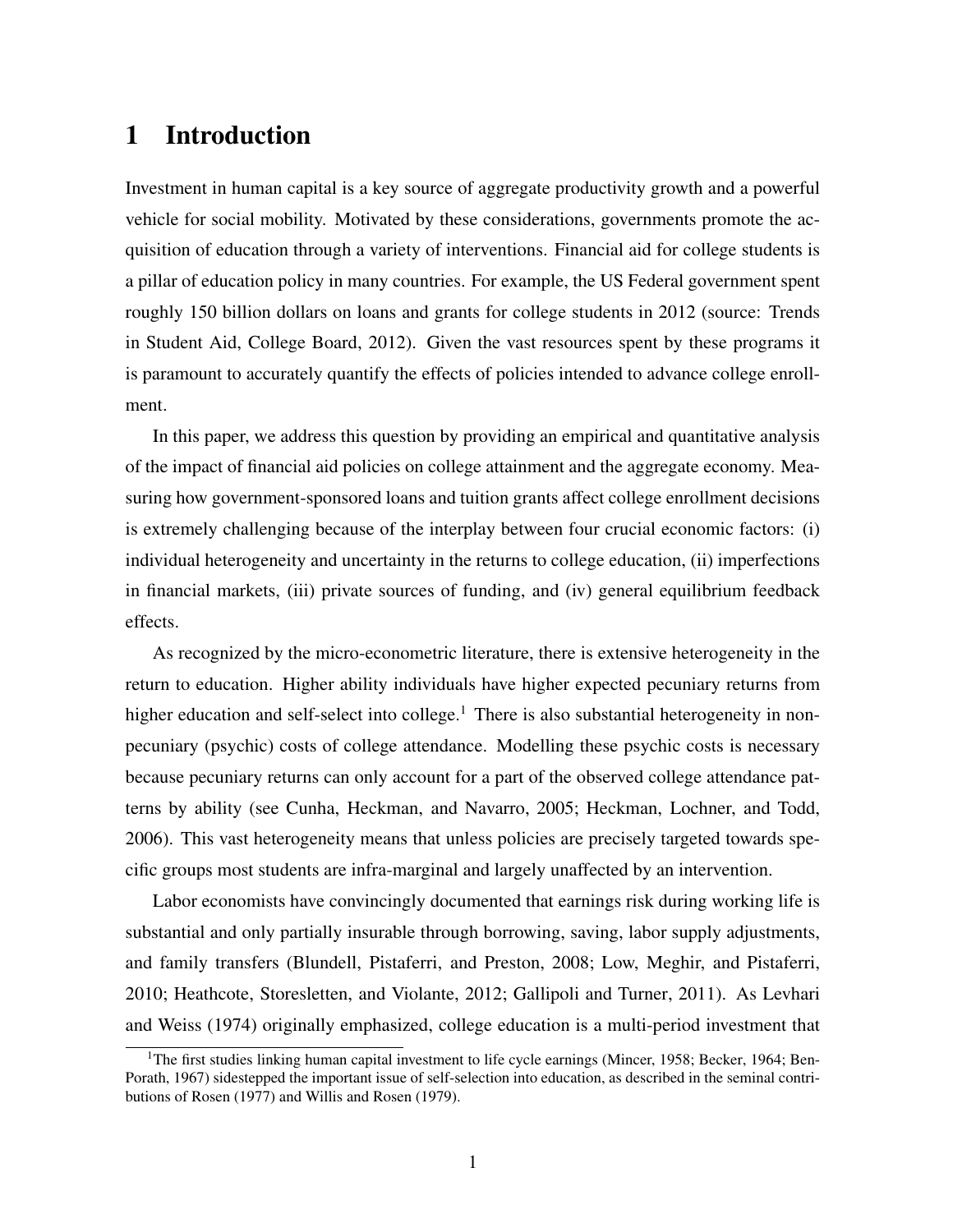requires an ex-ante commitment of resources and time, and hence uncertainty in its return is a key determinant of education decisions. Therefore students may be unwilling to finance college using loans when uncertainty about their future earnings and ability to repay is high. In this respect grants may be a better instrument to promote enrollment (e.g., Johnson, 2011).

At least since Becker (1964) it has been well understood that the amount of college education in an economy may not be optimal because young individuals own only small amounts of pledgeable assets and their future human capital cannot be used as collateral in imperfect financial markets. The key question is: how pervasive are credit constraints? Studies using the 1979 cohort of the National Longitudinal Survey of Youth (NLSY79) concluded that in the 1980s family income played a small role in college-attendance decisions, after controlling for child ability and several other family background characteristics (Cameron and Heckman, 1998; Keane and Wolpin, 2001; Carneiro and Heckman, 2002; Cameron and Taber, 2004). This result implies a stark policy recommendation: rather than easing credit constraints at the age of college enrollment decisions, government interventions should be directed to earlier stages of life in order to ameliorate college preparedness and reduce "psychic costs" of schooling (e.g., by improving the quality of the public school system). However, more recent studies based on the 1997 cohort of the NLSY (NLSY97) have reached a different conclusion. For example, Belley and Lochner (2007) find that parental financial resources matter much more for college attendance in the 2000s (they estimate roughly twice the effect observed in the 1980s). These new contributions reopened the debate on the role of financial aid for college students.

The extent to which credit constraints distort college attendance depends on the availability of other private sources of funding, such as parental transfers and in-school part-time work. Garriga and Keightley (2009) show that omitting the labor supply margin of college students may lead to large overestimates in the effects of tuition subsidies. Gale and Scholz (1994) show that inter vivos transfers (IVTs) for education are sizeable, thus they should be incorporated into models of education acquisition. Keane and Wolpin (2001) and Johnson (2011) estimate parental IVTs as a function of observable characteristics from the NLSY79. Brown, Scholz, and Seshadri (2012) show that while parental contributions are assumed and expected in financial aid packages they are not legally enforceable nor universally given, implying substantial heterogeneity in access to resources for students with observationally similar families.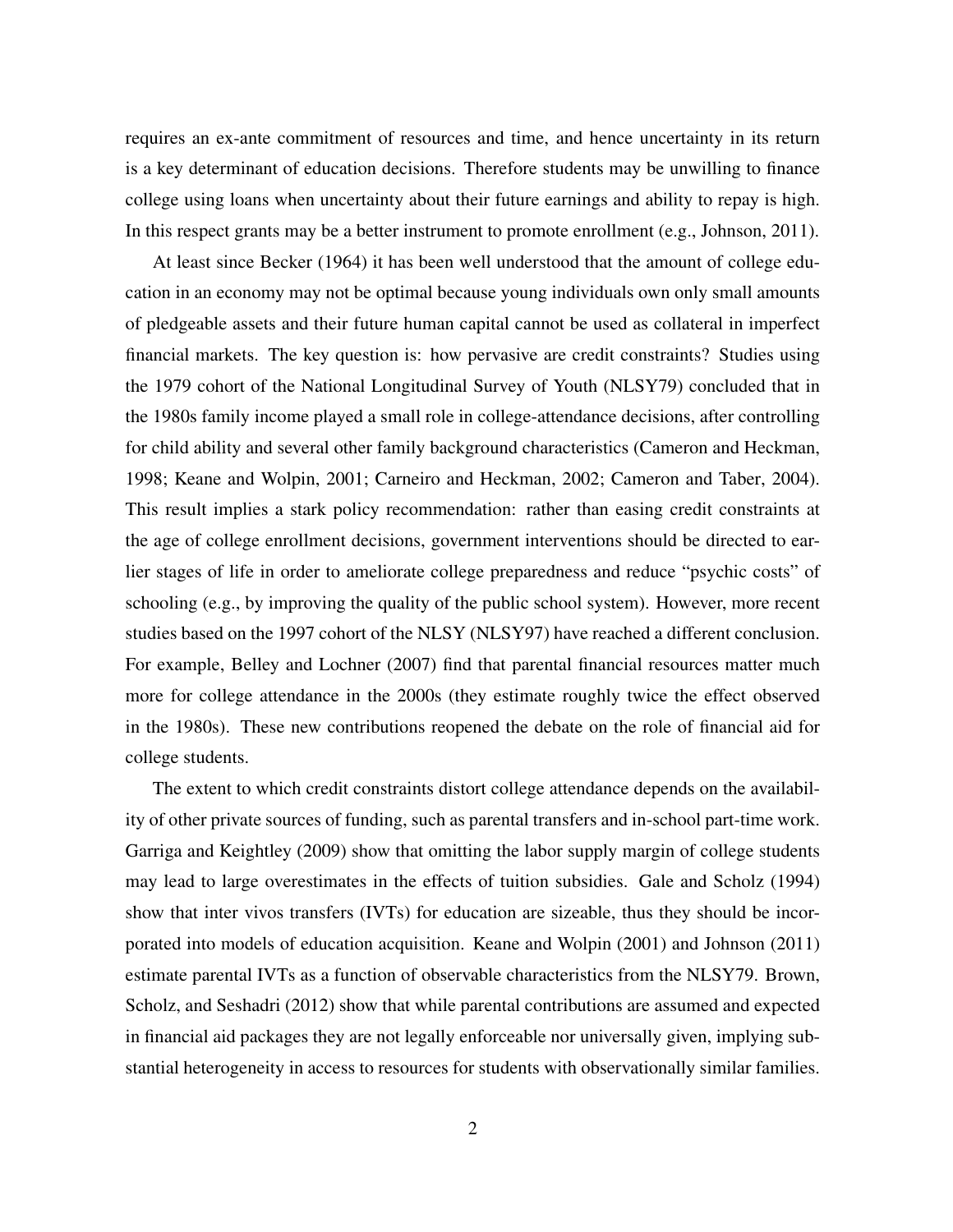Using this insight Winter (2012) argues that ignoring parental transfers may lead to wrong inference about the extent of credit constraints. We build on this body of evidence and account for some of its criticisms by developing a structural model where the parental transfer decision rule determines the distribution of initial wealth in equilibrium. A crucial implication of our framework is that more generous education policies may crowd out parental IVTs, and hence displace students' use of private financial resources to attend college.

The evaluation of large-scale financial aid policies, such as Stafford loans or Pell grants, targeted to the wider population rather than specific groups requires a general equilibrium model. Heckman, Lochner, and Taber (1998b,c) have led the way in advocating an approach to evaluation of education policies based on structural models that do not omit equilibrium feedbacks between aggregate quantities of labor of different education types and their relative prices. This approach has been also followed by Lee (2005), Lee and Wolpin (2006), Garriga and Keightley (2009), Bohacek and Kapicka (2012), Johnson and Keane (2013), and Krueger and Ludwig (2013).

Our framework of analysis combines these elements. We build a life-cycle, heterogeneousagent model with incomplete markets of the type popularized by Huggett (1993) and Ríos-Rull (1995) and with inter-generational links in the tradition of Laitner (1992). Young individuals make education decisions based on productive ability (inherited from parents), psychic costs of schooling, and wealth. Imperfectly altruistic parents make inter vivos transfers that determine their children's initial wealth. Labor supply during college, government grants and loans, and private education loans, complement parental transfers as sources of funding for college education. During working life individuals make labor supply and consumption/saving decisions, and repay student loans. They face uninsurable random fluctuations in their labor productivity throughout the work stage of life. Labor inputs of different education levels are imperfect substitutes in the aggregate production function. Wages and the real interest rate clear input markets.

We obtain parameter estimates for our model by estimating key components such as the education specific stochastic wage processes and the aggregate production function by combining data from the PSID, the NLSY, the CPS and the macroeconomy. For some parameters where microeconometric estimation is not feasible or practical we use calibration to replicate key moments from the data. The US federal system of grants and loans is modelled in some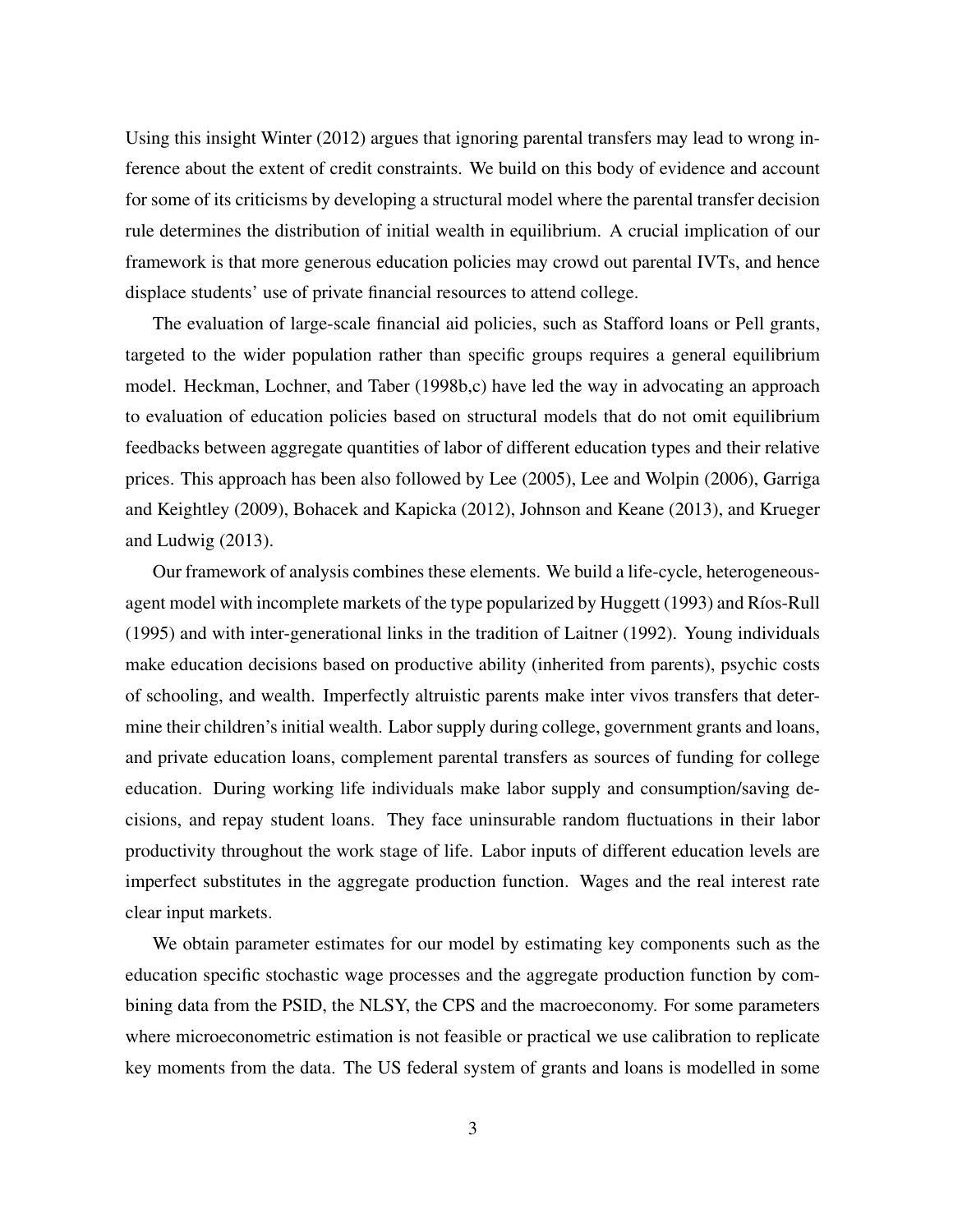detail in order to ensure that we capture the main sources of public funding for education allowing us to obtain a better estimate of the incidence of liquidity constraints and their impact. To lend additional credibility to our economic model we establish that simulated data are consistent with empirical data along a number of crucial dimensions that are not targeted in the parameterization. For example, cross-sectional life-cycle profiles of the mean and dispersion of hours worked, earnings, consumption, and wealth are consistent with their empirical counterparts (e.g. Guvenen, 2009; Heathcote, Storesletten, and Violante, 2012; Kaplan, 2011). The intergenerational correlation of income between parents and children is around 0.4, as documented by Solon (1999) for the US. Our modeling choices for federal financial aid imply marginal effects of parental wealth on college enrollment, controlling for child's ability, that are similar to those estimated by Belley and Lochner (2007) from the NLSY97. Moreover, when we use the model to simulate a randomized experiment in which a (treated) group of high-school graduates receives an additional \$1,000 in yearly tuition grants and another (control) group does not, we estimate a treatment effect on college enrollment that is slightly larger than 3 percentage points. This estimate is consistent with the effects of quasi-randomized policy shifts surveyed by Kane (2003), and Deming and Dynarski (2009).

We conduct a number of different policy experiments in which we change the size and nature (need-based/merit-based) of the federal grant program and government-sponsored loan limits. These experiments yield five main results. First, existing federal grant programs improve welfare in our model and, by promoting skill acquisition through college education, add about 1.5% to aggregate output. Second, the expansion of tuition subsidies induces nontrivial crowding out in both parental IVTs and in the labor supply of college students. We estimate that a \$1,000 reduction in tuition fees lowers annual hours worked by college students by 4%. Further, we estimate that every additional dollar of government grants crowds out 20-30 cents of parental IVTs on average. There is considerable variation in crowding out. One important difference is that richer parents' transfers are crowded out considerably more than poorer parents' transfers. This introduces a regressive element to increases in grants. Third, expansions of the grant program may have sizeable effects on enrollment in the short run, but long-run general equilibrium effects are 3-4 times smaller. Besides the attenuating role played by the crowding out of parental IVTs and student's labor supply, the central force at work is the relative price response. As college enrollment rises in response to more generous grants, the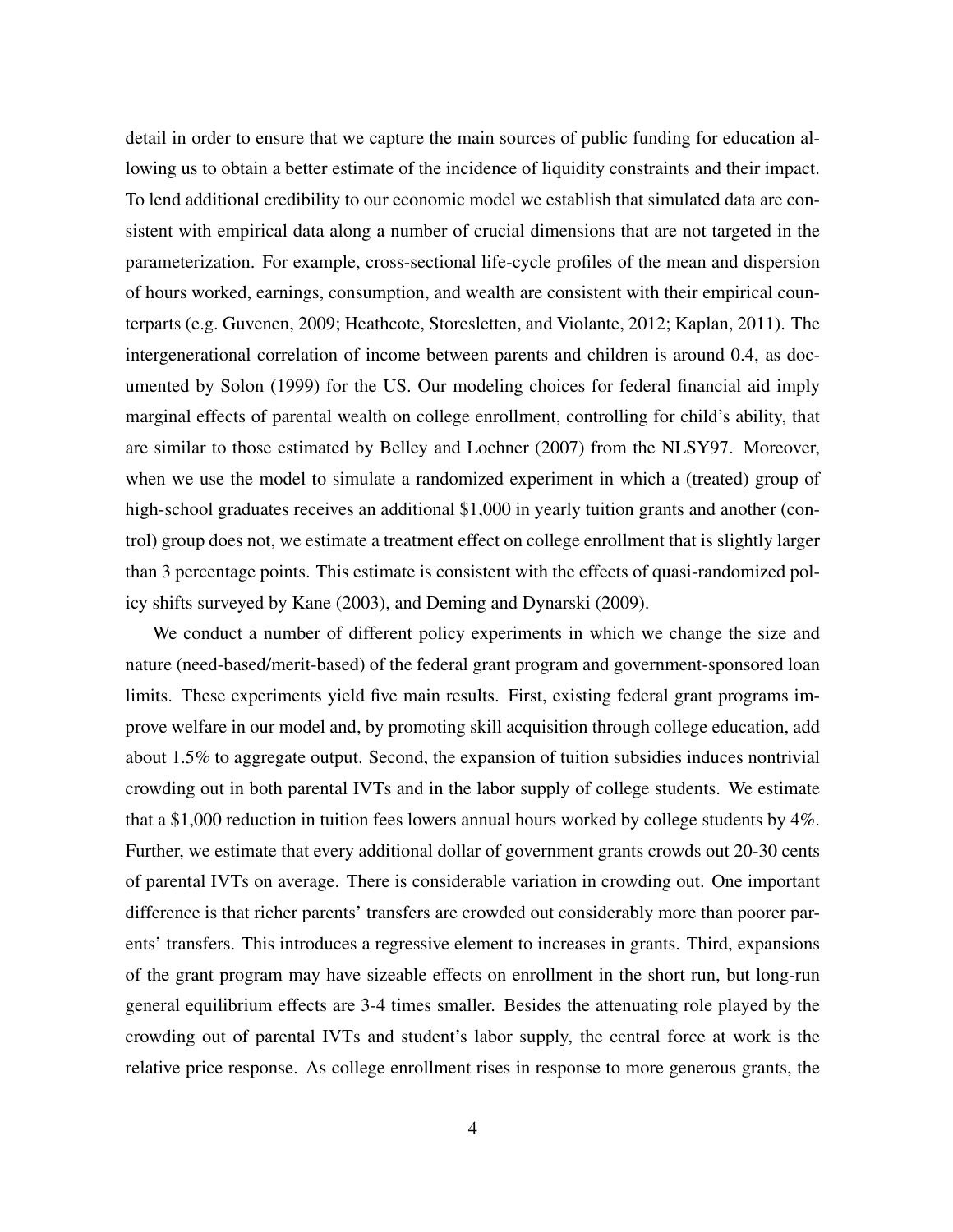relative price of college educated labor falls and offsets the direct partial equilibrium impact of the policy on the quantity of college graduates. We verify that the equilibrium adjustment of the interest rate and the tax rate has only minor consequences. Fourth, government-sponsored loans are an especially valuable source of college financing for high-ability children whose parents cannot afford to fund the entire cost of college. These children recognize the high return from college education for their ability type, and are willing to borrow, heavily at times, to acquire a tertiary degree. As a result, the current government-sponsored loan program is welfare improving in the model, and we find that removing it would reduce aggregate output by 1.5 percentage points. Indeed, we estimate that the combined system of federal aid to college students (grants and loans) is worth 2.5 percent of GDP. Fifth, it is more effective to condition aid on family means than student ability. This result follows from the fact that, given the existing institutional and credit environment, most high ability individuals would choose to attend college regardless of the additional transfers, meaning that ability-testing targets many individuals who are infra-marginal to the education choice.

Our calculations suggest that borrowing limits for college students are already quite generous: expanding them would have negligible consequences on enrollment, output and welfare in the long run. However, we also find that parental wealth is a significant determinant of college attendance, as is the case in the NLSY97 data (Belley and Lochner, 2007). We reconcile these findings by noting that estimated psychic costs of college attendance decrease in family wealth. Therefore, relaxing credit limits for able children of poor households does not augment college enrollment much because these high-school students have large disutility of further education.<sup>2</sup> We interpret this correlation as capturing the fact that the quality of local public schools is highly linked to the neighborhood housing price and wealth level of its residents (as in, e.g., Fernandez and Rogerson, 1998). This interpretation is not inconsistent with the relevance of earlier credit constraints, as discussed in Restuccia and Urrutia (2004) and Caucutt and Lochner (2012), or with the substantial amount of heterogeneity in students' preferences for college documented by Fu (2012) who shows that a large fraction of students,

 $2$ Johnson (2011) also finds small effects of relaxing borrowing constraints in spite of estimating his model on the NLSY97. The reason is that students in his model are very reluctant to take up education loans in the first place due to the uncertainty about dropping out of college and future earnings risk. Lochner and Monje-Naranjo (2011) point out that one problem with this result is that students actually borrow much more in the data than in the model. Our findings are not subject to this critique since in calibrating the model we match numerous statistics on student access to credit, including their average cumulative loans at graduation.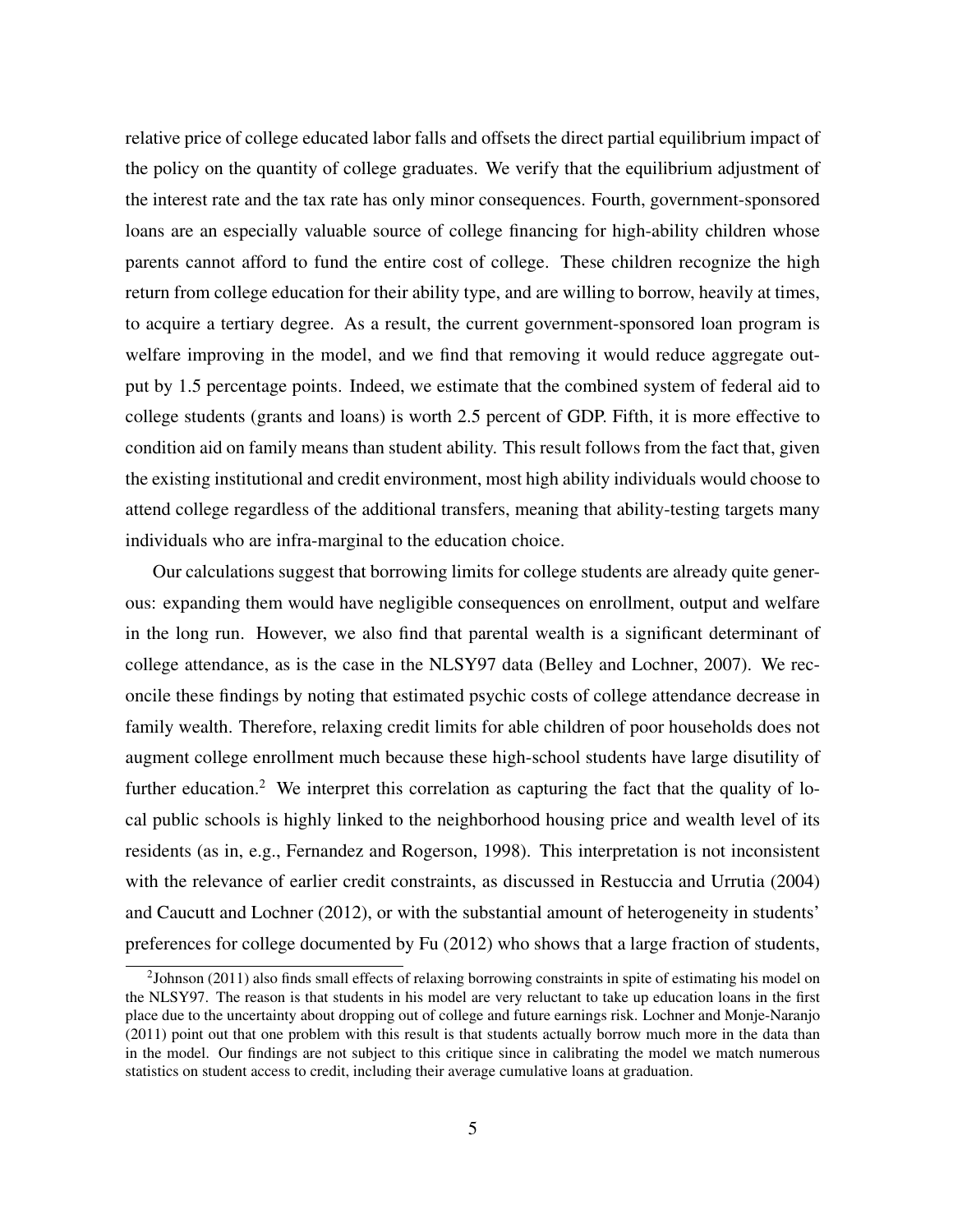mainly low-ability ones, may prefer the outside option over any college option.

The remainder of the paper is organized as follows. Section 2 outlines the model economy and defines equilibrium. Section 3 describes the model's parameterization. Section 4 further validates the model by assessing its behavior along several key dimensions not explicitly targeted in the calibration. Section 5 presents all the policy experiments. Section 6 provides a general discussion of the main findings and some context. Section 7 concludes. The Appendix contains additional details on the parametrization and on the results of the policy experiments.

# 2 Model

## 2.1 Brief overview

We specify an overlapping generations general equilibrium model. Individuals start by making sequential education decisions: whether to attend and complete high school and, following that, whether to attend and complete college. When education is complete, they choose their work hours until retirement. Idiosyncratic uninsurable labor market risk makes individual earnings, and hence the return to education, stochastic. Throughout their life individuals choose their consumption expenditures. They can borrow only up to a limit, and save through a non state-contingent asset. The life cycle has a maximum length, but individuals may die earlier. There is no aggregate risk.

The alternative to education is either work or leisure: these define the opportunity cost of education. In addition to this opportunity cost, individuals face tuition costs and psychic costs of education that depend both on their ability and family background. While in college students can support themselves by choosing to work, running down savings, and obtaining grants and government or private loans; access to these external sources of funding depends on parental wealth.

Importantly, savings originate from parental transfers that are assumed to occur just before the first education decision is made. Preferences are altruistically linked so that the parent values the child's utility at some rate equal to, or below, her own. Because of altruism, the optimal size of a parental transfer depends on the marginal value of wealth of their child. This, in turn, depends on the child's ability (which the parent knows at that point) and, as a result, on the level of education that the child is expected to achieve given any level of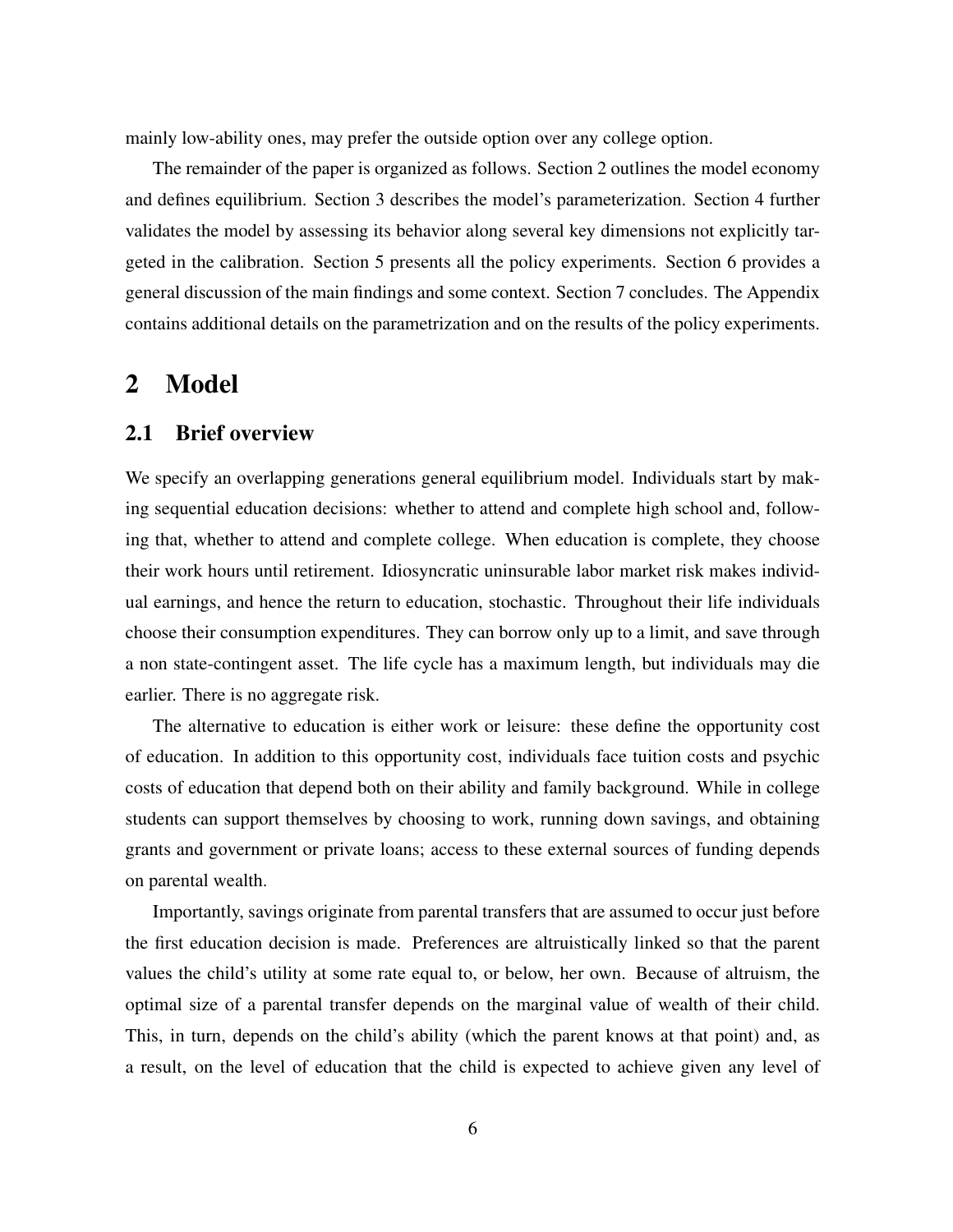transfers. Ability itself is assumed exogenous, but correlated to that of their parents through an estimated intergenerational transition matrix.

The economy includes a production sector with an aggregate production function whose inputs are physical capital and three different types of human capital, corresponding to the three levels of education (statutory, high school and college). The human capital inputs are the efficiency units supplied at the going prices and depend on the number of individuals working, their education, their ability, and their stochastic individual productivity. Since the various types of human capital are imperfect substitutes (based on our estimates and others before us) the returns to education are endogenous and will depend on the relative supplies of each type. All prices, including the return to physical capital, are determined by market clearing.

The government sector consumes, runs a social security system, raises taxes on income and consumption, and funds college education either by direct subsidies or by offering loans at a subsidized rate to lower income individuals and at a market rate to those from middle income families whose parental guarantees are not sufficient to obtain loans from the private sector. In addition, there is a rudimentary private banking sector that intermediates loans at an exogenously given rate.

#### 2.2 Demographics and the life cycle

**Demographics:** The economy is populated by  $J + 1$  overlapping generations. Let  $j =$ 0, ..., *J* denote age. The probability of surviving from age  $j - 1$  to age j is denoted by  $\zeta_j$ . We let  $\zeta_j = 1$  as long as the individual is in school or at work  $(j \leq j^{WK})$ , but  $\zeta_j < 1$ during retirement, from  $j = j^{WK} + 1$  to J. Conditional on reaching age J, death is certain at the end of the period  $(\zeta_{J+1} = 0)$ . We set the size of the newborn cohort so that total population is normalized to 1.

Life cycle: The life cycle of an individual has three distinct stages. In the first stage, the individual goes to school and acquires education. There are three levels of educational attainment: Less than High-School, High-School degree and College degree, which are denoted by  $e \in \{LH, HS, CL\}$ , respectively. Let  $j^e$  denote the last period of the school cycle  $e$ , with the convention that  $j<sup>LH</sup> = -1$  is the last period of compulsory high-school education. Until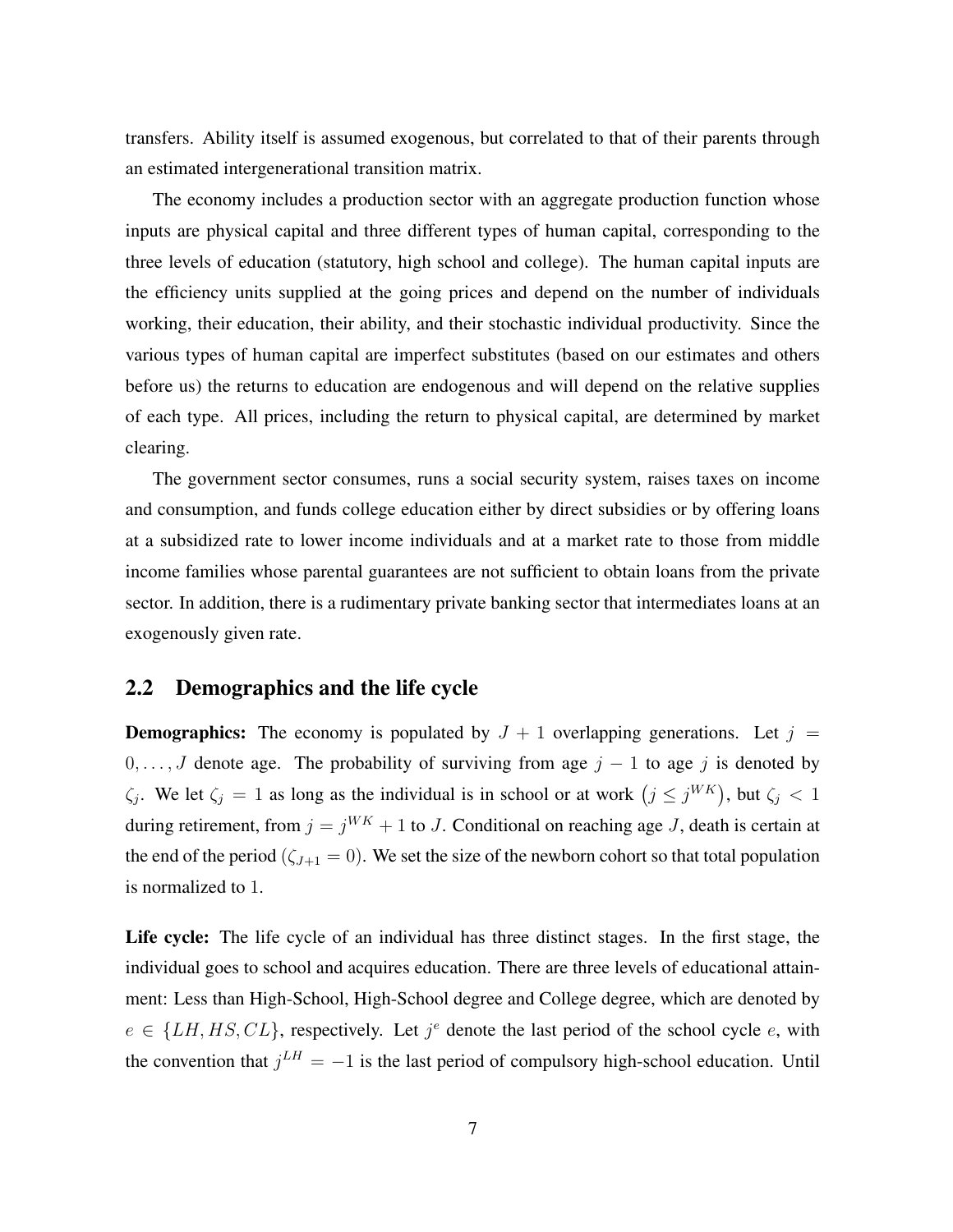that age individuals are dependent "children". Starting from the following period ( $j = 0$ ) individuals begin making independent decisions.

At age  $j = 0$  individuals immediately choose whether to drop out of high school or continue. This decision, denoted  $d^{HS} \in \{0, 1\}$ , entails commitment to enroll in school until age  $j^{HS}$ . At age  $j^{HS} + 1$  the agent decides whether to enroll in college, a choice which we denote by  $d^{CL} \in \{0, 1\}$ . This decision requires full commitment to completing college at age  $j^{CL}$ because drop-outs are not modeled.<sup>3</sup> During schooling, students choose their level of consumption/saving. Labor supply in college is flexible, but the time endowment available for work is reduced by  $\bar{t}$  units to reflect the time required for learning. High school students do not work and their leisure is exogenously fixed at  $\overline{l}$ .

Agents begin the work stage of their lives at age 0,  $j^{HS} + 1$  or  $j^{CL} + 1$  depending on their education decision. During this stage, which lasts until mandatory retirement age  $j^{WK}$ , agents choose labor supply and consumption/saving. Retirement starts at age  $j^{WK} + 1$ . During retirement, individuals do not work  $(l = 1)$ , receive a pension from the government, and allocate consumption/saving over their remaining lifetime of uncertain length.

## 2.3 Preferences and intergenerational links

**Preferences:** The period utility of workers and retirees  $u(c_j, l_j)$  is strictly increasing and strictly concave in consumption  $c > 0$  and leisure  $l \in [0, 1]$ , continuously differentiable, and satisfies Inada conditions. Utility in school has an additional separable component,  $\kappa^e(\theta, q)$ ,  $e \in \{HS, CL\}$ , which is a function of fixed individual innate "ability"  $\theta \in [\theta_{\min}, \theta_{\max}]$  and parental wealth group  $q \in \{1, 2, 3\}$  (explained below). The function  $\kappa^e(\theta, q)$  reflects psychic costs of schooling in terms of effort, preparedness, or taste for education (see, e.g., Heckman, Lochner, and Todd, 2006).

Intergenerational links: Individuals are partially altruistic towards their offspring. Their child's expected lifetime utility enters their own value function with weight  $\omega \in [0, 1]$ . This one-sided altruism manifests itself as a monetary transfer once in the lifetime. At age  $j^{TR}$ 

 $3$ To avoid further complexity, we abstract from modelling the college drop-out decision. The model could be easily extended by introducing a "disutility shock" of attending college, i.e., a stochastic component of the psychic cost ( $\kappa^{CL}$ , see below), realized after the college attendance decision, whose distribution could depend on individual characteristics.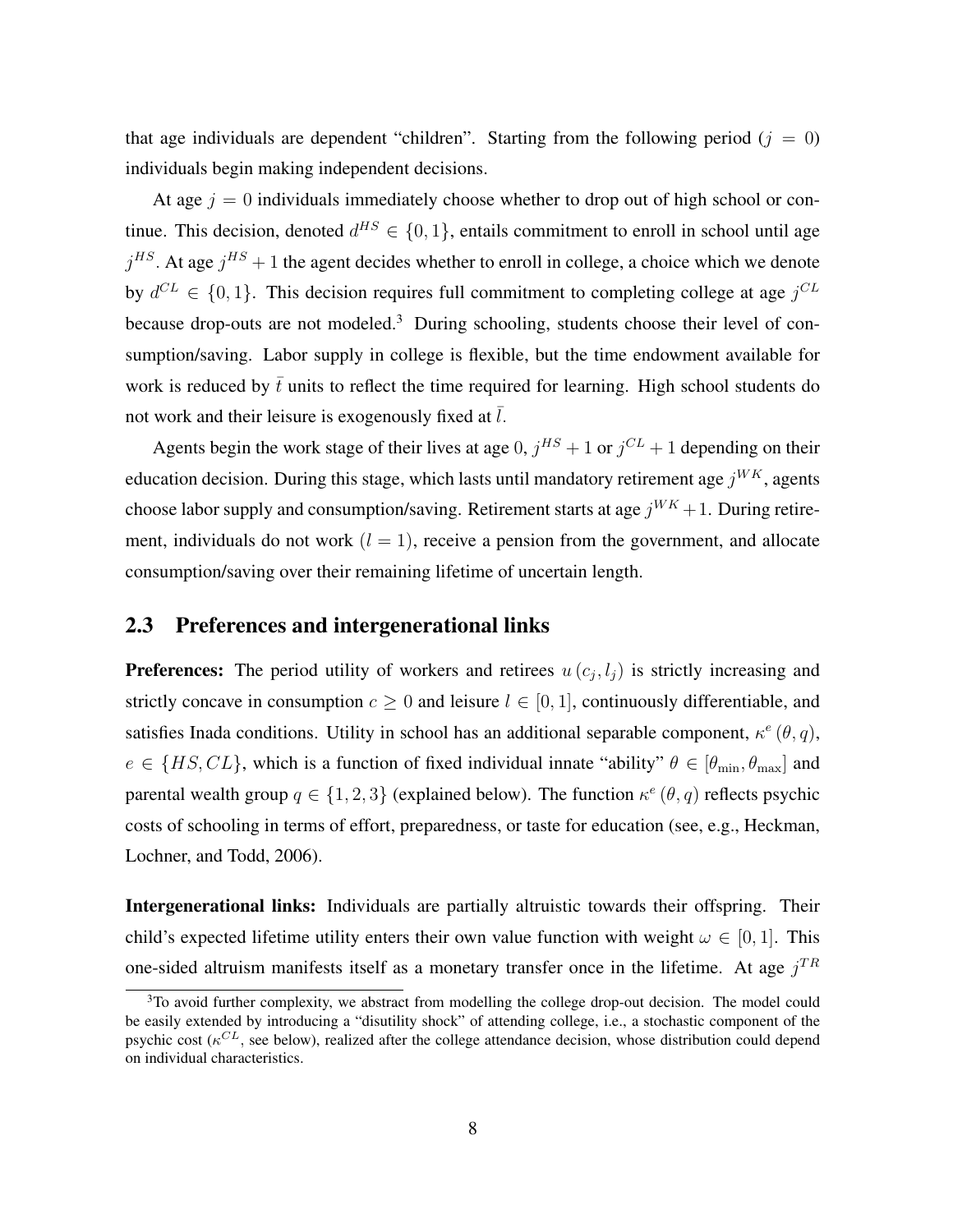(during the work stage) each individual (now a parent) has the opportunity to choose a nonnegative amount of resources to transfer to their child. The parental transfer fully determines the child's initial asset level  $a_0$ . For tractability we do not model multiple transfers or endogenous timing of transfers. Our focus is on transfers made during the late teens and college years, which can be captured reasonably well as a one-off lump sum.

Individuals are also linked by the intergenerational transmission of ability. A parent with ability  $\theta$  has a probability of having a child with ability less than or equal to  $\hat{\theta}$  determined by the conditional c.d.f.  $\Gamma_\theta\left(\hat{\theta},\theta\right)$ . Parents know the function  $\Gamma_\theta$ , but only at age  $j^{TR}$  (just before the inter vivos transfer) the ability of the child is fully revealed to both.

A final intergenerational linkage arises from the dependence of a child's education financing opportunities (through loans and grants) on parental wealth. This is discussed in more detail below.

### 2.4 Individual labor productivity

Individual labor efficiency  $\varepsilon_j^e$  for an individual of education e at age j is the sum of three components in logs,

$$
\log \varepsilon_j^e = \lambda^e \log \theta + \xi_j^e + z_j^e \tag{1}
$$

where  $\lambda^e$  is an education-specific loading factor on (log-) ability,  $\xi_j^e$  is an education-specific age profile for productivity, and  $z_j^e$  is a stochastic component drawn from the educationspecific c.d.f.  $\Gamma_z^e(z_{j+1}, z_j)$  describing the conditional cumulative probability of a realization less than or equal to  $z_{j+1}$  at age  $j + 1$  when the idiosyncratic stochastic component at age j was  $z_j$ . Let  $\Gamma_0^e$  denote the initial distribution of productivity upon entry in the labor market with educational level  $e$ . Finally, we assume that the labor services of a college student are equivalent to those of the average high-school graduate of the same age and ability  $\theta$ .<sup>4</sup>

#### 2.5 Commodities, technology, and markets

Commodities: There are two kinds of commodities in the economy: (i) the final good, which can be used for private/public consumption, investment, education services, and intermediation services provided by the banking sector; and (ii) efficiency units of the three types of

<sup>&</sup>lt;sup>4</sup>For simplicity we abstract from the fact that part time work may be paid less.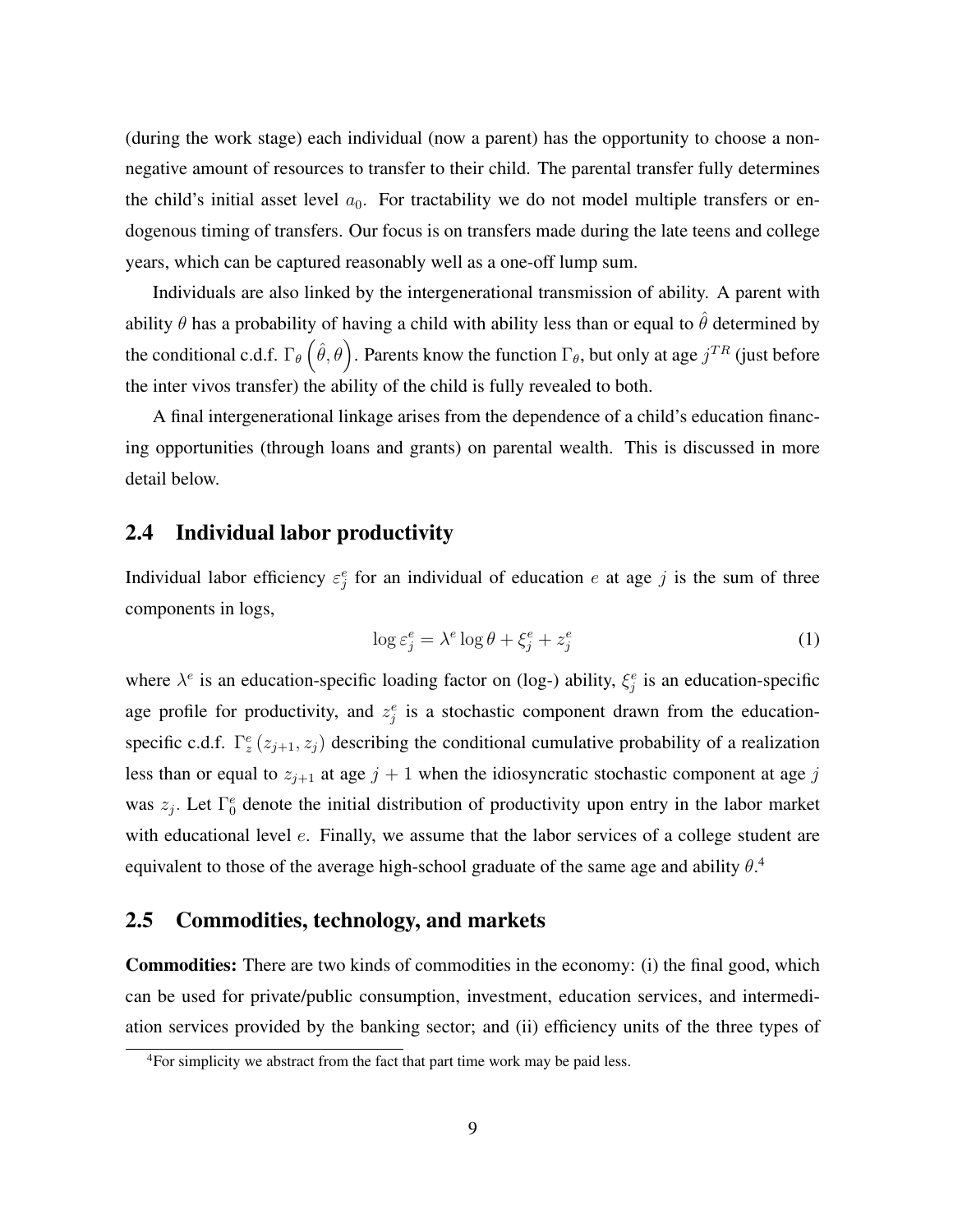labor. They are all exchanged in competitive markets. We let the price of the final good act as the numeraire.

**Production technology:** The final good is produced by a representative firm which operates a constant returns to scale (CRS) technology

$$
F(K, \mathcal{H}(H_{LH}, H_{HS}, H_{CL}))
$$

employing physical capital K, which depreciates at rate  $\delta \in (0,1)$ , and the three types of human capital bundled in the aggregator  $H$ , also displaying CRS. Each human capital stock  $H_e$  is the sum of individual hours worked times efficiency units of labor,  $\varepsilon_j^e$ , over all workingage individuals within each education group. Recall that the stock  $H_{HS}$  is also augmented by the effective labor supply of the college students. We denote by  $w^e$  the equilibrium price of an effective hour of labor of type e.

Education sector: The education sector offers a range of college degrees. Each degree has the same pecuniary return, but different non-pecuniary attributes, and hence different operating costs  $\phi$  per year of college, per student.<sup>5</sup> Since the sector is competitive,  $\phi$  is also the price of attending a year of college faced by the student, i.e. the tuition fees (before grants and loans). We summarize this heterogeneity through the distribution  $\Phi(\bar{\phi}, \sigma_{\phi})$ . High school education is financed by the government, and is included in government expenditures G.

Financial assets and markets: There are three financial assets, all risk-free, traded in competitive markets: (i) a claim on physical capital used as a vehicle for saving, with equilibrium interest rate  $r$ ; (ii) one-period government bonds carrying the same interest rate  $r$  by noarbitrage; and (iii) a one-period private loan contract exchanged among households through the banking system. Households with positive savings receive from banks an equilibrium interest rate which must equal  $r$  (again, by no-arbitrage). Banks lend the funds to other households with borrowing needs at the rate  $r^p = r + \iota$ , where the wedge between the two interest rates is the cost of overseeing the loans ( $\iota > 0$  per unit of consumption intermediated).

Individuals face a private debt limit that varies with phases of the life-cycle. Retirees and high-school students cannot borrow. In the work-stage, agents can borrow in private markets

<sup>&</sup>lt;sup>5</sup>Relevant non-pecuniary attributes explaining differences in tuition fees are prestige, location, characteristics of student body, infrastructures, etc. Actual differences in tuition fees clearly also reflect differentials in the quality of the degree. The model could be extended to incorporate this additional dimension of heterogeneity, but to avoid further complexity we have abstracted from college quality.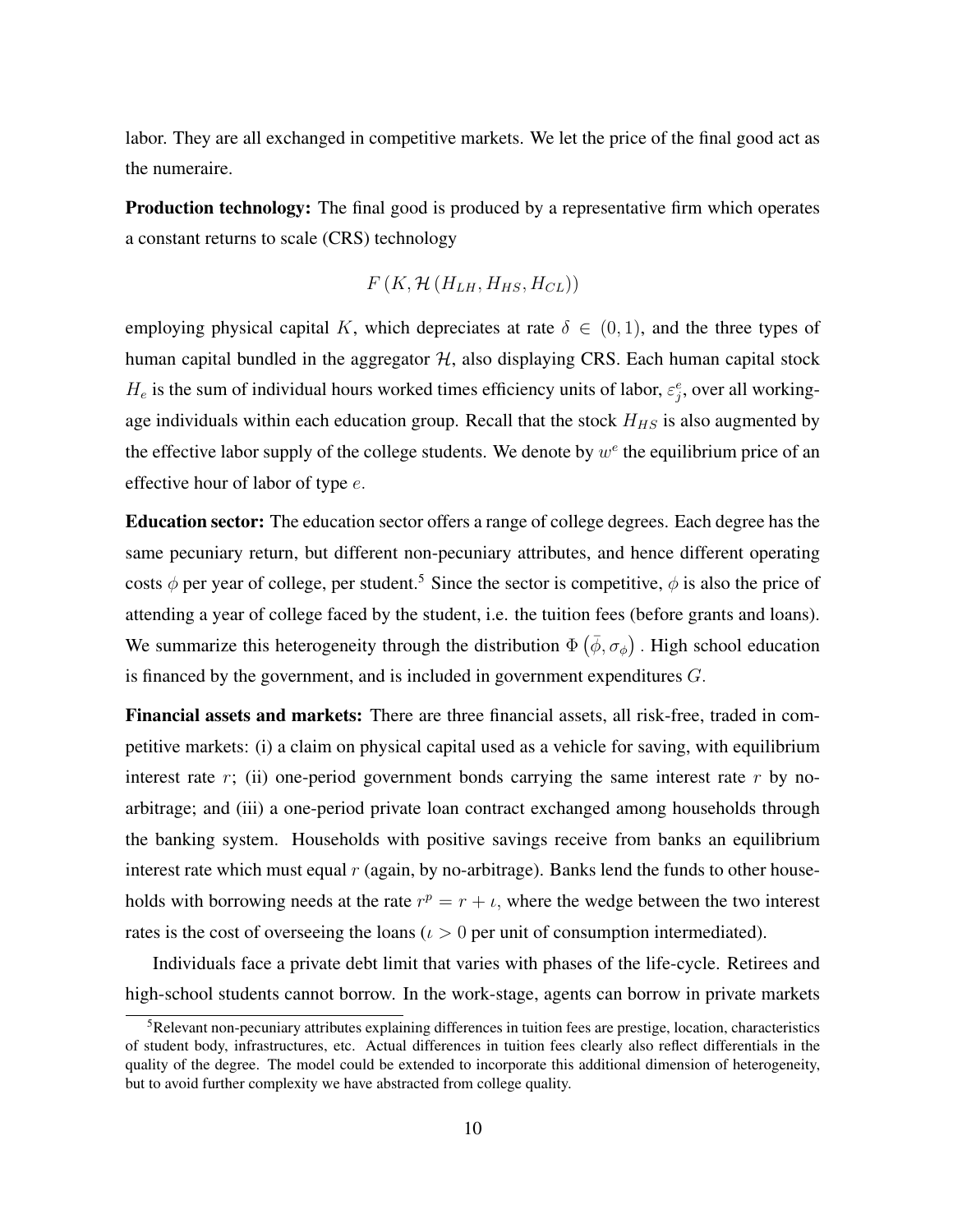up to a limit  $a$ . A subset of college students –those whose parental net worth is above a given threshold  $a^{**}$ — can borrow privately up to  $a^p$ , at the equilibrium interest rate rate  $r^p$ . We think of these students as having either an excellent credit score, or as being safe borrowers from the banks' viewpoint because of their parental wealth.<sup>6</sup>

Finally, there are perfect annuity markets insuring retired households' survival risk.

### 2.6 Education and fiscal policies

The government offers grants and loans to help students who are considering college education.<sup>7</sup> We model the financial aid program to reproduce the key features of the US system which we describe in Appendix F. The government assesses parental wealth at the age of the inter vivos transfer  $j^{TR}$  to determine eligibility status q of the child for financial aid.

**Education loans:** If parental wealth  $a_j r R$  is below the threshold  $a^*$ , then  $q = 1$  and children qualify for subsidized government loans up to a limit  $\underline{b}^s$ . Interest on subsidized loans is forgiven during college, and cumulates at rate  $r<sup>s</sup>$  during working life. Students of type  $q = 1$ who have reached the borrowing limit for subsidized loans can access additional unsubsidized loans up to  $\underline{b}^u$ . Unsubsidized loans cumulate interest at rate  $r^u$  both during and after college.

If parental wealth  $a_j r R$  is between  $a^*$  and  $a^{**}$ , then  $q = 2$  and children qualify only for unsubsidized loans up to the cumulative limit  $\underline{b}^s + \underline{b}^u$ . Recall that if parental wealth is above  $a^{**}$ , students can also borrow privately at the rate  $r^p$ . Because  $r^u \geq r^p$ , these students will use government loans only if they need to borrow beyond the private borrowing limit  $\underline{a}^p$ . For this third group of students,  $q = 3$ .

All government loans are subject to a fixed repayment scheme: for  $n$  periods after the start of employment, the individual repays an amount  $\pi$  every period until exhaustion of all the principal plus interest.<sup>8</sup> Therefore, the last period of repayment in the individual life cycle is

<sup>6</sup>Actual interest rates on private educations loans depend on the credit score because of default risk. See Ionescu and Simpson (2012). As a result, poor families with low credit scores face high borrowing rates on private education loans. Implicitly, we are assuming that these rates are so high that these families choose not to use the private market to finance education of their kids. We choose  $a^{**}$  to replicate the fraction of households who borrow privately.

 $<sup>7</sup>$ Some states make large transfers to local colleges. Since we focus on federal policies, we exclude these</sup> transfers from the model's government budget constraint. These transfers also explain part of the variation in out-of-pocket fees for students, which we model explicitly.

<sup>&</sup>lt;sup>8</sup>The fixed repayment schedule is another reason why an individual with type  $q = 3$  who can borrow privately (and hence with a flexible repayment schedule) will prefer to do that before tapping into federal loans.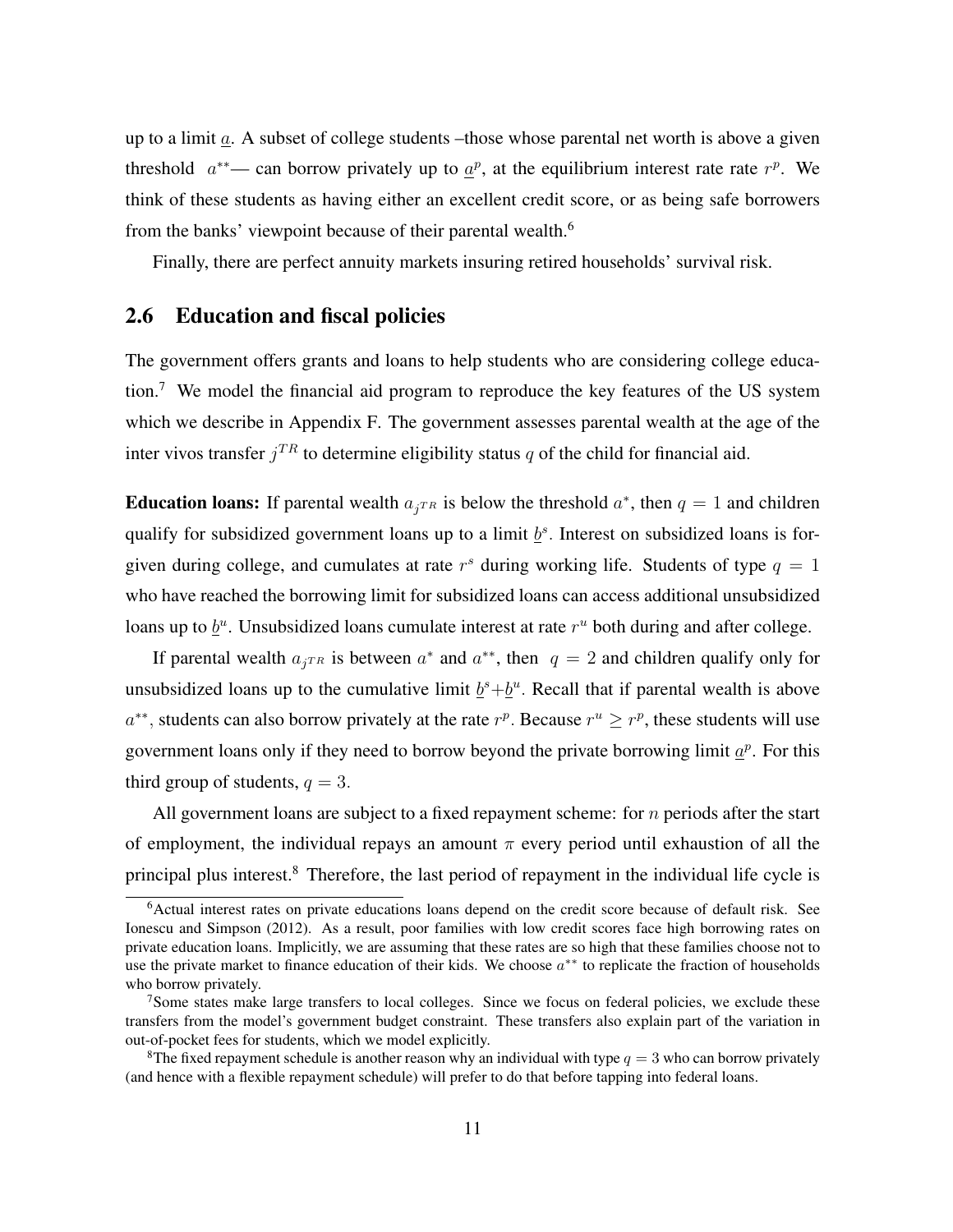$j^{CL} + n < j^{TR, 9}$  In summary, the key exogenous policy parameters of the education loan program are  $\{n, a^*, r^s, r^u, \underline{b}^s, \underline{b}^u\}$ .

If at the end of college the individual has an amount  $b<sub>j</sub>CL < 0$  of education debt,  $\pi$  is determined by the actuarial formula

$$
\pi = \begin{cases}\n-\frac{r^s}{1 - (1 + r^s)^{-n}} b_j c_L & \text{if } q = 1 \text{ and } -\underline{b}^s \le b_j c_L < 0 \\
\frac{r^s}{1 - (1 + r^s)^{-n}} \underline{b}^s - \frac{r^u}{1 - (1 + r^u)^{-n}} \left( b_j c_L + \underline{b}^s \right) & \text{if } q = 1 \text{ and } b_j c_L < -\underline{b}^s \\
-\frac{r^u}{1 - (1 + r^u)^{-n}} b_j c_L & \text{if } q \in \{2, 3\} \text{ and } b_j c_L < 0\n\end{cases} \tag{2}
$$

which shows that, given the policy parameter triplet  $(r^s, r^u, n)$ , there is a one-to-one mapping between the pair  $(b_j c_l, q)$  and  $\pi$ .

**Education grants:** Grants are awarded by the government through the formula  $g(q, \theta)$  where the dependence on  $(q, \theta)$  makes grants a function of both parental wealth and students' ability. Hence, we allow grants to be both need-based and merit-based.

**Fiscal policies:** The government levies proportional taxes at rate  $\tau_c$  on consumption,  $\tau_w$  on labor earnings, and  $\tau_k$  on capital income and pays a lump-sum transfer  $\psi$  which makes the system progressive.<sup>10</sup> Tax revenues are used to finance non-valued government consumption  $G$ , transfers, education policies, a social security system that pays pension benefits  $p^e$  to all workers of type e, and interest to service debt  $rD$ , where D is the stock of outstanding government bonds. $^{11}$ 

### 2.7 The individual problem in recursive form

It is convenient to describe the individual problem backward, from retirement to schooling.

<sup>&</sup>lt;sup>9</sup>Enforceability of government students loans is very high: student loans cannot be expunged by bankruptcy, and wage garnishments and tax offsets can be used as repayments. In light of these features we assume they are fully enforceable. The assumption that  $n$  is such that the individual must finish its repayment before the inter vivos transfer is made for tractability. This restriction is not binding when the model is calibrated to US data on typical repayment periods of this type of debt contracts, which is typically 20 years.

<sup>&</sup>lt;sup>10</sup>The tax  $\tau_k$  is levied only on positive capital income. We use  $\tau_k$  throughout with the convention that if  $a < 0$ (and therefore  $r = r^p$ ) then  $\tau_k = 0$ .

 $<sup>11</sup>$  Since government debt needs no intermediation through the financial sector to be exchanged, the government</sup> can borrow at the cheaper rate r relative to the households' borrowing rate  $r^p = r + \iota$ . Alternative assumptions have no significant bearing on the results.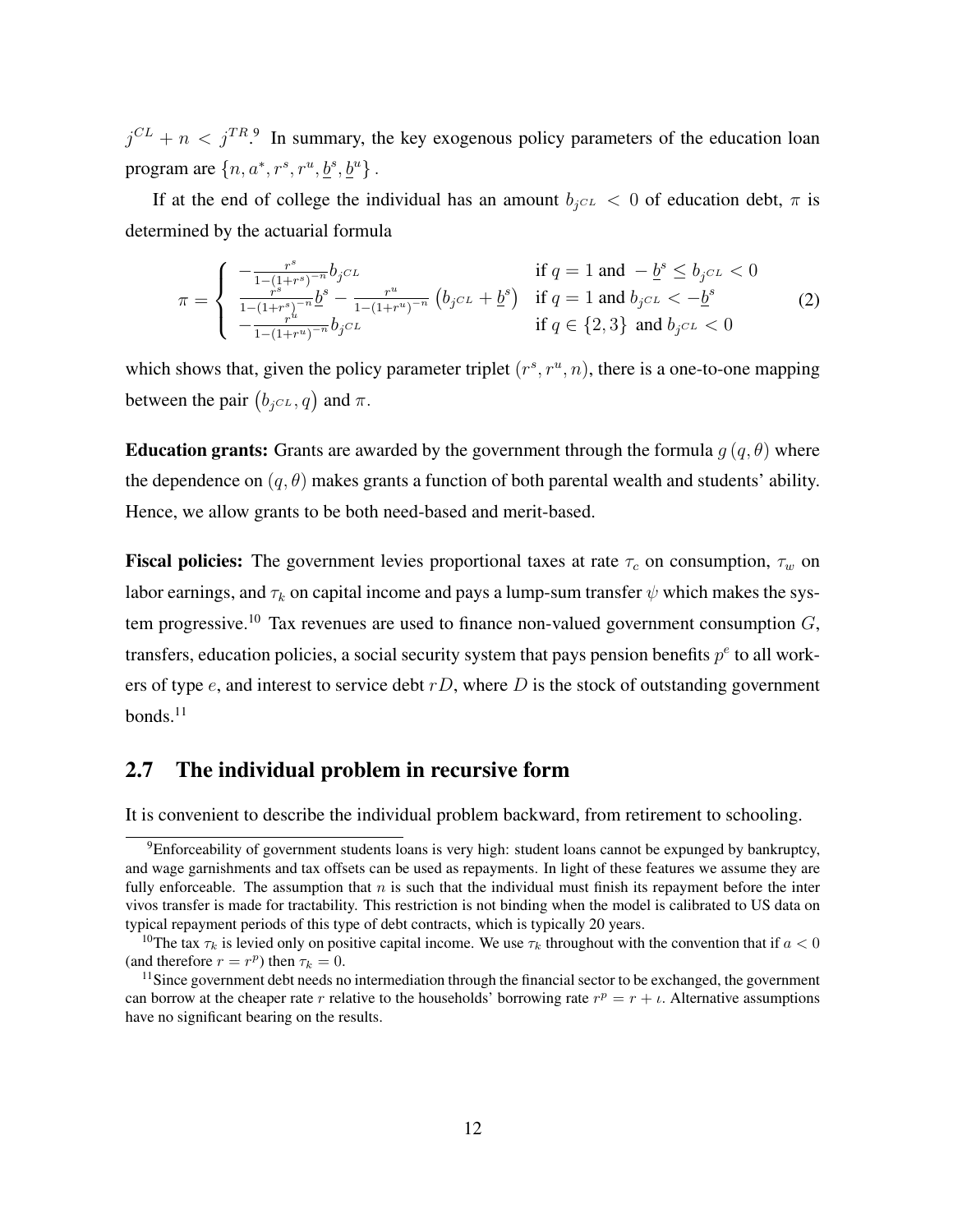**Retirement stage:** From age  $j^{WK} + 1$  to age *J*, the individual solves:

$$
\Omega_j(e, a_j) = \max_{\substack{c_j, a_{j+1} \\ s.t.}} u(c_j, 1) + \beta \zeta_{j+1} \Omega_{j+1}(e, a_{j+1})
$$
\n(3)  
\n
$$
s.t.
$$
\n
$$
(1 + \tau_c) c_j + a_{j+1} = p^e + \psi + (\zeta_{j+1})^{-1} [1 + r(1 - \tau_k)] a_j
$$
\n
$$
a_{j+1} \geq 0, \quad c_j \geq 0
$$

where  $p^e$  is a social security benefit conditional on the education level (the reason why e remains a state variable of this problem besides wealth  $a_j$ ). The term  $\zeta_{j+1}$  in the budget constraint reflects the perfect annuity markets assumption. The retired agent does not work  $(l_j = 1)$  and cannot borrow.

Work stage after the inter vivos transfer: From age  $j^{TR} + 1$  until retirement, the working individual solves:

$$
W_j(e, a_j, \theta, z_j) = \max_{c_j, l_j, a_{j+1}} u(c_j, l_j) + \beta \mathbb{E}_z W_{j+1}(e, a_{j+1}, \theta, z_{j+1})
$$
  
s.t.  

$$
(1 + \tau_c) c_j + a_{j+1} = (1 - \tau_w) w^e \varepsilon_j^e (\theta, z_j) (1 - l_j) + \psi + [1 + r (1 - \tau_k)] a_j
$$
  

$$
a_{j+1} \geq -\underline{a}, \quad c_j \geq 0, \quad l_j \in [0, 1]
$$
  

$$
z_{j+1} \sim \Gamma_z^e(z_{j+1} | z_j)
$$
 (4)

The individual state variables in this problem are education level  $e$ , asset holdings  $a_j$ , ability θ, and the productivity shock  $z_j$ . The variable  $w^e$  is the price of an effective hour  $\varepsilon^e_j$  of labor of type  $e$ . Workers can borrow up to an exogenously set debt limit  $a$  from private markets. In the last period of work before retirement  $(j = j^{WK})$  the continuation value is replaced by  $\zeta_{j^{WK}+1} \Omega_{j^{WK}+1} (e, a_{j^{WK}+1}).$ 

Work stage in the period of the inter vivos transfer: At age  $j^{TR}$ , the individual problem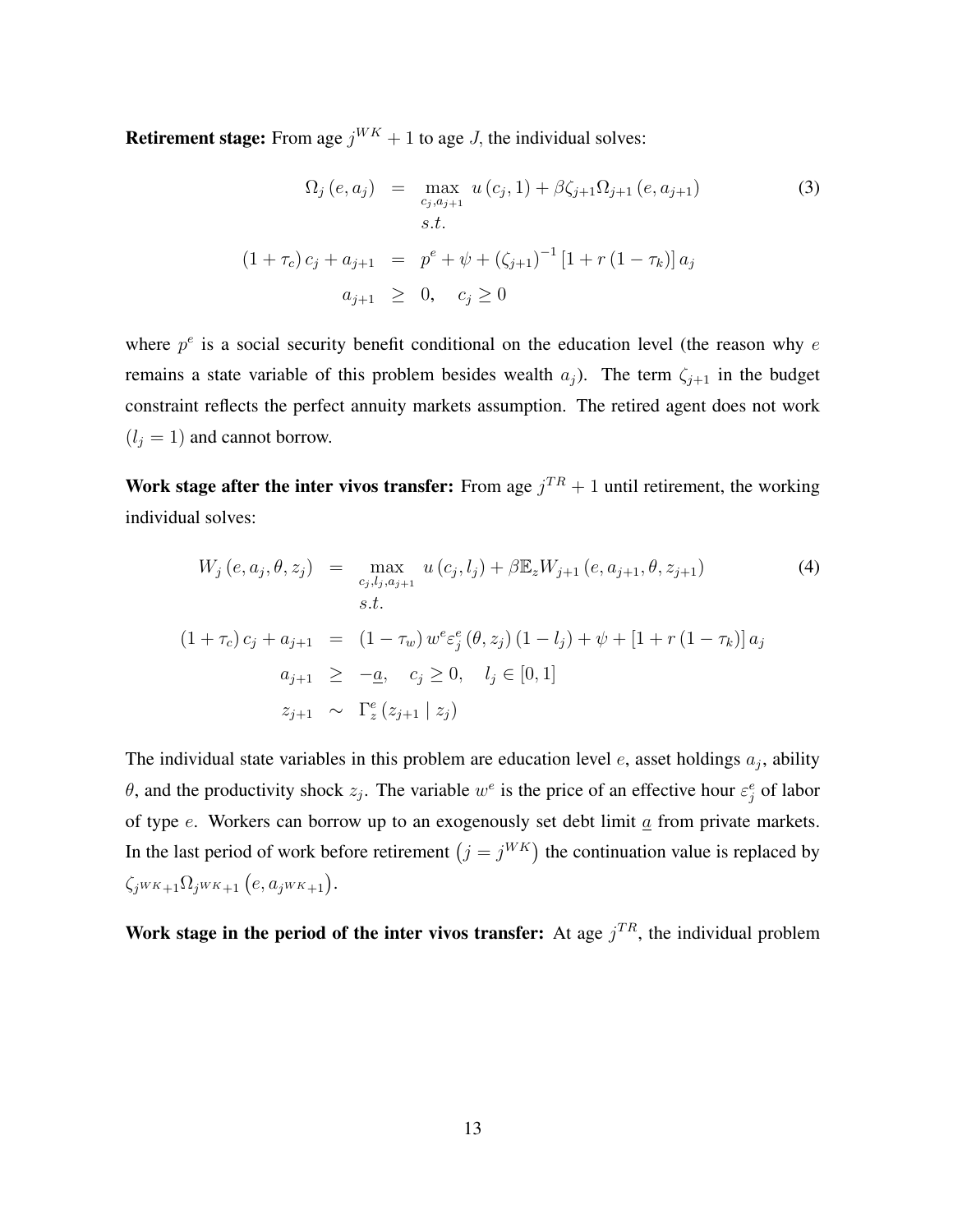reads:

$$
W_j\left(e, a_j, \theta, z_j, \hat{\theta}\right) = \max_{\substack{c_j, l_j, \hat{a}_0, a_{j+1} \\ s.t.}} u(c_j, l_j) + \beta \left[\mathbb{E}_z W_{j+1}\left(e, a_{j+1}, \theta, z_{j+1}\right) + \omega \mathbb{E}_{\hat{z}_0} V^*\left(\hat{a}_0, \hat{\theta}, \hat{z}_0, q\right)\right]
$$
  
s.t.  

$$
(1 + \tau_c)c_j + a_{j+1} + \hat{a}_0 = (1 - \tau_w) w^e \varepsilon_j^e(\theta, z_j) (1 - l_j) + \psi + [1 + r(1 - \tau_k)] a_j
$$

$$
a_{j+1} \ge -\underline{a}, \quad \hat{a}_0 \ge 0, \quad c_j \ge 0, \quad l_j \in [0, 1]
$$

$$
z_{j+1} \sim \Gamma_z^e(z_{j+1} | z_j), \quad \hat{z}_0 \sim \Gamma_0^{LH}
$$

$$
q = \begin{cases} 1 & \text{if } a_j \le a^* \\ 2 & \text{if } a^* < a_j \le a^{**} \\ 3 & \text{if } a_j > a^{**} \end{cases}
$$
(5)

The altruistic parent puts weight  $\omega \in [0,1]$  on the discounted utility  $V^* (\hat{a}_0, \hat{\theta}, \hat{z}_0, q)$  of her child. At this date, parents know their child's ability  $\hat{\theta}$ , but need to form expectations about the child's productivity next period in order to choose the transfer  $\hat{a}_0$ . The transfer determines the initial asset position of the child in the period when she becomes an independent decision maker. Parental wealth determines the child's eligibility status for financial aid  $(q)$ . The constraint  $\hat{a}_0 \ge 0$  means that parents cannot force kids to transfer resources to them.<sup>12</sup>

Work stage between full repayment of government-sponsored loan & inter vivos transfer: Over this period, the household's problem is exactly as in (4). The only difference being that, in the period just before the transfer (age  $j = j^{TR} - 1$ ), the continuation value in (4) is replaced by  $\mathbb{E}_{z,\hat{\theta}}W_{j^{TR}}\left(e,a_{j^{TR}},\theta,z_{j^{TR}},\hat{\theta}\right)$ , defined above in equation (5) where the expectation over  $\hat{\theta}$  is computed based on the conditional distribution  $\Gamma_{\theta}(\hat{\theta}, \theta)$ .

Work stage before full repayment of government-sponsored loan: In this stage, the individual solves:

$$
W_j(e, a_j, \theta, z_j, \pi) = \max_{c_j, l_j, a_{j+1}} u(c_j, l_j) + \beta \mathbb{E}_z W_{j+1}(e, a_{j+1}, \theta, z_{j+1}, \pi)
$$
  
s.t.  

$$
(1 + \tau_c)c_j + a_{j+1} = (1 - \tau_w) w^e \varepsilon_j^e(\theta, z_j) (1 - l_j) + \psi + [1 + r(1 - \tau_k)] a_j - \pi
$$
  

$$
a_{j+1} \geq -\underline{a}, \quad c_j \geq 0, \quad l_j \in [0, 1]
$$
  

$$
z_{j+1} \sim \Gamma_z^e(z_{j+1} | z_j)
$$
 (6)

 $12$ This constraint is here for clarity, but it is not necessary to restrict the solution to the optimization problem since, at age  $j = 1$  (high-school), students cannot borrow.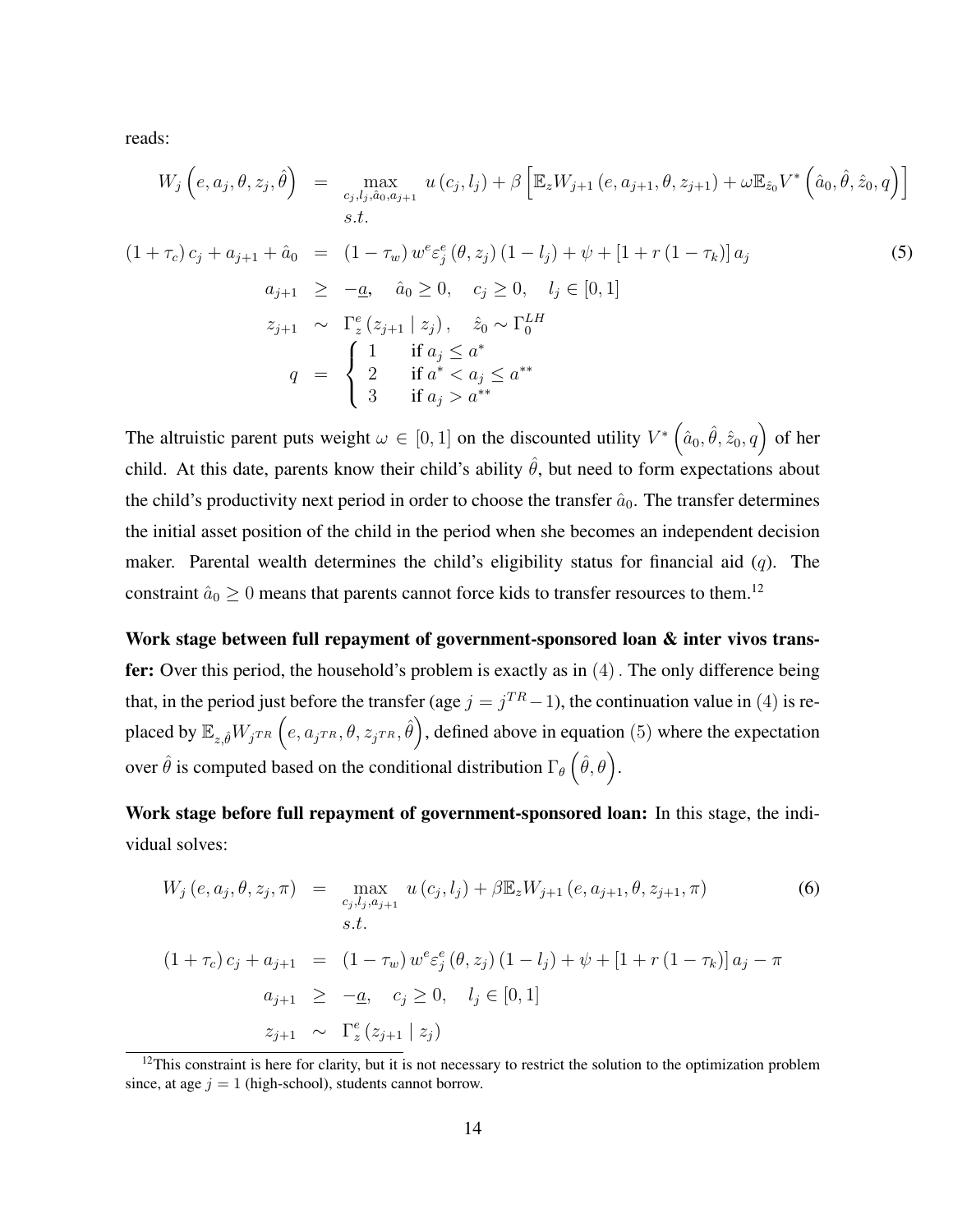where the main difference with problem (4) is the presence of the additional state variable  $\pi$ , the size of the fixed repayment of the government-sponsored education loan.

**College education:** Let  $(a_j, b_j)$  be private net worth and government education debt, respectively. Furthermore, let  $\phi$  be the idiosyncratic tuition cost faced by a student. College students between ages  $j^{HS} + 1$  and  $j^{CL}$  solve:

$$
V_j(CL, a_j, b_j, \theta, q, \phi) = \max_{\substack{c_j, l_j, a_{j+1}, b_{j+1} \\ s.t.}} u(c_j, l_j) - \kappa^{CL}(\theta, q) + \beta V_{j+1}(CL, a_{j+1}, b_{j+1}, \theta, q, \phi)
$$
\n
$$
(7)
$$

where  $\kappa^{CL}(\theta, q)$  is the psychic cost of attending college. Their budget constraint depends on their eligibility status q. A student who qualifies for a subsidized government loan  $(q = 1)$ faces the budget constraint:

$$
(1 + \tau_c) c_j + a_{j+1} + b_{j+1} - (1 - \tau_w) w^{HS} \varepsilon_j^{HS} (\theta, 0) (1 - \bar{t} - l_j) - \psi + \phi - g (q, \theta) =
$$
  
\n
$$
= \begin{cases} [1 + r (1 - \tau_k)] a_j & \text{if } a_j \ge 0, b_j = 0\\ b_j & \text{if } a_j = 0, 0 > b_j \ge -b^s\\ -b^s + (1 + r^u) (b_j + b^s) & \text{if } a_j = 0, b_j < -b^s \end{cases}
$$
(8)  
\n
$$
a_{j+1} \ge 0 \quad b_{j+1} \ge -(\underline{b}^s + \underline{b}^u)
$$

A student who qualifies only for unsubsidized government loans  $(q = 2)$  faces the budget constraint:

$$
(1 + \tau_c) c_j + a_{j+1} + b_{j+1} - (1 - \tau_w) w^{HS} \varepsilon_j^{HS} (\theta, 0) (1 - \bar{t} - l_j) - \psi + \phi - g (q, \theta) =
$$
  
\n
$$
= \begin{cases} [1 + r (1 - \tau_k)] a_j & \text{if } a_j \ge 0, b_j = 0\\ (1 + r^u) b_j & \text{if } a_j = 0, b_j < 0 \end{cases}
$$
  
\n
$$
a_{j+1} \ge 0 \quad b_{j+1} \ge -(\underline{b}^s + \underline{b}^u)
$$
\n(9)

If the student's parental wealth is high enough that she can also borrow privately  $(q = 3)$ ,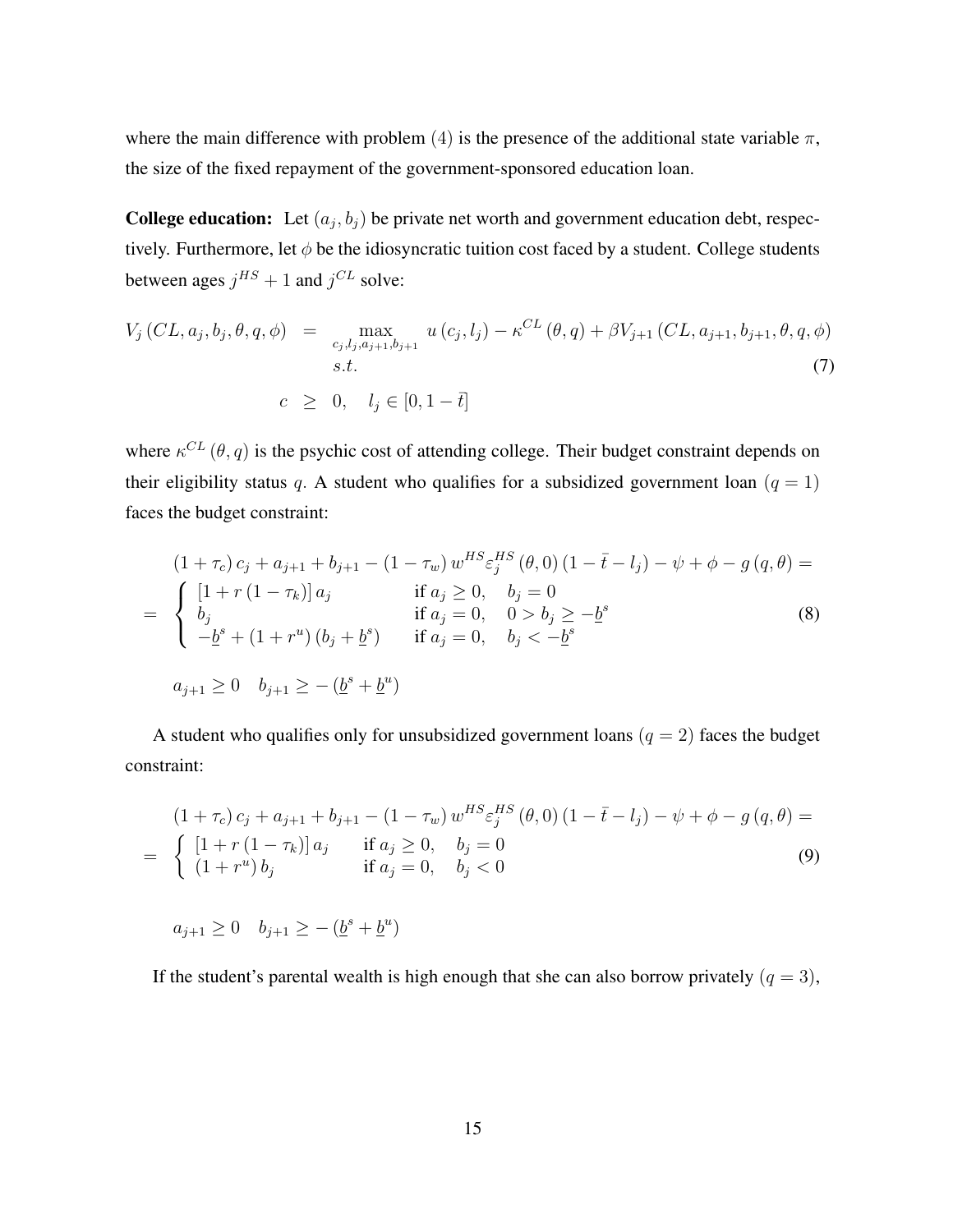she faces the following budget constraint:

$$
(1 + \tau_c) c_j + a_{j+1} + b_{j+1} - (1 - \tau_w) w^{HS} \varepsilon_j^{HS} (\theta, 0) (1 - \bar{t} - l_j) - \psi + \phi - g (q, \theta) =
$$
  
\n
$$
= \begin{cases} [1 + r(1 - \tau_k)] a_j & \text{if } a_j \ge 0, b_j = 0 \\ (1 + r^p) a_j & \text{if } 0 > a_j > -\underline{a}^p, b_j = 0 \\ (1 + r^p) \underline{a}^p + (1 + r^u) b_j & \text{if } a_j = -\underline{a}^p, b_j < 0 \end{cases}
$$
(10)  
\n
$$
a_{j+1} \ge -\underline{a}^p b_{j+1} \ge -(\underline{b}^s + \underline{b}^u).
$$

Finally, the continuation value in the last period of college is replaced by  $\mathbb{E}_z W_j c_{L+1} (CL, a_j c_{L+1}, \theta, z_j c_{L+1}, \pi)$  where  $z_j c_{L+1} \sim \Gamma_0^{CL}$ , and  $\pi$  is determined by equation (2) based on  $b_i c_{L+1}$  and q.

**College decision:** At age  $j = j^{HS}+1$ , the student draws her tuition cost  $\phi$  from the distribution  $\Phi(\overline{\phi}, \sigma_{\phi})$ , and choose whether to attend college. Given this draw they solve

$$
V^{**}(a_j, \theta, z_j, q, \phi) = \max \{ V_j(CL, a_j, b_j, \theta, q, \phi), \mathbb{E}_z W_j(HS, a_j, \theta, z_j) \} \tag{11}
$$

The dummy variable  $d^{CL} \in \{0, 1\}$  reflects the college education decision.<sup>13</sup>

High-school education: A high-school student solves:

$$
V_j(HS, a_j, \theta, q) = \max_{\substack{c_j, a_{j+1} \\ s.t.}} u(c_j, 1 - \bar{t}) - \kappa^{HS}(\theta, q) + \beta V_{j+1}(HS, a_{j+1}, \theta, q)
$$
(12)  
s.t.  

$$
(1 + \tau_c)c_j + a_{j+1} = [1 + r(1 - \tau_k)]a_j + \psi
$$
  

$$
a_{j+1} \geq 0, \quad c_j \geq 0
$$

High-school students are not permitted to borrow. In the last period of high-school  $(j = j^{HS})$ , the continuation value is  $\mathbb{E}_{z,\phi}V^{**}(a_{j+1},\theta,z_{j+1},q,\phi)$  where  $V^{**}$  is defined above.

**High-school decision:** At age  $j = 0$ , the student chooses whether to enter the labor market as a high-school dropout or stay in school. If she chooses to work she draws  $z_0 \sim \Gamma_{z_0}^{LH}$ , the initial productivity level. So, each individual solves:

$$
V^*(\hat{a}_0, \theta, z_0, q) = \max \{ V_0(HS, \hat{a}_0, \theta, q), \mathbb{E}_z W_0(LH, \hat{a}_0, \theta, z_0) \}
$$
(13)

<sup>&</sup>lt;sup>13</sup>The presence of discrete education choices introduces non-convexities in the budget sets. This implies that standard results on uniqueness and continuity of optimal policy functions cannot be applied to this problem. For a discussion of related issues and the numerical solution of this problem see Gallipoli and Nesheim (2007).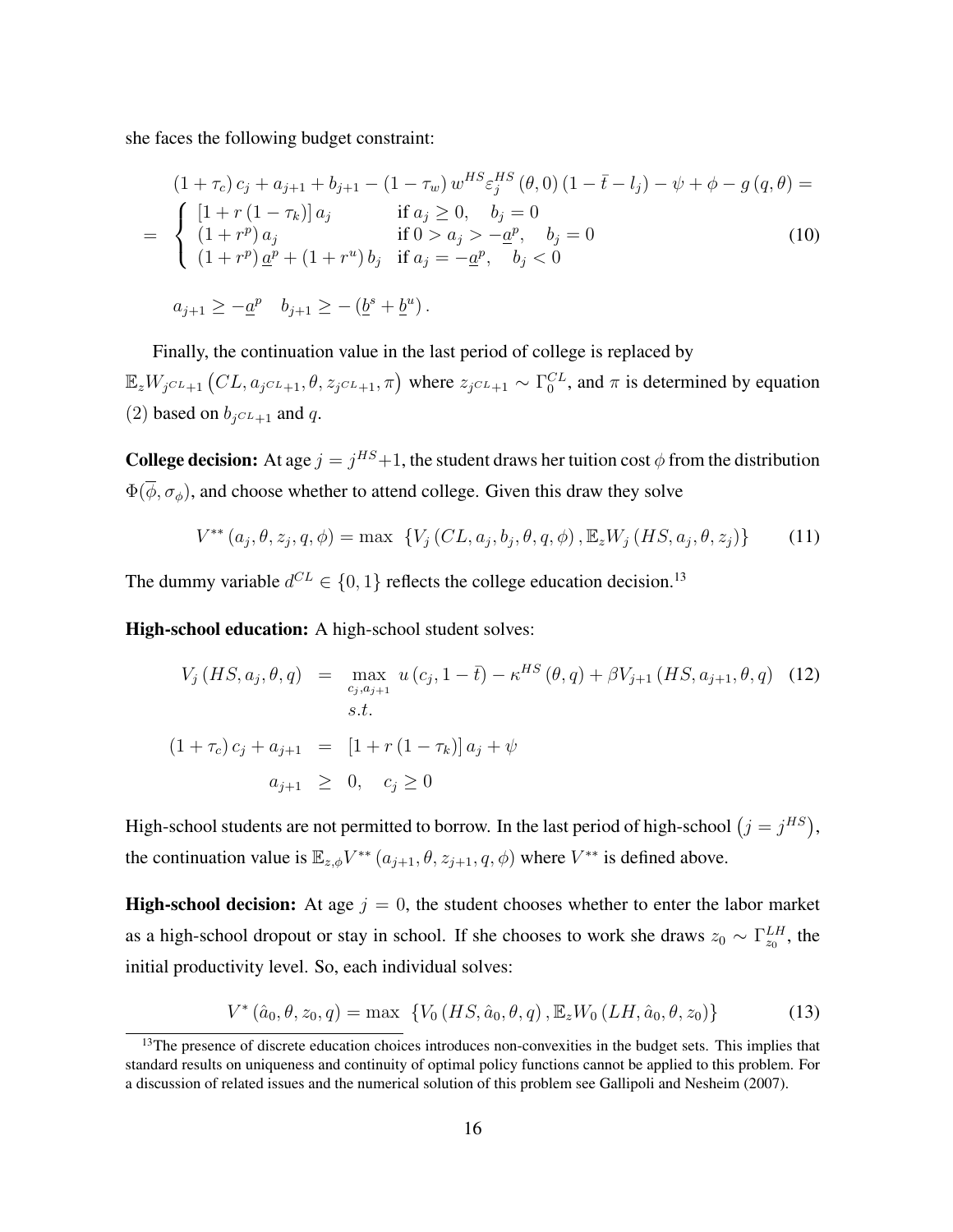where  $\hat{a}_0$  is the transfer received from the parent,  $\theta$  is innate ability, and q is eligibility status for college support (grants and loans), which depends on parental wealth. The high-school enrollment decision is denoted  $d^{HS} \in \{0, 1\}.$ 

### 2.8 Equilibrium

It is useful to introduce some additional notation to simplify the definition of an equilibrium. Let  $s_j \in S_j$  denote the age-specific state vector implicit in the recursive representation of the agents' problems above. We also define  $s_j^e$  to be the state vector minus the education level (the school cycle they are in for students), i.e.,  $s_j^e \equiv \{s_j \setminus e\} \in S_j^e$ .

A *stationary recursive competitive equilibrium* for this economy is a collection of: (i) individual decision rules for consumption, leisure, wealth holdings, and college students' debt  $\{c_j\left(\mathbf{s}_j\right),l_j\left(\mathbf{s}_j\right),a_{j+1}\left(\mathbf{s}_j\right),b_{j+1}\left(\mathbf{s}_j^{CL}\right)\}$ , inter vivos transfers  $\{\hat{a}_0\left(\mathbf{s}_j$ r $\pi\right)\}$ , and education choices  $\{d^{HS}(\mathbf{s}_0), d^{CL}(\mathbf{s}_{j^{HS}})\}$ ; (ii) value functions  $\{V_j(\mathbf{s}_j), W_j(\mathbf{s}_j), \Omega_j(\mathbf{s}_j)\}$ ; (iii) aggregate capital and labor inputs

 $\{K, H_{LH}, H_{HS}, H_{CL}\};$  (iv) prices  $\{r, w^{LH}, w^{HS}, w^{CL}\};$  (v) labor income tax  $\{\tau_w\};$  (vi) age and education specific measures  $\{\mu_j^e\}$  such that:

- 1. Decision rules  $\{c_j(\mathbf{s}_j), l_j(\mathbf{s}_j), a_{j+1}(\mathbf{s}_j), b_{j+1}(\mathbf{s}_j^{CL}), \hat{a}_0(\mathbf{s}_{j^{TR}}), d^{HS}(\mathbf{s}_0), d^{CL}(\mathbf{s}_{j^{HS}+1})\}$ solve their respective individual problems  $(3)$ ,  $(4)$ ,  $(5)$ ,  $(6)$ ,  $(7)$ ,  $(11)$ ,  $(12)$ , and  $(13)$ . And  $\{V_j(\mathbf{s}_j), W_j(\mathbf{s}_j), \Omega_j(\mathbf{s}_j)\}\$ are the associated value functions.
- 2. The representative firm optimally chooses factors of productions, and prices equate with marginal products

$$
r + \delta = F_K \left( K, \mathcal{H} \left( H^{LH}, H^{HS}, H^{CL} \right) \right)
$$
  
\n
$$
w^e = F_{H^e} \left( K, \mathcal{H} \left( H^{LH}, H^{HS}, H^{CL} \right) \right), \text{ for } e \in \{LH, HS, CL\}.
$$
\n(14)

3. The labor market for each educational level  $e \in \{LH, HS, CL\}$  clears

$$
H^{e} = \sum_{j=j^{e}+1}^{j^{WK}} \int_{S_{j}^{e}} \varepsilon^{e} \left[1 - l\left(e, s_{j}^{e}\right)\right] d\mu_{j}^{e} + I_{\{e=HS\}} \sum_{j=j^{HS}+1}^{j^{CL}} \int_{S_{j}^{CL}} \varepsilon^{CL}\left(\theta, 0\right) \left[1 - \bar{t} - l\left(e, s_{j}^{CL}\right)\right] d\mu_{j}^{CL}
$$

where the second term in the sum is the effective labor supply of college students.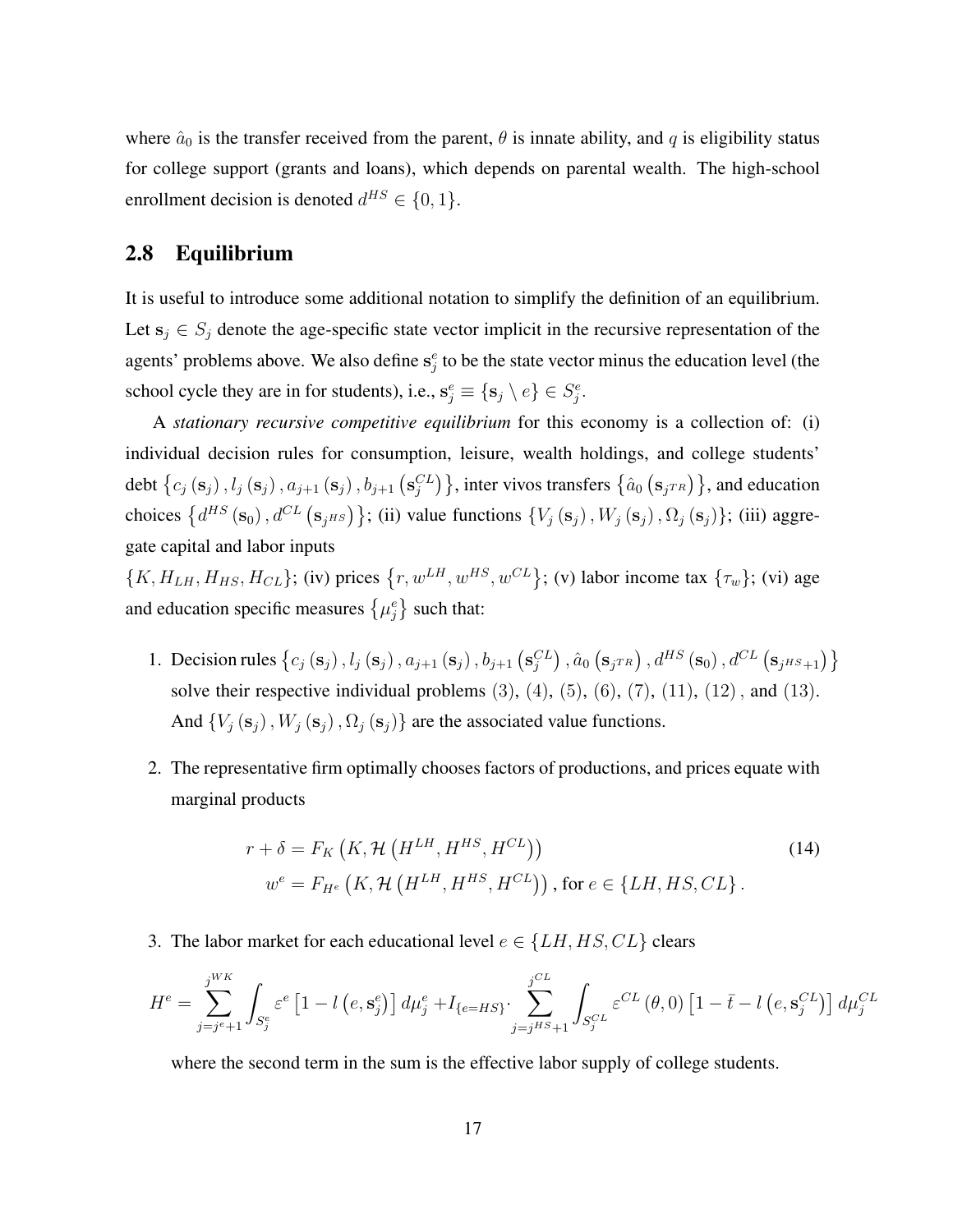- 4. The intermediation market clears at the price  $r^p = r + \iota$ .
- 5. The asset market clears

$$
K + D = \sum_{\substack{e \in \{LH, HS\}, j \ge 0 \\ e = CL, j \ge j^{HS}+1}} \int_{S_j^e} a_j \left(e, s_j^e\right) d\mu_j^e
$$

and the aggregate net worth of all households (right-hand side) equals the capital stock plus government debt (left-hand side).

6. The goods market clears

$$
\sum_{e,j} \int_{S_j^e} c_j \left( e, \mathbf{s}_j^e \right) d\mu_j^e + \delta K + G + \Phi + \Upsilon = F(K, \mathcal{H})
$$

where  $\Phi$  is the aggregate amount of private expenditures in educational services by college students

$$
\Phi = \sum_{j=j^{HS}+1}^{j^{CL}} \int_{S_j^{CL}} \phi d\mu_j^{CL}
$$

and  $\Upsilon$  is the revenue of the intermediating sector

$$
\begin{split} \Upsilon &= \iota \cdot \sum_{e \in \{LH, HS\}, j \ge 0} \int_{S_j^e} I_{\{a_j < 0\}} a_j \left( e, s_j^e \right) d\mu_j^e \\ &= C L_{j} \ge j^{HS} + 1 \\ &+ \iota \cdot \sum_{j \ge j^{HS}+1} \int_{S_j^{CL}} b_j d\mu_j^{CL} + \iota \cdot \sum_{j \ge j^{CL}+1} \int_{S_j^{CL}} \left[ b_{jCL} - \pi \cdot (j - j^{CL}) \right] d\mu_j^{CL} \end{split}
$$

where the three terms are, respectively, the intermediation services for private loans, student loans during college, and student loans during the repayment phase of working life.

7. The government budget constraint holds

$$
G + \left(\sum_{e} p^{e} \sum_{j=j^{WK}+1}^{J} \int_{S_{j}^{e}} d\mu_{j}^{e}\right) + \psi + rD + E = \tau_{c} \sum_{e,j} \int_{S_{j}^{e}} c_{j} \left(e, s_{j}^{e}\right) d\mu_{j}^{e} + \tau_{w} \sum_{e} w^{e} H_{e} + \tau_{k} rK
$$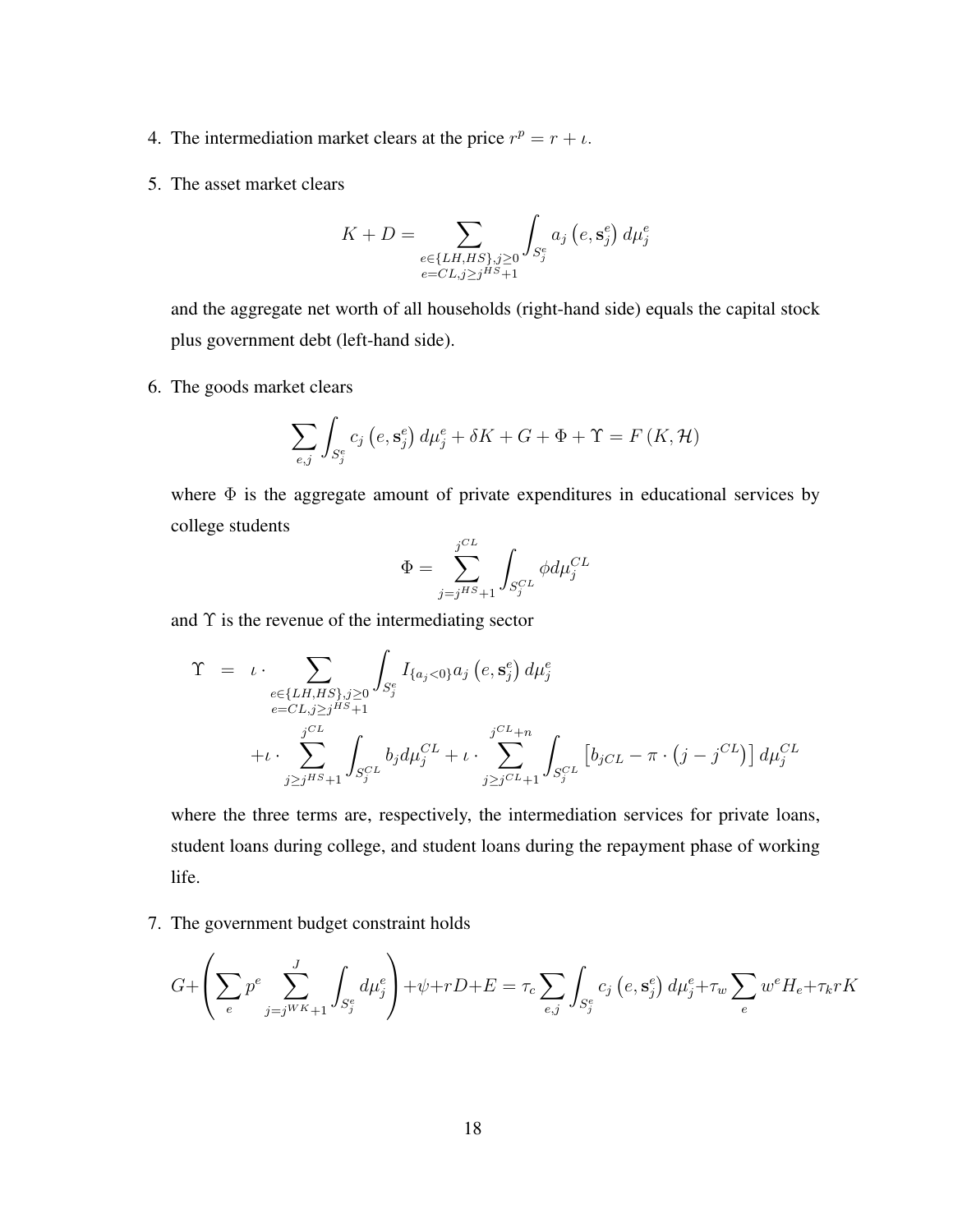where  $E$  are net government expenditures in college education:

$$
E = \sum_{j \geq j^{HS}+1}^{j^{CL}} \int_{S_j^{CL}} [g(q, \theta) - \Delta b_j] d\mu_j^{CL} + \iota \sum_{j \geq j^{HS}+1}^{j^{CL}} \int_{S_j^{CL}} b_j d\mu_j^{CL} - r^u \sum_{j \geq j^{HS}+1}^{j^{CL}} \int_{S_j^{CL}} [I_{\{q=1, b_j < -\underline{b}^s\}} \cdot (b_j + \underline{b}^s) + I_{\{q \geq 2\}} \cdot b_j] d\mu_j^{CL} - \sum_{j \geq j^{CL}+n}^{j^{CL}+n} \int_{S_j^{CL}} \pi d\mu_j^{CL}.
$$

Government outlays (first row) are determined by grants and the total amount of loans extended to college students which is equal to the sum of the  $\Delta b_j$  increments in each year, plus the intermediation cost  $(\iota)$  incurred on all outstanding loans. Revenues (second and third rows) are determined by interest on unsubsidized loans during college and debt repayments after graduation.

8. Individual and aggregate behaviors are consistent: the vector of measures

 $\mu = {\mu_0^e, ..., \mu_J^e}$ <sub>e∈{*LH*,*HS*,*CL*}</sub> is the fixed point of  $\mu(S) = Q(S, \mu)$  where (i)  $Q(S, \cdot)$  is a transition function generated by the individual decision rules, the exogenous laws of motion  $\{\Gamma_\theta, \Gamma^e_z, \Gamma^e_{z_0}\}\)$ , the distribution  $\Phi$ , the institutional rules determining  $\pi, q$ , and  $p_e$ , and the survival rates  $\{\zeta_j\}$ ; (ii) and *S* is the generic subset of the Borel-sigma algebra  $\mathcal{B}_S$  defined over the state space S, the Cartesian product of all  $S_j^e$ .

# 3 Parameterization of the model

We describe below how we parameterize the model economy. Some of the parameters are calibrated "internally" from the equilibrium of the model, while others are estimated "externally" directly from data. All parameter values are reported in Table 5.

Demographics: A model period is one year. Individuals become adults at the real age of 16 (i.e.  $j = 0$  in the model), and they can live up to age 99, after which death is certain. Retirement occurs at age 65. Inter vivos transfers are made at age 48. The conditional survival rates  $\{\zeta_j\}$  are taken from the Actuarial Life Tables for the United States.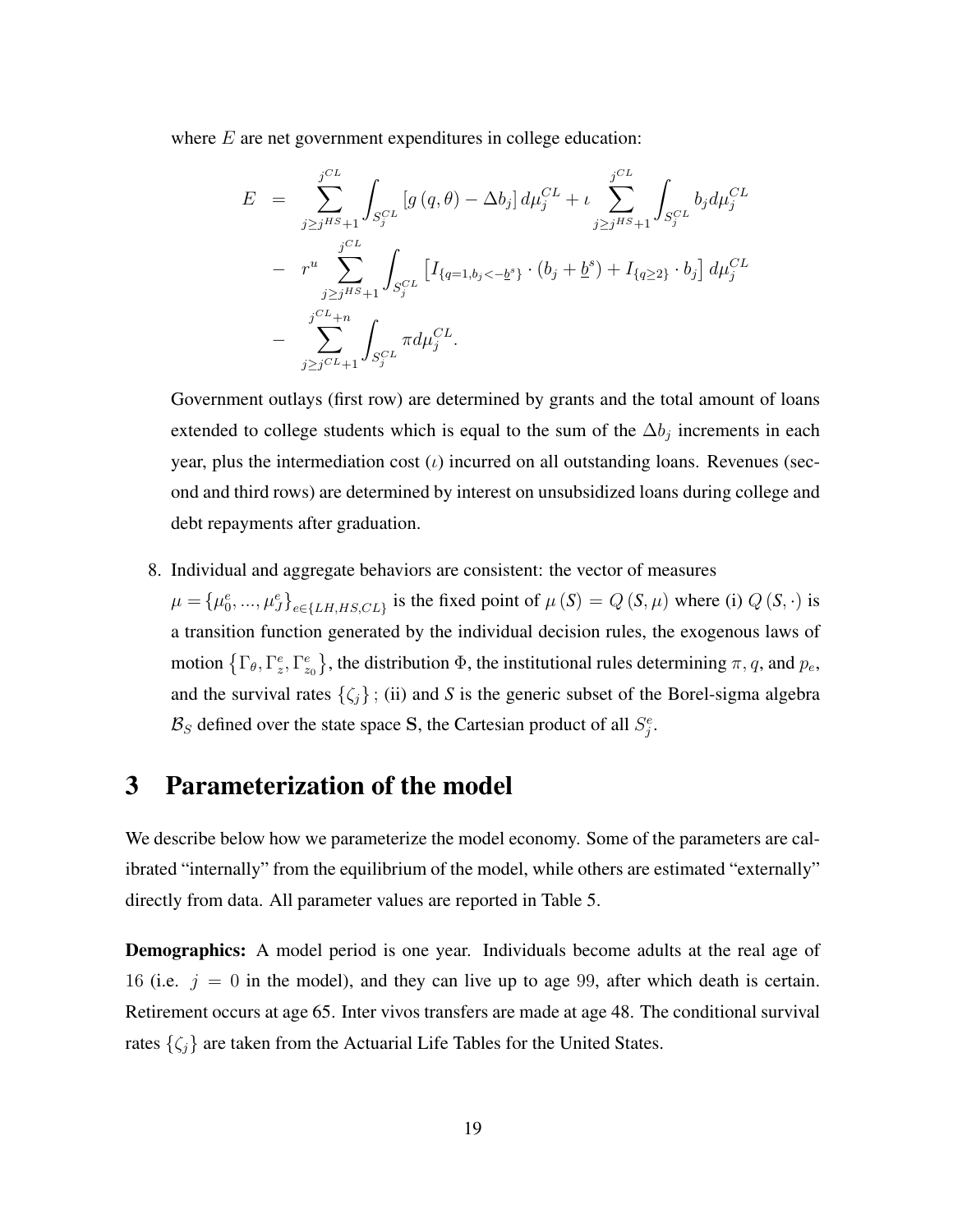Preferences: We specify period utility over consumption and leisure as a CRRA function

$$
u\left(c_j, l_j\right) = \frac{\left(c_j^{\nu} l_j^{1-\nu}\right)^{1-\gamma}}{1-\gamma}.
$$
\n(15)

The parameters  $\nu$  and  $\gamma$  jointly pin down (i) the level of labor supply over the life cycle, (ii) the inter-temporal elasticity of substitution of consumption (IES)  $1/[1 - \nu (1 - \gamma)]$ , and (iii) the Frisch labor supply elasticity  $[1 - \nu (1 - \gamma)] / \gamma \cdot (l_j / (1 - l_j))$  which, with this preference specification, depends on hours worked.

The weight of leisure in preferences,  $\nu$ , is set to 0.385 to match average hours worked, estimated to be 35% of the time endowment. Hence, a value of  $\gamma = 2$  is required to match an inter-temporal elasticity of substitution of 0.75 as estimated by Blundell, Browning, and Meghir (1994) and Attanasio and Weber (1993). The Frisch elasticity evaluated at the (nonstochastic) average hours worked  $\bar{h} = \nu$  implied by this choice of  $\nu$  and  $\gamma$  is 1.25.<sup>14</sup>

**Patience and altruism:** The value for  $\beta$  is chosen to reproduce a ratio of median net worth to average income, which is estimated to be 1.64 using the 2001 Survey of Consumer Finances.<sup>15</sup>

To calibrate the degree of altruism towards offsprings  $\omega$ , we target the size of intervivos transfers in the data. Because we model early inter vivos transfers as one-off gifts from parents to their child, we restrict attention to the cumulative transfer between age 16 and 22. The NLSY97 provides information on family transfers received by young individuals. In particular, it asks respondents about any gifts in the form of cash (not including loans) from parents. Appendix A describes the sample we construct and the methodology we use to measure early inter vivos transfers, and it reports basic facts about parental gifts to young individuals, as recorded in the NLSY97. In our calculations we also include imputed rents for students living in their parents' house.<sup>16</sup> The average inter vivos transfer over the seven-year period considered is \$30,566. The data show large heterogeneity of IVTs in the population: for example, college students receive twice as much as high-school dropouts.

 $14$ This value is on the high end of micro-estimates for men, but on the low end for women. See Keane and Rogerson (2011) for a recent survey.

<sup>&</sup>lt;sup>15</sup>It is well known that the SCF oversamples the rich households relative to the CPS, PSID, and NLSY, the other surveys we use to parameterize the model. To make the SCF more comparable to the other surveys, we exclude the top 5% of households ranked by net worth. The sample selection is the same as in Kaplan and Violante (2012).

<sup>&</sup>lt;sup>16</sup>As also emphasized by Johnson (2011), the co-residence component makes up a large fraction of the total IVT.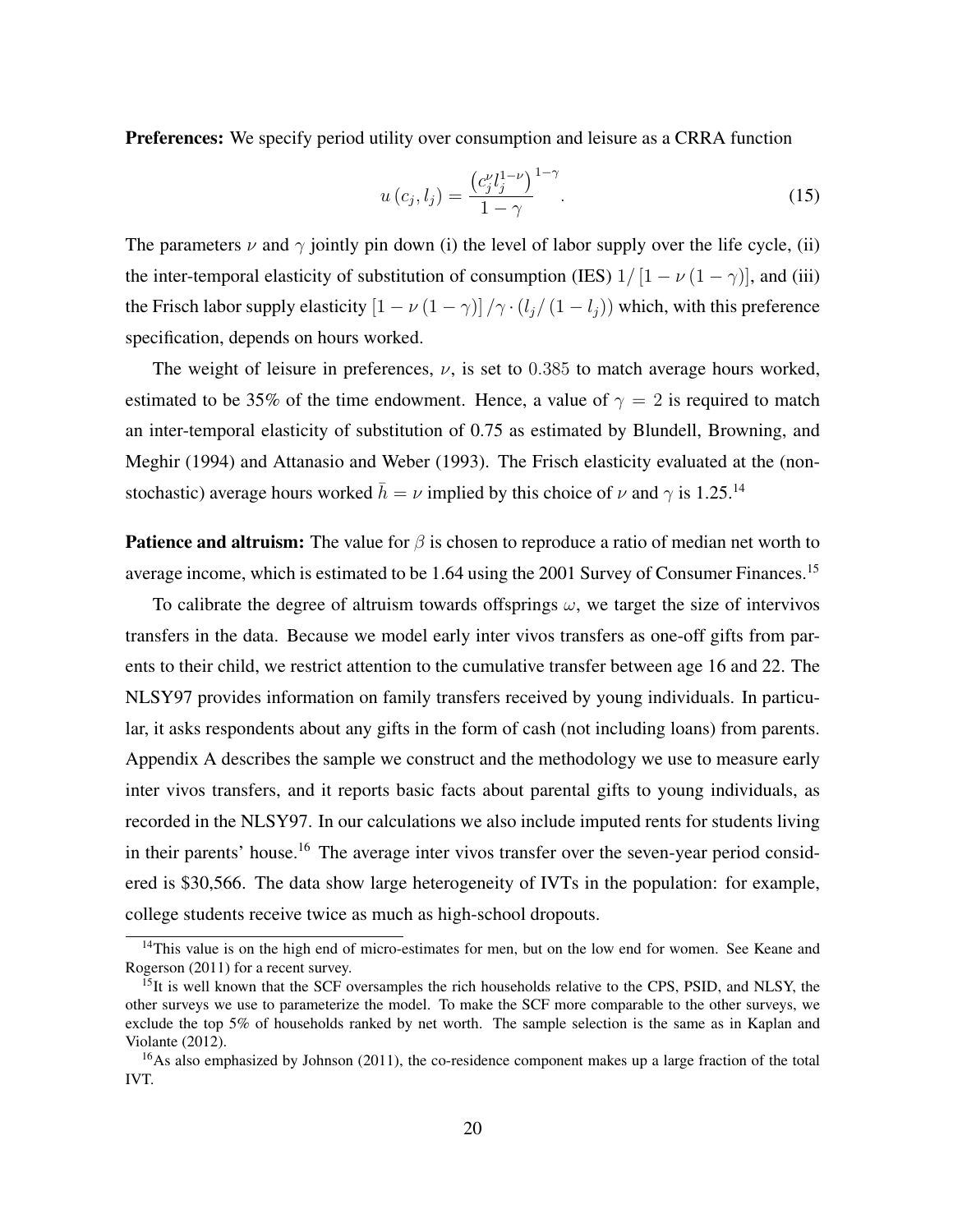|                | <b>Children</b>  |                             |                     |      |         |       |
|----------------|------------------|-----------------------------|---------------------|------|---------|-------|
| <b>Mothers</b> | $\mathbf{1}$     | $\mathcal{D}_{\mathcal{L}}$ | $\mathcal{E}$       | 4    | 5       | Total |
| 1              |                  |                             | 45.5 23.8 19.7 6.5  |      | 4.7     | 100   |
| 2              |                  |                             | 25.8 24.2 24.2 15.7 |      | $-11.0$ | 100   |
| 3              | 16.0             | 22.3 27.1                   |                     | 19.0 | 15.7    | 100   |
| 4              | 11.4             |                             | 17.1 25.7 20.9      |      | 24.9    | 100   |
| 5              | 7.2 <sub>1</sub> |                             | 7.6 19.5            | 24.2 | 41.5    | 100   |
| Total          | 21.3             |                             | 19.2 23.2 17.1      |      | 19.2    | 100   |

Table 1: Ability transition, by quintile. Each cell reports the conditional probability in  $\%$ . Quintile 1 is the lowest, quintile 5 is the highest. (NLSY79)

Intergenerational transmission of ability: In our model "ability"  $\theta$  represents a set of permanent characteristics which affect lifetime earnings as well as education attainment. For the purpose of measuring the distribution of ability over the population we use NLSY data. The NLSY79 provides IQ test scores for both mothers and children, which we link in order to estimate an ability transition matrix  $\Gamma_{\theta}$ .

Using the "Children of the NLSY79" survey, we build pairs of mother and child test-score measurements. For mothers we use AFQT89 measurements, whereas for children we choose the PIAT Math test-scores.<sup>17</sup> Mothers and children are ranked based on their own test scores, and then split into quintiles. We then compute a "quintile-transition" matrix, which assigns a probability to the event that a child ends up in a given ability group, given the observed ability rank of the parent.<sup>18</sup> Note that in the model we allow for  $\theta$  to be continuous by assuming a uniform distribution of abilities within each of the five bins.

The estimated ability transition matrix across quintiles is reported in Table 1. The matrix implies a great deal of upward and downward mobility in the middle of the distribution, but less so at the top and the bottom, where the diagonal element is larger.

Disutility of schooling: The psychic costs of attending high-school and college consist of

 $17$ No AFOT measure is available for children, and the PIAT Math score is generally considered the most accurate measure of future ability among the available test-scores. Often the test was administered at different ages to the same child. We use the latest available measurement, as we wish to approximate the distribution of ability at age 16. Details about the procedure used to compute the ability-transition matrix and the test scores used can be found in Appendix B.

<sup>&</sup>lt;sup>18</sup>We also estimate transition matrices based on 10 ability bins, and results are similar. Moreover, the transition matrix is virtually identical when we use a smaller sample including only mother-child pairs in which the child was at least 13 years of age at the time of the test.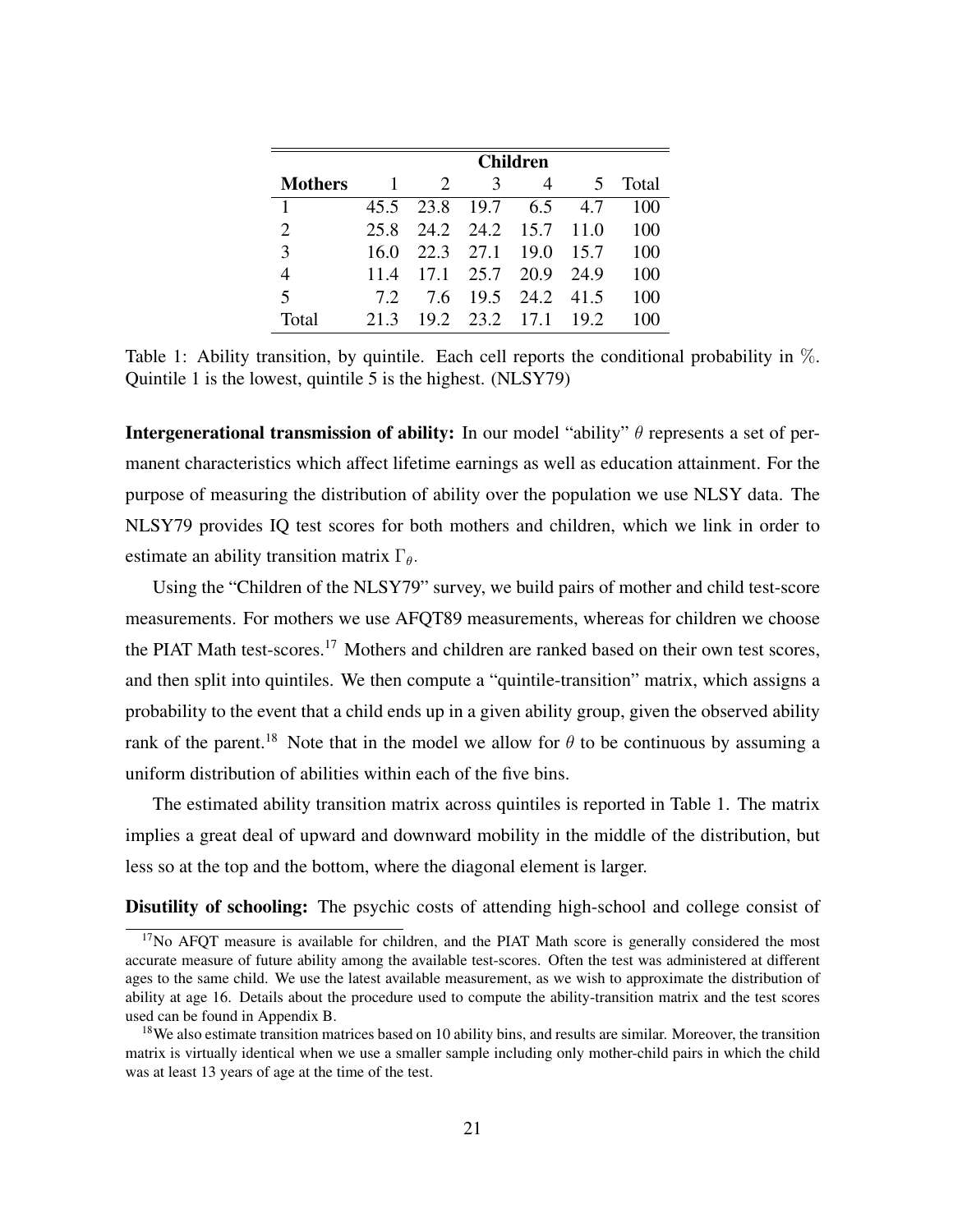|                  | <b>Quintile (AFOT89)</b> |                        |               |                     |     |       |
|------------------|--------------------------|------------------------|---------------|---------------------|-----|-------|
| <b>Education</b> |                          |                        | $\mathcal{R}$ |                     |     | Total |
| Less than H.S.   | 32.0                     | 9.2                    |               | 3.9 1.0             | 0.3 | 95    |
| H.S. Graduate    | 66.2                     |                        |               | 83.0 78.5 61.9 31.0 |     | 65.0  |
| College Graduate |                          | 1.8 7.7 17.6 37.1 69.0 |               |                     |     | 26.0  |

Table 2: Education shares (%) by AFQT89 quintile (NLSY79).

two additive components, respectively changing by ability and family background (wealth) :  $\kappa^e(\theta, q) = \kappa^e_{\theta}(\cdot) + \kappa^e_{q}(\cdot)$ . The first component (5 values, corresponding to the 5 ability quintiles) is set to reproduce high-school and college enrolment rates by ability. The AFQT89 scores (over the entire NLSY79 sample) can be matched with the education level of the subjects to measure education shares by ability level. The NLSY79 education shares by ability bin are reported in Table 2. <sup>19</sup>

Psychic costs based on family background,  $\kappa_q^e(\cdot)$ , are normalized to zero for  $q = 1$  and set equal for  $q = 2, 3$ . These remaining two parameters (one for high-school students and one for college students) are set to match two ratios: (i) the average transfer received by a college graduate divided by the average transfer received by a high school graduate, which is 1.93 in the data, and (ii) the average transfer received by a high school graduate divided by the average transfer received by a high school drop-out, which is  $1.05$  in the data.<sup>20</sup> We estimate psychic costs of attending college of a magnitude comparable to that estimated by Heckman, Lochner, and Todd (2006). Moreover, we find that they are decreasing in parental wealth. We return to this result below. Appendix C contains a detailed discussion of the estimated psychic costs.

<sup>&</sup>lt;sup>19</sup>Because the age and education structure of the NLSY cohort is not representative of the overall working population in any given year, we rescaled the size of each education/ability cell so that their aggregation yields the correct fraction of 16-65 years-old individuals in the three education groups for the year 2000, as estimated in the CPS (26.1 pct of college graduates, 59.8 pct of HS graduates and 14.1 of HS dropouts). The distribution by ability within each education group remains unchanged.

 $^{20}$ It is important to match these statistics for the following reason. If we do not allow children of rich families to have low psychic cost from acquiring education, the wealth effect on their labor supply is so large that they choose to remain uneducated and their parents make a very large transfer. As a result, the distribution of initial wealth by education level becomes counterfactual (many low educated young individuals are very rich). The model, indeed, calls for a large utility gain of schooling for children of wealthy households. A more direct way to compute these psychic cost terms would be targeting enrollment by parental wealth. However, parental net worth (as reported by parents themselves in the 1997 wave of the NLSY97) is of poor quality, as in our sample, more than 40% of individuals have missing values or non-response codes.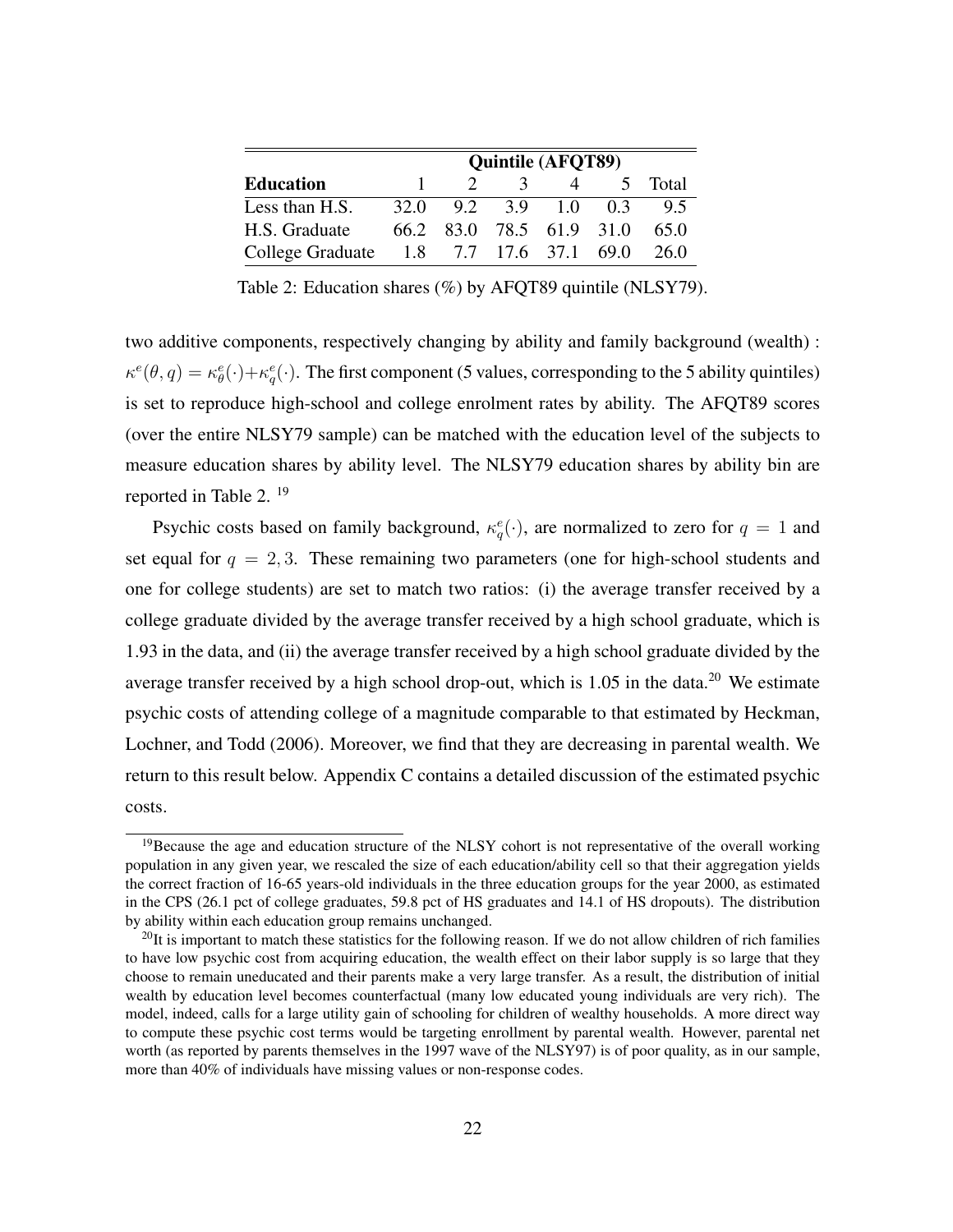Labor supply of students: A report by the National Center for Education Statistics (1998) documents that full-time college students work on average 15 hours in a typical week during college.<sup>21</sup> To reproduce this statistic in the model, we set  $\bar{t} = 0.312$  in (7), i.e., attending college reduces the time endowment of students by 31%.

Individual labor productivity: The model implies the following reduced-form specification for the hourly wage  $W_{ijt}^e$  of an individual i of age j, and education level e at date t

$$
\log W_{ijt}^e = \log w_t^e + \lambda^e \log \theta_i + \xi^e(j_{it}) + u_{ijt}^e,\tag{16}
$$

where  $w_t^e$  is the marginal product of one efficiency unit of human capital of education-type  $e$ ,  $\lambda^e$  is the gradient on permanent individual heterogeneity,  $\xi^e(j_{it})$  is an education specific ageprofile (approximated by a 4-th order polynomial), and  $u_{ijt}^e$  is a stochastic residual component.

We use the NLSY79 to estimate reduced-form education-specific wage equations like (16) because the NLSY test scores data (a proxy for  $\theta$ ) can be linked to wage data to quantify the effect of measured ability on lifetime earnings. To overcome the problem that the NLSY provides observations only for workers between age 14 and 45, we use wage data from the PSID 1968-2001 to estimate age polynomials for different education groups. After the age profiles have been used to filter out age effects from the log wage observations in the NLSY79 –assuming that the unobserved error term is uncorrelated with  $\theta_i$ – we can identify the loading factors by running simple regressions. For each education group  $e \in \{LH, HS, CL\}$  an OLS regression of log individual wages on time dummies and on log AFQT89 scores (as a proxy for  $\theta_i$ ) was fit in order to recover  $\lambda^e$  (see equation 16). <sup>22</sup> These reduced-form results, reported in Table 3, show a steep gradient by education; a 10% increase in ability implies, on average, a 8.9% increase in hourly wages for college graduates but only a 3.6% increase for dropouts.<sup>23</sup>

The residuals from this regression are a consistent estimate of  $u_{ijt}^e$ . We model the unobservable shock  $u_{ijt}^e$  as the sum of two independent components

$$
u_{ijt}^e = z_{ijt}^e + m_{ijt}^e \tag{17}
$$

<sup>&</sup>lt;sup>21</sup>This number is an average between 37.6% of full-time students not working while enrolled, 13.9% working 1-14 hours, 34.8% working 15-33 hours and 13.7% working 34 hours or more. See NCES (1998, Table 6).

 $22$ We estimate the above equation for the cross-sectional representative sample as well as the full sample of people in the NLSY79, which includes oversamples for minorities and disadvantaged groups. The two samples give essentially the same results and we report the ones for the larger sample.

 $^{23}$ The unconditional log AFQT89 distribution is normalized to have mean zero in the regression.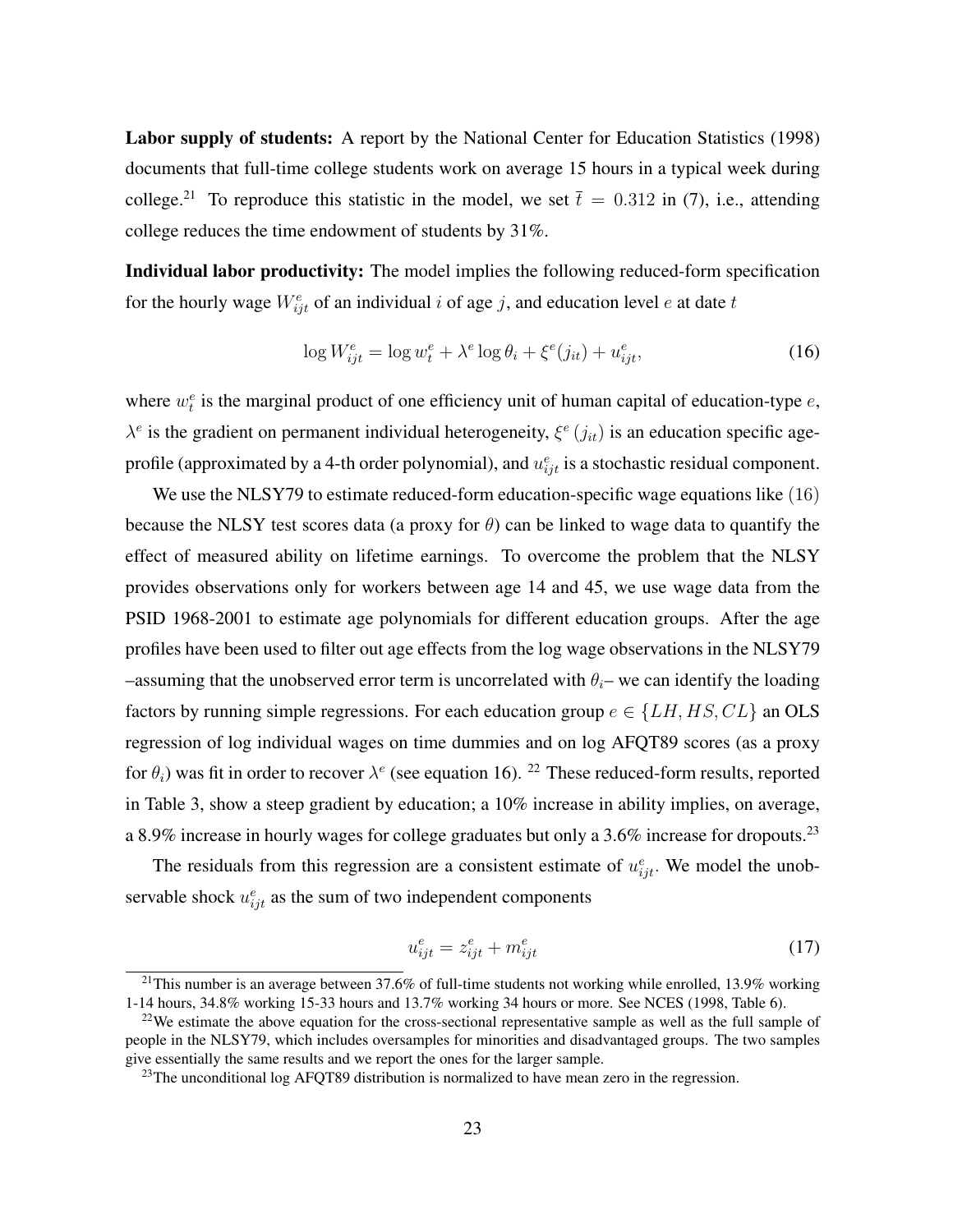| Education group    | Gradient (S.E.) | # of indiv. | # of obs. |
|--------------------|-----------------|-------------|-----------|
| Less than HS       | 0.36(0.06)      | 1,341       | 8.982     |
| <b>HS</b> Graduate | 0.54(0.03)      | 5,403       | 42,270    |
| College Ggraduate  | 0.89(0.09)      | 1,206       | 8.719     |
| Pooled             | 0.71(0.02)      | 7.954       | 60,009    |

Table 3: Estimated ability gradient  $\lambda^e$  (NLSY79)

where  $z_{ijt}^e$  is a (persistent) shock assumed to have an AR(1) structure

$$
z_{ijt}^e = \rho_e z_{i,j-1,t-1}^e + \eta_{ijt}^e, \quad \eta_{ijt}^e \stackrel{iid}{\sim} N\left(0, \sigma_{\eta t}^e\right),
$$

and  $m_{it}^e \stackrel{iid}{\sim} N(0, \sigma_{mt}^e)$  is measurement error (and hence noise from the point of view of the model). Finally, we let the initial draw  $z_{i0t}^e \sim N(0, \sigma_{z_0}^e)$ . To estimate the parameters of the error-component model  $\{\rho_e, \sigma_{\eta t}^e, \sigma_{mt}^e, \sigma_{z_0}^e\}$ , we use a Minimum Distance Estimator (see Rothenberg, 1971; Chamberlain, 1984; Heathcote, Storesletten, and Violante, 2010). Table 4 reports parameter estimates. Details about our sample selection, estimation of quartic age polynomials, and estimation of the error component model are reported in Appendix  $D^{24}$ 

Overall, we confirm the finding of Meghir and Pistaferri (2006) that the persistent component of wage risk does not vary systematically across education groups.

Technology: The aggregate production function is Cobb-Douglas and constant returns to scale, i.e.,

$$
Y = F(K, \mathcal{H}) = K^{\alpha} \mathcal{H}^{1-\alpha}.
$$
 (18)

We set  $\alpha = 1/3$  and let the aggregate human capital stock H be given by the CES aggregator

$$
\mathcal{H} = \left[ s^{LH} \left( H_t^{LH} \right)^{\rho} + s^{HS} \left( H_t^{HS} \right)^{\rho} + s^{CL} \left( H_t^{CL} \right)^{\rho} \right]^{\frac{1}{\rho}}
$$
(19)

where  $H^e$  is the stock of human capital associated with education level e, and  $s^{LH} + s^{HS} +$  $s^{CL} = 1$ . The elasticity of substitution between each pair of labor types is  $1/(1 - \rho) \in (0, \infty)$ .

 $24$ By using an observable variable as a proxy for permanent heterogeneity, we avoid selection bias in the estimation of the process for  $u_{ijt}^e$ . Moreover, if one estimates wage equations from individual panel data sets, as we do, selection bias attributable to persistent shocks becomes less severe. The issue of selection bias ensuing from persistent shocks is related to the so-called "incidental parameters problem" discussed in Heckman (1981). The severity of the incidental parameters problem becomes smaller as the number of panel observation for each given individual in a sample increases.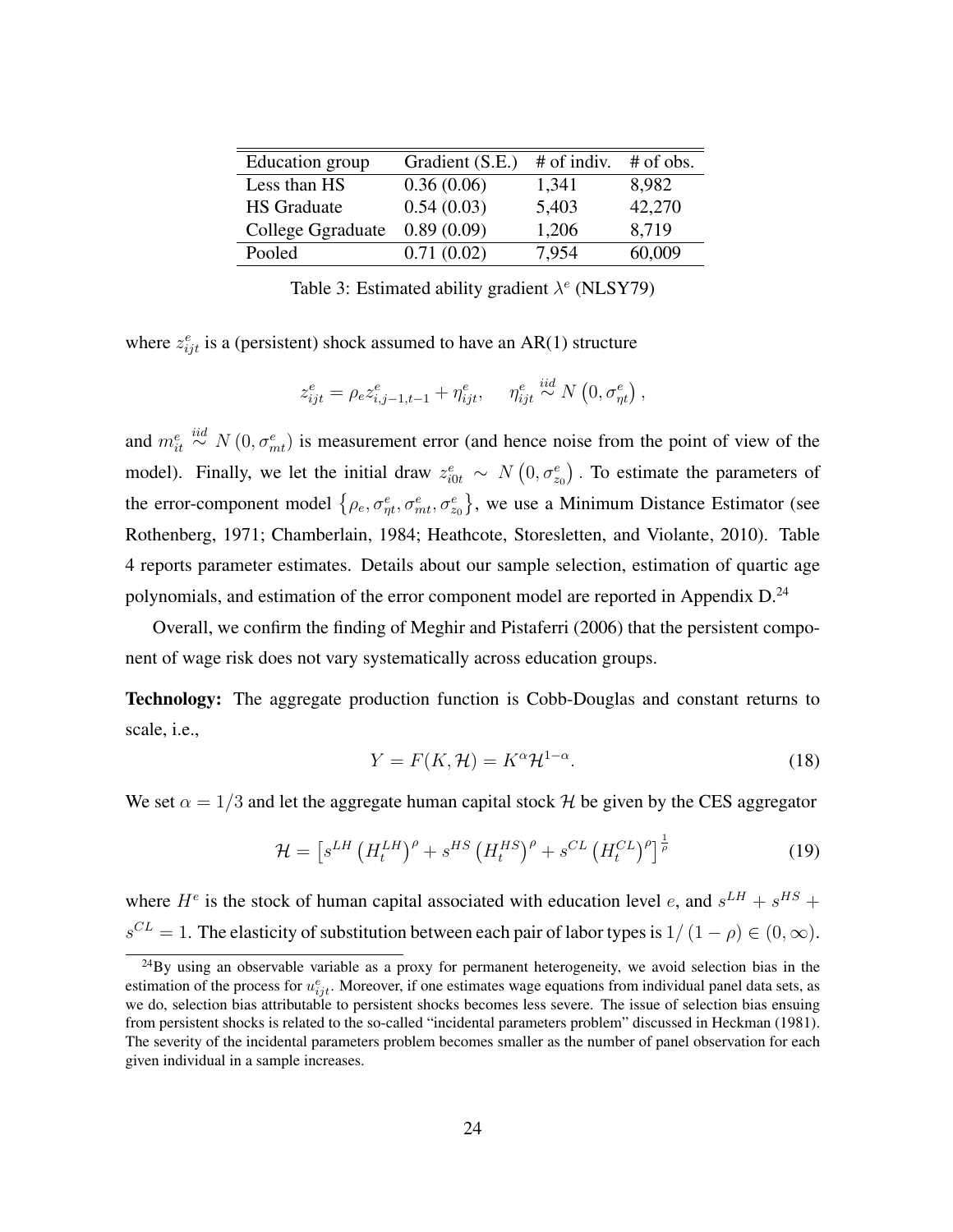|                 | Less than HS |                | <b>HS</b> Graduates |                                         | College graduates |
|-----------------|--------------|----------------|---------------------|-----------------------------------------|-------------------|
|                 | 0.936        |                | 0.951               |                                         | 0.945             |
| $\sigma_{z0}^2$ | 0.105        | z <sub>0</sub> | 0.101               | $\sigma$<br>$\overline{z}$ <sup>0</sup> | 0.128             |
| σ               | 0.020        | η              | 0.017               |                                         | 0.020             |
| $\overline{m}$  |              | m              | 0.055               | m                                       | ) በ52             |

Table 4: Estimated parameters of the process for individual efficiency units  $u_{ijt}$  (NLSY79)

From the iso-elastic CES specification for the human capital aggregate in equation (19), and the equilibrium condition in the labor market  $(14)$ , we can derive expressions for the wage bills  $\varpi_t^e$ . For education groups HS and CL, for example, we can write

$$
\log\left(\frac{\varpi_t^{CL}}{\varpi_t^{HS}}\right) = \log\left(\frac{s_t^{CL}}{s_t^{HS}}\right) - (1-\rho)\log\left(\frac{H_t^{CL}}{H_t^{HS}}\right)
$$
(20)

To estimate the above equation, we use wage and hours data from the Current Population Survey (CPS) for 1968-2001 (see Heckman, Lochner, and Taber, 1998a). After computing total aggregate wage bills year by year, we divide them by the (normalized) marginal products of the three types of human capital  $\{w_t^{LH}, w_t^{HS}, w_t^{CL}\}$  estimated from from PSID data (see Appendix D) to obtain point estimates of aggregate efficiency-weighted labor supply (human capital aggregates) by education level and year. Because of the well documented relative demand shifts over the period considered, in the equation above we let share parameters vary over time, i.e.,  $s_t^e = \exp(s_0^e + g^e t)$ , where t denotes calendar year and  $g^e$  captures the growth rate in each human capital share of type  $e$ .

To account for the endogeneity of schooling choices in the estimation of equation (20), we instrument the human capital aggregates in two ways: in the first, we use lagged variables; in the second, we use the total number of individuals with a given level of education regardless of their labor force status. The latter instruments do not depend on the serial correlation properties of the technology shocks. Results do not change much with the choice of instruments chosen nor with the specification. The estimated value for  $\rho$  ranges between 0.36 and 0.68, which corresponds to an elasticity of substitution between 1.6 and  $3.1<sup>25</sup>$ . See Appendix E for

<sup>&</sup>lt;sup>25</sup>Many existing estimates in the literature are based on a two-type skilled/unskilled classification for labor. Katz and Murphy estimate the elasticity of substitution to be 1.41; Heckman, Lochner, and Taber (1998a) report a favorite estimate of 1.44; Card and Lemieux (2001) obtain an elasticity of substitution between college and high school workers of about 2.5. Finally, using a nested specification with three human capital types Goldin and Katz (2007) suggest a preferred elasticity between college and non-college workers of 1.64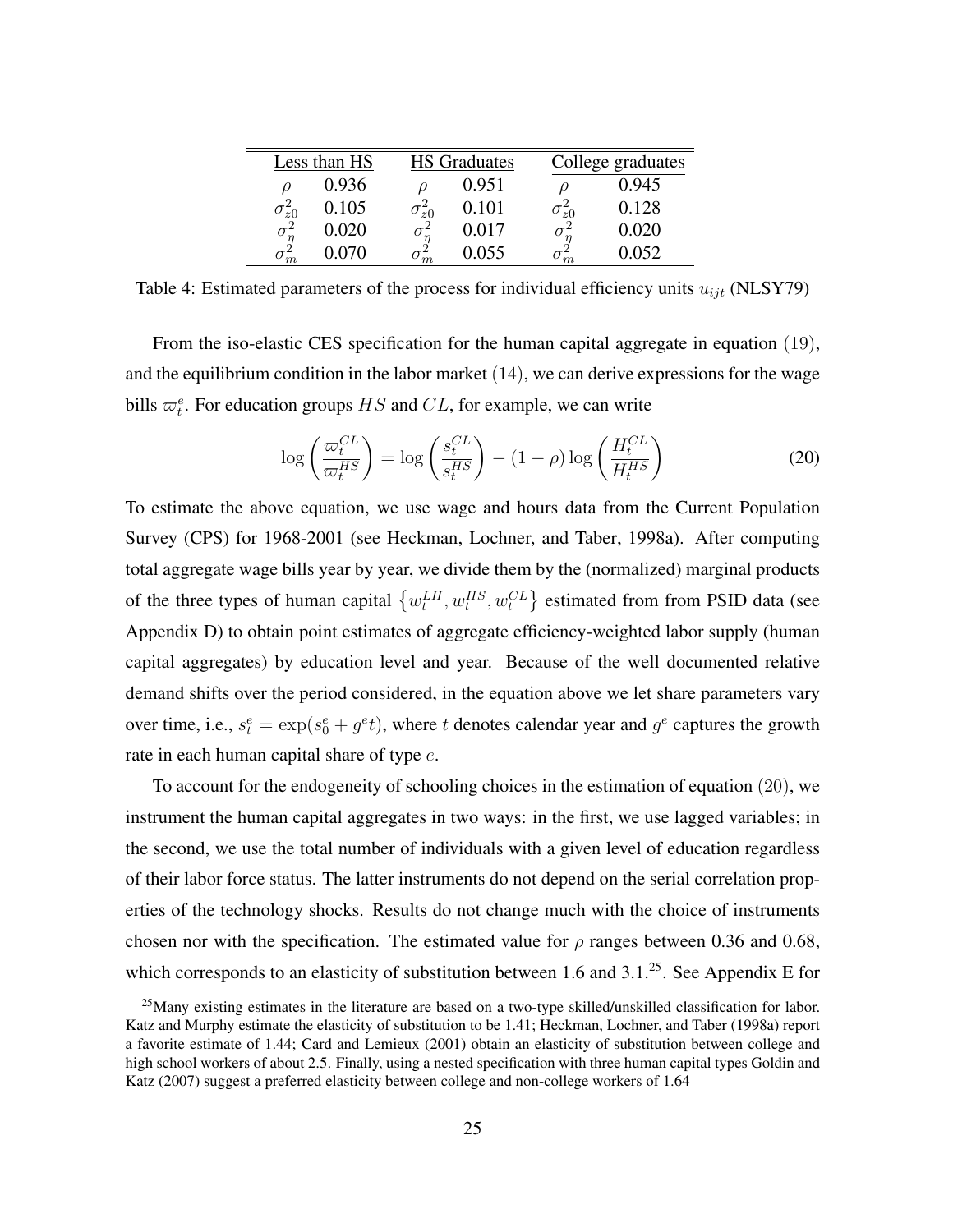additional details. As a baseline value for the elasticity, we choose its higher bound of 3.1 representing also a lower bound for the general equilibrium effects. The values of the shares used in the model's simulation are  $s^{LH} = 0.16$ ,  $s^{HS} = 0.39$ ,  $s^{CL} = 0.45$ , which are the estimated values for the year 2000.

This specification of aggregate technology together with the equilibrium selection mechanism of the model yields college and high school wage premia that are consistent with the data. Following the method of Goldin and Katz (2007) using model simulated data, the log college/high-school wage differential is 0.58, and the log high-school graduate/dropout wage differential is 0.37. These values are similar to the estimates presented in Goldin and Katz (2007, Table A8.1) for the year 2000 which place the college premium between 0.58 and 0.61, and the high-school premium between 0.26 and 0.37.

Finally, we set the annual depreciation rate of capital at 6.5% (see Heathcote, Storesletten, and Violante, 2010).

In what follows, we specify values for a number of parameters characterizing the governmentsponsored loans and grants in our economy. In Appendix F we provide a detailed description of the federal system of financial aid to college students (as in the year 2000) that we aim to reproduce in this calibration.

**Private borrowing:** We set the liquidity constraint  $\alpha$  for working-age households to reproduce the fraction of the US population aged 16-65 with zero or negative net worth. From the SCF 2001, we estimate this fraction to be 11.2%.<sup>26</sup> We set the wedge  $\iota$  on private borrowing (for both students and workers) and the limit to private students' loans  $a^p$  to match (i) the fraction of college students enrolled at 4-year institutions who borrow privately, which is 4.9%, and (ii) a ratio between the total volume of private loans and the total volume of federal loans of 0.12.

Cost of college: We define the cost of college as tuition fees plus the cost of books and other academic material net of institutional and private grants, and we compute an average across all full-time, full-year dependent students enrolled in private not-for-profit and public 4-year colleges in the year 2000. We obtain an average annual cost of \$6,710 which we match to the

 $^{26}$ As reported in Table 5, this limit is close to \$85,000 and hence quite generous. However, recall that this model has age and education-type "natural borrowing limits" that may be tighter, especially for the middle aged and the elderly workers. For the young workers, the presence of the guaranteed lump sum transfer  $\psi$  implies a sizable borrowing ability.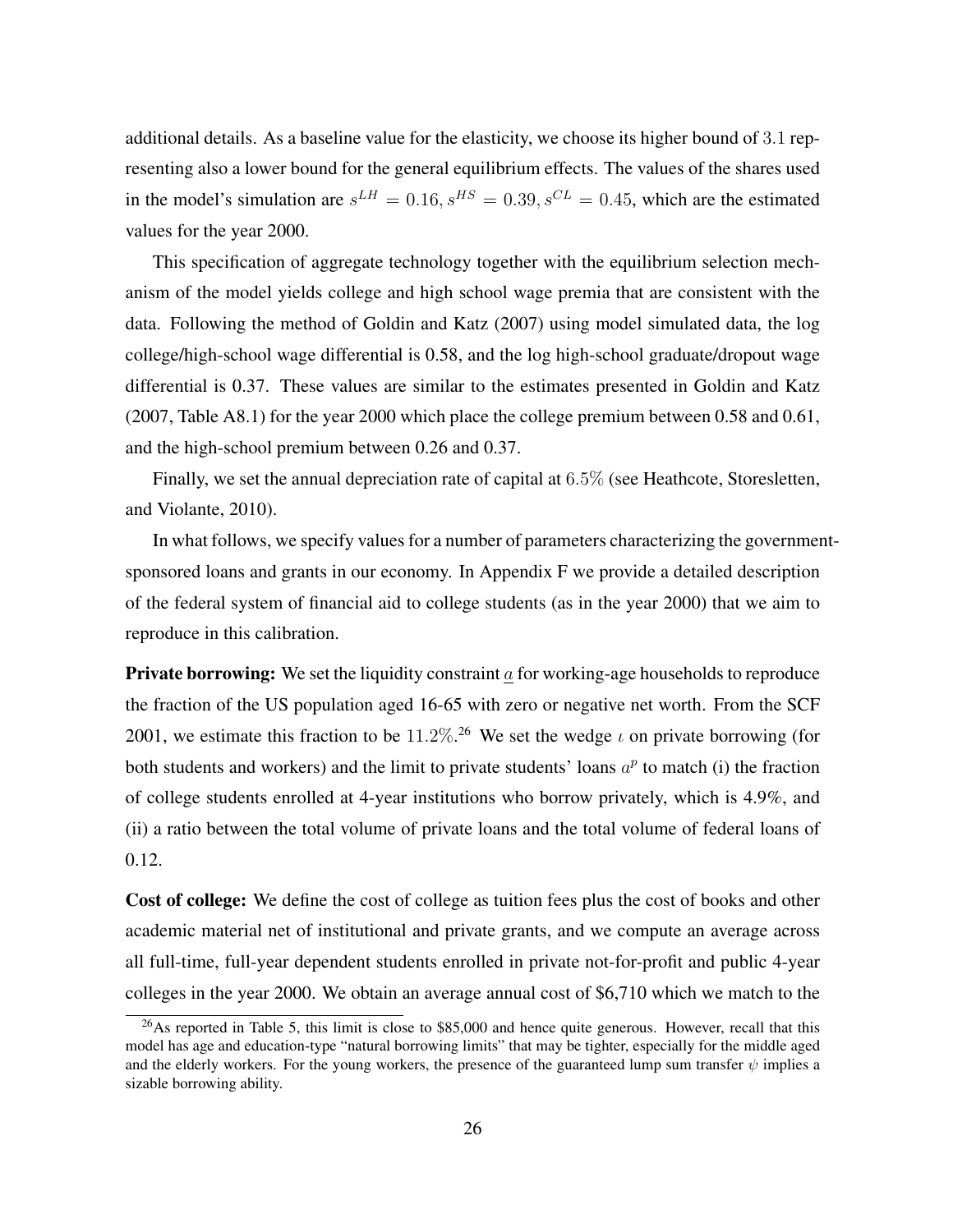ex-post average tuition cost in the model by appropriately setting the mean  $\bar{\phi}$  of a log-Normal distribution for  $\Phi$ <sup>27</sup>. We set the dispersion of tuition draws  $\sigma_{\phi}$  to reproduce, in equilibrium, the percentage of college student who pay lower than average tuition fees, which is 68% in the data.

Grants: Based on data summarized in Appendix F, we assign a grant of \$2,829 per year to the students of type  $q = 1$ , \$668 per year to students of type  $q = 2$ , while students of type  $q = 3$ receive on average a grant of \$143 per year. This pattern reflects the need-based formula used in the vast majority of cases to award grants. In the baseline model we do not allow grants to vary by ability.

**Education loans:** The seven policy parameters  $\{n, a^*, a^{**}, r^s, r^u, \underline{b}^s, \underline{b}^u\}$  fully characterize the system of government education loans. We set  $n = 20$ , as repayment schedules of federal loans are easily extended to 20 years. The remaining six parameters are chosen to replicate as closely as possible the following cross-sectional moments in year 2000: (i) 37.3% of students have subsidized Stafford loans, (ii) 21.2% of students have unsubsidized Stafford loans, (iii) 44.9% of students have a Stafford loan, whether subsidized or not, (iv) the average cumulated amount of federal loans at graduation is \$17,016, (v) the ratio between the total volume of subsidized and unsubsidized loans is 1.36, (vi) the maximum cumulative amount of Stafford loans is \$35,125.<sup>28</sup>

Fiscal policy: We use flat tax rates for labor and capital income, and consumption. Following Domeij and Heathcote (2003), we set  $\tau_w = 0.27$ ,  $\tau_k = 0.4$  and  $\tau_c = 0.05$ . The lump-sum subsidy  $\psi$  is set to replicate the degree of progressivity of the tax/transfer system. In particular, we target the ratio of the variance of log post-government income to the variance of log pregovernment income, equal to 0.61 in the US (Heathcote, Perri, and Violante, 2010). Domestic government debt D is set at 20 percent of GDP, its value in 2000, since only half of

<sup>&</sup>lt;sup>27</sup>Tuition charges vary considerably across institutions: average tuition and fees costs in private institutions were \$15,000 versus \$4,300 in public institutions. Since the model does not distinguish between them, we use a weighted average. We could allow tuition fees to vary by family income, but we find that variation (before grants and loans) is small. For example, families with annual income in the bracket \$20,000-\$40,000 face average tuition costs of \$4,000 (\$15,000) at public (private) colleges; families with income between \$80,000 and \$100,000 face average tuition costs of \$4,400 (\$17,000) at public (private) institutions. We chose not to include room and board in the calculation of the cost as these expenses are also borne by working individuals.

 $^{28}$ Under the Stafford loan program, the student cannot borrow more than the full cost of schooling (tuition, books, room, and board). We did not impose this tighter constraint because our measure of college costs  $\phi$  does not include room and board.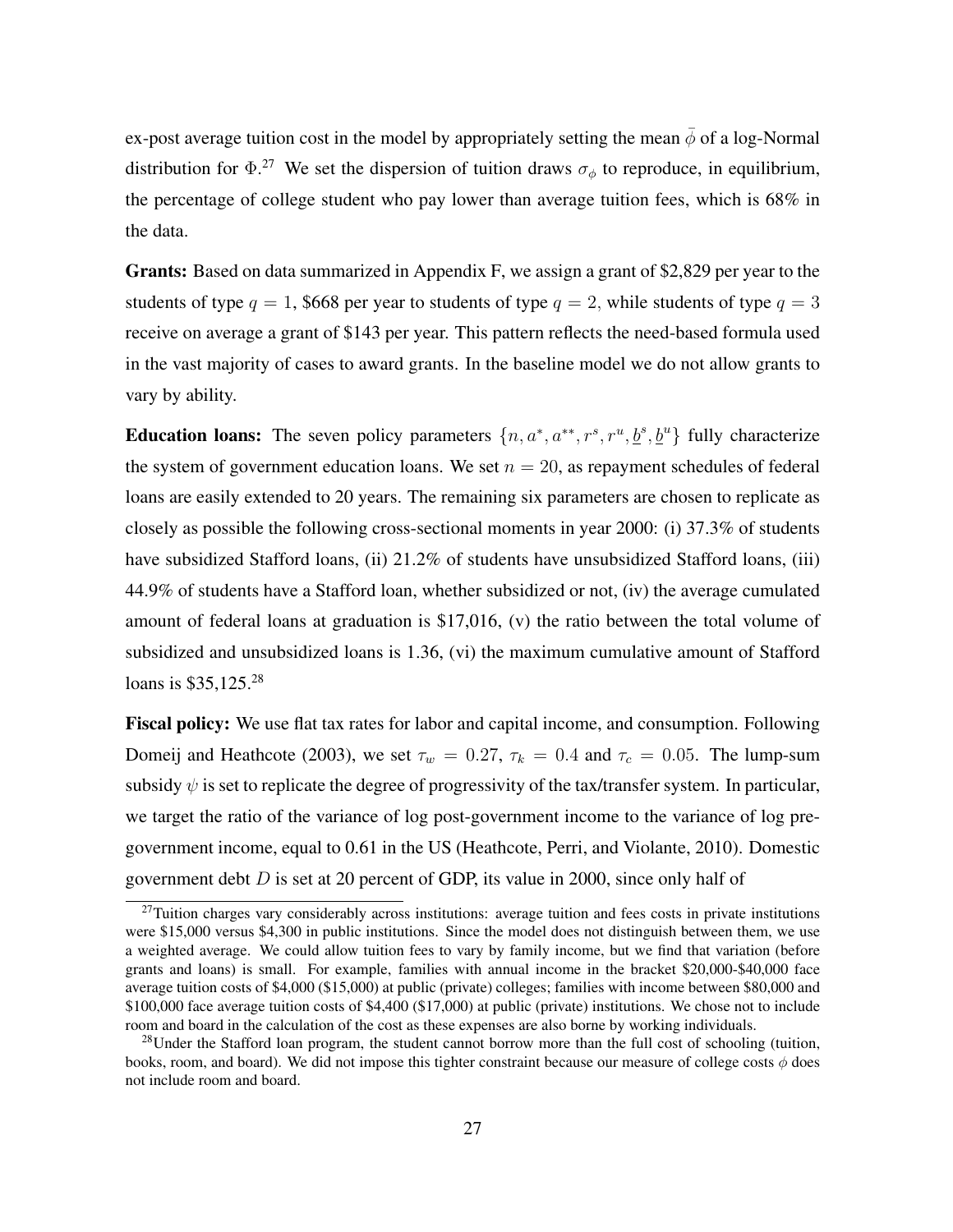| Parameter         | Value  | Moment to Match                                    | Data     | Model    |
|-------------------|--------|----------------------------------------------------|----------|----------|
| $\boldsymbol{J}$  | 79     | Length of life cycle (age 16-95)                   | 79       | 79       |
| $j^{RET}$         | 50     | Length of working life (age 16-65)                 | 50       | 50       |
| $\{\zeta_j\}$     |        | Survival rates (from US Life Tables)               |          |          |
| $\nu$             | 0.385  | Average hours worked                               | 0.35     | 0.31     |
| $\gamma$          | 2.0    | Elasticity of intertemporal substitution           | 0.75     | 0.75     |
| $\frac{\beta}{t}$ | 0.979  | Match median wealth-average income ratio           | 1.64     | 1.64     |
|                   | 0.312  | Average student hours-average worker hours ratio   | 0.33     | 0.33     |
| $\omega$          | 0.131  | Average inter vivos transfer                       | \$30,566 | \$31,256 |
| $\alpha$          | 0.35   | Capital share of GDP                               | 0.35     | 0.35     |
| $\delta$          | 0.065  | Depreciation rate                                  | 0.065    | 0.065    |
| $\rho$            | 0.677  | Elasticity of substitution                         | 3.1      | 3.1      |
| $\underline{a}$   | 1.39   | Fraction of households with net worth $\leq 0$     | 0.11     | 0.11     |
| $\underline{a}^p$ | 0.29   | Aggr. private/gov. student loans ratio             | 0.12     | 0.12     |
| $\iota$           | 0.0405 | Fraction of students with private loan             | 0.05     | 0.05     |
| $\overline{\phi}$ | $-1.7$ | Average yearly tuition fees                        | \$6,710  | \$6,690  |
| $\sigma_{\phi}$   | 1.0    | Fraction paying less than average tuition          | 0.68     | 0.65     |
| $\, n$            | 20     | Repayment period for student loans (years)         | 20       | 20       |
| $a^*$             | 3.10   | Fraction of students with subsidized loan          | 0.37     | 0.36     |
| $a^{**}$          | 5.35   | Fraction of students with unsubsidized loan        | 0.21     | 0.20     |
| $r^u\,$           | 0.043  | Average govt. student debt at graduation           | \$17,016 | \$18,905 |
| $r^s$             | 0.0295 | Fraction of students with govt. student loan       | 0.45     | 0.45     |
| $\underline{b}^u$ | 0.295  | Aggr. subs./unsubs. student loans ratio            | 1.36     | 1.30     |
| $\underline{b}^s$ | 0.275  | Total govt. loans borrowing limit                  | \$35,125 | \$35,497 |
| $\tau_w$          | 0.27   | Labor income tax rate                              | 0.27     | 0.27     |
| $\tau_c$          | 0.05   | Consumption tax rate                               | 0.05     | 0.05     |
| $\tau_k$          | 0.40   | Capital income tax rate                            | 0.40     | 0.40     |
| D                 | 0.13   | Domestic debt-GDP ratio                            | 0.20     | 0.20     |
| $\psi$            | 0.086  | Var. of log post-tax inc./Var. of log pre-tax inc. | 0.61     | 0.61     |
| $p^{LH}$          | 0.26   | Pension replacement rate - Less than HS            | 0.26     | 0.26     |
| $p^{HS}$          | 0.42   | Pension replacement rate - HS Graduates            | 0.42     | 0.42     |
| $p^{CL}$          | 0.56   | Pension replacement rate - College Graduates       | 0.56     | 0.56     |

Table 5: Parameter values for the benchmark economy. In the model, the price (marginal product) of an efficiency unit of labor for a high school graduate  $w^{HS}$  is normalized to one, and hence 1=\$62,275 in the model. The model's period is one year.

federal debt is held domestically. Pensions are a lump sum for all agents in a given education group. Table 1 in Mitchell and Phillips (2006) reports replacement rates for three types of workers (low, medium, and high earners) whose average labor income closely corresponds to that of our three educational groups. Expressed as a replacement ratio of average gross earnings for the economy, the pension for  $LH$  types is 0.26, for  $HS$  types is 0.42, and for  $CL$ types is  $0.56.^29$ 

<sup>&</sup>lt;sup>29</sup>These replacement rates show the progressivity of the social security system: even though average gross earnings of college graduates are roughly three times as large as earnings of high-school dropouts, their pension benefits are only twice as large.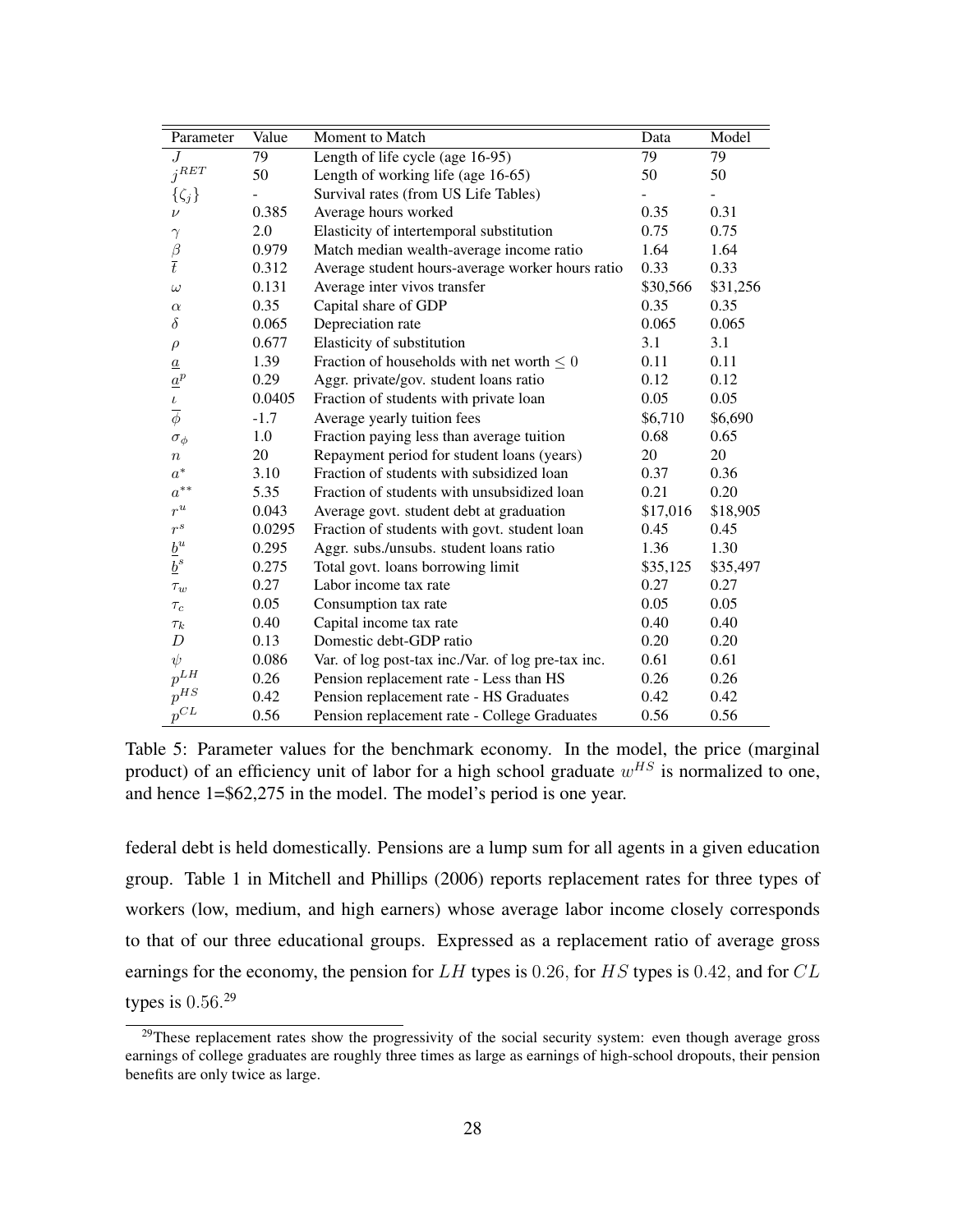# 4 Assessing the model's behavior

We examine the behavior of the model along five dimensions. First, we analyze the implied cross-sectional age profiles for hours worked, earnings, consumption, and wealth. None of these moments is explicitly targeted in the parameterization (only those for wages are). Second, we study the determinants of parental transfers to children. Third, we measure the degree of intergenerational income persistence in the model (also, not targeted). Fourth, we examine the role of parental wealth in determining educational achievement. Fifth, we "validate" the model by reproducing, within our structural framework, a randomized experiment where a (treatment) group of high-school graduates receives a college tuition subsidy and a (control) group does not.

## 4.1 Life-cycle profiles

Figure 1 plots averages and dispersion of log hours worked, log earnings, log consumption, and wealth over the life cycle, for our three education groups.

Average hours worked increase in the level of education, which is a reflection of differences in the average return to work (the wage rate). For the same reason, hours drop much faster for the less educated groups over the life cycle. Hours dispersion is higher for the loweducated, who are the most marginally attached to the labor force, and rises over the life cycle for all three groups, following the dispersion in labor productivity. Quantitatively, the rise in the variance of hours is in line with the data (see Figure 15 in Heathcote, Perri, and Violante, 2010).

The rise in average earnings over the life cycle is more pronounced for more educated workers and the late decline in earnings sharper for the less educated. The rise in the variance of log earnings between ages 25 and 60 (around 0.4 log points) is quantitatively consistent with its empirical counterpart (Guvenen, 2009, Figure 4).

A comparison between consumption and earnings paths (both their mean and dispersion) reveals that consumption smoothing through borrowing and saving is quite effective after the schooling phase. During working life the variance of log consumption grows by roughly 0.06 log points for all groups, compared to a rise four times larger in the variance of log earnings. The downward jump in average consumption at retirement reflects the nonseparability of con-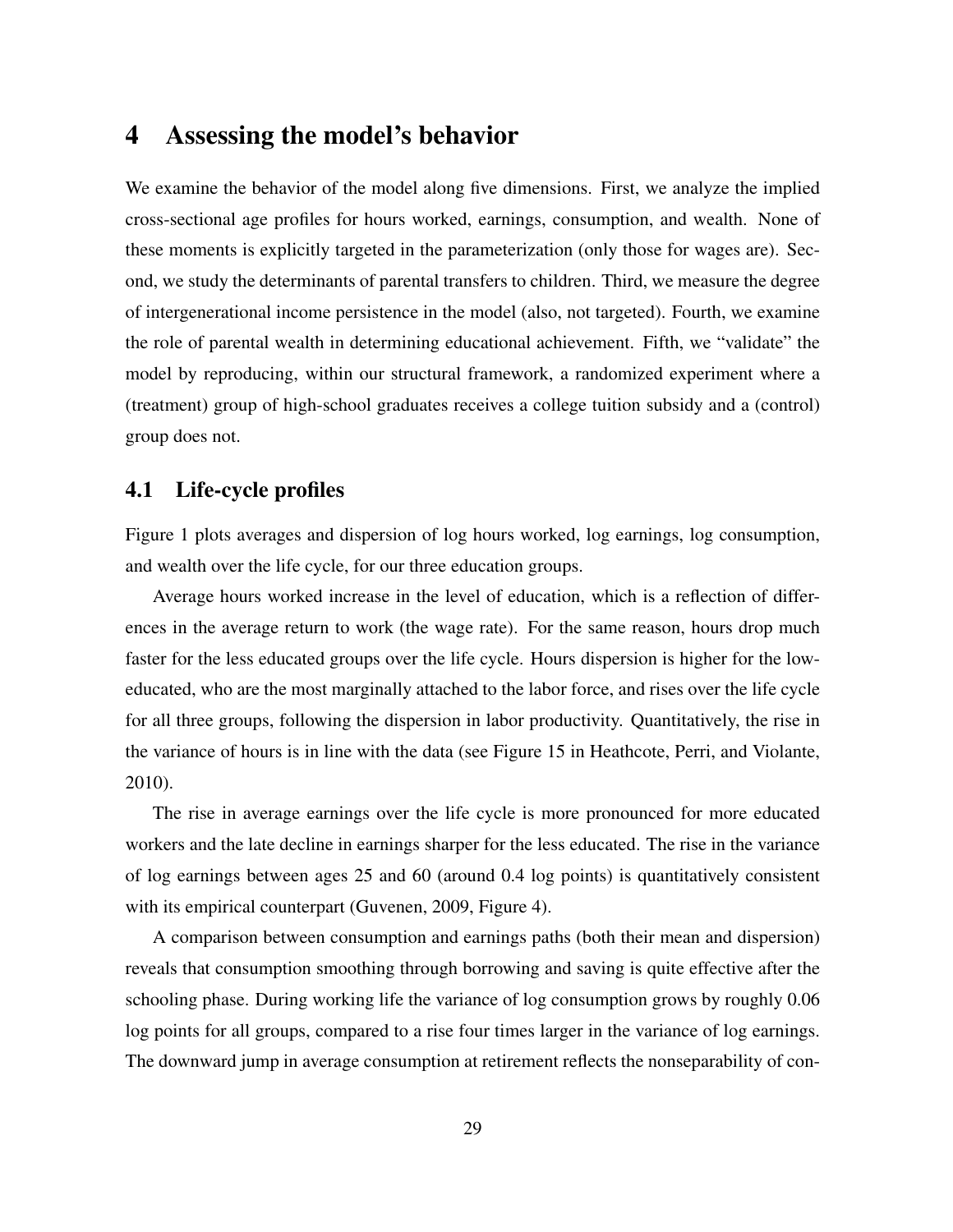

Figure 1: Means and dispersion of log hourly wages (first row), earnings (second row), consumption (third row), and wealth (fourth row).

sumption and leisure. The average drop in expenditures at retirement is around 14%, in line with the empirical evidence. For example, Aguiar and Hurst (2005) estimate a drop of 17%.<sup>30</sup>

Wealth accumulation features the typical hump-shaped pattern. In the model, the drop in household wealth at age 48 arises as a consequence of the inter vivos transfer to the children. The drop is much larger for the highly educated families, whose children are the most likely to attend college. Young college students and college graduates decumulate their wealth and borrow aggressively to enrol in college and to smooth consumption in their first years of working life. Finally, note that wealth inequality declines gradually over the life cycle. The

 $30$ During retirement, the combination of annuity markets and discount rate above the interest rate implies a linear upward sloping pattern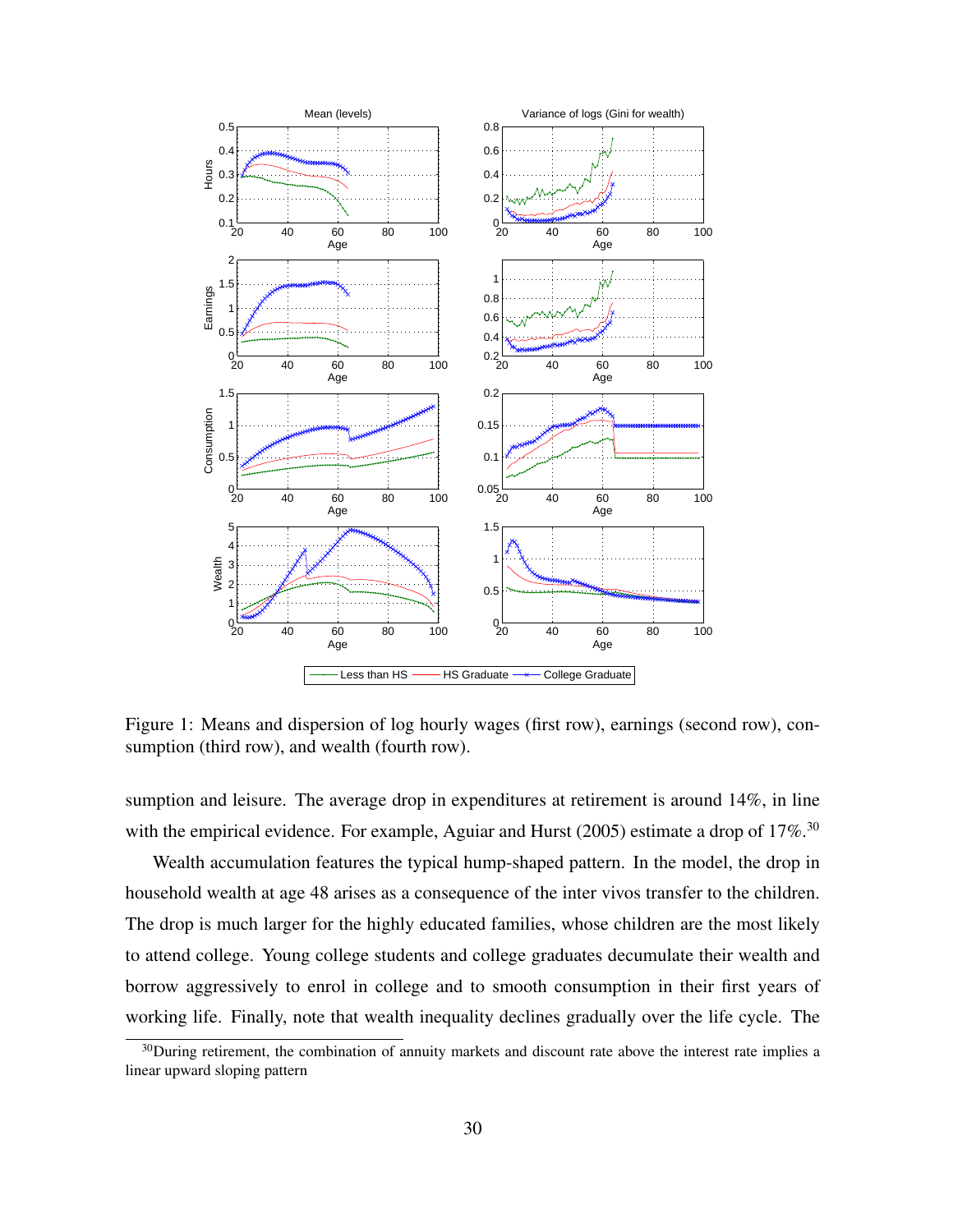magnitude of this decline is very close to its empirical counterpart, as documented in Kaplan (2011) from SCF data.

### 4.2 Determination of inter vivos transfers

Two opposing forces shape the parent's decision of how much to transfer to their child. The first purpose is narrowing the gap between parent's and child's lifetime utilities, and the extent to which parents want to close this gap depends on the degree of altruism  $\omega$ . This motive (intergenerational smoothing) is strongest for low ability (and low earnings potential) children, especially those with rich parents. The second purpose is that of alleviating the financial constraints of children in the event they choose to go to college. This second motive (college education financing) is strongest for high ability children whose return to attending college is the highest.

The left panel of Figure 2 shows that in the model inter vivos transfers (IVTs) increase monotonically with parental wealth at the age of the transfer (age 48). For many poor families the marginal cost of transferring to the children is too high in terms of their own foregone consumption, and they make no transfer. However, for the reasons discussed above, IVTs are not monotonic in child's ability (right panel). For low levels of ability the intergenerational smoothing motive dominates and IVTs decline in child's ability (most sharply for high parental wealth). At the high end of child's ability, IVTs rise again as the college education financing motive dominates. Note that this reversal of slope is most pronounced for intermediate wealth levels at which families can afford to make an extra sacrifice that allows their child to earn a college degree.

The right-panel of Figure 2 confirms that the optimal IVT rises fairly steeply with parental wealth. Note that IVTs are zero or very low for a wide range of parental wealth levels (left panel).<sup>31</sup> Finally this plot also shows that, for given wealth, high-ability parents save more for the IVT, as they expect their children to be on average of a high ability type as well, therefore with large gains from college education.

Parental IVTs determine the distribution of initial wealth in equilibrium. Meanwhile, the costs and returns to college education are jointly dictated by financial resources, and ability

 $31$ Indeed, in many cases parents would be better off with a negative transfer (i.e., receiving a transfer from their child) as they expect their child to earn more, eventually.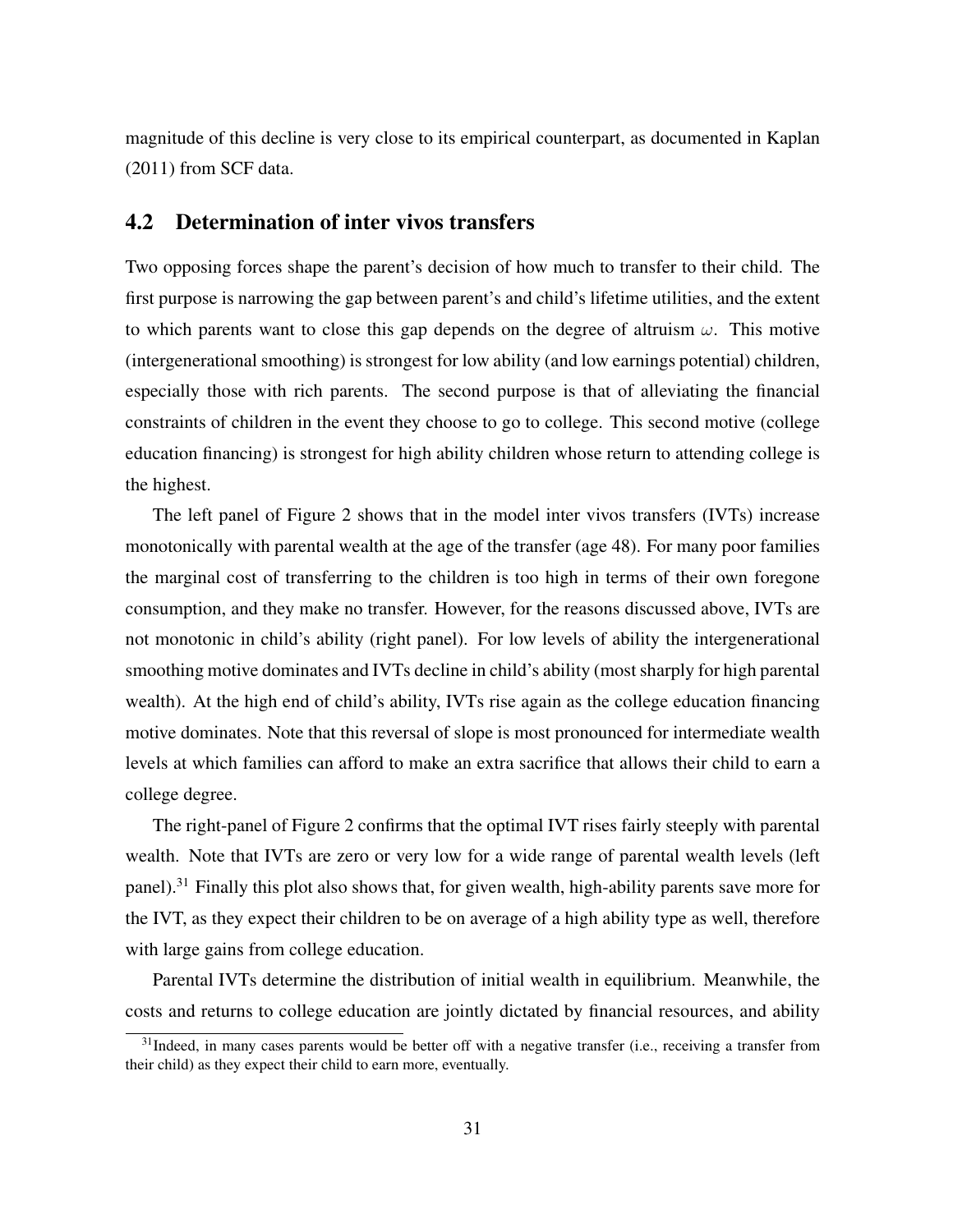

Figure 2: Parental transfers to children as a function of children's ability and parental wealth (left panel) and parental wealth and parent's ability (right panel)

(directly, and through psychic costs). Therefore, it is important to ensure that the correlation among these two variables is consistent with the data. Zagorsky (2007) uses the 2004 module of the NLSY79 to estimate a correlation between income (net worth) and AFQT test scores of 0.30 (0.16, respectively) in a sample of individuals aged 40 and 47. In our benchmark simulation, the correlation between income (wealth) and ability  $\theta$  for the same age range is 0.37 (0.10, respectively), hence empirically plausible.

In our model there is no insurance market for idiosyncratic productivity risk. As such, future income risk will have adverse welfare effects and will affect all aspects of behavior, including transfers and education choices. In this context transfers play a particularly important role. By offering an initial level of wealth to individuals, they improve their ability to self-insure against future shocks. To understand the interaction between risk, IVT and college enrollment in our model, we perturb the standard deviation of the idiosyncratic wage shock for *new cohorts* of college graduates around its baseline value of 0.141 and plot the impact of this change on college attendance and transfers for different parental wealth levels and different levels of ability.<sup>32</sup> The results are presented in Figure 3.

College enrollment declines with an increase in risk: a rise of 10 percent in  $\sigma_n$  decreases enrollment by roughly 2.5 percentage points. The reason is that education choice is akin to a

<sup>&</sup>lt;sup>32</sup>In this experiment, we keep prices and taxes fixed.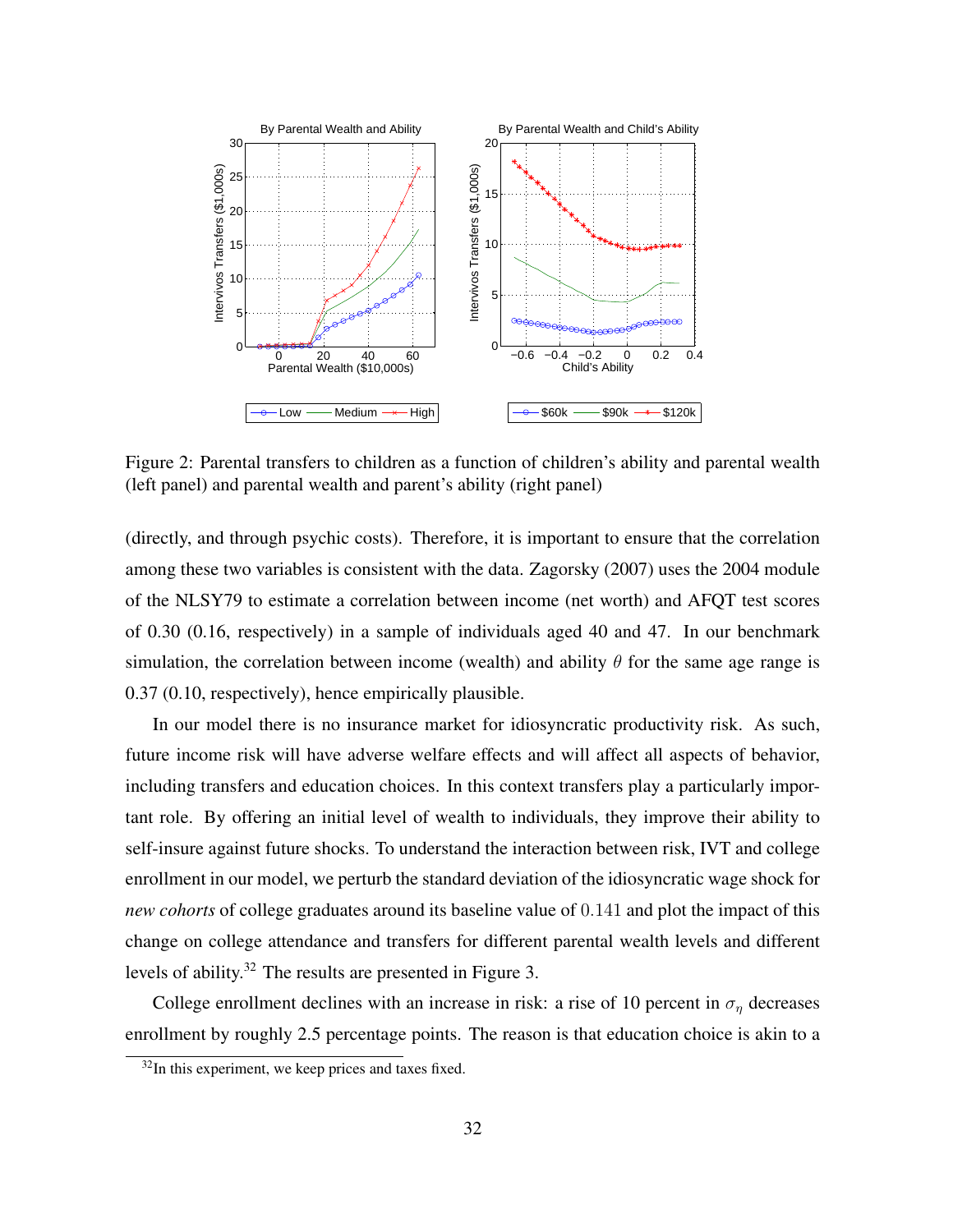

Figure 3: Inter vivos transfers and college attainment as functions of wage risk for college graduates (measured by the S.D. of idiosyncratic productivity innovation  $\sigma_n$ ), by child's ability and parental wealth.

risky investment with a sunk cost: if the return becomes more uncertain, investment falls. The effect is strongest on middle-ability children (top-left panel), among which there are many who are marginal in the college decision. The impact of risk on enrollment is, instead, quite similar across wealth levels.<sup>33</sup>

Transfers are not very sensitive to changes in wage risk. On the one hand, a larger labor market risk for new college graduates induces parents whose child goes to college to a higher (precautionary) transfer. On the other hand, the marginal value of transferring resources declines because of lower college enrollment. These two forces tend to offset each other. $34$ .

#### 4.3 Intergenerational income correlation

Solon (1999) surveys the empirical evidence on intergenerational correlation in earnings for the U.S. and concludes that 0.4, or a bit higher, seems a reasonable estimate of the intergenerational elasticity in long-run earnings, once correcting for the attenuation bias due to the transitory component in earnings dynamics (either genuine or due to measurement error). When we compute the model's correlation between labor earnings of parent and child control-

<sup>&</sup>lt;sup>33</sup>These similar variations are, however, incremental to different benchmark attainment rates. For example, the share of college graduates from poorer families falls proportionally more with risk.

<sup>&</sup>lt;sup>34</sup>The drop in inter-vivos transfers to low ability children is sizable in percentage terms, but the average magnitude of the transfer is small in absolute terms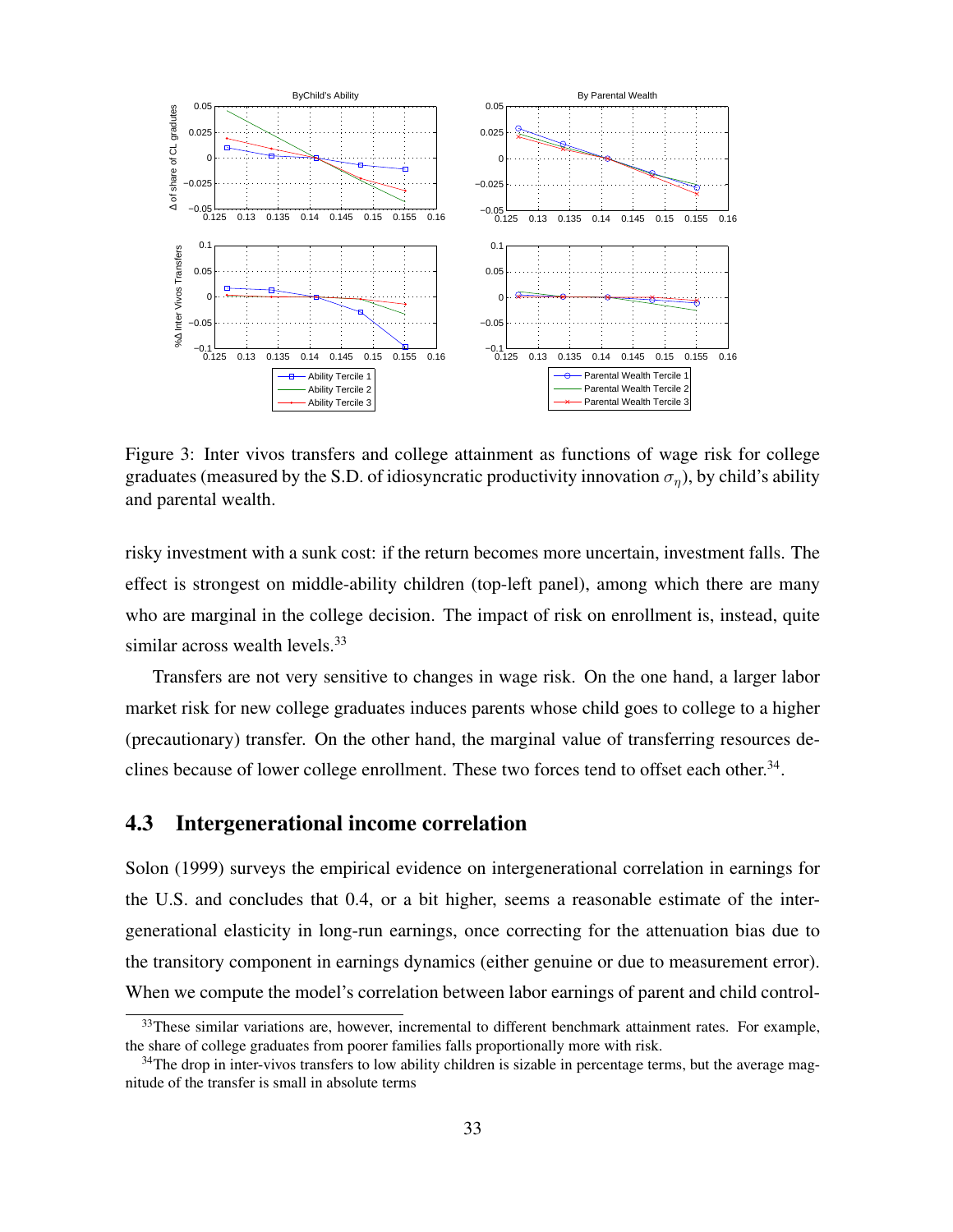|                          | Data (NLSY97) | Model   |
|--------------------------|---------------|---------|
| Family Wealth Quartile 2 | 0.064         | 0.017   |
|                          | (0.025)       | (0.013) |
| Family Wealth Quartile 3 | 0.135         | 0.051   |
|                          | (0.026)       | (0.013) |
| Family Wealth Quartile 4 | 0.236         | 0.271   |
|                          | (0.028)       | (0.016) |

Table 6: Marginal effects of parental wealth on the probability of the child attending college. The column labeled 'Data' reproduces Table 5 in Belley and Lochner (2007). The column labeled 'Model' is the same regression from simulated data. As in Belley and Lochner, the model's regression also controls for parental education and ability quartiles (coefficients not shown).

ling for age (a moment not targeted in the calibration), we obtain 0.43, a value consistent with the empirical estimates.

The model also performs well in terms of intergenerational correlation of educational attainment. The model's correlation coefficient is 0.31. Mulligan (1999), Table 1, summarizes eight empirical studies and reports a range of 0.11-0.45 with an average correlation between parent's and child's education of 0.29.

### 4.4 Role of family wealth in education outcome

We have modeled government aid to college students through grants and loans in order to reproduce some salient features of the US federal aid system in the year 2000. We now verify that, under this set of institutional rules (and given the distribution of college costs in the same period), the role of parental resources in the determination of college enrollment in the model is consistent with that estimated in the data. Belley and Lochner (2007) measure the marginal effect of family wealth on the probability that their child attends college, conditional on child's ability and parental education from the NLSY97. We do the same in our model, from simulated data. Table 6 summarizes our findings. The model displays a steep parental wealth gradient on college enrollment, in line with the finding of Belley and Lochner (2007): controlling for child's ability, moving from the first to the fourth quartile of family wealth increases the probability of attending college by 27 percentage points.<sup>35</sup> One should keep in

<sup>&</sup>lt;sup>35</sup>Adding income quartiles to the regression barely changes the marginal effects on wealth, and the coefficients on income are statistically insignificant. Also in Belley and Lochner the income quartile effects are insignificant,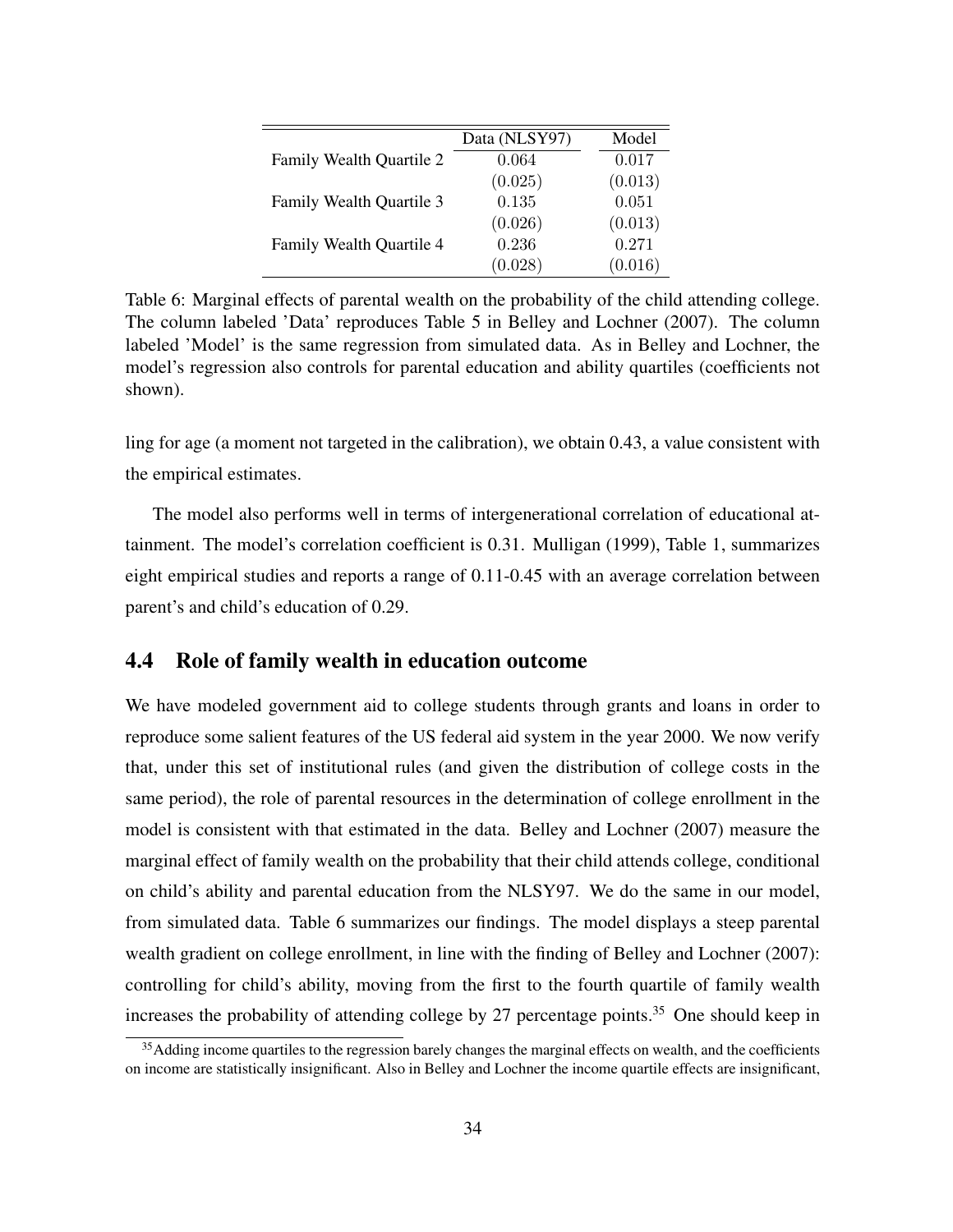mind that in the data, as our model, parental wealth may be correlated with children's psychic costs of schooling, and therefore significance of parental wealth in this regression may not necessarily indicate a strong role for credit constraints. We return to this point in Section 5.

### 4.5 Validation through a simulated randomized trial

One of the objectives of our investigation is the comparison between partial and general equilibrium effects of various education policies. To further augment the credibility of our findings, we replicate within our model a randomized trial which is similar in nature to a quasiexperimental policy change: a (treated) group of high-school graduates receives an additional college tuition subsidy of \$1,000 per year and a (control) group does not. Group membership is random. When we compute the additional college enrollment of the treated high-school graduates (which occurs in that same period) relative to that of the control group, keeping prices and taxes fixed, we obtain a rise of 3.3 percentage points (from 0.304 to 0.337).<sup>36</sup>

This large response is consistent with the existing empirical evidence. Kane (2003) and Deming and Dynarski (2009) provide a synopsis of the empirical estimates from similar quasinatural experiments in which a discrete change in aid policy affects one group of individuals but not others, and conclude that enrollment in college of high-school graduates benefitting from an additional tuition grant of \$1,000 rises between 3 and 5 percentage points.<sup>37</sup> Other studies use cross-state variation in tuition costs to estimate that enrollment would rise by 4 to 6 percentage points per \$1,000 reduction in tuition costs (Cameron and Heckman, 1998; Kane, 1994).

and the estimated wealth coefficients drop only by a couple of points. When we run the same regression on the probability of high-school completion, we find that the wealth gradient is much flatter, e.g., the effect of the fourth wealth quartile is only 0.093 (S.E. 0.005). Results in Belley and Lochner, Table 5, are similar. Their estimated coefficient on the fourth family wealth quartile in the HS completion regression is 0.095 (S.E. 0.019).

<sup>&</sup>lt;sup>36</sup>In this experiment, the policy is announced to the parents and the children after the IVT. When we announce the subsidy before the IVT, and hence we allow a limited behavioral response from parents in that period, the rise in enrollment is just below 3 percentage points because the subsidy partially crowds out parental transfers.

 $37$ Among the policy changes surveyed in these two studies, the closest to our simulated experiment are the Georgia Hope Scholarship program, the Social Security Student Benefit program, the Washington DC Tuition Assistance Grant program, the Cal Grant program, and other similar examples of discontinuities in fellowship eligibility at individual institutions.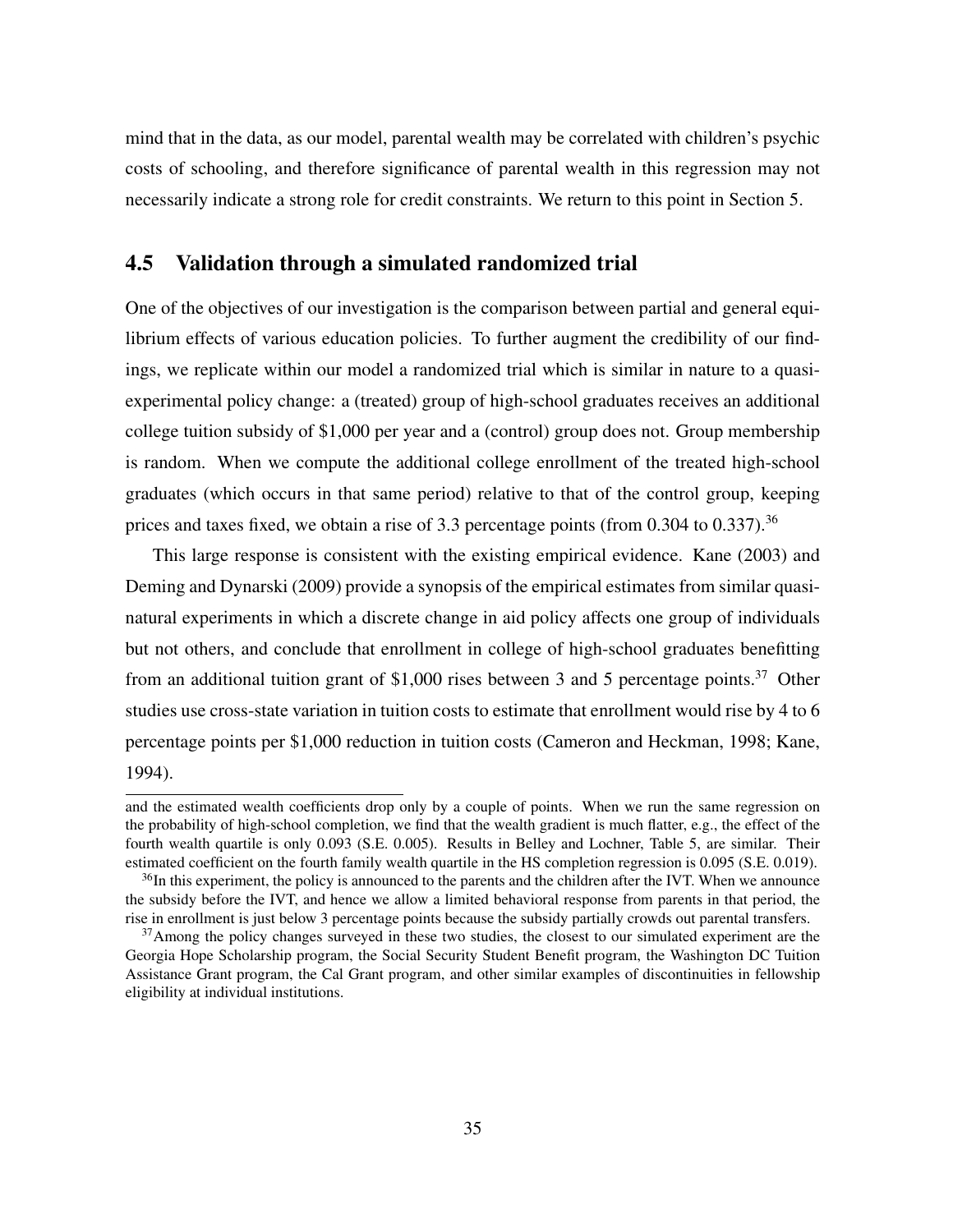## 5 Policy Experiments

In this section we conduct two sets of policy experiments aimed at understanding the role of the federal financial aid system: the first focuses on government tuition grants, and the second on government-sponsored loan limits. We are especially interested in the difference between short-run partial equilibrium (PE) and long-run general equilibrium (GE) effects. The gap between the two is mediated by two major adjustments of the benchmark economy to the policy change: (i) the response of the endogenous distribution of inter vivos transfers (which determines the initial resources available to individuals); and (ii) the response of prices clearing input markets, and the fiscal adjustment following the additional educational expenditures. In all our policy experiments, the fiscal instrument that adjusts in equilibrium is the labor income tax  $\tau^w$ .

We therefore present our results sequentially in three steps. The first step (PE Short run) computes changes in outcomes of interest one year ahead for the cohort treated by the policy. The policy announcement is made just before parents make their IVT, and hence this experiment incorporates only the short-run response of IVTs to the policy. In the second step (PE Long-run), we compute the new steady-state after the policy change where the distribution of parental IVTs (and initial assets for the newborn) has converged, but prices and taxes are fixed at their initial steady-state values. This step fully incorporates the adjustment of parental IVTs to the policy, but abstracts from GE feedbacks. In the third and final step (GE Long run), we incorporate these GE feedbacks and compute the new long run steady-state with the new market clearing prices and the new government budget-balancing taxes. In GE we also compute welfare gains, expressed as changes in expected lifetime consumption of a newborn individual after accounting for all costs associated with the policy.

### 5.1 Tuition grants

Results of the grants experiments are summarized in Table 7. More detail is provided in Tables G1-G4 in Appendix G.

Removal of grants: We begin by assessing the value of the system of tuition grants currently in place in the US, as described in Section 3. When we remove grants altogether, in the short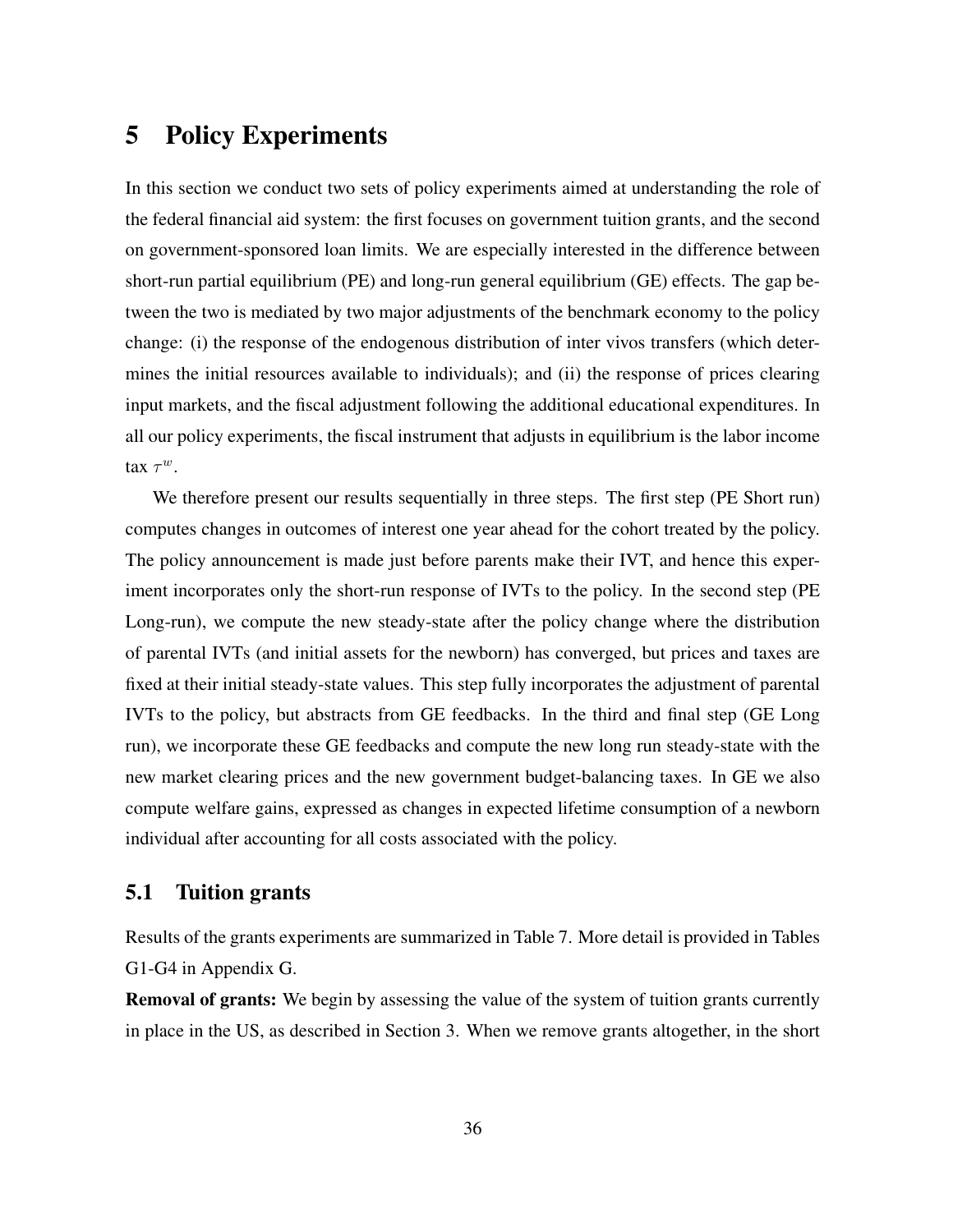run college enrollment has a sharp drop of over 5 percentage points (PE Short run).<sup>38</sup> As shown in Table G1, the students who would suffer most are the children of low and middle wealth parents whose college attendance rate falls by 7 points. Children of high wealth parents are not much affected. This reduction in tuition grants is partially compensated by two mechanisms: a significant rise in IVT (which offsets 32% of the decline in grants) among parents whose kids go to college, and a small increase in hours worked by college students. In the long-run PE economy output falls by almost 2% because of the lower supply of educated labor, and this negative wealth effect reduces IVTs and contributes to an additional rise in hours worked by college students.

As the number of college graduates falls the relative price of their labor services goes up, which induces higher enrollment –especially among the wealthy (see Table G1). This GE feedback partially offsets the short-run PE forces, and the final share of college graduates in the long run GE economy is only 1.2 points below the initial steady state share. We conclude that long-run GE effects are weaker than short-run PE ones (roughly 4 times smaller). The GE impact on output associated to the long-run loss in productivity (due to the less skilled educated labor input) is negative and sizable  $(-1.4\%)$ . The welfare loss from scrapping the grant program, computed as the consumption-equivalent change in the expected lifetime utility of a newborn individual, is 0.38%, or roughly \$1,500 per year.

General expansion of tuition grant: In this experiment, the government provides an extra \$1,000 of yearly tuition subsidy to all college students, independently of their needs or ability. In the short-run PE economy, college enrollment rises by almost 3 percentage points.<sup>39</sup> Table G2 shows that the composition of the college graduates shifts in favor of middle and high ability students, but is roughly unchanged by wealth level. The experiment reveals a substantial short-run crowding out of IVT in response to the grant: lower IVT of parents whose children go to college offset  $30\%$  of the grant.<sup>40</sup>. In the long-run PE experiment output increases substantially (+1.5%) because of the additional college-educated labor input in production.

 $38$ The college enrollment rate is expressed as a fraction of the the treated cohort in the PE short run experiment, and as a fraction of any cohort in the long-run steady-state experiments.

<sup>&</sup>lt;sup>39</sup>The first column of Table G2 in the Appendix labeled 'Treatment' corresponds to the simulation in Section 4.5 where we have validated the model based on quasi-experimental evidence.

 $40$ Table G2 shows that the crowding out is especially sharp for wealthy parents, while for poor families in the lowest wealth tercile there is a small crowding-in effect as, for some parents, raising the IVT means now being able to afford the tuition fees and send their kid to college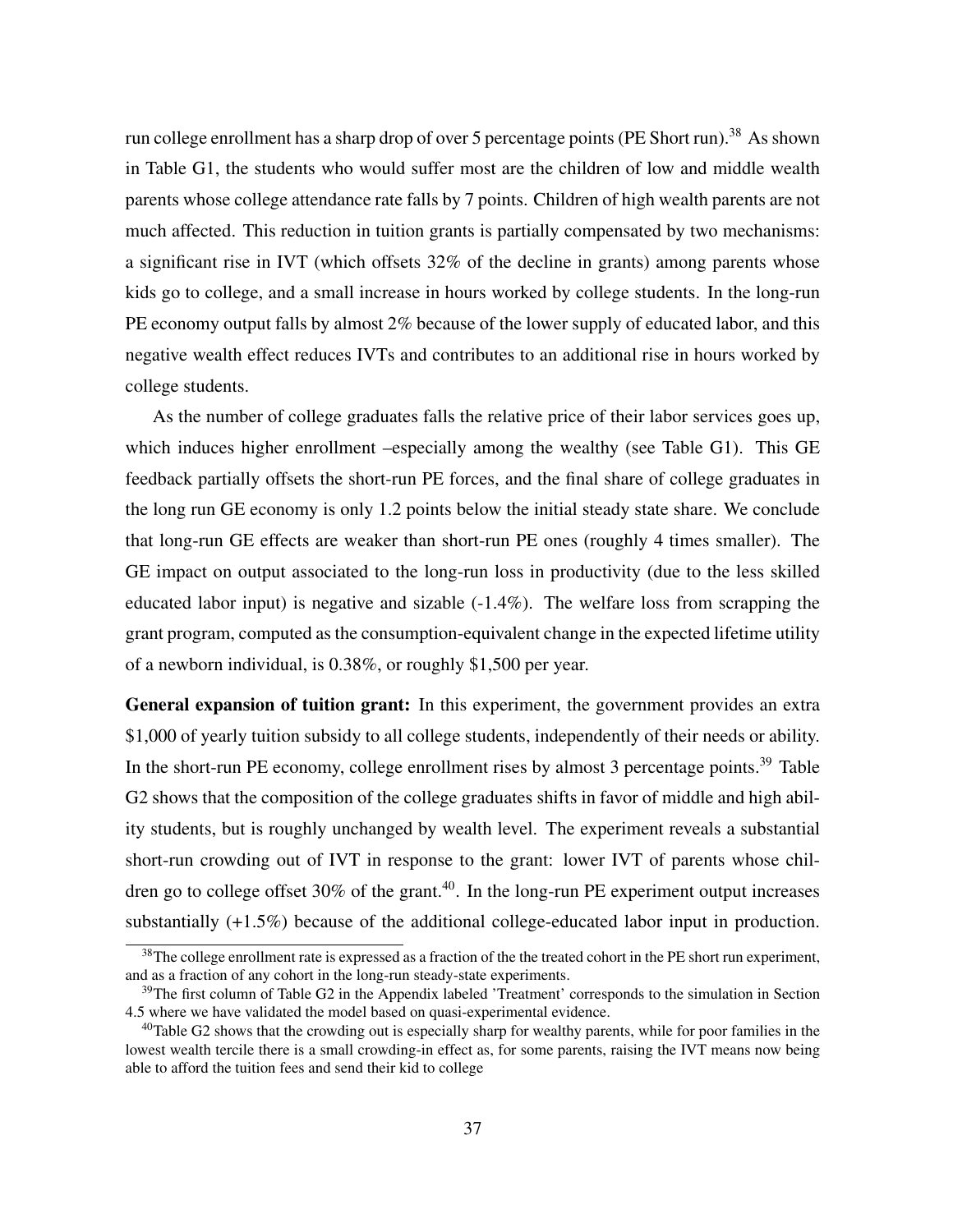| <b>Removal of grants</b>                    |       |           |          |           |  |  |  |  |  |  |
|---------------------------------------------|-------|-----------|----------|-----------|--|--|--|--|--|--|
| <b>Benchmark</b><br>PE <sub>c</sub><br>P.E. |       |           |          |           |  |  |  |  |  |  |
|                                             |       | Short-run | Long-run | Long-run  |  |  |  |  |  |  |
| College enrollment                          | 0.261 | 0.209     | 0.223    | 0.249     |  |  |  |  |  |  |
| Price of CL/HS labor                        | 1.335 |           |          | 1.364     |  |  |  |  |  |  |
| Crowding out of IVTs                        |       | $+32\%$   | $-34%$   | $+17%$    |  |  |  |  |  |  |
| Student labor supply                        |       | $+3.1\%$  | $+5.4\%$ | $+4.5\%$  |  |  |  |  |  |  |
| Aggregate output                            |       |           | $-1.9\%$ | $-1.4\%$  |  |  |  |  |  |  |
| Welfare gain                                |       |           |          | $-0.38\%$ |  |  |  |  |  |  |

| General tuition grant expansion (\$1,000) |                  |           |          |          |  |  |  |  |  |  |
|-------------------------------------------|------------------|-----------|----------|----------|--|--|--|--|--|--|
|                                           | <b>Benchmark</b> | PE.       | P.E.     | G.E.     |  |  |  |  |  |  |
|                                           |                  | Short-run | Long-run | Long-run |  |  |  |  |  |  |
| College enrollment                        | 0.261            | 0.290     | 0.295    | 0.267    |  |  |  |  |  |  |
| Price of CL/HS labor                      | 1.335            |           |          | 1.319    |  |  |  |  |  |  |
| Crowding out of IVTs                      |                  | $-30\%$   | $+30\%$  | $-17%$   |  |  |  |  |  |  |
| Student labor supply                      |                  | $-0.4\%$  | $-4.8\%$ | $-4.3\%$ |  |  |  |  |  |  |
| Aggregate output                          |                  |           | 1.5%     | $0.4\%$  |  |  |  |  |  |  |
| Welfare gain                              |                  |           |          | 0.15%    |  |  |  |  |  |  |

| <b>Means-tested grant expansion</b> |                  |           |          |          |  |  |  |  |  |  |
|-------------------------------------|------------------|-----------|----------|----------|--|--|--|--|--|--|
|                                     | <b>Benchmark</b> | P.E.      | P.E.     | G.E.     |  |  |  |  |  |  |
|                                     |                  | Short-run | Long-run | Long-run |  |  |  |  |  |  |
| College enrollment                  | 0.261            | 0.294     | 0.297    | 0.273    |  |  |  |  |  |  |
| Price of CL/HS labor                | 1.335            |           |          | 1.313    |  |  |  |  |  |  |
| Crowding out of IVTs                |                  | $-28\%$   | $+19%$   | $-25%$   |  |  |  |  |  |  |
| Student labor supply                |                  | $-2.8\%$  | $-2.8\%$ | $-2.1\%$ |  |  |  |  |  |  |
| Aggregate output                    |                  |           | $1.5\%$  | $0.7\%$  |  |  |  |  |  |  |
| Welfare gain                        |                  |           |          | 0.20%    |  |  |  |  |  |  |

| Ability-tested grant expansion |                  |           |          |          |  |  |  |  |  |  |
|--------------------------------|------------------|-----------|----------|----------|--|--|--|--|--|--|
|                                | <b>Benchmark</b> | PE.       | P.E.     | G.E.     |  |  |  |  |  |  |
|                                |                  | Short-run | Long-run | Long-run |  |  |  |  |  |  |
| College enrollment             | 0.261            | 0.287     | 0.286    | 0.268    |  |  |  |  |  |  |
| Price of CL/HS labor           | 1.335            |           |          | 1.317    |  |  |  |  |  |  |
| Crowding out of IVTs           |                  | $-33\%$   | $+23\%$  | $-24\%$  |  |  |  |  |  |  |
| Student labor supply           |                  | $-0.6\%$  | $-4.9\%$ | $-3.6\%$ |  |  |  |  |  |  |
| Aggregate output               |                  |           | $1.1\%$  | $0.4\%$  |  |  |  |  |  |  |
| Welfare gain                   |                  |           |          | 0.14%    |  |  |  |  |  |  |

Table 7: Results of tuition grants experiments. 'PE Short-run' incorporates only the shortrun response of parental IVTs. 'PE long-run' is the new steady state, with the new ergodic distribution of parental IVTs, but where prices and taxes are fixed at their initial values. 'GE Long-run' is the new steady-state where prices clear input markets and tax rates balance the government budget constraint. "%" denote percentage changes from the benchmark value. The welfare gain is expressed in terms of changes in expected lifetime consumption for a newborn agent. 'Crowding Out' of IVT is defined as the average change in IVTs as a percentage of the average change in the grant (in absolute value) for all the individuals who attend college in the experiment. See Appendix G for more detailed results.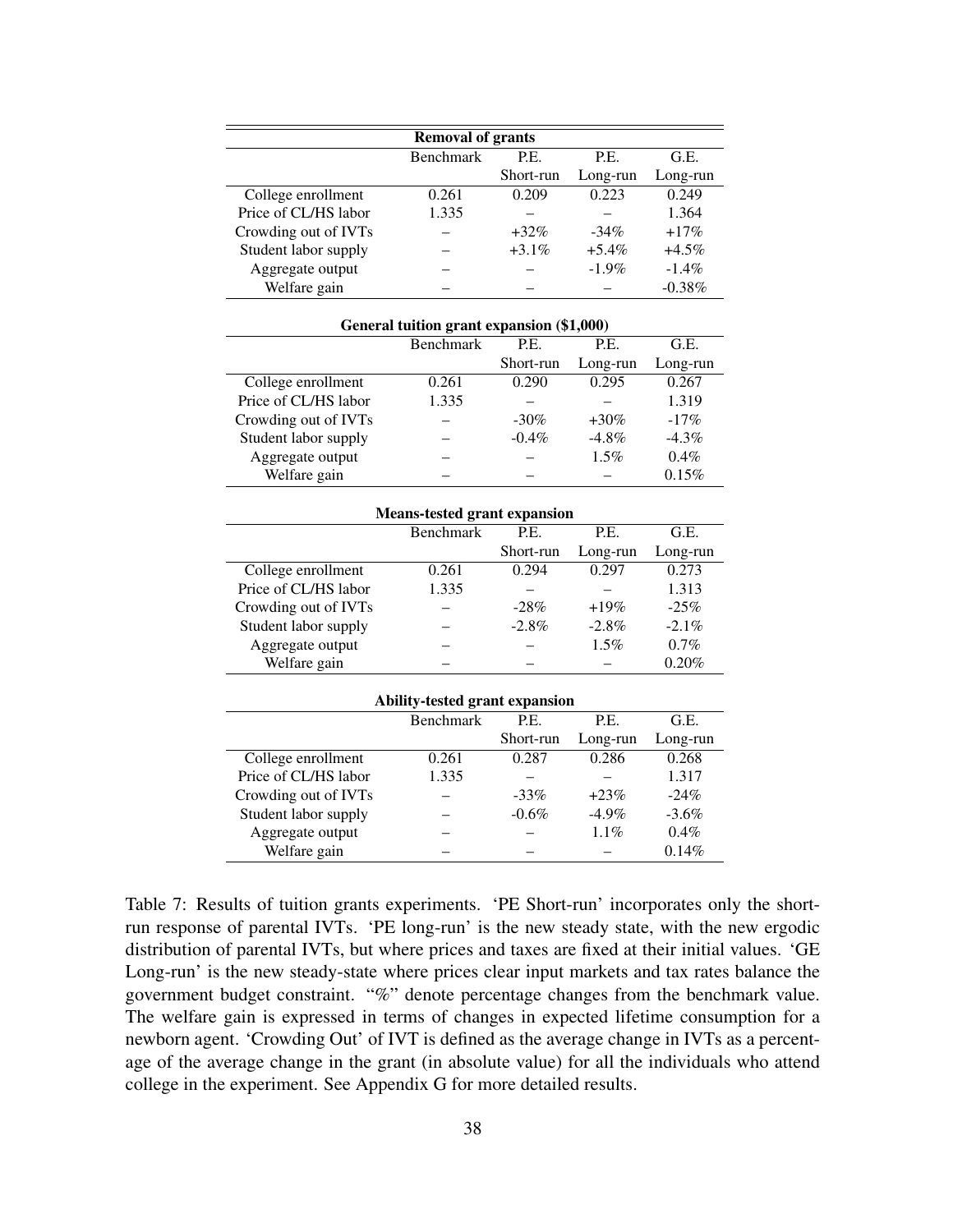This adds wealth to the economy, which causes IVTs to increase and labor supply of college students to fall.

The long-run GE response to the general expansion of tuition subsidies is much more muted, roughly 0.6 points, i.e. five times smaller than its short-run PE counterpart. The main margin of adjustment is the change in relative labor price of college labor, which is larger than the the equilibrium fiscal adjustment or the interest rate adjustment. Note that in the long-run GE economy IVTs fall somewhat because the subsidy is now paid for by higher taxes, which is in contrast to the long-run PE economy. Finally, aggregate output rises by 0.4% and welfare of the newborn by  $0.15\%$  in lifetime consumption equivalent units, when the government expands its tuition subsidy program this way.

Means-tested expansion of tuition grant: In this experiment, grants are expanded proportionally by 56% for each student in an attempt to amplify the gap (in absolute value) between college tuition subsidies for poor families relative to those for rich families.<sup>41</sup> The factor of proportionality is chosen so that the total cost of this policy to the government equals that of the general grant expansion of \$1,000 in the short run PE economy.

Relative to the general grant expansion, the impact of this policy on college enrollment is somewhat larger. The short-run PE economy shows a rise in college enrollment of 3.3 percentage points. Table G3 reveals that it is mostly kids from low and middle wealth families, and middle ability levels, who increase their rate of college attendance. It remains true, also in this experiment, that relative price effects tend to strongly counteract the forces at work in PE, and in the long run GE economy the share of college graduates increases only by 1.2 percentage points. Overall, the impact of this need-based grant expansion on enrollment, output, and welfare is larger compared to the general grant expansion.

Ability-tested expansion of tuition grant: In this experiment grants are expanded by amounts proportional to students' abilities. A student in the bottom decile of the ability distribution receives \$700 extra per year in federal grants, while someone in the top decile receives almost twice as much.This experiment is also designed so that its cost equals the cost of the general grant expansion in the short run PE economy.

This policy has smaller effects on enrollment, output, and welfare than the means tested expansion. The main reason is that, even in the absence of this additional transfer from the

<sup>&</sup>lt;sup>41</sup>The additional cumulative 4-year grant for a student with  $q = 1$  ( $q = 3$ ) is \$4,740 (\$243, respectively).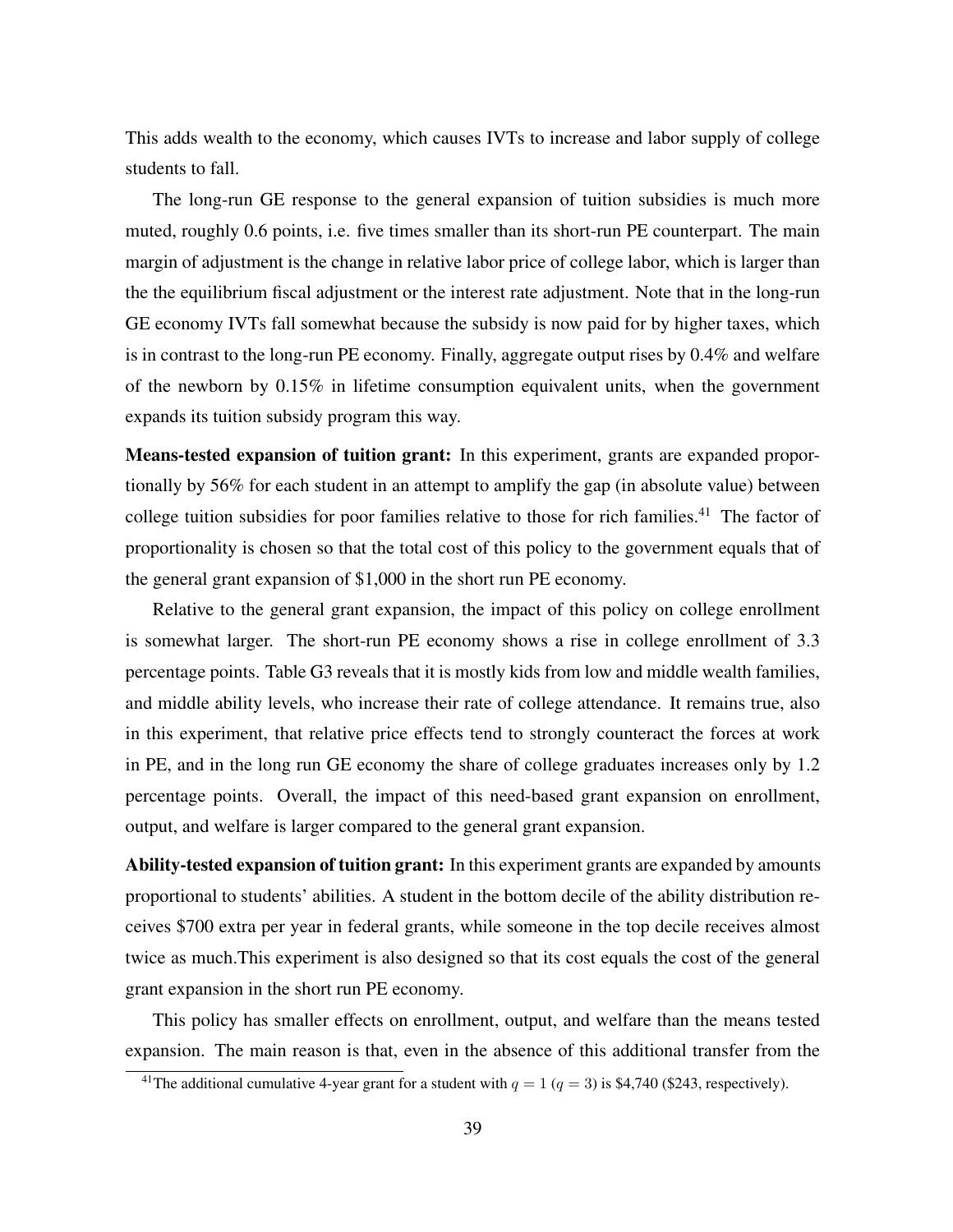government, a large share of the high ability students (those targeted by the subsidy) would choose to attend college and reap the high return for college graduates, by borrowing through the federal loan system.

Taking stock of these results yields several important lessons. First, the existing federal grant program is welfare improving in our model and adds about 1.5% to aggregate output. Second, every additional dollar of government tuition grants crowds out 20-30 cents of parental IVTs. Third, expansions of this program may have sizeable effects on enrollment in the short run, but long-run GE effects are 3-4 times smaller because of relative price adjustments in the labor market. Interestingly, strong GE effects are triggered by small changes in relative skill prices.

### 5.2 Education loans

Removal of government-sponsored loans: We begin, as we did for grants, by assessing the value of the federal loan program. We remove from the economy all government-sponsored loans (i.e., we set both  $\underline{b}^u$  and  $\underline{b}^s$  to zero). From Table 8 it appears that the short run PE effects of eliminating federal loans are huge: college enrollment drops from 26% to 11%. Table G5 shows that college attendance rates collapse especially among high-ability students (from 56.8% to 27.4% in the highest ability tercile): it is the high ability students facing high tuition fees who borrow the most to attend college and take advantage of the high market returns for their type.

Enrollment in the long-run PE economy is already back to 0.237. This adjustment takes place largely through a much higher labor supply in college (which increases by 1/3). Although IVTs fall on average, this is entirely driven by reduced net worth at the high end of the parental wealth distribution. In particular, college-educated parents transfer nearly 7 times the average amount transferred by their HS-educated counterparts, and the long-run drop in their number results in a strong negative impact on average transfers in the economy. Moreover, aggregate output falls by 2.4% due to the large loss in labor productivity from the lower enrollment, especially of high-ability types. The relative price adjustment in GE contributes to setting the new long-run steady-state share of college graduates just 0.3 percentage points below its initial value, but output remains 1.5% lower, and the welfare of a newborn is reduced by 0.4%. Average inter vivos transfers also recover in GE, although they are substantially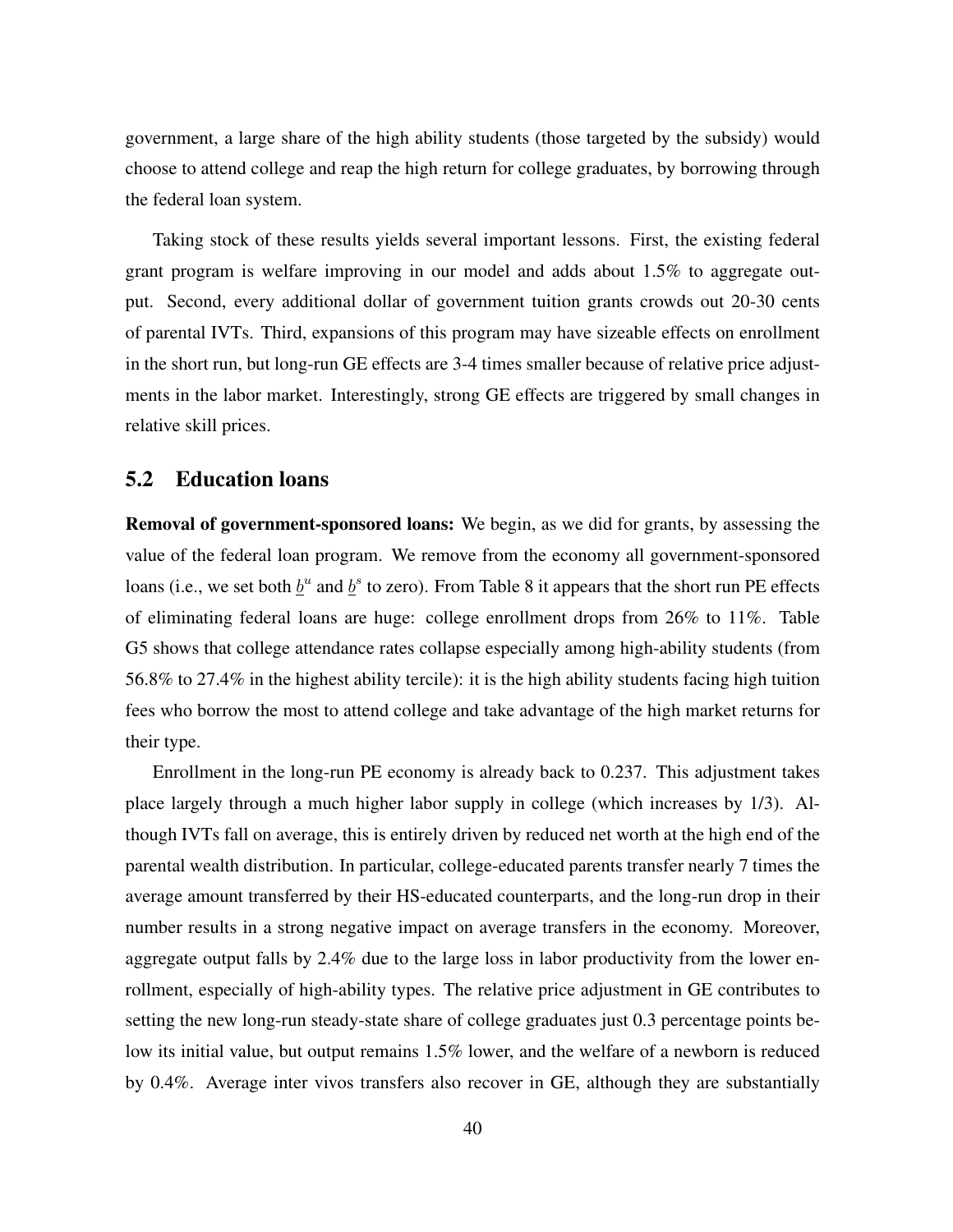| <b>Removal of government loans</b> |                  |           |           |          |  |  |  |  |  |  |
|------------------------------------|------------------|-----------|-----------|----------|--|--|--|--|--|--|
|                                    | <b>Benchmark</b> | P.E.      | P.E.      | G.E.     |  |  |  |  |  |  |
|                                    |                  | Short-run | Long-run  | Long-run |  |  |  |  |  |  |
| College enrollment                 | 0.261            | 0.113     | 0.237     | 0.258    |  |  |  |  |  |  |
| Price of CL/HS labor               | 1.335            |           |           | 1.353    |  |  |  |  |  |  |
| Crowding out of IVTs               |                  | $+13\%$   | $-39\%$   | $-29\%$  |  |  |  |  |  |  |
| Student labor supply               |                  | $+3.1\%$  | $+33.1\%$ | $+32.3%$ |  |  |  |  |  |  |
| Aggregate output                   |                  |           | $-2.4\%$  | $-1.5\%$ |  |  |  |  |  |  |
| Welfare gain                       |                  |           |           | $-0.38%$ |  |  |  |  |  |  |

| Expansion of government loans limits (\$10,000) |                  |           |          |          |  |  |  |  |  |  |
|-------------------------------------------------|------------------|-----------|----------|----------|--|--|--|--|--|--|
|                                                 | <b>Benchmark</b> | PE.       |          | G.E.     |  |  |  |  |  |  |
|                                                 |                  | Short-run | Long-run | Long-run |  |  |  |  |  |  |
| College enrollment                              | 0.261            | 0.281     | 0.263    | 0.263    |  |  |  |  |  |  |
| Price of CL/HS labor                            | 1.335            |           |          | 1.334    |  |  |  |  |  |  |
| Crowding out of IVTs                            |                  | $-29\%$   | $-2%$    | $+1\%$   |  |  |  |  |  |  |
| Student labor supply                            |                  | $-21.1%$  | $-2.0\%$ | $-2.4\%$ |  |  |  |  |  |  |
| Aggregate output                                |                  |           | $+0.2\%$ | $+0.1\%$ |  |  |  |  |  |  |
| Welfare gain                                    |                  |           |          | $+0.02%$ |  |  |  |  |  |  |

Table 8: Results of loan limits experiments. 'PE Short-run' incorporates only the short-run response of parental IVTs. 'PE long-run' is the new steady state, with the new ergodic distribution of parental IVTs, but where prices and taxes are fixed at their initial values. 'GE Long-run' is the new steady-state where prices clear input markets and tax rates balance the government budget constraint. "%" denote percentage changes from the benchmark value. The welfare gain is expressed in terms of changes in expected lifetime consumption for a newborn agent. 'Crowding Out' of IVT is defined as the average change in IVTs as a percentage of the average change in the borrowing limit (in absolute value) for all the individuals who attend college in the experiment. See Appendix G for more detailed results.

lower than in the benchmark: this derives from the changes in the composition of the college educated group, which now includes relatively more low ability individuals. In fact, despite recovery of aggregate enrollment in GE, output, welfare and IVTs are all below their benchmark level because of the reduced sorting in ability by education.

Because we assume that the private lenders do not respond to this policy, this experiment yields an upper bound. In a separate experiment, we let the private market pick up the demand for loans unmet by the government, i.e., we allow everyone to borrow from the private market at the rate  $r + \iota$  and increase the private education loan limit  $\underline{a}^p$  up to  $\underline{b}^u + \underline{b}^s$ . In this case, effects are smaller but still sizable. For example, in the long run GE economy, output falls by 1 percentage point. $42$ 

 $42$ This experiment is likely to be a lower bound for the value of government-sponsored loans. In an extended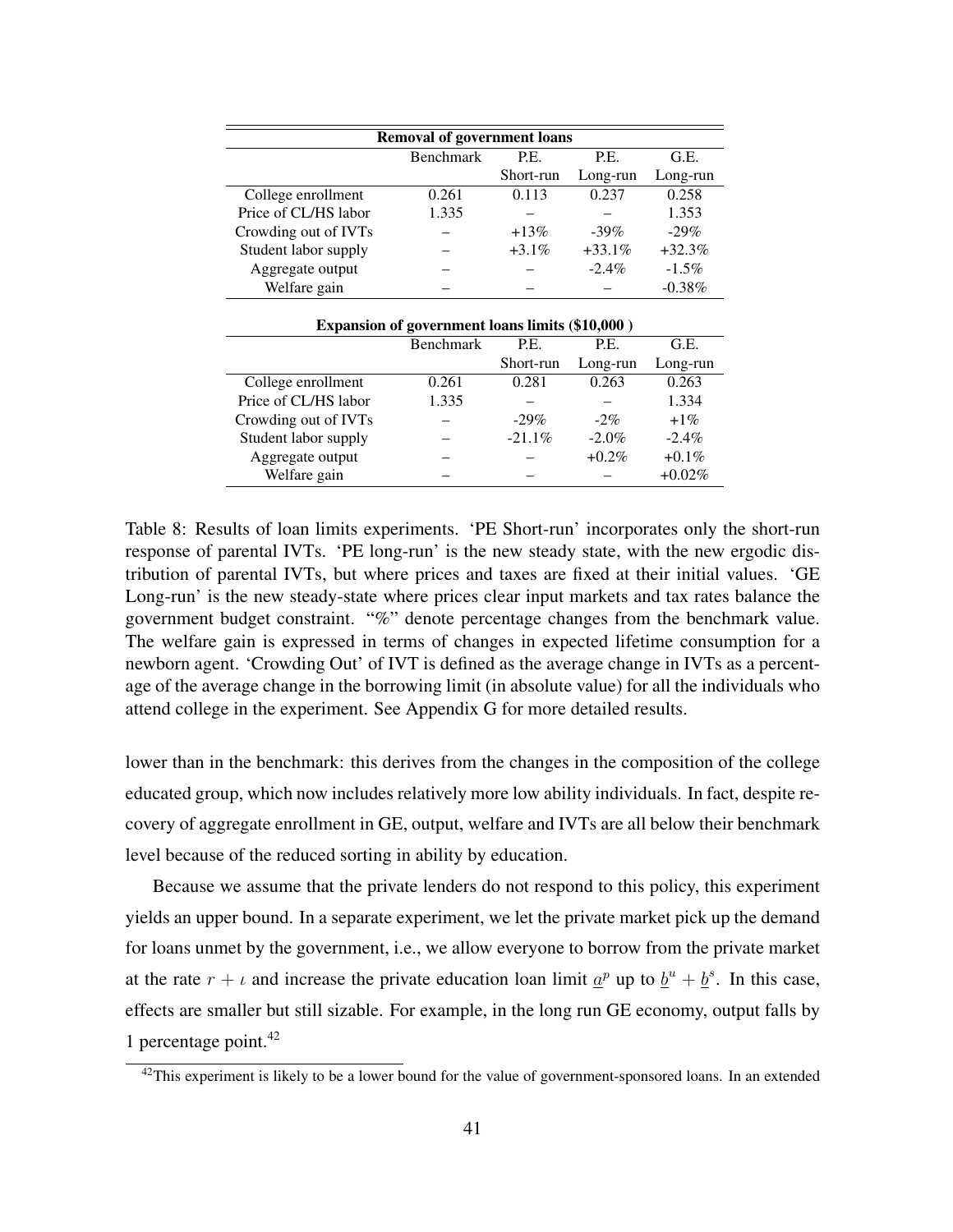Finally, when we remove the entire financial aid system of loans and grants at the same time, in the long-run GE economy, enrollment falls by over 2 percentage points, output falls by 2.5%, and welfare by 0.5%. Hence the effects of the two separate experiments cumulate to some extent.

Expansion of government-sponsored loans: In this experiment, the government expands unsubsidized loan limits by \$10,000 (but keeps interest rates  $r^u$  and  $r^s$  fixed at their initial values).<sup>43</sup> In the short-run, enrollment increases by 2 percentage points.<sup>44</sup> The higher ability to borrow induces students to work significantly less during college, and their parents to reduce their IVTs by 30 cents for each dollar of additional borrowing capacity. However, the long-run GE price adjustments offset entirely these forces, and enrollment and output remain virtually unchanged. How does one reconcile this finding with the result highlighted in Section 4.4 that parental wealth is a significant determinant of college attendance, conditional on child's ability? In our model parental wealth is negatively correlated with the non-pecuniary psychic costs of schooling. The effect of family resources on college enrollment outcomes is, indeed, largely determined by the fact that they proxy for psychic costs, an omitted variable in the regression of Table 6. When we add them to the regression, the marginal effect of parental wealth drop by half.

In summary, the current government-sponsored loan program is welfare improving in our model, especially for high-ability children, and adds 1.5 percentage points to aggregate output. Moreover, borrowing limits for college students appear to be generous: expanding them would have negligible consequences on enrollment and output in the long run. The key reason is that able students from low-wealth households –who could potentially benefit from relaxed federal loan limits– choose not to attend college because they have a large disutility cost of schooling. While we do not model explicitly the relationship between family assets and taste for college, a natural candidate is the fact that parental wealth determines the neighborhood and the quality

model where private lenders are profit-maximizing agents who take into account students' default risk, the removal of government loans would lead to an expansion of private lending, but possibly at a higher cost, which would reflect the entry of more risky borrowers into the private education loan market. Simpson and Ionescu (2010) model the private education loan market with some of these features.

<sup>&</sup>lt;sup>43</sup>For the reasons discussed above (no reaction from private markets), this experiment is an upper bound on the effects of expanding public credit. In simulations of a model with endogenous private credit limits, Lochner and Monje-Naranjo (2011) find small crowding out, which offers a justification for our assumption.

<sup>44</sup>In line with this result, Johnson (2011) finds that the virtual elimination of limits on student loans has small effects on attainment.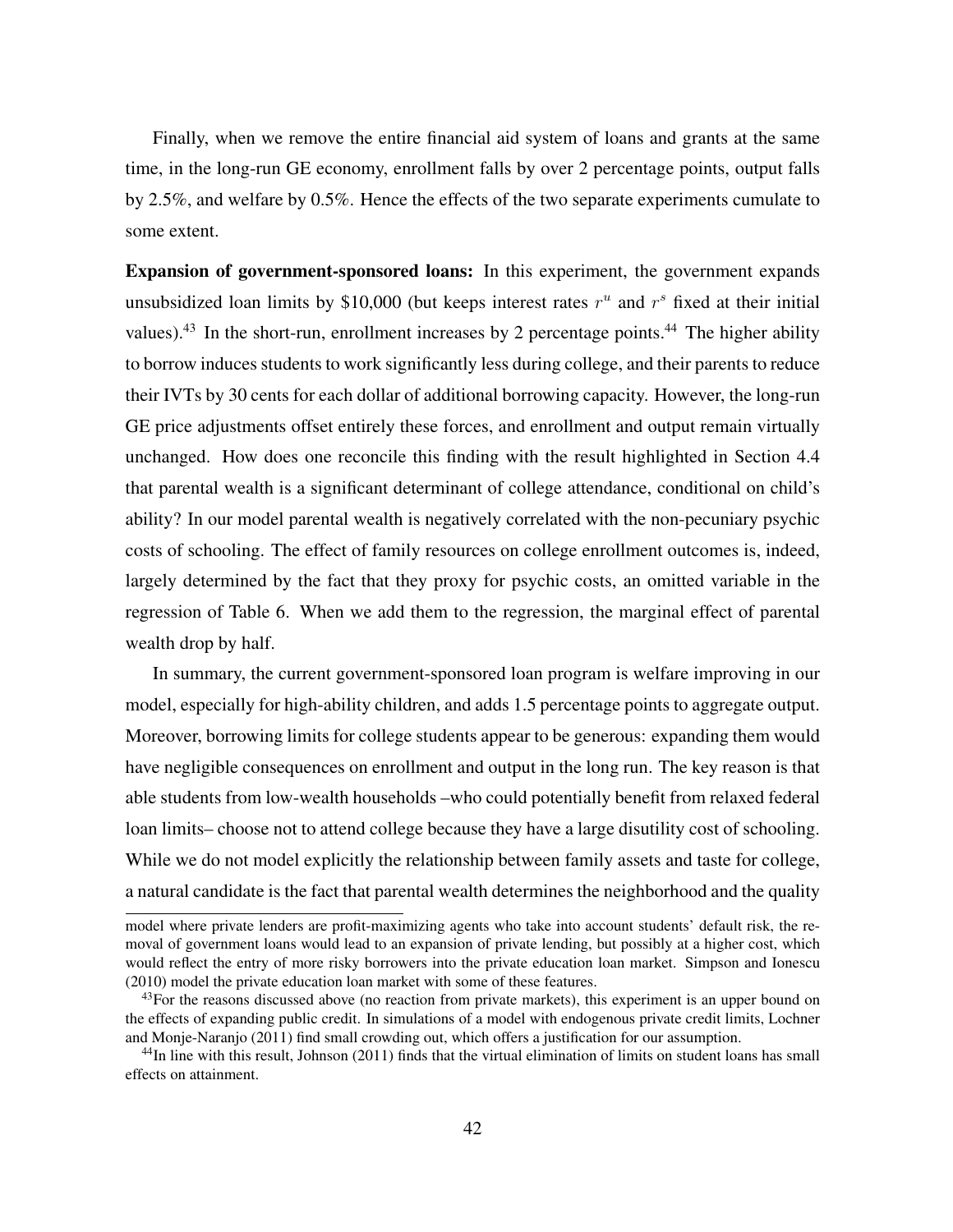of local public schools in which students mature and acquire the taste and capacity for further learning (see, e.g., Fernandez and Rogerson (1998)).

## 6 Discussion

The design of education policy is an issue at the top of the policy and research agenda. Over the years we have learnt a lot about the sensitivity of individual education outcomes to small policy changes as well as about the incidence and impact of liquidity constraints that justify policy interventions. However, most of what we know can only contribute partially to the design of policy because longer term adjustments, that take some time to play out, have been largely neglected. Moreover, the magnitude and direction of these adjustments differ substantially across the distribution of wealth and ability.

We have stressed two key channels of adjustment that are not allowed for in the usual policy evaluation literature. The first is the adjustment of relative wages and returns to different levels of education, an issue that has been studied before by Heckman, Lochner, and Taber (1998b,c), Lee (2005), Lee and Wolpin (2006). We confirm that allowing for equilibrium prices to change is crucial for quantifying the long run effects of policy. The second channel is the adjustment of funding by parents, which is a major source of support for college and reacts to policy. Its level, and the way it responds to public funding interventions, varies both with wealth and with child ability and as a result induces substantial heterogeneity in the effects of policy. For example, we find that while for wealthy parents with high ability children public subsidies crowd out private transfers, poorer parents tend to reinforce government subsidies since the expected return to their transfers increases when college becomes more attainable, particularly for those with high ability children. These two channels of adjustment interact strongly with each other, resulting in differences in policy outcomes both cross-sectionally and over time. To buttress the credibility of our estimates and to understand the extent to which liquidity constraints can affect education outcomes we have modelled the public grant and loan system in some detail. This, together with funding from parents, are central elements of a student's budget constraint.

Our policy experiments illustrate the role of an array of existing policy instruments and the complexity of their long run effects. The final outcomes after transfers have adjusted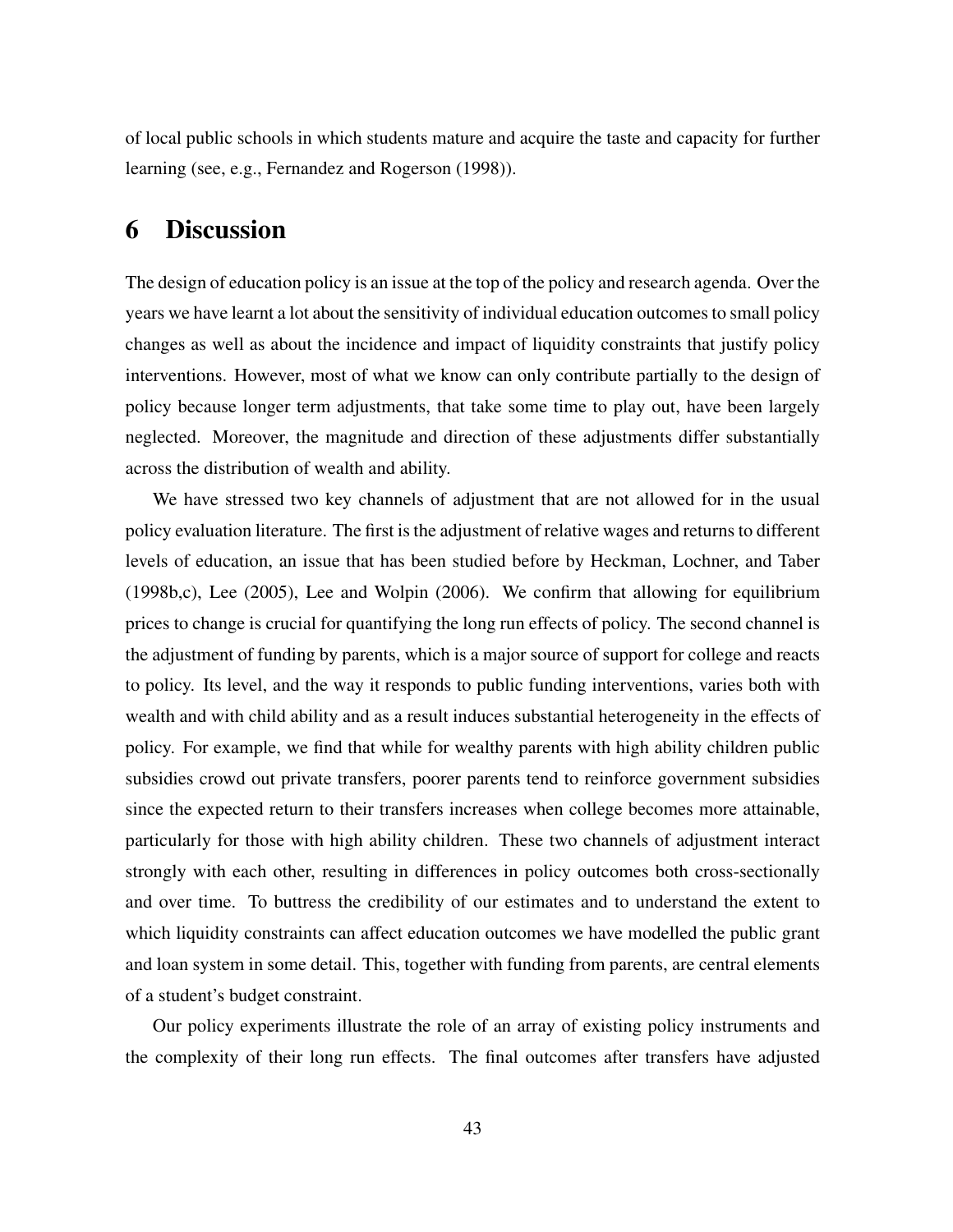and further, after prices have been allowed to move to the new equilibrium, are substantially different from both the direct treatment effect and the short run PE effect before the entire output and distributional consequences have played out. Indeed any conclusions about the magnitude of the impact of policy based on immediate impacts are likely to overestimate the impacts in a serious way.<sup>45</sup> Based on our estimates, the largest long-term adjustments come from changes in returns rather than from transfers' behavior; in part this is because the latter are affected in counteracting fashion by wealth effects due to aggregate output changes. However, it is important to stress that the way IVTs change differs substantially depending on the level of parental wealth and on the ability of the child, determining large distributional impacts of policy.

The other conclusion of our policy experiments is that educational subsidies are welfare improving in our model even after accounting for changes in taxation to fund them and after allowing the economy to adjust to its new equilibrium. This is a clear indication that there are still individuals who are prevented from attending because of liquidity constraints and that this does have welfare implications, potentially justifying interventions. Importantly, the result is demonstrated in a context where we have allowed for the existing set of public programs as well as parental financing and self-financing through work while in college. As we might expect, the most effective policies are means tested grants, a finding consistent with the presence of some liquidity constraints. The gains are particularly large when returns to education are kept fixed (as in an open economy with free trade and factor price equalization) and are mitigated when prices adjust, but do not disappear. Our welfare results might understate the true value of government support during college because we restrict transfers to take place at a given age over the lifecycle. In reality families may have children at different points in their lifecycle and if poorer families were to have kids earlier they might need to transfer resources when they are relatively younger. With imperfect credit markets this additional heterogeneity would make it harder for them to help their kids, implying even larger welfare gains from government subsidies.<sup>46</sup>

Finally, we also find that a non-trivial margin for education financing at the individual level

<sup>&</sup>lt;sup>45</sup>As emphasized, given our conservative choice for the elasticity of substitution in production, our GE effects are a lower bound.

<sup>46</sup>To correctly identify these additional transfer margins one would arguably need a much richer model allowing for quantity, quality and timing of fertility choices and transfers over the entire life cycle, including at death.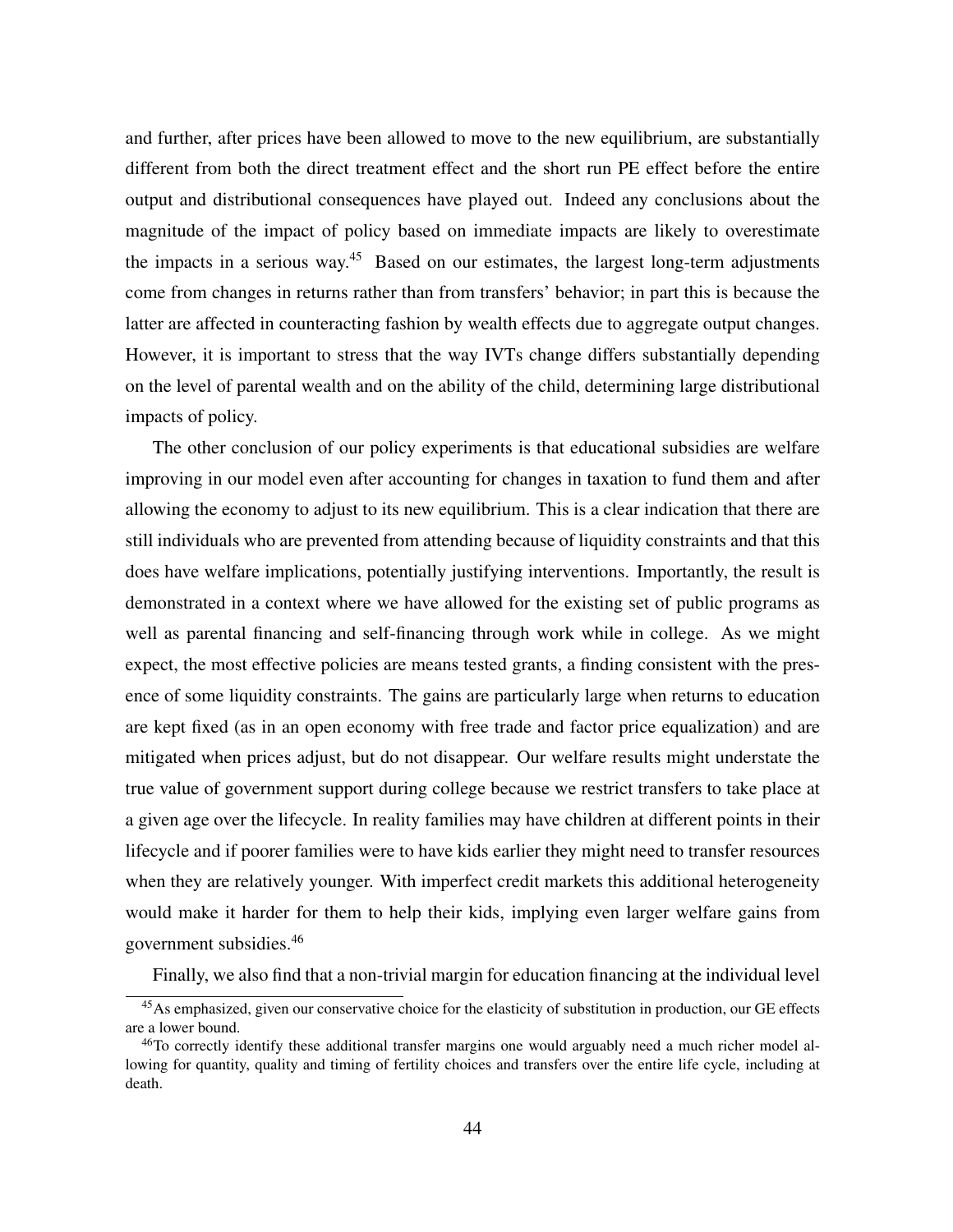is work while in college, which responds strongly when all other types of education finance are exhausted. This adjustment is different from the others, as it is relatively less dependent on ability and family background, and therefore available to more people; its importance however should be investigated further, allowing also for potential disruptions to schooling effort associated with working while in college.<sup>47</sup>

## 7 Conclusions

The capacity of people to optimally invest in education is crucial for economic prosperity and social mobility, and is an important determinant of the cross-sectional and intergenerational distribution of income (see Becker and Tomes, 1979; Loury, 1981). Education investments respond to the prevailing economic environment and contribute to shape it. The long-run nature of these relationships motivates the study of education policies within a general equilibrium framework.

To analyse these lifecycle decisions we set up a dynamic lifecycle model of individual behaviour in a context of altruistically linked overlapping generations. Our parameter estimates are based on estimation from various data sets, and when traditional microeconometric estimation is not feasible, we use calibration to make sure the model can replicate key features of the US economy.

We contribute to the debate on the increasing importance of family resources by modelling inter vivos transfers as equilibrium outcomes that respond to changes in market returns and to prevailing policy and credit conditions. In particular, we show that increases in college grants can displace IVTs in different proportions depending on family wealth, with the transfers made by wealthy families being generally crowded out the most. This finding suggests that meanstested policy expansions may be preferable also because they displace parental transfers to a lesser extent than more general expansions of aid.

Our analysis provides a sequence of snapshots of the economy after a policy change, revealing why the short-run partial equilibrium effects of education policies can be very different from their long-run general equilibrium effects. By accounting for the intricate patchwork of policies that compose the federal financial aid system, we are able to assess its value. Our

 $47$ See Garriga and Keightley (2009) for a model where time devoted to work competes with time needed to cumulate credits in college.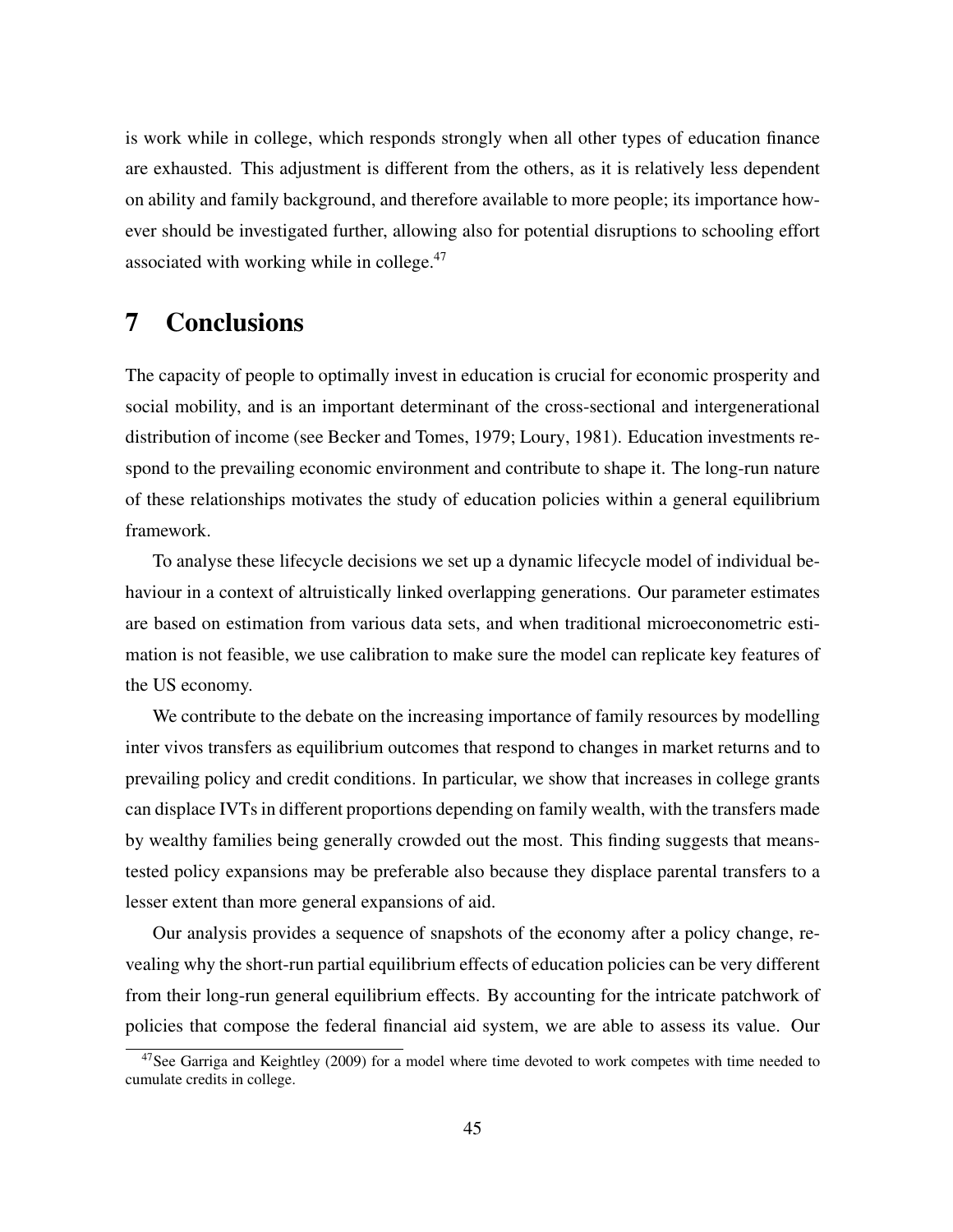results indicate that existing grant and loan programs improve welfare, and the changes in the distribution of human capital induced by these policies increase GDP in the long run. Our results also indicate that increased progressivity in grant programs would imply greater benefits than a generalized transfer expansion, although the incremental benefits from any aid expansion would be smaller than the gains from the current system. A means-tested grant expansion would generate greater selection into education among high-ability individuals than a general expansion, implying greater welfare gains.

Some of the methods and findings of this paper are promising for future research. Recent work (see Ionescu and Simpson, 2012; Lochner and Monje-Naranjo, 2011) has emphasized the expansion of private provision of student credit. Nesting endogenous borrowing constraints within an equilibrium framework, similar to the one developed in this paper, would allow for explicit co-determination of all credit and skill prices. Such a model, while more complex, could answer interesting questions about how private markets should be designed and regulated. Another promising direction for future research would involve looking at the role of early skill investment. We study college-age policies which take the ability distribution at age 16 as given. Different research (e.g., Caucutt and Lochner, 2012) stresses the importance of complementarities between college-age policies and interventions that release parental constraints in the critical phase of early skill accumulation, arguing that early investments may improve the effectiveness of tertiary education policies. Explicitly modelling sequential human capital investments within a rich environment, with endogenous skill and credit prices, might offer a natural way to relate the existence of early credit constraints with the observation that parental financial resources at the time of college choice matter much more now than they did in the past. Finally, one interesting generalization would account for heterogeneity in college types (e.g. Fu, 2012) allowing for the endogenous determination of returns based on demand and supply of different college types. This would require the careful modelling of the supply side with many heterogeneous types of education providers, as well as the possibility of differential credit access, to account for variation in the riskiness and returns of alternative education choices.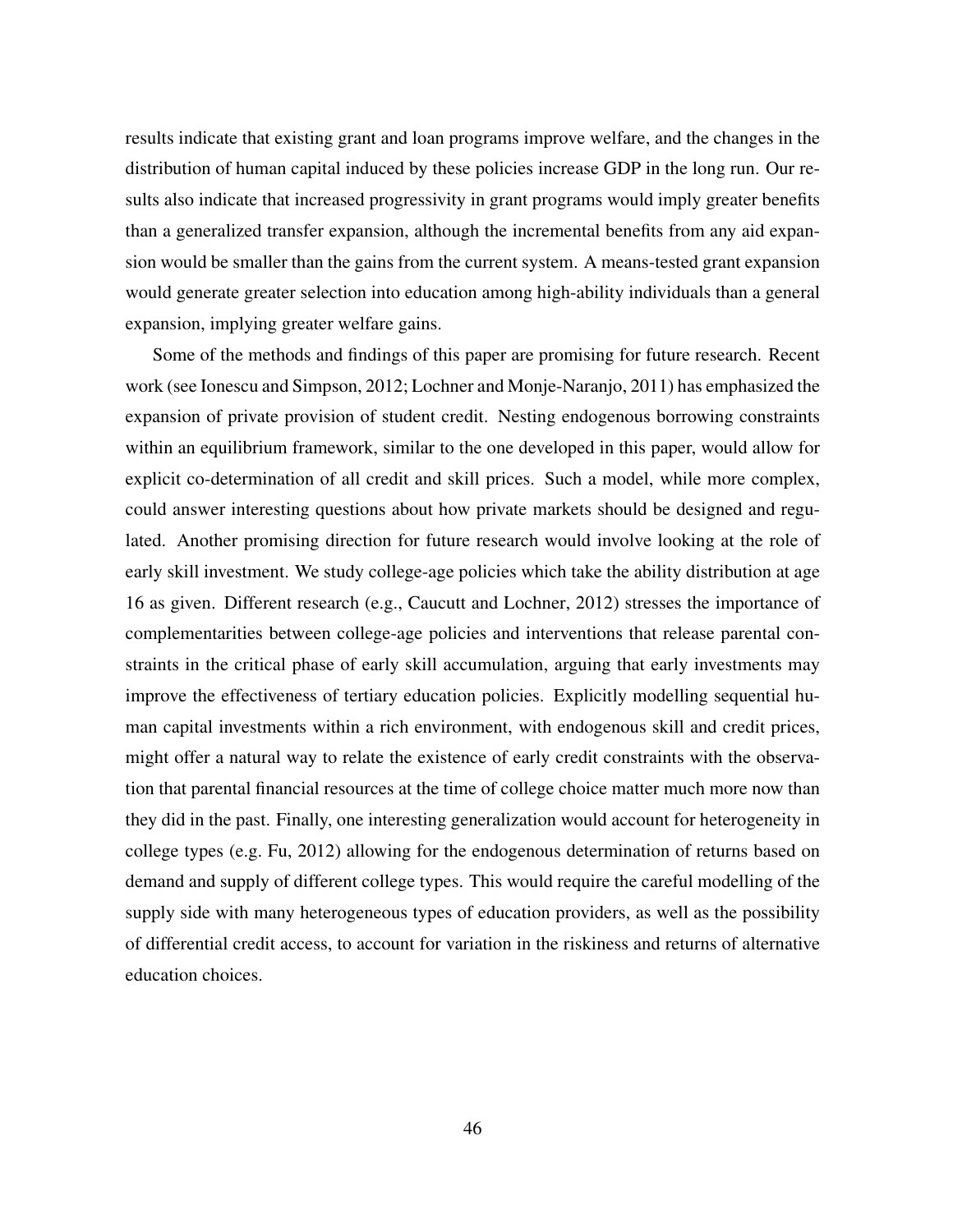# References

- AGUIAR, M., AND E. HURST (2005): "Cosumption versus Expenditure," *Journal of Political Economy*, 113(5), 919–948.
- ATTANASIO, O., AND G. WEBER (1993): "Consumption Growth, the Interest Rate and Aggregation," *Review of Economic Studies*, 60(3), 631–649.
- BECKER, G. S. (1964): *Human Capital*. NBER.
- BECKER, G. S., AND N. TOMES (1979): "An Equilibrium Theory of the Distribution of Income and Intergenerational Mobility," *Journal of Political Economy*, 87, 1153–89.
- BELLEY, P., AND L. LOCHNER (2007): "The Changing Role of Family Income and Ability in Determining Educational Achievement," *Journal of Human Capital*, 1, 37–89.
- BEN-PORATH, Y. (1967): "The Production of Human Capital and the Life Cycle of Earnings," *Journal of Political Economy*, 75(4), 352–365.
- BLUNDELL, R., M. BROWNING, AND C. MEGHIR (1994): "Consumer Demand and the Life-Cycle Allocation of Household Expenditure," *Review of Economic Studies*, 61(1), 57–80.
- BLUNDELL, R., L. PISTAFERRI, AND I. PRESTON (2008): "Consumption Inequality and Partial Insurance," *American Economic Review*, 98(5), 1887–1921.
- BOHACEK, R., AND M. KAPICKA (2012): "A Quantitative Analysis of Educational Reforms in a Dynastic Framework," Manuscript, University of California Santa Barbara.
- BROWN, M., J. K. SCHOLZ, AND A. SESHADRI (2012): "A New Test of Borrowing Constraints for Education," *Review of Economic Studies*, 79, 511–538.
- CAMERON, S. V., AND J. J. HECKMAN (1998): "Life Cycle Schooling and Dynamic Selection Bias: Models and Evidence for Five Cohorts of American Males," *Journal of Political Economy*, 106(2), 262–311.
- CAMERON, S. V., AND C. TABER (2004): "Estimation of Educational Borrowing Constraints Using Returns to Schooling," *Journal of Political Economy*, 112(1), 132–182.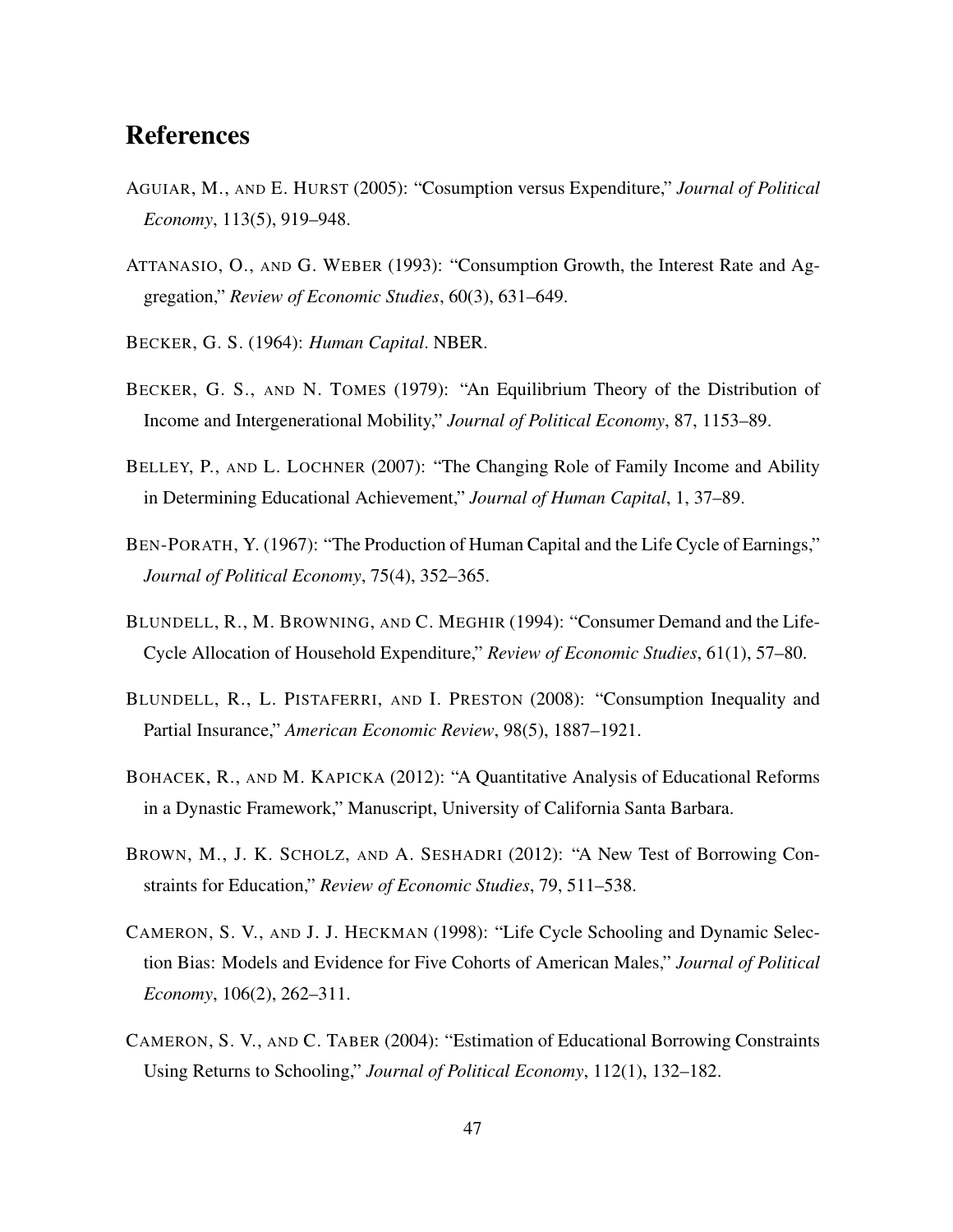- CARD, D., AND T. LEMIEUX (2001): "Can Falling Supply Explain The Rising Return To College For Younger Men? A Cohort-Based Analysis," *The Quarterly Journal of Economics*, 116(2), 705–746.
- CARNEIRO, P., AND J. J. HECKMAN (2002): "The Evidence on Credit Constraints in Post-Secondary Schooling," *The Economics Journal*, 112, 705–734.
- CAUCUTT, E., AND L. LOCHNER (2012): "Early and Late Human Capital Investments, Borrowing Constraints, and the Family," Unpublished manuscript, University of Western Ontario.
- CHAMBERLAIN, G. (1984): "Panel data," in *Handbook of Econometrics*, ed. by Z. Griliches, and M. D. Intriligator, vol. 2 of *Handbook of Econometrics*, chap. 22, pp. 1247–1318. Elsevier.
- CUNHA, F., J. HECKMAN, AND S. NAVARRO (2005): "Separating uncertainty from heterogeneity in life cycle earnings," *Oxford Economic Papers*, 57(2), 191–261.
- DEMING, D., AND S. DYNARSKI (2009): "Into College, Out of Poverty? Policies to Increase the Postsecondary Attainment of the Poor," NBER Working Paper 15387.
- DOMEIJ, D., AND J. HEATHCOTE (2003): "On The Distributional Effects Of Reducing Capital Taxes," Mimeo.
- FERNANDEZ, R., AND R. ROGERSON (1998): "Public Education and Income Distribution: A Dynamic Quantitative Evaluation of Education-Finance Reform," *American Economic Review*, 88(4), 813–833.
- FU, C. (2012): "Equilibrium Tuition, Applications, Admissions and Enrollment in the College Market," Mimeo, University of Wisconsin.
- GALE, W., AND J. SCHOLZ (1994): "Intergenerational Transfers and the Accumulation of Wealth," *Journal of Economic Perspectives*, 8(4), 145–160.
- GALLIPOLI, G., AND L. NESHEIM (2007): "The problem of non convexities in life-cycle models," Mimeo.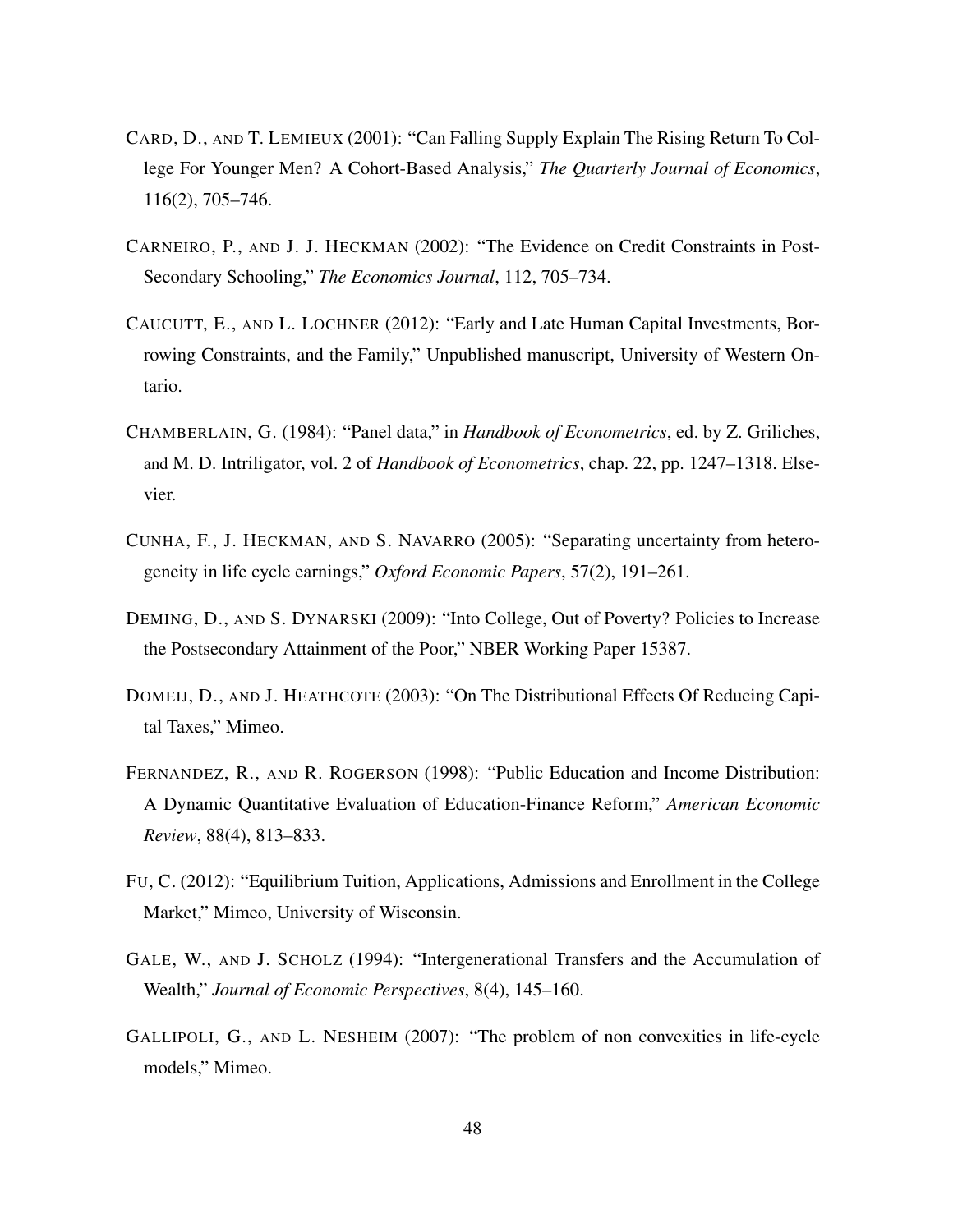- GALLIPOLI, G., AND L. TURNER (2011): "Household Responses to Individual Shocks: Disability and Labour Supply," Mimeo.
- GARRIGA, C., AND M. KEIGHTLEY (2009): "A General Equilibrium Theory of College with Education Subsidies, In-School Labor Supply, and Borrowing Constraints," FRB St. Louis Working Paper 2007-015A.
- GOLDIN, C., AND L. F. KATZ (2007): "The Race between Education and Technology: The Evolution of U.S. Educational Wage Differentials, 1890 to 2005.," NBER Working Paper 12984.
- GUVENEN, F. (2009): "An Empirical Investigation of Labor Income Processes," *Review of Economic Dynamics*, 12(1), 58–79.
- HEATHCOTE, J., F. PERRI, AND G. L. VIOLANTE (2010): "Unequal We Stand: An Empirical Analysis of Economic Inequality in the United States, 19672006," *Review of Economic Dynamics*, 13(1), 15–51.
- HEATHCOTE, J., K. STORESLETTEN, AND G. L. VIOLANTE (2010): "The Macroeconomic Implications of Rising Wage Inequality in the US," *Journal of Political Economy*, 118(4), 681–72.
- (2012): "Consumption and Labor Supply with Partial Insurance: An Analytical Framework," Mimeo.
- HECKMAN, J. (1981): "The Incidental Parameters Problem and the Problem of Initial Condition in Estimating a Discrete Time-Discrete Data Stochastic Process," in *Structural Analysis of Discrete Data and Econometric Applications*, ed. by C. F. Manski, and D. L. McFadden. MIT Press.
- HECKMAN, J., L. LOCHNER, AND C. TABER (1998a): "Explaining Rising Wage Inequality: Explorations with a Dynamic General Equilibrium Model of Labor Earnings with Heterogeneous Agents," *Review of Economic Dynamics*, 1(1), 1–58.

(1998b): "General Equilibrium Treatment Effects: A Study of Tuition Policy," *American Economic Review, Papers and Proceedings*, 88(2), 381–386.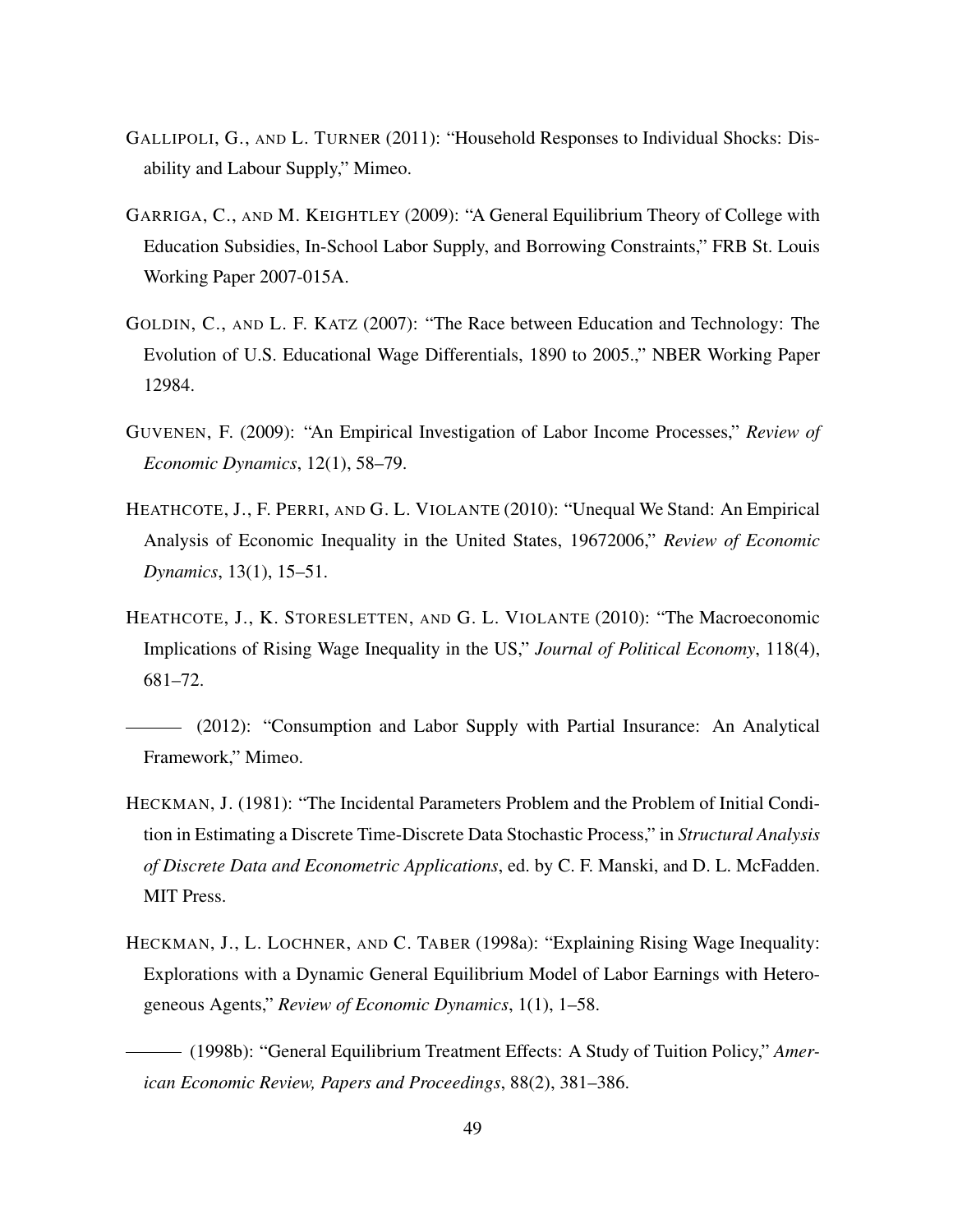(1998c): "Tax Policy and Human Capital Formation," *American Economic Review, Papers and Proceedings*, 88(2), 293–297.

- HECKMAN, J., L. LOCHNER, AND P. TODD (2006): "Earnings functions, rates of return and treatment effects: The Mincer equation and beyond," *Handbook of the Economics of Education*, 1, 307–458.
- HUGGETT, M. (1993): "The Risk Free Rate in Heterogeneous-Agents, Incomplete Insurance Economies," *Journal of Economic Dynamics and Control*, 17(5/6), 953–970.
- IONESCU, F., AND N. SIMPSON (2012): "Credit Scores and College Investment," mimeo.
- JOHNSON, M. (2011): "Borrowing Constraints, College Enrollment, and Delayed Entry," Human Capital and Economic Opportunity Working Paper 2011-006.
- JOHNSON, M., AND M. KEANE (2013): "A Dynamic Equilibrium Model of the US Wage Structure, 1968-1996," *Journal of Labor Economics*, 31(1), 1–49.
- KANE, T. (1994): "College entry by blacks since 1970: The role of college costs, family background, and the returns to education," *Journal of Political Economy*, 102(5), 878–911.
- KANE, T. (2003): "A Quasi-Experimental Estimate of the Impact of Financial Aid on College-Going," NBER Working Paper 9703.
- KAPLAN, G. (2011): "Inequality and the Lifecycle," *Quantitative Economics*, Forthcoming.
- KAPLAN, G., AND G. L. VIOLANTE (2012): "A Model of the Consumption Response to Fiscal Stimulus Payments," Mimeo.
- KEANE, M., AND R. ROGERSON (2011): "Reconciling Micro and Macro Labor Supply Elasticities: A Structural Perspective," NBER Working Paper 17430.
- KEANE, M., AND K. WOLPIN (2001): "The Effect of Parentnal Transfers and Borrowing Constraints on Educational Attainment," *International Economic Review*, 42(4), 1051– 1103.
- KRUEGER, D., AND A. LUDWIG (2013): "Optimal Progressive Taxation and Education Subsidies in a Model of Endogenous Human Capital Formation," Mimeo.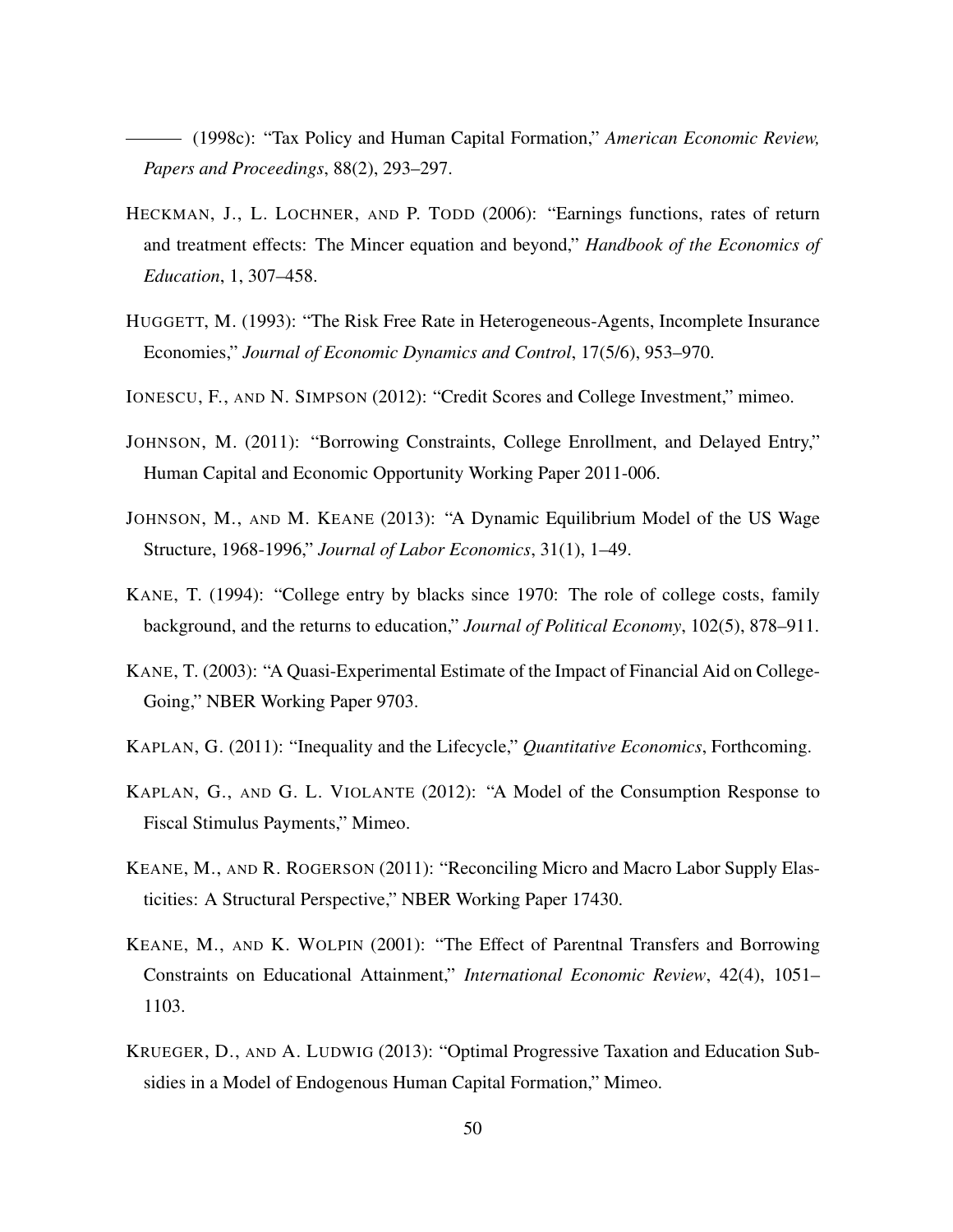- LAITNER, J. P. (1992): "Random Earnings Differences, Lifetime Liquidity Constraints, and Altruistic Intergenerational Transfers," *Journal of Economic Theory*, 58, 135–170.
- LEE, D. (2005): "An Estimable Dynamic General Equilibrium Model of Work, Schooling and Occupational Choice," *International Economic Review*, 46, 1–34.
- LEE, D., AND K. WOLPIN (2006): "Intersectoral Labor Mobility and the Growth of the Service Sector," *Econometrica*, 47, 1–46.
- LEVHARI, D., AND Y. WEISS (1974): "The effect of risk on the investment in human capital," *American Economic Review*, 64, 950–63.
- LOCHNER, L., AND A. MONJE-NARANJO (2011): "The Nature of Credit Constraints and Human Capital," *American Economic Review*, 101(6), 2487–2529.
- LOURY, G. C. (1981): "Inter-generational transfers and the distribution of earnings," *Economica*, 49(4), 843–67.
- LOW, H., C. MEGHIR, AND L. PISTAFERRI (2010): "Wage Risk and Employment Risk over the Life Cycle," *American Economic Review*, 100(5), 1432–67.
- MEGHIR, C., AND L. PISTAFERRI (2006): "Income Variance Dynamics and Heterogeneity," *Econometrica*, 72(1), 1–32.
- MINCER, J. (1958): "Investment in Human Capital and Personal Income Distribution," *Journal of Political Economy*, 66(4), 281–302.
- MITCHELL, O., AND J. PHILLIPS (2006): "Social Security Replacement Rates for Own Earnings Benchmarks," Pension Research Council Working Paper 2006-6.
- MULLIGAN, C. (1999): "Galton versus the Human Capital Approach to Inheritance," *Journal of Political Economy*, 107(S6), S184–S224.
- NATIONAL CENTER FOR EDUCATION STATISTICS (1998): "Postsecondary Financing Strategies:How Undergraduates Combine Work, Borrowing, and Attendance," Statistical Analysis Report.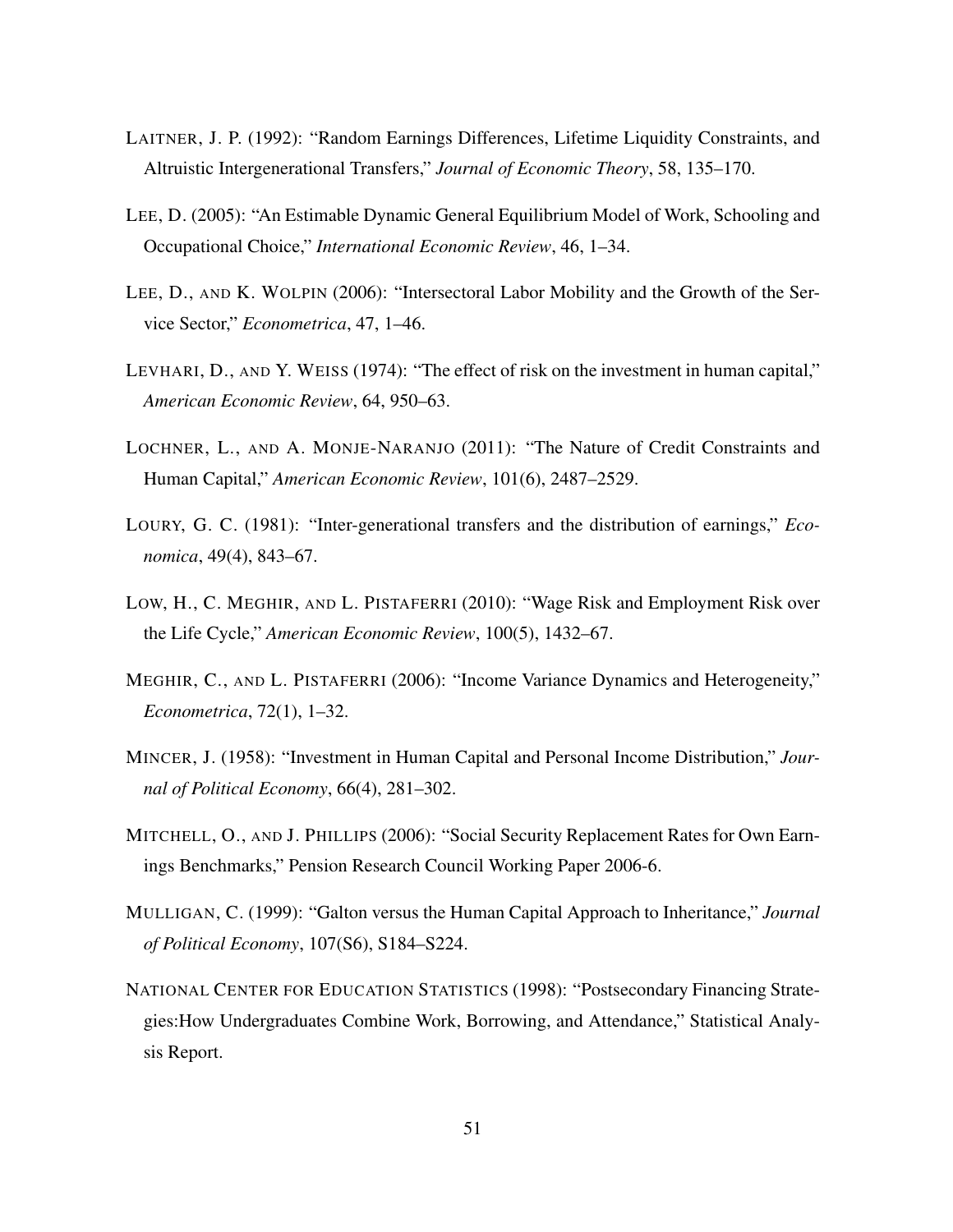(2000): "Trends in College Pricing, 2000," Report.

- POLIVKA, A. E. (2000): "Using Earnings Data from the Monthly Current Population Survey," mimeo, Bureau of Labor Statistics.
- RESTUCCIA, D., AND C. URRUTIA (2004): "Intergenerational Persistence of Earnings: The Role of Early and College Education," *American Economic Review*, 94, 1354–1378.
- RÍOS-RULL, J.-V. (1995): "Models with Heterogenous Agents," in *Frontiers of Business Cycle Research*, ed. by T. F. Cooley, chap. 4. Princeton University Press, Princeton.
- ROSEN, S. (1977): "Human Capital: Relations between Education and Earnings," in *Frontiers of Quantitative Economics*, ed. by M. D. Intriligator, vol. 3b. Amsterdam: North Holland.
- ROTHENBERG, T. (1971): "Identification in parametric models," *Econometrica*, pp. 577–591.

SIMPSON, N., AND F. IONESCU (2010): "Credit Scores and College Investment," Mimeo.

- SOLON, G. (1999): "Intergenerational Mobility in the Labor Market," in *Handbook of Labor Economics*, ed. by O. C. Ashenfelter, and D. Card, vol. 3A, pp. 1761–1800. New-Holland, Amsterdam.
- WILLIS, R., AND S. ROSEN (1979): "Education and Self-Selection," *Journal of Political Economy*, 87(5), s7–s36, pt. 2.
- WINTER, C. (2012): "Accounting for the Changing Role of Family Income in Determining College Entry," mimeo.
- ZAGORSKY, J. L. (2007): "Do you have to be smart to be rich? The impact of IQ on wealth, income and financial distress," *Intelligence*, 35, 489–501.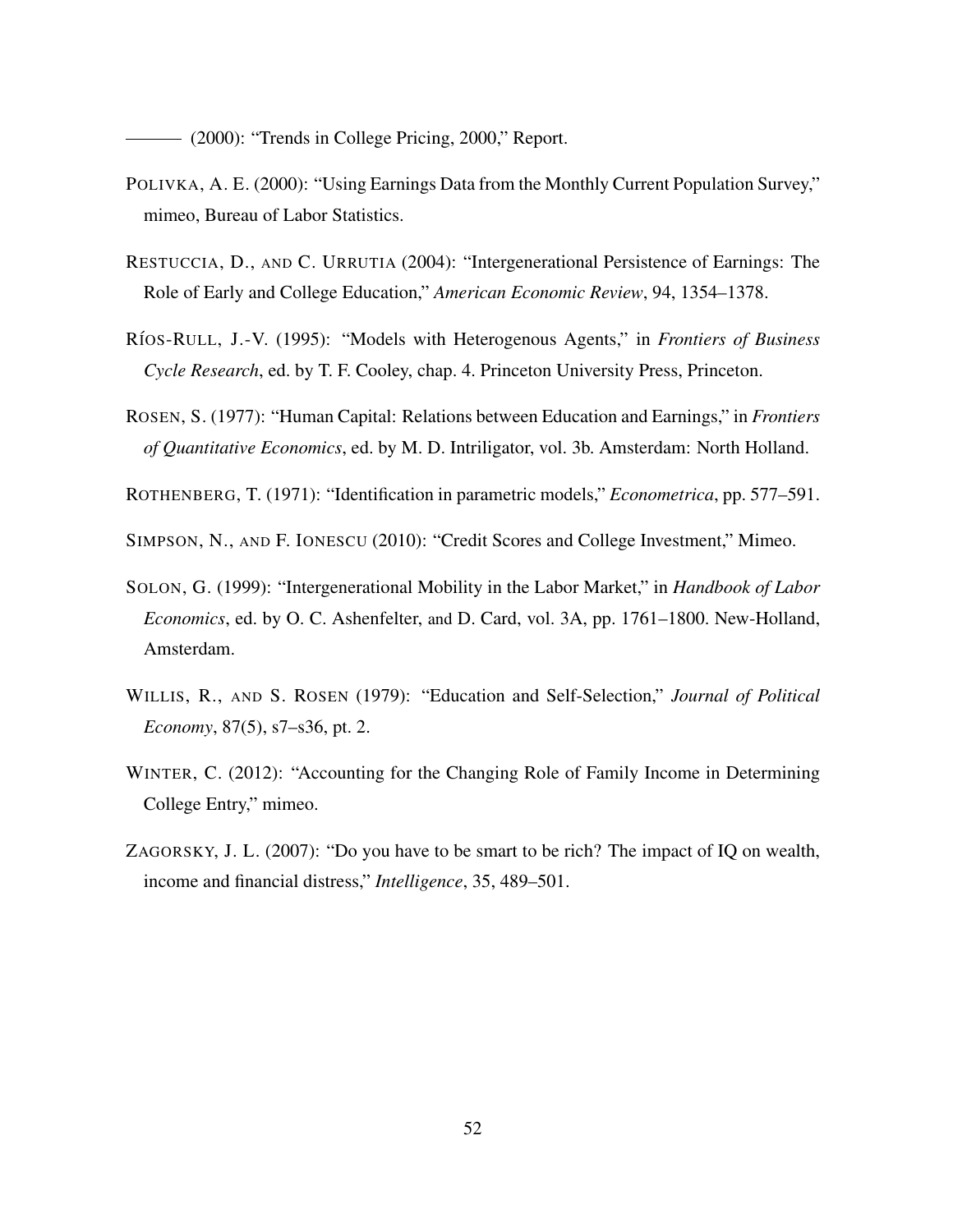## APPENDIX NOT FOR PUBLICATION

## A Inter-vivos transfers

Our source of information on inter-vivos transfers (i.e., gifts from parents to their children) is the NLSY97. We mostly use measures from the 'Income' subsection of the survey, complemented with information from the College Experience section.<sup>48</sup>

Transfers measured in the Income section refer to *all* income transferred from parents or guardians to youth that are neither loans nor regular allowance. This data is elicited through a series of questions, which also assess whether the individual lives with both, one or none of their parents. Our measure of inter-vivos transfers uses the inter vivos transfer variable from youth who live with both parents, when it is available. When the youth reports not living with both parents we sum the inter-vivos transfers from both living mother/mother figure and father/father figure.<sup>49</sup> If any of these values are missing (e.g. mother's transfer) then we include only the non-missing value (in this example, father's transfer). Observations which have missing values for all three possibilities to report inter-vivos transfers are dropped from the sample.<sup>50</sup> For youth living at home we also compute the implicit transfer corresponding to the value of rent, which is based on the estimated average rent paid by independent youth of the same age.

We use waves from 1997 to 2003.<sup>51</sup> This gives us an initial sample of 12,686 youths who were between age 12 and 16 in 1997. Only respondents that are part of the cross-sectional (representative) sample are kept, which leaves 6,748 individuals. We compute the cumulative transfers received between ages 16 and 22. When we drop observations for youth below age 16 in 1997, and 13 cases of obvious mis-reporting, we obtain a final sample of 6,346 youths and a total number of observations equal to 21,136. In this final sample, approximately 75% of youth report living in households with at least one (biological or adoptive) parent as guardian.<sup>52</sup>

<sup>&</sup>lt;sup>48</sup>The College Experience section has information about parental transfers earmarked for financial aid while attending a post-secondary academic institution. These transfers are not fully consistent with the information in the 'Income' section, contain many skips and, most importantly, they do not cover all transfers. For this reason we only use limited information from this section and make sure to include it so as to minimize reports' error.

<sup>&</sup>lt;sup>49</sup>Those individuals who do not live with a mother/mother figure or a father/father figure, and whose biological mother and father are not alive, are not asked questions on transfers.

<sup>50</sup>Additional details are available from the authors.

<sup>&</sup>lt;sup>51</sup>Data for 2004 are dropped as there are no comparable inter-vivos amounts available after that year.

 $52$ In principle, observations should be weighted when tabulating population characteristics. However, as suggested by the BLS, the use of weights is inappropriate in samples generated after dropping observations reporting item non-responses. Nonetheless we also experiment using the BLS custom weighting engine to construct specific weights for our sample, with results changing only marginally. In what follows we use only results from the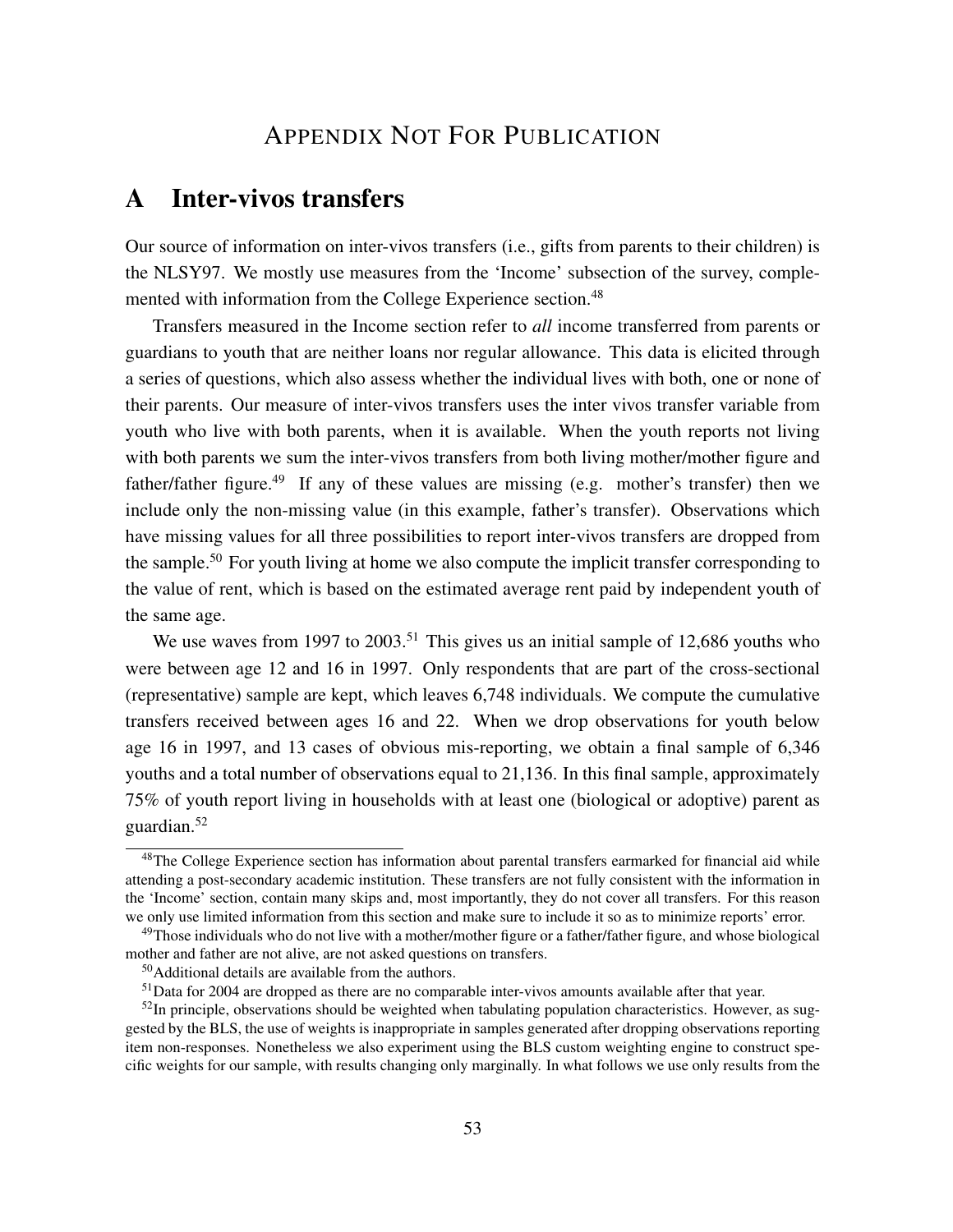|                    | Not in College | In College | <b>Share</b> |
|--------------------|----------------|------------|--------------|
| Less than HS       | \$3,385        | N/A        | $14.1\%$     |
| <b>HS</b> Graduate | \$3,534        | N/A        | 59.8%        |
| College Graduate   | \$5,469        | \$7,807    | $26.1\%$     |
|                    |                |            |              |
| Average            |                | \$4,366    |              |

Table A1: Yearly inter-vivos transfers by educational attainment and by current college enrollment status (for college graduates) of the child. Amounts are expressed in year 2000 dollars and include allowances.

In the final sample from the Income section, one third of observations (32.4%) report positive cash transfers elicited from the relevant survey questions, meaning 67.6% reported not receiving any such transfers. However, when imputed rent is included, 75.1% of observations have positive transfers. The value of imputed rent varies from age to age with a minimum of \$4,966 per year for kids aged 16 and a maximum of \$6,615 for 22 year old youth.

In the College Experience section questions about financial help from parents are asked for each term in College and refer to transfers specifically provided for school.<sup>53</sup> The sampling restrictions are the same as the ones used for the Income section. Parental aid variables are categorized by year for each respondent, and then summed up to generate an average variable for each year between 1997 and 2003. Given the way questions were designed and asked, the transfers recorded in the College section should be a subset of the transfers recorded in the Income section. However in a large number of cases, especially for students enrolled in 4 year Colleges, the transfer measures in the College section are larger than those in the Income section. Following some correspondence with the BLS, we concluded that transfer measures from the College section are generally less reliable than those in the Income section. However, it is also possible that respondents included parental payments of tuition fees in the College section transfer (for instance, if the parents paid tuition fees directly and respondents chose not to report such amounts in the Income section).

To calculate inter-vivos transfers, we chose to use both sources of data. More specifically, we use completed schooling by survey year 2009 to classify individuals within three groups: (1) those who have completed a 4-year college degree, and those who are currently enrolled in, or have completed, a graduate degree; (2) those who have completed a high school degree, but are not in group (1); (3) those who have not completed a high school degree.

Table A1 summarizes the average yearly transfer received by people with different ed-

un-weighted sample.

<sup>&</sup>lt;sup>53</sup>After one term has been reported, the respondent is asked if the information for the next term has changed from the previous term, and if it has not, the information is not recollected.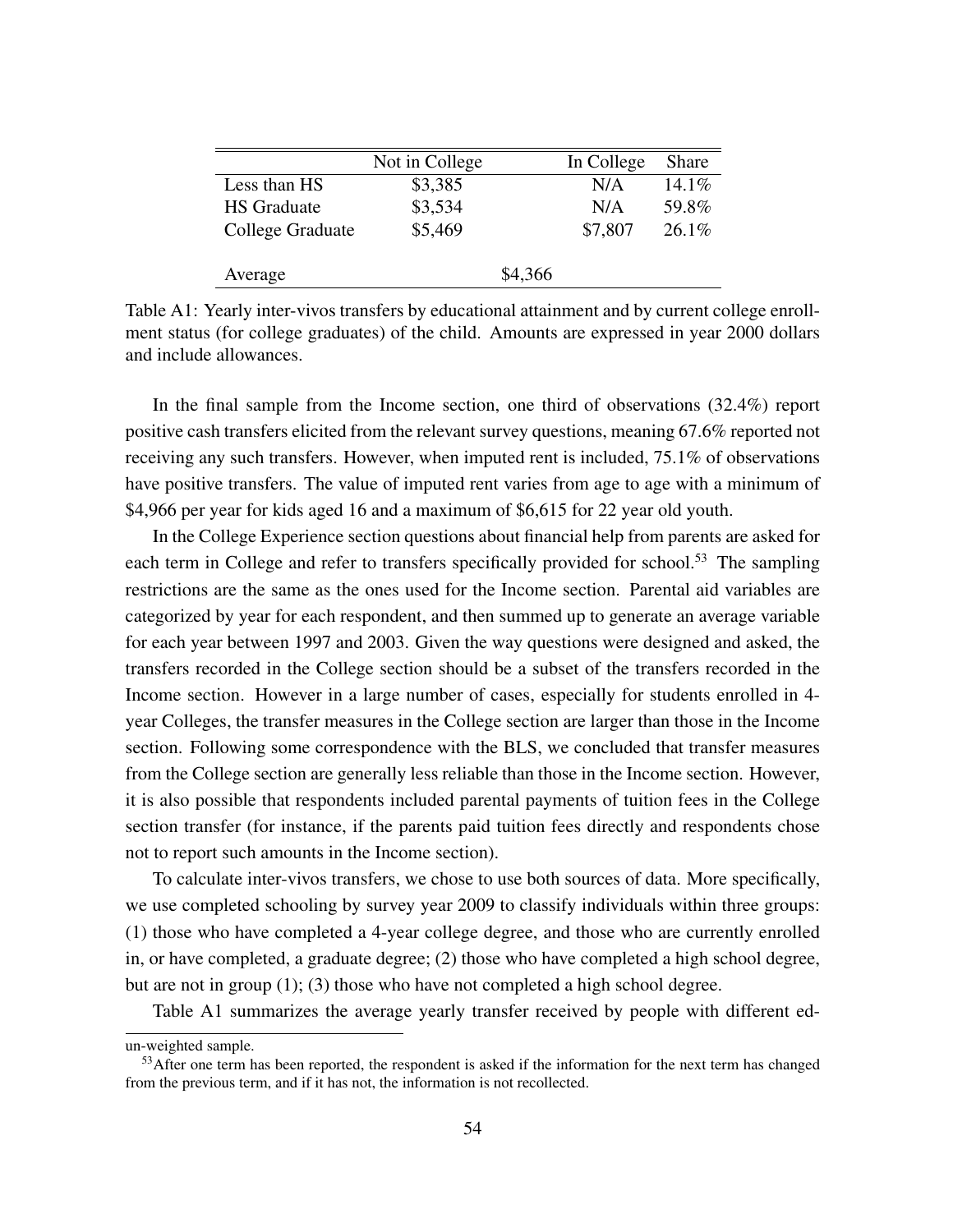ucation achievement (in survey year 2009); in the case of College graduates we distinguish between transfers received while in College and transfers received in other years. For the years of College attendance we approximate the total inter-vivos transfer as the maximum between transfers recorded in the Income section and transfers recorded in the College Experience section.<sup>54</sup>

Using the average transfers in Table A1 we compute the total amount received by youth with less than a College degree over a 7 year period by simply multiplying estimated yearly transfers and allowances by seven (note that all amounts are expressed in year 2000 dollars). In the case of College graduates we compute the total transfer received over 7 years by summing up the average amount received while in College multiplied by four (which is the College duration in the model) and the amount received while out of College multiplied by three.

This procedure results in a total transfer of \$23,697 for HS drop-outs, \$24,735 for HS graduates and \$47,637 for College graduates. These figures are used to target transfers-byeducation-achievement in the benchmark economy. Weighting each transfer level by the share of workers of a given education type in the benchmark economy results in an economy-wide average transfer of \$30,566. Transfers reported in Table A1 include allowances. Reported allowances are small, adding only \$135 dollars to the average yearly transfer.

## B Ability transmission and distribution

Intergenerational transmission: To estimate the Markov transition matrix that dictates the intergenerational transmission of ability between parents and children, we use the expanded mother-child data collection from the NLSY79. The NLSY79 is a representative sample of 12,686 American young men and women who were 14-22 years old when they were first surveyed in 1979. Data was collected yearly from 1979 to 1994, and biennially from 1996 to the present. The "Children of the NLSY79" survey began in 1986 and has occurred biennially since then. This survey consists of detailed information on the development of children born to NLSY79 women. A battery of cognitive, socio-emotional, and physiological assessments are administered to these children at various ages and scores recorded.

There are 11,340 children born to the total 4,890 female respondents of the NLSY79 who are mothers of at least one child. We link the children's file to the main data file using the individual identifier for mothers. Each child has test scores taken in different years. However, many child/year combinations do not have any test score observations. The child test scores reported are the PIAT Math, the PIAT reading comprehension, the PIAT Reading Recogni-

<sup>54</sup>An alternative way to approximate transfers during College years is to sum the measures from the two sections, rather than taking the higher one. This results in very similar average yearly transfers.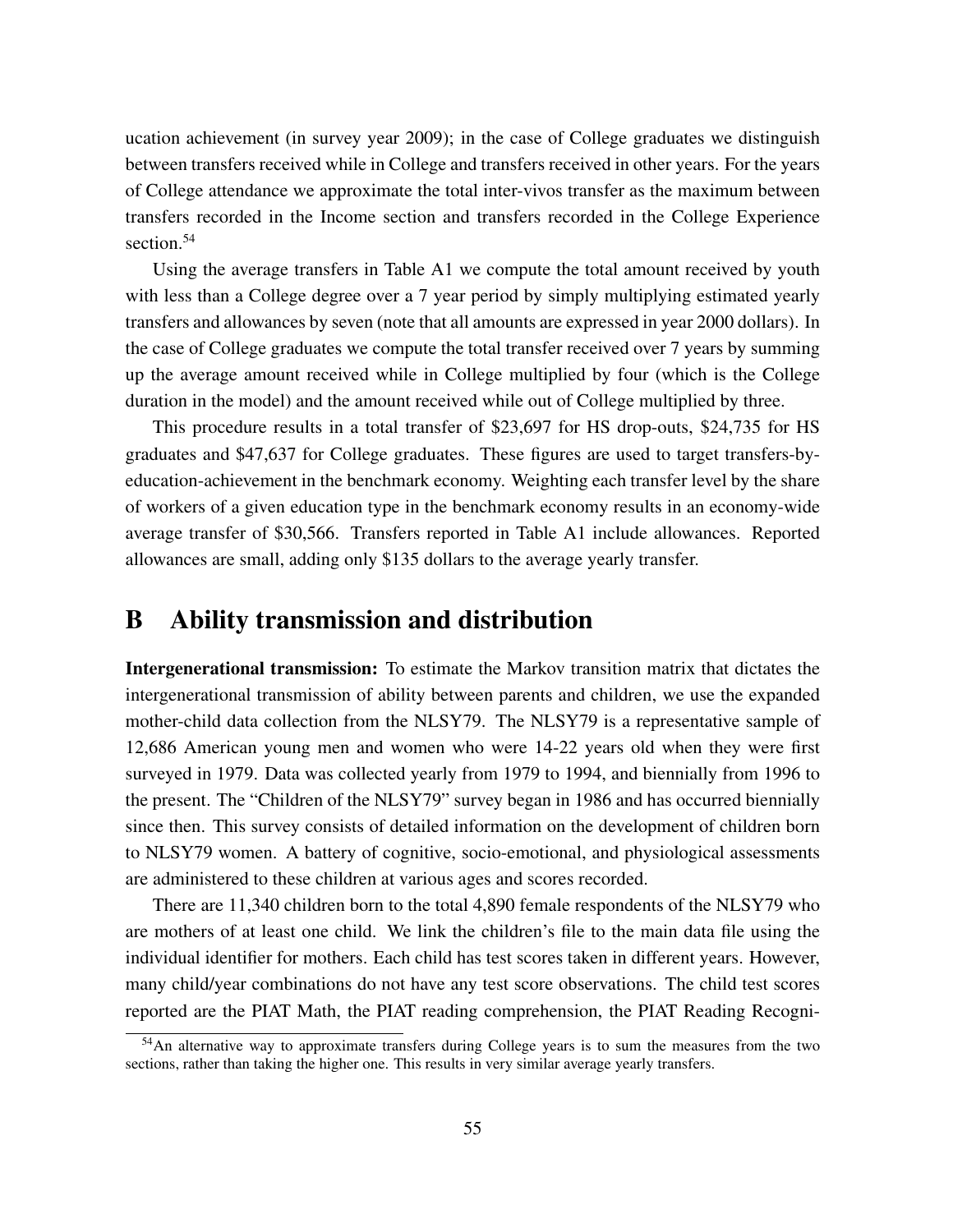| Age | Number Percent |     | Age | Number Percent |      |
|-----|----------------|-----|-----|----------------|------|
| 5   | 98             | 2.2 | 12  | 331            | 7.4  |
| 6   | 202            | 4.5 | 13  | 1,208          | 27.1 |
|     | 194            | 4.4 | 14  | 1,081          | 24.3 |
| 8   | 231            | 5.2 | 15  | 87             | 2.0  |
| 9   | 251            | 5.6 | 16  | 49             | 1.1  |
| 10  | 301            | 6.8 | 17  | 45             | 1.0  |
| 11  | 368            | 83  | 18  | Q              | 0.2  |

Table B1: Child's age at time of test (relative frequency). Total number of mother-child pairs: 4,455 (NLSY).

tion, and the PPVT score. We use the latest PIAT Math test scores to rank children's ability: in particular, we use standardized scores of the PIAT Math test, which are derived on an agespecific basis from the child's raw score and are comparable across ages. The Peabody Individual Achievement Test (PIAT) is a wide-ranging measure of academic achievement which is well known and used in applied research. For details of the way the PIAT is computed and "normed" by age, see Chapter 2 (page 89 and up) of the "NLSY79 Child and Young Adult Users Guide". In general, the PIAT Math is a highly reliable and valid assessment. As described in the "NLSY Child Handbook:1986-1990" and "The NLSY Children 1992", it correlates closely with other cognitive measures, and it is both predicted by and predicts scores on a variety of the other assessments.

This leaves us with 3,389 mothers and 7,589 mother-child pairs. We restrict our attention only to mothers who are part of the cross-sectional (nationally representative) sample of the NLSY79, which further reduces our mother-child pairs to 4,455 and the total number of mothers to 2,087. Table B1 reports the distribution of children's age at the time of test in our final sample.

The fact that children took the PIAT test at different ages should have no relevance because we use standardized scores which control for the age of the test-subject. In a robustness check we also computed ability transition matrices using a smaller sample including only motherchild pairs in which the child was at least 13 years of age at the time of the test and results were virtually the same.

To measure ability of mothers, we use AFQT scores. During the summer and fall of 1980, NLSY79 respondents participated in an effort of the U.S. Departments of Defense and Military Services to update the norms of the Armed Services Vocational Aptitude Battery (ASVAB). A total of 11,914 civilian and military NLSY79 respondents completed this battery of tests.<sup>55</sup>

<sup>&</sup>lt;sup>55</sup>The ASVAB consists of 10 tests that measure knowledge and skill in the following areas: (1) general sci-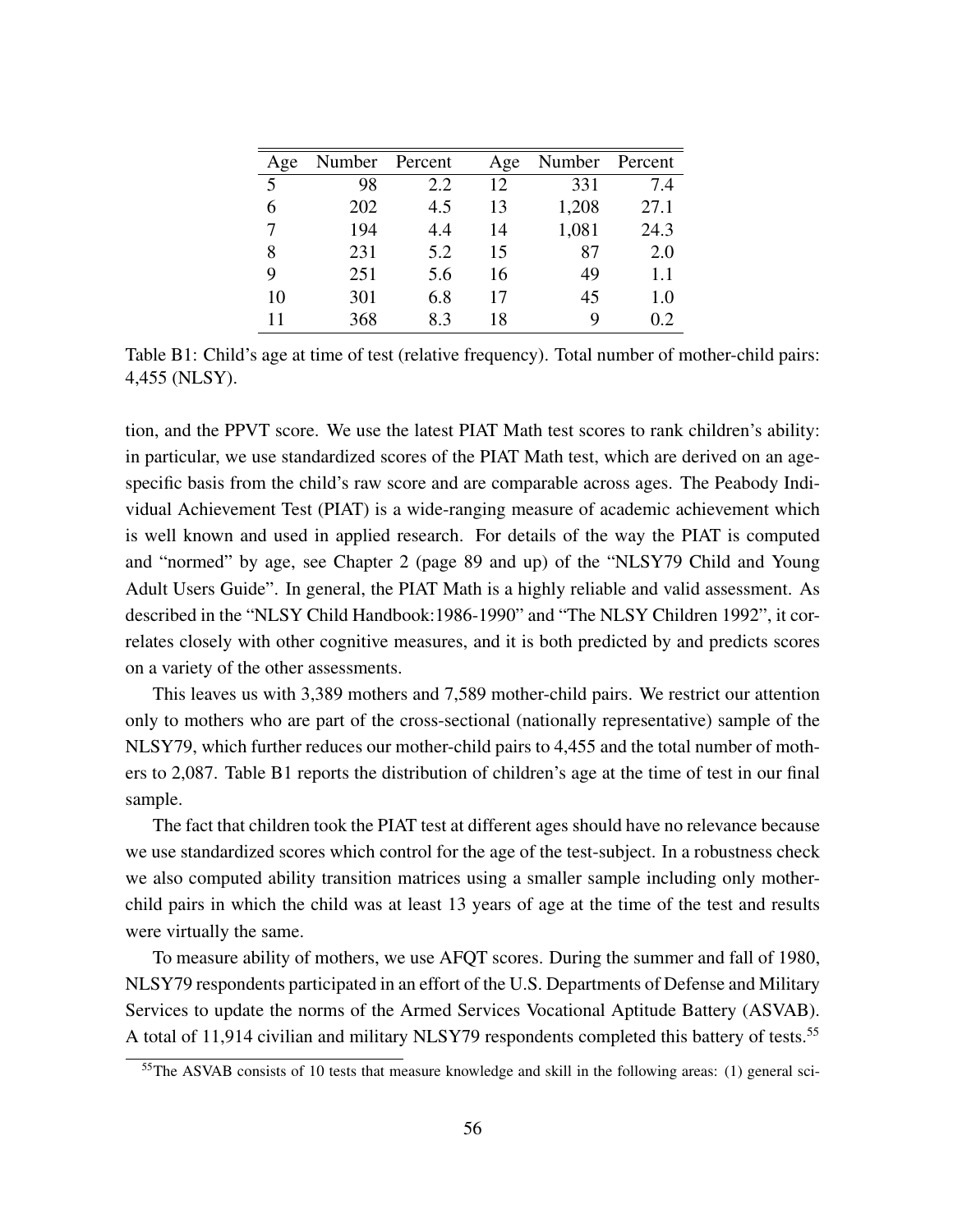| <b>High School graduates</b> |  |  |                                                             |  | College graduates                                               |  |                                                             |  |
|------------------------------|--|--|-------------------------------------------------------------|--|-----------------------------------------------------------------|--|-------------------------------------------------------------|--|
|                              |  |  | $\theta(1)$ $\theta(2)$ $\theta(3)$ $\theta(4)$ $\theta(5)$ |  |                                                                 |  | $\theta(1)$ $\theta(2)$ $\theta(3)$ $\theta(4)$ $\theta(5)$ |  |
|                              |  |  |                                                             |  | $q(1)$ 15.5 17.4 18.7 18.7 24.7 $q(1)$ 30.2 33.7 35.7 35.0 35.0 |  |                                                             |  |
|                              |  |  |                                                             |  | $q(2)$ 10.2 12.5 14.0 13.9 20.4 $q(2)$ 9.2 14.3 16.3 14.8 14.6  |  |                                                             |  |
|                              |  |  |                                                             |  | $q(3)$ 11.0 13.1 14.6 14.5 21.8 $q(3)$ 9.5 14.6 16.6 15.2 15.3  |  |                                                             |  |

Table C1: Estimates of psychic costs  $\kappa(\theta, q)$  by ability and parental wealth (measured by the indicator  $q$ ). We report them here as a percentage of average lifetime consumption of, respectively, high-school and college graduates, after graduation.

A composite score derived from selected sections of the battery can be used to construct an approximate and unofficial Armed Forces Qualifications Test score (AFQT) for each youth. The AFQT is a general measure of trainability and a primary criterion of enlistment eligibility for the Armed Forces. Two methods of calculating AFQT scores, developed by the U.S. Department of Defense, have been used by CHRR to create two percentile scores, an AFQT80 and an AFQT89, for each respondent. We use the latter score in our analysis, because it is also the ability measure used in the estimation of the wage equations (see below).

Test-scores (AFQT89 for mothers, PIAT Math for children) are used to assign mothers and children to quintiles, according to their relative ranking in the sample. After splitting mothers and children into these quintiles, we compute the conditional probabilities of transiting from a given mother's quintile to her child's quintile. Results are reported in Table 1 in the main text.

For each maternal quintile, the first row reports the number of sample children in each quintile, the second row reports the conditional probability of ending up in that quintile.

Empirical distribution: The distribution of AFQT scores among mothers is extremely similar to the distribution of AFQT scores in the entire cross-sectional sample, which we use in the estimation of the wage-ability gradient.

## C Psychic costs

The psychic costs entering the decision problems of potential high-school and college students consist of two additive components: a preference for education by ability, and a preference for education by family background. Thus we can write  $\kappa^e(\theta, q) = \kappa^e_{\theta}(\cdot) + \kappa^e_{q}(\cdot)$ .

Table C1 reports the the consumption equivalent values (CEV's) of the psychic costs associated to graduating from High School and to graduating from College for each pair of parental wealth (summarized by the variable q) and ability  $\theta$ . The CEV's are expressed, respectively, as

ence; (2) arithmetic reasoning; (3) word knowledge; (4) paragraph comprehension; (5) numerical operations; (6) coding speed; (7) auto and shop information; (8) mathematics knowledge; (9) mechanical comprehension; and (10) electronics information.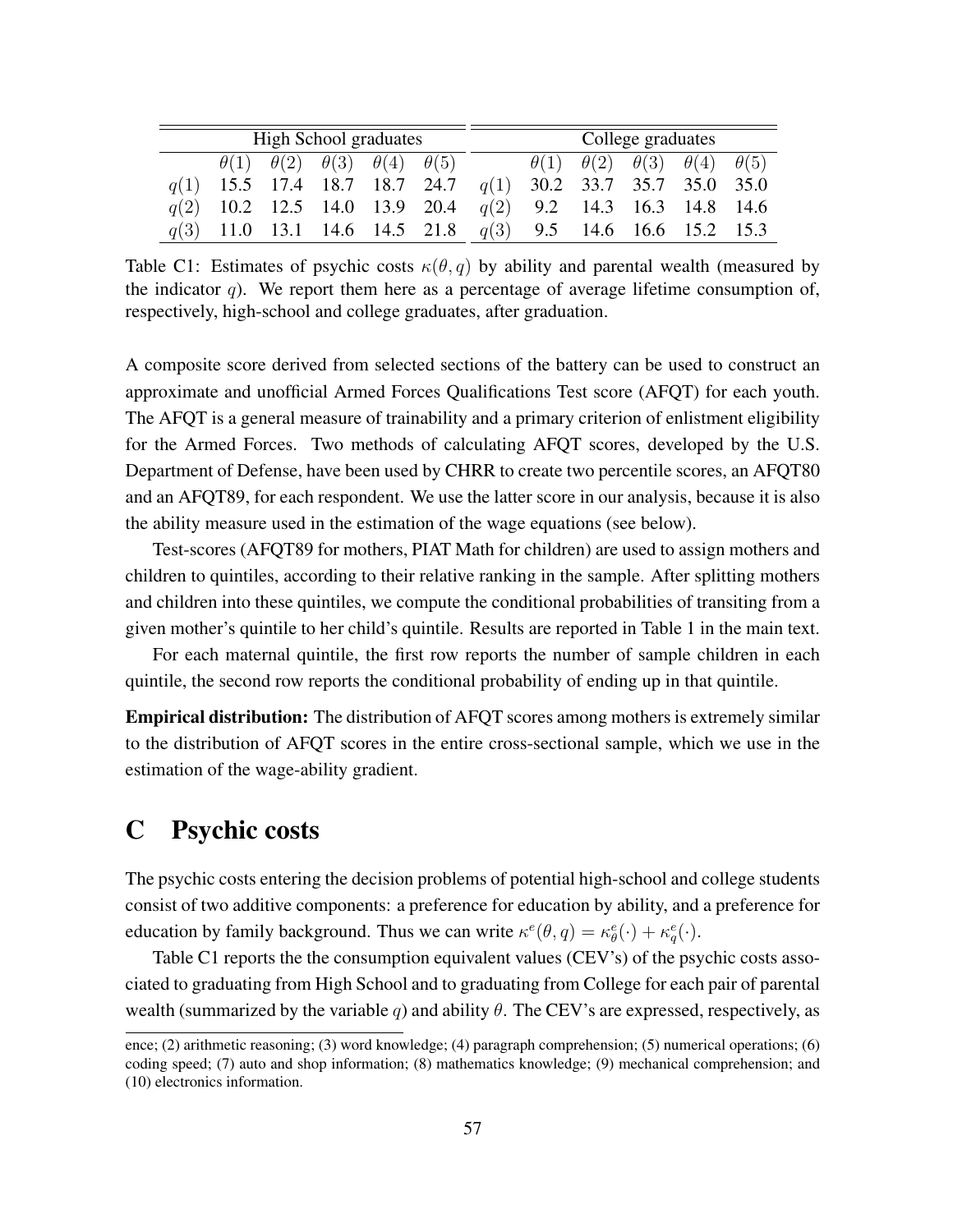a share of average lifetime consumption of high school graduates and college graduates after education is completed. The CEV incurred by individuals to graduate from college includes both high school and college costs, and should be interpreted as the total psychic cost faced by college graduates over the life cycle.

By comparing the top and the bottom table, it appears that college graduates of wealthy families  $(q = 2, 3)$  face psychic costs of schooling mostly during high-school, whereas the additional cost of college is small, or even negative for some types. In contrast, children of low-wealth families incur a large additional psychic cost of college, on top of that incurred during high-school. One could interpret this finding as saying that the quality of high-school education for children of low-wealth households is poor and they are less well prepared for college, or as saying that children of low-wealth parents have been inculcated with less of a taste for education.

The CEV of the average psychic costs of attending college implied by the model gives us an average value of \$335,000. This magnitude is comparable to the values suggested by Cunha, Heckman, and Navarro (2005) and Heckman, Lochner, and Todd (2006), who estimate average psychic costs of graduating from college at around \$375,000 (see, e.g., Table 19 in Heckman, Lochner, and Todd, 2006).

# D Individual productivity dynamics

Wage-age profiles from the PSID: The Panel Study of Income Dynamics (PSID) is a longitudinal survey of the US population. We use data for the waves from 1968 to 2002 (referring to calendar years 1967 to 2001). Since 1997 the PSID has become biannual. We follow closely the sampling criteria of Meghir and Pistaferri (2006) and restrict attention only to heads of household in the the SRC sample, which was originally nationally representative, so we use no sample weights in the calculations. By selecting only heads of household (mostly men or single women) we restrict our attention to individuals with relatively strong attachment to the labor force. After selecting the observations on household heads we are left with 19,583 individuals. Dropping people younger than 25 or older than 65 leaves us with 18,186 individuals. Dropping the self-employed leaves 14,866 persons in the sample. We then select only individuals with at least 8 (possibly non continuous) observations, which further reduces the individuals in the sample to 6,228. Dropping individuals with unclear education records leaves 6,213 people in sample. Disposing of individuals with missing, top-coded, or zero earnings reduces the sample to 5,671 individuals and dropping those with zero, missing or more than 5,840 annual work hours brings the sample size to 5,660 individuals. We then eliminate individuals with outliers in earnings growth, defined as changes in log-earnings larger than 4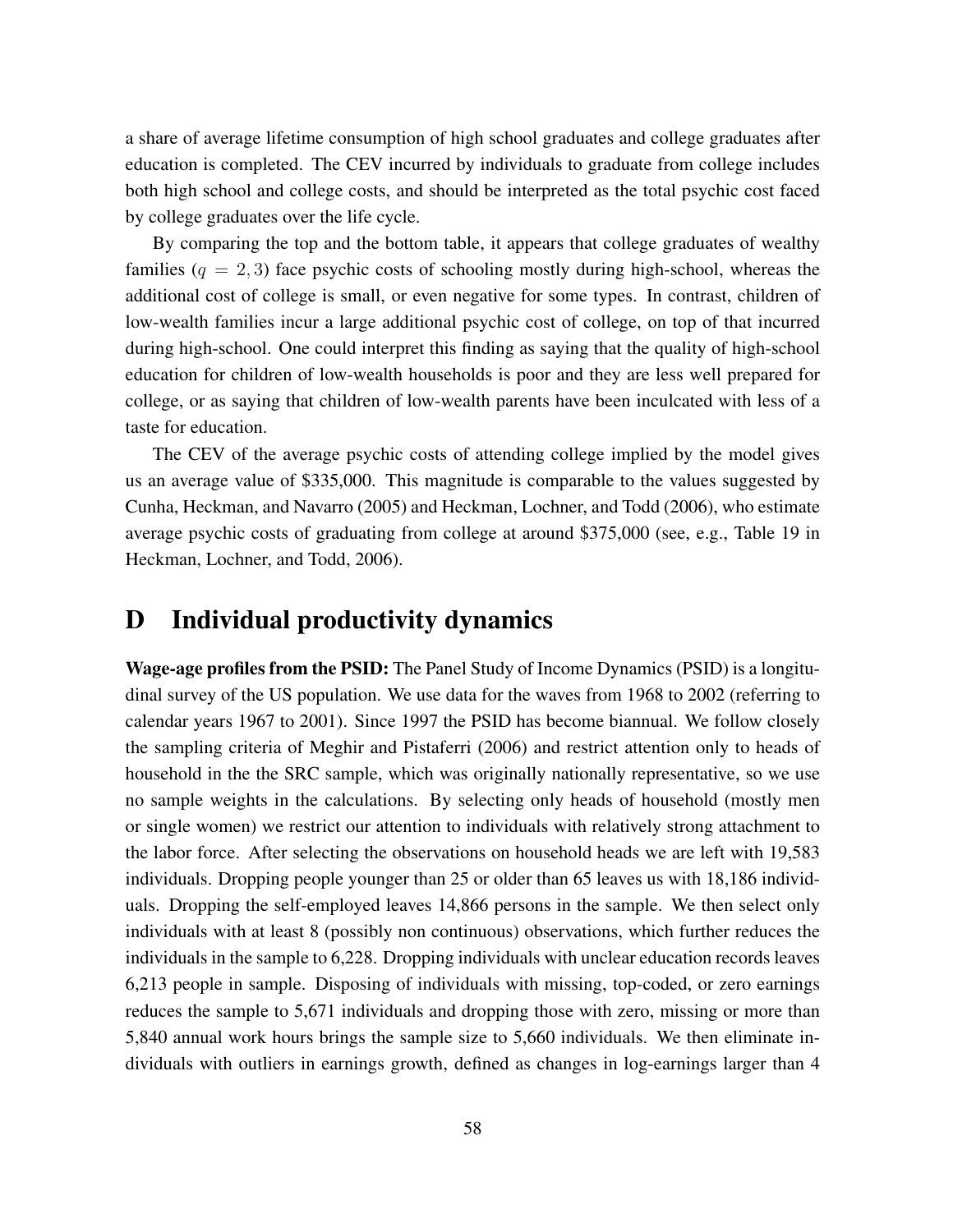| Dependent variable: Log hourly wages |                     |                    |                         |               |  |  |  |  |  |
|--------------------------------------|---------------------|--------------------|-------------------------|---------------|--|--|--|--|--|
|                                      | <b>Less than HS</b> | <b>HS</b> Graduate | <b>College Graduate</b> | <b>Pooled</b> |  |  |  |  |  |
|                                      | Coefficient         | Coefficient        | Coefficient             | Coefficient   |  |  |  |  |  |
|                                      | (S.E.)              | (S.E.)             | (S.E.)                  | (S.E.)        |  |  |  |  |  |
| Age                                  | 0.2                 | 0.41               | 0.67                    | 0.46          |  |  |  |  |  |
|                                      | (0.015)             | (0.06)             | (0.10)                  | (0.05)        |  |  |  |  |  |
| Age <sup>2</sup>                     | $-0.01$             | $-0.013$           | $-0.02$                 | $-0.014$      |  |  |  |  |  |
|                                      | (0.001)             | (0.002)            | (0.004)                 | (0.002)       |  |  |  |  |  |
| Age <sup>3</sup>                     | $1.e-4$             | $2.e-4$            | $3.e-4$                 | $2.e-4$       |  |  |  |  |  |
|                                      | $(1.e-5)$           | $(4.e-5)$          | $(6.e-5)$               | $(3.e-5)$     |  |  |  |  |  |
| Age <sup>4</sup>                     | $-8.e-7$            | $-1.e-6$           | $-1.6e-6$               | $-1.2e-6$     |  |  |  |  |  |
|                                      | $(2.e-7)$           | $(2.e-7)$          | $(3.7e-7)$              | $(1.8e-7)$    |  |  |  |  |  |

Table D1: Estimated age polynomials' coefficients (PSID)

or less than -2, which leaves 5,477 individuals in the sample. Finally, dropping people connected with the original SEO sample (which oversamples low income households) reduces the number of individuals to 3,085.

The wage variable we use for our calculations is the hourly earnings (total labor income divided by total hours worked) for the head of the household expressed in 1992 dollars by deflating nominal wages through the CPI-U for all urban consumers.<sup>56</sup> Information on the highest grade completed is used to allocate individuals to three education groups: high school drop-outs, high school graduates, and college graduates.

The estimated age polynomials are presented in Table D1 for different education groups and for the pooled sample. As commonly found, these estimates imply a steeper efficiency profile for more educated workers: between ages 22-52, productivity doubles for HS dropouts, but it triples for college graduates.

Price of labor inputs from PSID: Once we filter out age effects from hourly wages, we can construct first-differences in logs and also filter out ability, since it enters linearly in the logwage equation. Performing this estimation in first differences is essential because the average ability by education group is not constant over time due to composition changes within the group. Therefore, we can easily estimate, through time dummies, the time series of price growth in each education group, i.e., the term  $\Delta \log w_t^e$ . Given a normalization one can recover spot prices year by year.<sup>57</sup>

<sup>&</sup>lt;sup>56</sup>In the PSID the head of the household is a male whenever there is a cohabiting male/female couple. The earnings variable includes the labor part of both farm and business income, wages, bonuses, overtime, commissions, professional practice and others.

<sup>57</sup>We use a normalization based on the relative hourly wages observed in our PSID sample in 1989. First we compute average wages by education group for 1989, and next we correct for ability composition using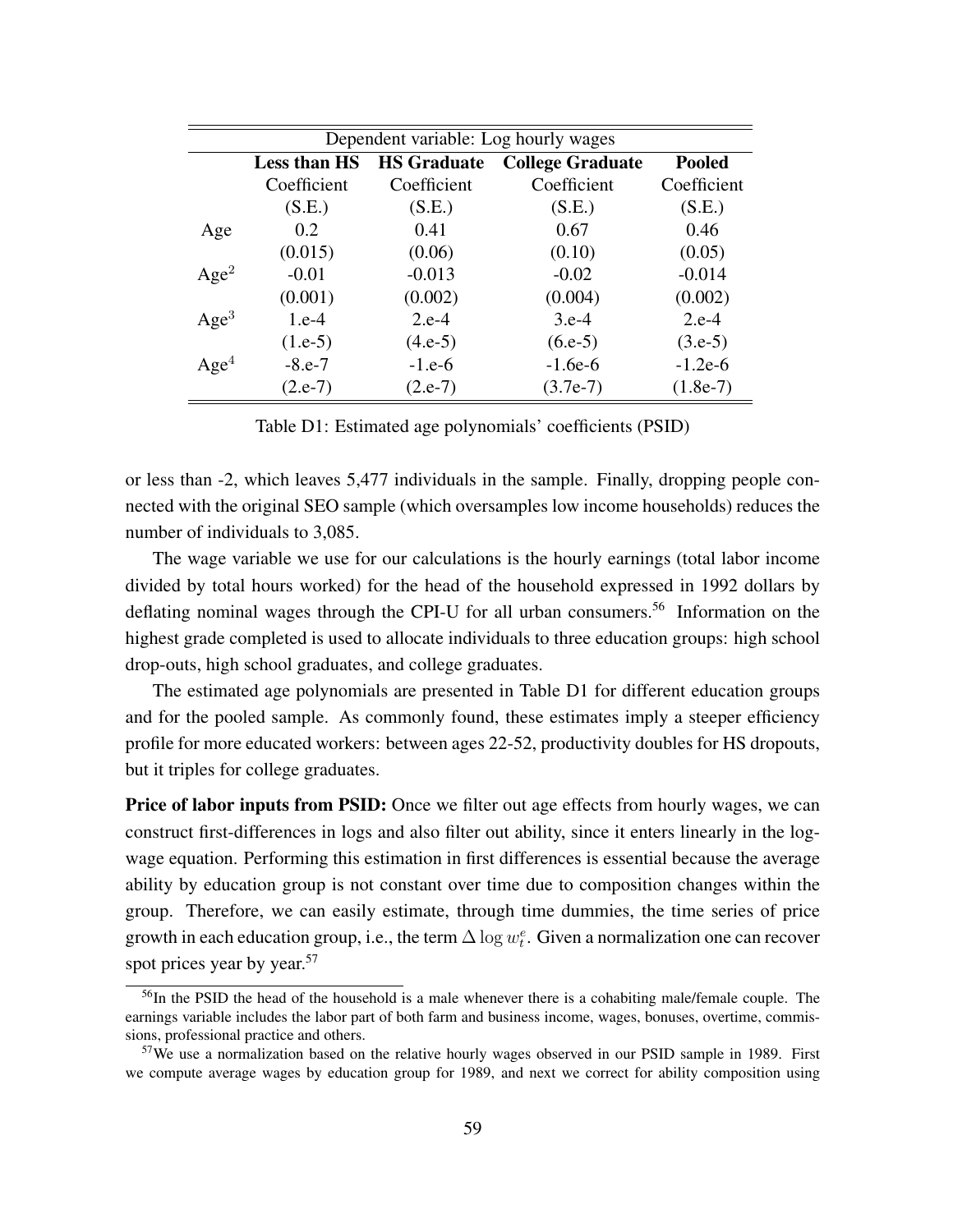Wage-ability gradient from NLSY: Ability is approximated by the AFOT89. For hourly wages, we use the wage variable corresponding to the hourly rate of pay on the current or most recent job, available only from 1979 to 1994. We start with the 11,878 individuals for which we have AFQT89 scores. We drop those individuals who are unemployed or out of the labor force, or employed but reporting zero wage or with annual work hours missing, below 400 or larger than 5,840: this reduces the sample to 10,592 individuals. Dropping individuals who report (at least once) hourly wages above \$400 or below \$1 further reduces the sample to 10,202. We also eliminate individuals who report log wage increases larger than 4 or smaller than -2, which leaves 10,056 workers in the sample. Finally, we drop individuals who change their education level during their working life, which gives us a final sample of 7,954 individuals. When we split this sample in 3 education groups, we get a HS dropouts' sample of 1,341 individuals, a HS graduates' sample of 5,403 individuals and a college graduates' sample of 1,206 individuals. <sup>58</sup> Table 3 reports estimates of the ability gradient by education group, and for the pooled sample. All standard errors are corrected for individual clustering.

We use specifications with time dummies to control for time variation in market wages, but estimates are almost identical to those obtained without time dummies. We also run specifications based on wages which are not purged of the estimated PSID age-effects: again, results based on these measures are similar to those obtained for the age-free wages reported below.

The NLSY contains two additional measures of wages: (i) a variable corresponding to the hourly rate of pay in the first reported job, available only from 1979 to 2002; (ii) a hourly wage rate obtained dividing total earnings by total hours worked in the previous calendar year. The latter variable can be constructed for each wave between 1979 and 2002. The earnings' measure includes wages, salary, commissions or tips from all jobs, before deductions for taxes. The ability gradient estimated from our preferred wage measure is very close to, and falls between, the estimated ability gradients estimated using these two alternative definitions of hourly wages. Differences are statistically insignificant and confirm the robustness of the estimated reduced-form ability gradients.

Estimation of error component model for wage residuals: The final step is estimating the parameters of the persistent-transitory shocks model for wage residuals. Wage residuals are obtained from NLSY data purging from individual log wages time dummies, the age com-

information from the NLSY79 (AFQT test scores distribution together with their education-specific gradient on wages). We choose 1989 because people from the NLSY79 are between age 23 and 31, which means most of them are already working. Additional details on the normalization and the ability adjustment are available upon request.

<sup>58</sup>We use all workers including NLSY79 over-samples in our estimation to maximize the number of observations: a dummy is introduced to control for possible hourly wage differences of workers from the over-samples. Over-sample dummies are mostly not significant. Even when significant they are very small.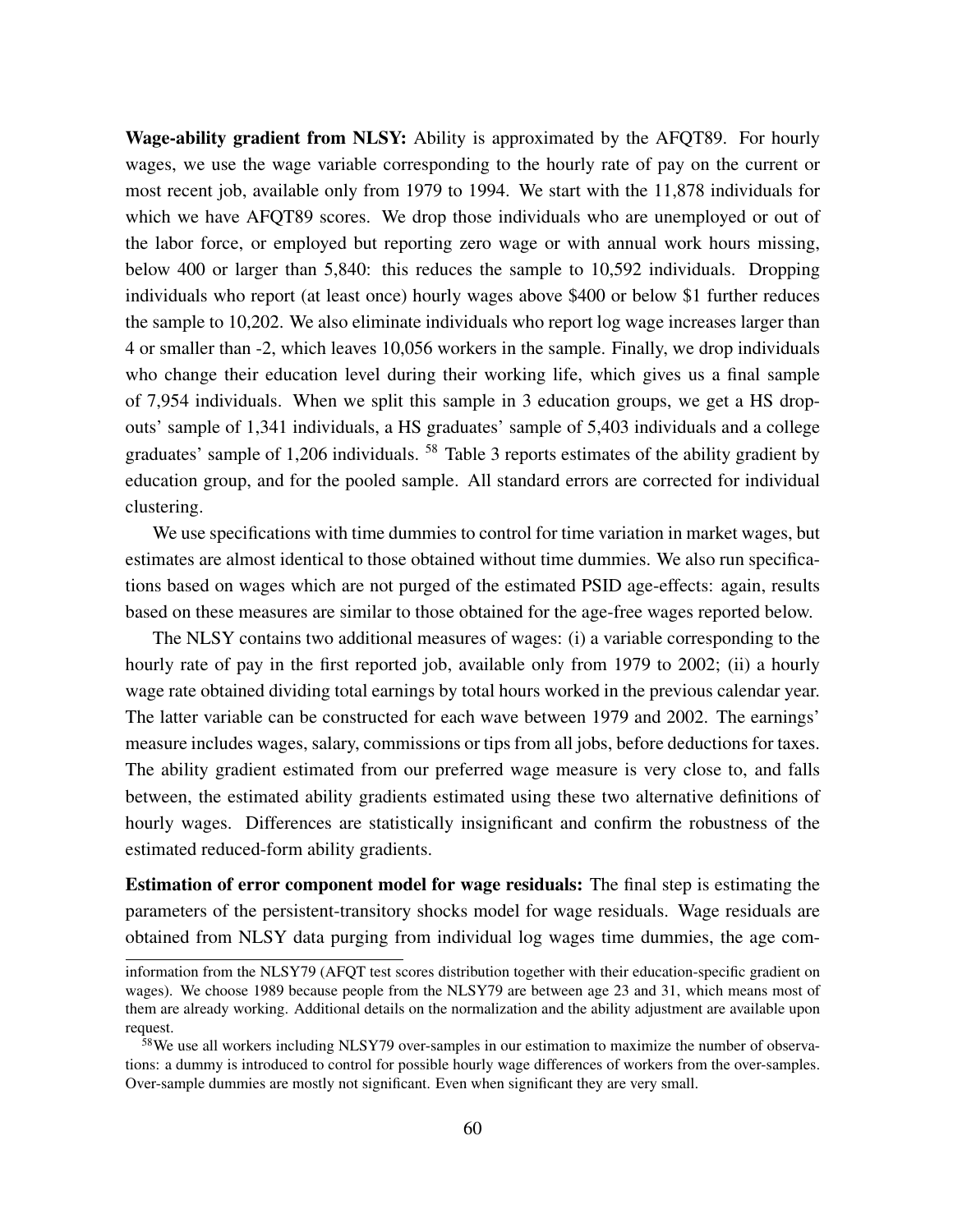ponent and the ability component, calculated as explained above. For estimation, we use the Minimum Distance Estimator originally proposed by Chamberlain (1984), as implemented in Heathcote, Storesletten, and Violante (2010). In a nutshell, as moments we use the covariances of wage residuals at various lags for different age groups. Table 4 reports the estimates of these parameters obtained for the 15-year period between 1979 and 1993.<sup>59</sup>

## E Aggregate technology parameters

The estimation of the aggregate technology parameters is based on data from the Current Population Survey (CPS) March supplement, a survey conducted by the Bureau of the Census for the Bureau of Labor Statistics. The sample includes the adult universe (i.e., the population of marriageable age, with all individuals aged 15 and over unless they have missing or zero earnings, or missing educational attainment information). Since earnings data are top-coded in the CPS, we extrapolate the average of the top-coded values by using a tail approximations based on a Pareto distribution.<sup>60</sup> We compute total wage bills in billions of dollars for the three education groups. Dividing the wage bills by the (normalized) marginal products of human capital estimated from PSID data (see discussion in Appendix D), we obtain point estimates of total, efficiency-weighted, labor supply (human capital aggregates) by education and year.

With wage bills and human capital aggregates in hand, we can estimate the elasticity of substitution among labor inputs, using equations like (20), for the three relative wage bills. We use two different specifications: the first one is based on first-differences of equation (20), while the second is in levels. In both cases we control for possible endogeneity of human capital inputs in the production function through an IV approach. We experiment with different sets of instruments. First, we use lagged regressors (lags up to 5 periods back are included in the first step, depending on the specification). Alternatively, and as a robustness check, we also instrument using the total number of people in each education group in a given year, including those people not working. This latter instrument, being a stock, is independent of the serial correlation properties of the technology shock.

Table E1 reports results for both specifications (first-differences and levels) and both types of instruments. The estimation procedure is based on a stacking method which allows one to test for differences in the elasticity of substitution across different types of labor (like in a Chow test). Panel (A) reports the results using as instruments, respectively, lags (columns 1 to 4) or education 'stocks' (levels in column 5 and relative growth rates in column 6). Panel (B) reports tests of the null hypothesis of iso-elasticity for a set of specifications (more speci-

<sup>59</sup>More details are available from the authors upon request.

 $^{60}$ Polivka (2000) provides evidence that this method closely approximates the average of the top-coded tails by validating the fitted data through undisclosed and confidential non top-coded data available only at the BLS.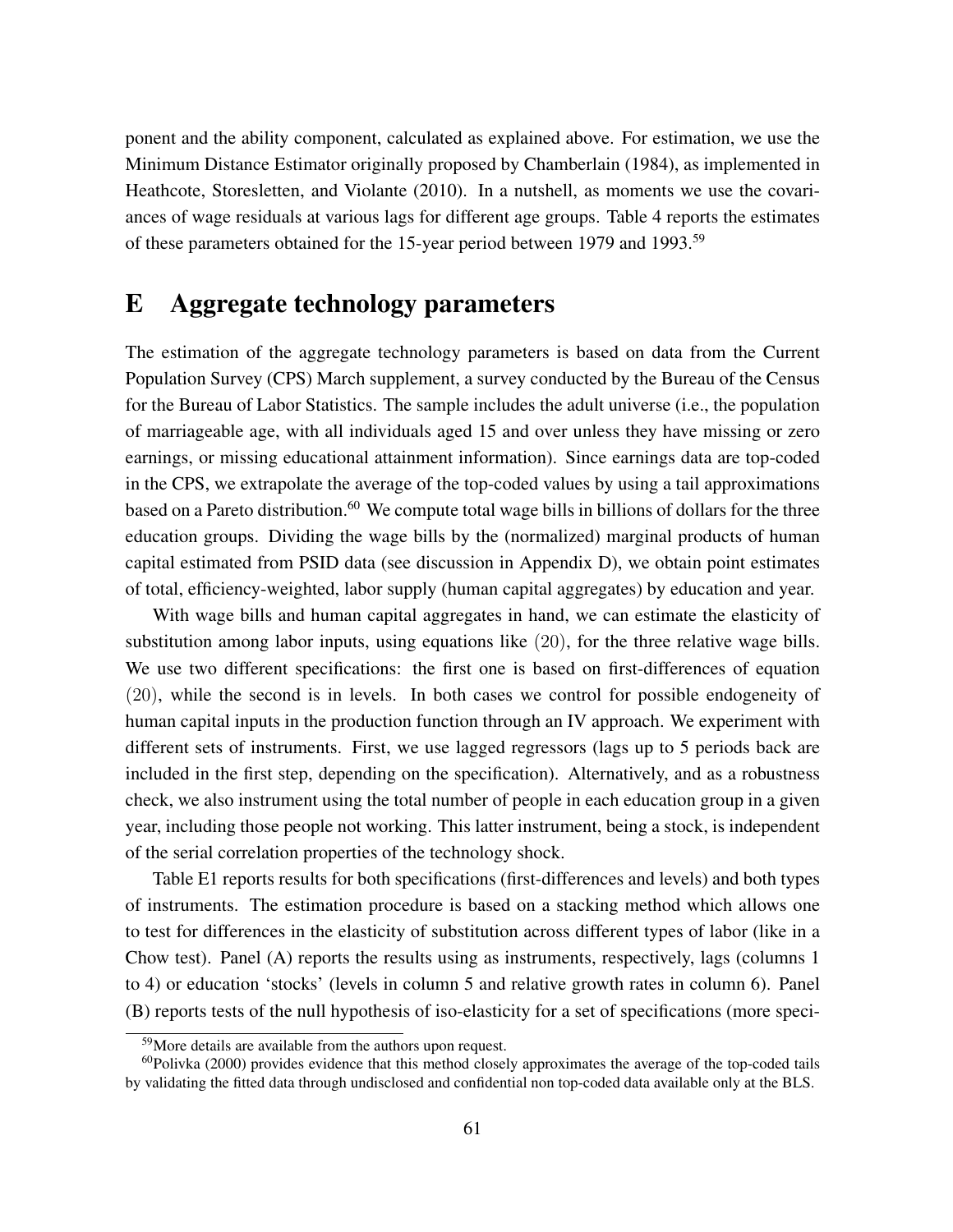| Panel (A): Estimation                        |                        |                                       |                                        |                        |                                                                             |                  |  |  |  |  |
|----------------------------------------------|------------------------|---------------------------------------|----------------------------------------|------------------------|-----------------------------------------------------------------------------|------------------|--|--|--|--|
| Specification                                | Growth rates<br>Levels |                                       |                                        |                        |                                                                             |                  |  |  |  |  |
|                                              | (1)                    | (2)                                   | (3)                                    | (4)                    | (5)                                                                         | (6)              |  |  |  |  |
| First stage IV                               | Up to 4 lags           | Up to 3 lags                          | Up to $5 \text{ lags}$                 | Up to $4 \text{ lags}$ | Edu. stock $(L)$                                                            | Edu. stock $(G)$ |  |  |  |  |
| Number of obs.                               | 75                     | 78                                    | 75                                     | 78                     | 90                                                                          | 87               |  |  |  |  |
|                                              | Coefficient            | Coefficient                           | Coefficient                            | Coefficient            | Coefficient                                                                 | Coefficient      |  |  |  |  |
|                                              | (S.E.)                 | (S.E.)                                | (S.E.)                                 | (S.E.)                 | (S.E.)                                                                      | (S.E.)           |  |  |  |  |
| $\rho^{HS,LH}$                               | .54                    | .14                                   | .58                                    | .47                    | $-9.84$                                                                     | 1.23             |  |  |  |  |
|                                              | (.18)                  | (.32)                                 | (.20)                                  | (.22)                  | (10.51)                                                                     | (.37)            |  |  |  |  |
| $\rho^{CL,HS}$                               | .58                    | .54                                   | .50                                    | .44                    | .26                                                                         | .42              |  |  |  |  |
|                                              | (.35)                  | (.35)                                 | (.11)                                  | (.11)                  | (.64)                                                                       | (.20)            |  |  |  |  |
| $\rho^{CL, LH}$                              | .45                    | .39                                   | .89                                    | .90                    | .93                                                                         | .49              |  |  |  |  |
|                                              | (.19)                  | (.26)                                 | (.11)                                  | (.11)                  | (.65)                                                                       | (.16)            |  |  |  |  |
| $\rho^{CL,HS,LH}$                            | .51                    | .35                                   | .67                                    | .64                    | .57                                                                         | .48              |  |  |  |  |
|                                              | (.12)                  | (.17)                                 | (.07)                                  | (.07)                  | (.07)                                                                       | (.03)            |  |  |  |  |
|                                              |                        |                                       | <b>Panel (B): Hypothesis Testing</b>   |                        |                                                                             |                  |  |  |  |  |
| Specification                                |                        | Growth rates                          | Levels                                 |                        |                                                                             |                  |  |  |  |  |
|                                              |                        | (1)                                   | (3)                                    |                        | (5)                                                                         | (6)              |  |  |  |  |
| First stage IV                               |                        | Up to 4 lags                          | Up to $5 \text{ lags}$                 |                        | Edu. stock $(L)$                                                            | Edu. stock $(G)$ |  |  |  |  |
| Null Hypothesis                              |                        | F-stat.                               | F-stat.                                |                        | F-stat.                                                                     | F-stat.          |  |  |  |  |
| $\rho^{HS,LH} = \rho^{CL,HS}$                |                        | $F_{(1,69)} = .01$<br>$Pr. > F = .92$ | $Pr. > F = .73$                        |                        | $F_{(1,66)} = .12$ $F_{(1,81)} = .92$ $F_{(1,78)} = .32$<br>$Pr. > F = .34$ | $Pr. > F = .57$  |  |  |  |  |
| $\rho^{CL,HS} = \rho^{CL,LH}$                |                        | $F_{(1,69)} = .10$<br>$Pr. > F = .75$ | $F_{(1,66)}=5.54$<br>$Pr. > F = .02$   |                        | $F_{(1,81)} = .54$ $F_{(1,78)} = .02$<br>$Pr. > F = .47$                    | $Pr. > F = .88$  |  |  |  |  |
| $\rho^{HS, LH} = \rho^{CL, LH}$              |                        | $F_{(1,69)} = .10$<br>$Pr. > F = .75$ | $F_{(1,66)} = 1.63$<br>$Pr. > F = .21$ |                        | $F_{(1,81)} = 1.05$ $F_{(1,78)} = .27$<br>$Pr. > F = .31$ $Pr. > F = .60$   |                  |  |  |  |  |
| $\rho^{CL,LH} = \rho^{CL,HS} = \rho^{HS,LH}$ |                        | $F_{(2,69)} = .08$                    |                                        |                        | $F_{(2,66)} = 2.87$ $F_{(2,81)} = .76$ $F_{(2,78)} = .16$                   |                  |  |  |  |  |
|                                              |                        | $Pr. > F = .93$                       | $Pr. > F = .07$                        |                        | $Pr. > F = .47$                                                             | $Pr. > F = .84$  |  |  |  |  |

Table E1: Panel (A): Estimates of  $\rho$  for various specifications.  $\rho^{e_1,e_2}$  denotes the parameter determining the elasticity of substitution between groups  $e_1$  and  $e_2$  estimated with the corresponding wage-bill ratio equation.  $\rho^{CL,HS,LH}$  denotes the estimate from the restricted (iso-elastic) model. (L) and (G) in columns (5) and (6) indicate whether the education stock enters in Level or Growth rate in the estimated equation, respectively. (B): Tests for equality of elasticities of substitution among labor inputs. P-values are reported below the F-statistic.

fications and tests are available from the authors). Overall, all specifications give remarkably similar results and we are unable to reject the null hypothesis that the aggregate technology is iso-elastic at 5% level of significance (see Table E1). The restricted model with a unique  $\rho$  improves the efficiency of the estimator, which is particularly valuable since we are using a relatively short time series (approximately 30 observations). Estimated shares of different human capital types in production (unreported) are also remarkably robust across specifications.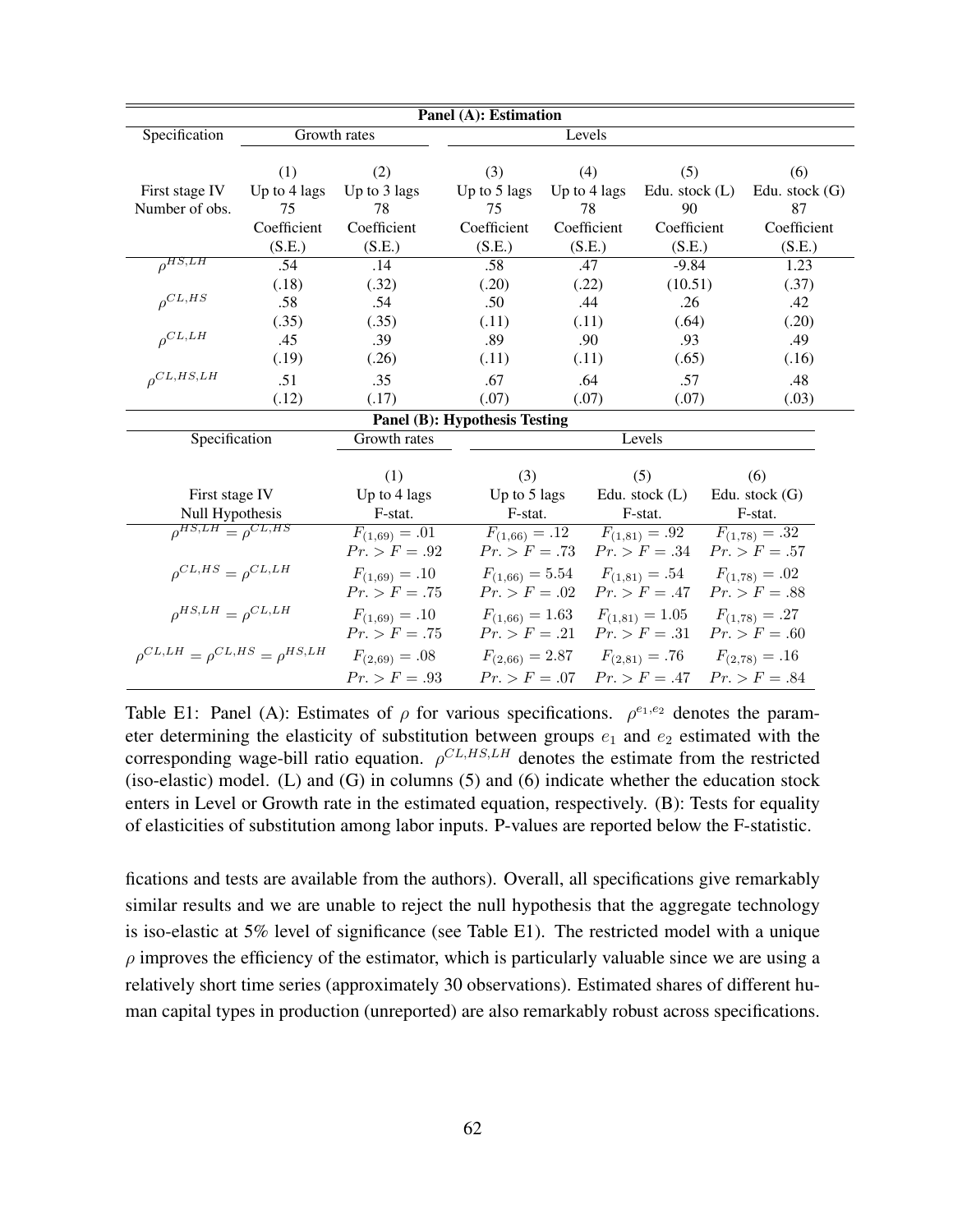|              | <b>Institutional Grants</b> |         | <b>Private Grants</b> |                |         | <b>Average Amount</b> |
|--------------|-----------------------------|---------|-----------------------|----------------|---------|-----------------------|
| Income       | $\%$ receiving              | Amount  |                       | $\%$ receiving | Amount  |                       |
| $<$ \$30 $k$ | 0.36                        | \$4,077 |                       | 0.12           | \$2,061 | \$1,715               |
| \$30k-80k    | 0.34                        | \$5,474 |                       | 0.16           | \$2,281 | \$2,234               |
| $>$ \$80 $k$ | 0.28                        | \$5,383 |                       | 0.14           | \$2,338 | \$1,855               |

Table F1: Summary of institutional and private grants data used for the computation of the net tuition fees (NCES)

# F Cost of college attendance, grants, and loans

To calculate the price of college attendance and the extent of government aid to higher education financing through grants we focus on the sample of full-time full year (FTFY) students enrolled in public and private not-for-profit 4-year post-secondary institutions. This group of students is the closest counterpart to students in the model. All our statistics refer to the year 2000 and nominal amounts are in 2000 dollars. According to the "Student Financing of Undergraduate Education: 1999-2000" (SFUE, thereafter), a report published by the National Center for Education Statistics (NCES), 65% of these students were enrolled in public colleges and 35% were enrolled in private not-for-profit colleges (Table 1.10).

Cost of college: The cost of college attendance has three components: (i) tuition and fees, (ii) non-tuition expenses that would not only be incurred by a college-student, and (iii) institutional and private grants which reduce the cost to families. The publication "Trends in College Pricing, 2000" published by the College Board, reports that average tuition and fees in public institutions in 2000-2001 were \$3,510 in public institutions and \$16,332 in private ones. We add non-tuition expenses, which includes books and other supplies, amounting to \$704 and \$730, respectively, in the two types of colleges. We also add an additional \$500 to account for any commuting or room and board expenses that would not be incurred by a worker. Average tuition and non-tuition expenses (before grants) amount to \$9,210. According to the SFUE, average tuition and fees did not differ by income level of the family in public institutions. In private institutions (where only 1/4 of students are enrolled), average fees were only roughly 20% lower for families whose income was between \$20,000-40,000 compared to fees faced by families whose income exceeded \$100,000 (Table 2.2-B).

Institutional and private grants are effectively a way to reduce the cost of attendance. Roughly half of these grants are based on pure merit and half are based on need. This fact, together with the negative empirical correlation between family need and students' merit, explains why both the fraction of students receiving grants and their amount is not strongly correlated with family income, as reported in Table F1 which is based on the SFUE, Table 1.2-G.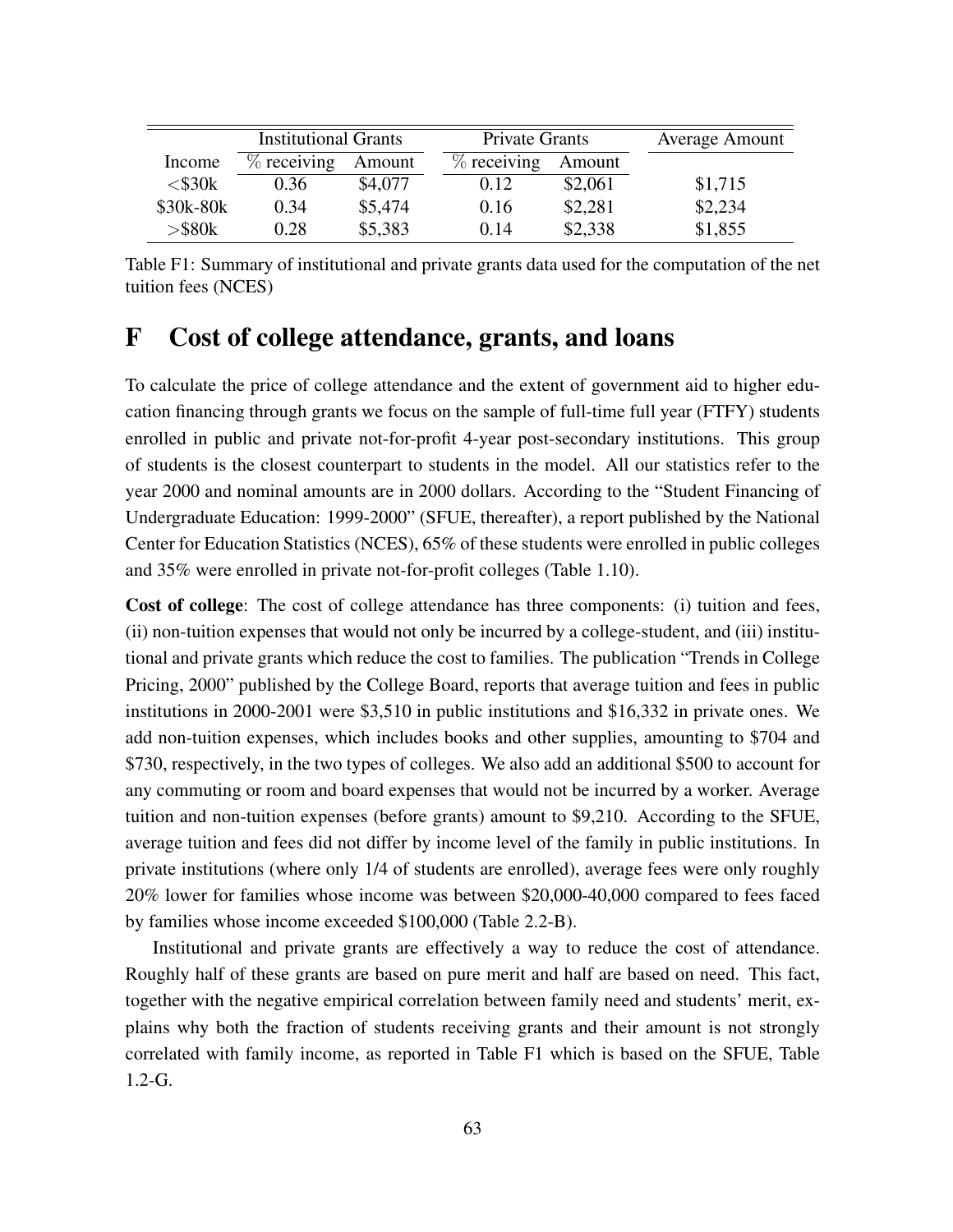|              | <b>Federal Grants</b> |         | <b>State Grants</b> |        | <b>Average Amount</b> |
|--------------|-----------------------|---------|---------------------|--------|-----------------------|
| Income       | $\%$ receiving        | Amount  | $\%$ receiving      | Amount |                       |
| $<$ \$30 $k$ | 0.72                  | \$2,753 | 0.38                | \$826  | \$2,820               |
| \$30k-80k    | 0.14                  | \$1,579 | 0.21                | \$455  | \$668                 |
| $<$ \$80 $k$ | 0.01                  | \$1,605 | 0.07                | \$133  | \$143                 |

Table F2: Summary of federal and state grants by family income level (US Department of Education)

To arrive at our estimate of average net tuition (\$6,710) we subtract average private and institutional grants from average tuition expenses. Our measure of dispersion comes from Figure 12 of National Center for Education Statistics (2000), which provides the entire distribution of college costs. From this figure we determine that only 68% of college students pay less than the average amount of net tuition. To calibrate the standard deviation of tuition draws in the model we match this proportion. It turns out that a standard deviation of 1.0 captures this. Importantly, it is the ex-post distribution of college costs for which 68% of the mass is below \$6,710, not the actual distribution of costs. Selection on realized costs causes the ex-post distribution of costs to have a smaller average than the actual distribution of draws. The mean of the ex-post distribution of costs is \$6,710, but the mean ex-ante tuition draw is higher.

Federal and state grants: Based on the "Guide to U.S. Department of Education Programs" (GDEP thereafter) published by the US Department of Education, we identify three main federal grant programs. The *Federal Pell Grant Program* is the largest single source of grants to undergraduates. It provides need-based grants to individuals to access post-secondary education. It is especially targeted to the lowest-income students. In 2000 it provided \$7.3 billion to 3.8 million students, with a maximum grant of \$3,125. The *Federal Supplemental Education Opportunity Grant* has a more modest endowment (approximately 15 times smaller). These are grants which supplement the amount received through Pell up to a maximum of \$2,100. *Smart Grants* are awarded to needy student who are enrolled in certain technical fields and maintain a cumulative GPA of at least 3.0 in the first year – and so they're partly merit based. The program is approximately as big as the Supplemental Opportunity grant program. State funding is very diverse, but most of the funds available are concentrated in 10 "high-aid" states. Only a very small fraction of state grant awards are merit-based (less that 18%). The fraction of students receiving federal and state grants and their average amount by family income levels (from Table 1.2-G of the SFUE) is summarized in Table F2.

We use the average amount for these three income levels, and the joint distribution of income and wealth in the model, to calibrate the dependence of the transfers' function  $q(q, \theta)$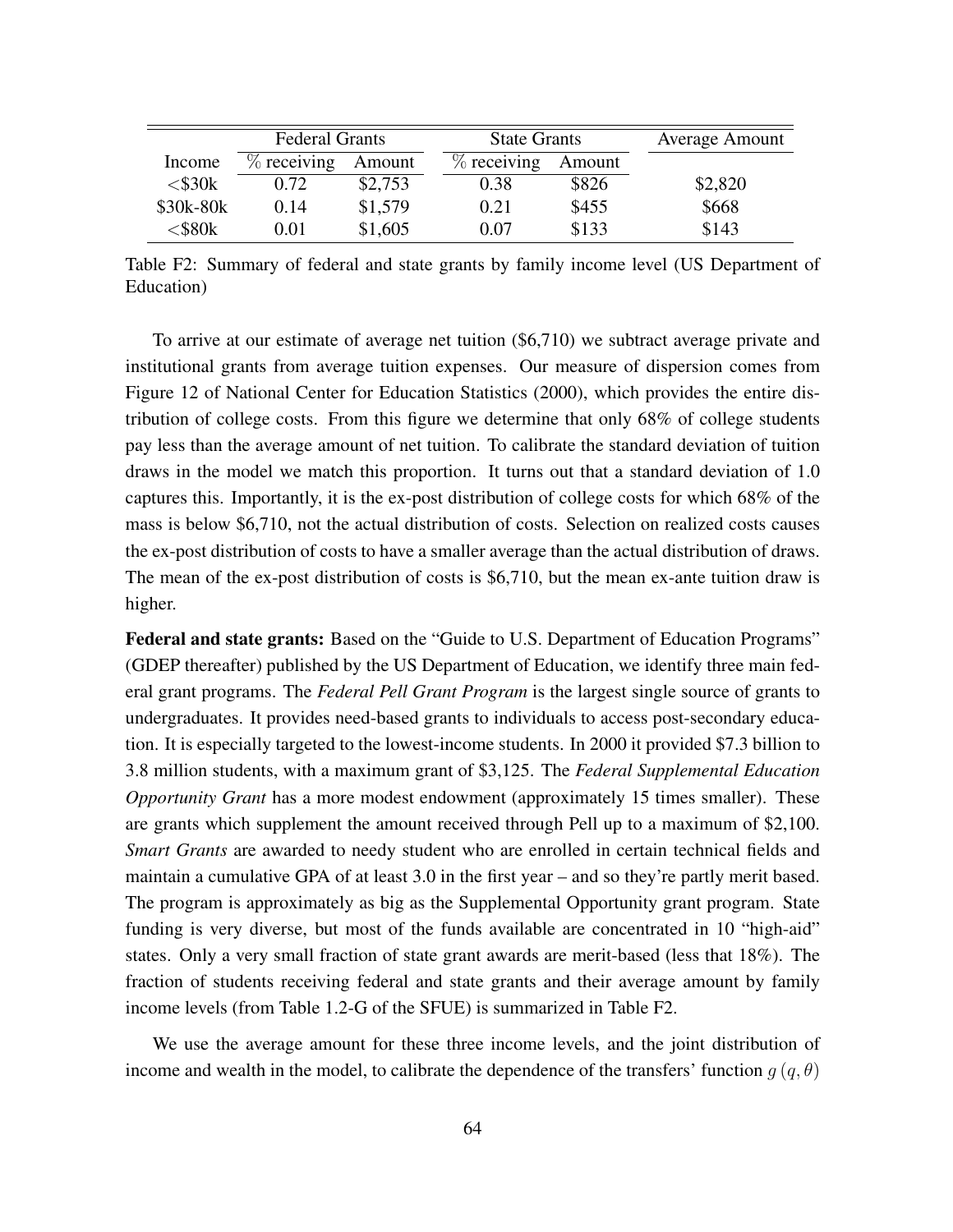on assets (through the state variable q). In the baseline experiment, we do not allow q to depend on  $\theta$ . However in one of our policy experiments we consider an expansion of meritbased grants.

Federal loans: While grants are administered by both federal government and states, loans are almost entirely administered by the federal government (less than 1% of the total loan volume is state-based). The largest federal loan program in the US is the *Federal Family Education Loan Program*. The total volume of loans available in 2000 through this program was around \$40 billion, extended to around 10 million students. The program includes two main types of loans to students, *Subsidized* and *Unsubsidized Stafford Loans*. A third form of loan offered by the *Federal Family Education Loan Program* are *Parent PLUS loans.* These are loans made to the parents on behalf of a child to help pay for tuition by covering up to the cost of attendance less other aid. Eligibility for the PLUS Loan depends on a credit check and interest rates are similar to those in the private sector. Since this type of loan is equivalent to parents borrowing and then making a transfer to their child, we do not model them explicitly (Johnson, 2010, makes the same modelling choice). The other major source of financial aid for undergraduates, beyond the *Federal Family Education Loan Program,* is the *William D. Ford Federal Direct Loan Program*. This is, in essence, an alternative source of funding for Stafford loans whose total size is roughly half of that available through the *Federal Family Education Loan Program*. Finally, the *Federal Perkins Loan Program* provides low-interest loans to help needy students to finance undergraduate education whose conditions are similar to those of the subsidized Stafford loans. Its total funding is small though, roughly 3% of Stafford loans. Because of their nature, we aggregate these loans with subsidized Stafford loans in our calculations. In light of this discussion, in calibrating the features of the Federal loan program, we focus on (subsidized and unsubsidized) Stafford loans only.

*Subsidized Stafford Loans* are loans to students who meet a financial needs test (based on family income and assets), with the interest paid by the government on behalf of borrowers while the student is in school. Interest payments after school are subsidized. In 2000, the total cumulative borrowing limit for subsidized loans over the four years of college was \$17,125.

*Unsubsidized Stafford Loans* are loans available to students who either do not meet a financial needs test or do qualify, but need to supplement their subsidized loans. The interest on the unsubsidized Stafford loan cumulates when in school, it is added to the principal, and the student starts repaying her debt after graduation. In 2000, the cumulative unsubsidized Stafford loans limit over the four years of college was \$18,000.

Since it is largely up to the institution and the federal government to determine the maximum subsidized amount that each student can borrow, in the calibration we use  $\underline{b}^s$  to match some moments of the cross-sectional distribution of loans (see below), and we make sure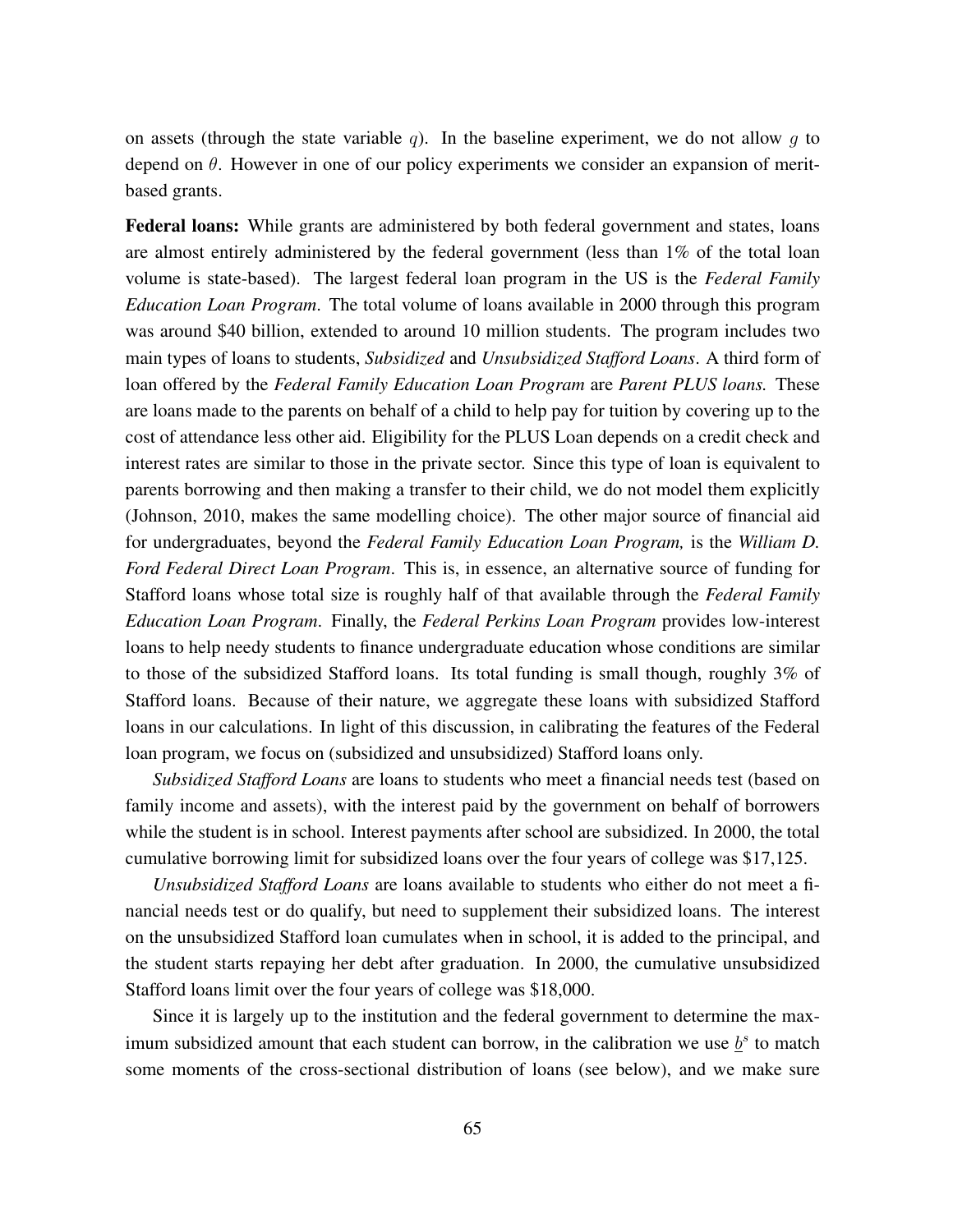it does not exceed \$17,125. We do fix the total cumulative (subsidized and unsubsidized) Stafford debt limit  $\underline{b}^s + \underline{b}^u$  to \$35,125. Repayment plans for Stafford loans typically impose fixed monthly amount for a loan term of up to 10 years. But extended repayment periods can be obtained. In the model, we set a fixed repayment plan with duration  $n = 20$  years.

According to the SFUE, in the year 2000, 44.9% of students in 4-year institutions had (subsidized or unsubsidized) Stafford loans, 37.3% had subsidized Stafford or Perkins loans, and 21.2% had unsubsidized Stafford loans (Tables 1.5A, 1.6-A). Moreover, among borrowers, the average cumulated amount of student loans at graduation was \$17,016 (Table 1.1-A). Finally, the College Board (1998) reports that the ratio of total volume of subsidized to unsubsidized federal loans is 1.36.

We have six parameters related to the federal loan program  $(a^*, a^{**}, \underline{b}^s, r^s, r^u, \underline{b}^s, \underline{b}^u)$  that we use to target six moments: (i) 37.3% of students have subsidized Stafford loans, (ii) 21.2% of students have unsubsidized Stafford loans, (iii) 44.9% of students have any Stafford loans, (iv) the average cumulated amount of federal loans at graduation is \$17,016, (v) the ratio between the total volume of subsidized and unsubsidized loans is 1.36, (vi) the maximum cumulative amount of Stafford loans is \$35,125.

Private loans: The report "Private Loans and Choice in Financing Higher Education" published by the Institute for Higher Education Policy (2003) contains useful information on private borrowing with the purpose of funding post-secondary education. Available estimates suggest that private loans at that time composed only 12 percent of the total volume of Federal loans (page 9). For many student borrowers, a poor credit rating often is the largest barrier to obtaining a private loan. Less than 1% of private loan products were credit-blind, or available without a credit check (page 15). However, for those who qualify, interest rates on private loans are often more advantageous of those on Stafford Loans (Figure 2.2). In 2000, 4.9% of students enrolled in 4-year institutions received private loans (Figure 4.2), and the average amount received was \$4,767 (Table A.4).

We calibrate two parameters related to private borrowing: the wedge  $\iota$ , and the wealth threshold  $\underline{a}^p$ . To capture some general features of access to private loans we target two moments: (i) 4.9% of students have private loans, and (ii) the ratio of the volume of private to federal loans is 12%.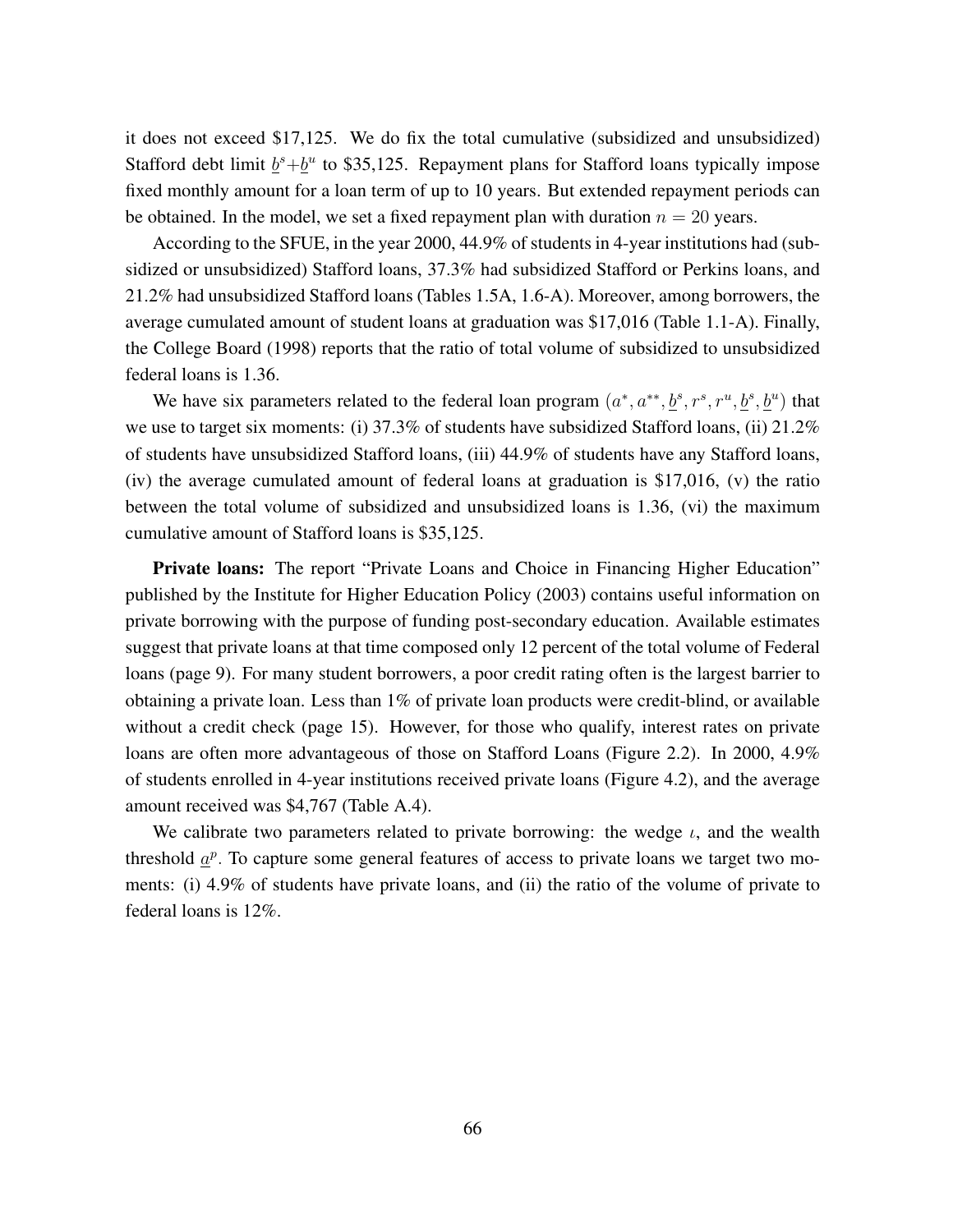# G Policy Experiments

This Appendix reports additional outcomes of all the policy experiments on government financial aid to college students described in Section 5 in the main text.

| Removal of Grants                          |                          |                  |           |           |          |           |  |
|--------------------------------------------|--------------------------|------------------|-----------|-----------|----------|-----------|--|
|                                            |                          | <b>Benchmark</b> | Treatment | P.E.      | P.E.     | G.E.      |  |
|                                            |                          |                  |           | Short-run | Long-run | Long-run  |  |
| Policy Cost                                |                          | n/a              | $-100%$   | $-100%$   | $-100%$  | $-100%$   |  |
| College                                    | <b>Ability Tercile 1</b> | 0.038            | 0.035     | 0.034     | 0.037    | 0.047     |  |
| Attainment                                 | <b>Ability Tercile 2</b> | 0.178            | 0.112     | 0.113     | 0.132    | 0.159     |  |
| Rates                                      | <b>Ability Tercile 3</b> | 0.568            | 0.476     | 0.48      | 0.500    | 0.541     |  |
|                                            | Par. Wealth Tercile 1    | 0.197            | 0.128     | 0.127     | 0.133    | 0.166     |  |
|                                            | Par. Wealth Tercile 2    | 0.191            | 0.120     | 0.124     | 0.138    | 0.164     |  |
|                                            | Par. Wealth Tercile 3    | 0.396            | 0.375     | 0.375     | 0.397    | 0.417     |  |
|                                            | Aggregate                | 0.261            | 0.208     | 0.209     | 0.223    | 0.249     |  |
| Labor Tax Rate                             |                          | 0.270            | 0.270     | 0.270     | 0.270    | 0.274     |  |
| Price of CL/HS Labor                       |                          | 1.335            |           |           |          | 1.364     |  |
| Log of College Premium                     |                          | 0.62             | n/a       | n/a       | $+3.1\%$ | $+3.4\%$  |  |
| <b>Student Labor Supply</b>                |                          | n/a              | $+3.5\%$  | $+3.1\%$  | $+5.4\%$ | $+4.5\%$  |  |
| <b>Aggregate Output</b>                    |                          | n/a              | n/a       | n/a       | $-1.9\%$ | $-1.2\%$  |  |
| <b>Interest Rate</b>                       |                          | 0.0438           | 0.0438    | 0.0438    | 0.0438   | 0.0439    |  |
| Intergenerational Correlation of Education |                          | 0.308            |           |           | 0.327    | 0.326     |  |
| Welfare (CEV)                              |                          | n/a              | n/a       | n/a       | n/a      | $-0.384%$ |  |
| Average Inter Vivos (\$)                   |                          | 31,256           | 31,256    | 30,967    | 29,585   | 31,202    |  |
| Crowding-Out                               | Aggregate                | n/a              | n/a       | $+32%$    | $-34\%$  | $+17%$    |  |
|                                            | Par. Wealth Tercile 1    | n/a              | n/a       | $11\%$    | 11%      | $-1\%$    |  |
|                                            | Par. Wealth Tercile 2    | n/a              | n/a       | 37%       | 33%      | $8\%$     |  |
|                                            | Par. Wealth Tercile 3    | n/a              | n/a       | 65%       | 76%      | $-125%$   |  |
|                                            | <b>Ability Tercile 1</b> | n/a              | n/a       | 127%      | 136%     | $-118%$   |  |
|                                            | <b>Ability Tercile 2</b> | n/a              | n/a       | 62%       | 39%      | $-39\%$   |  |
|                                            | <b>Ability Tercile 3</b> | n/a              | n/a       | 28%       | 31%      | $-17%$    |  |

 $\mathbf{D}$  and are  $\mathbf{R}$   $\mathbf{C}$  we set

Table G1: Response to the elimination of all government grants. 'Treatment' identifies the direct immediate effect of the policy on the child's education decision. 'PE Short-run' incorporates the short-run response of parental IVTs. 'PE long-run' is the new steady state, with the new ergodic distribution of parental IVTs, but where prices and taxes are fixed at their initial values. 'GE Long-run' is the new steady-state where prices clear input markets and tax rates balance the government budget constraint. "%" denote percentage changes from the benchmark value. The welfare gain is expressed in terms of changes in expected lifetime consumption for a newborn agent. 'Crowding Out' of IVT is defined as the average change in IVTs as a percentage of the average change in the grant (in absolute value) for all the individuals who enroll in college in the experiment.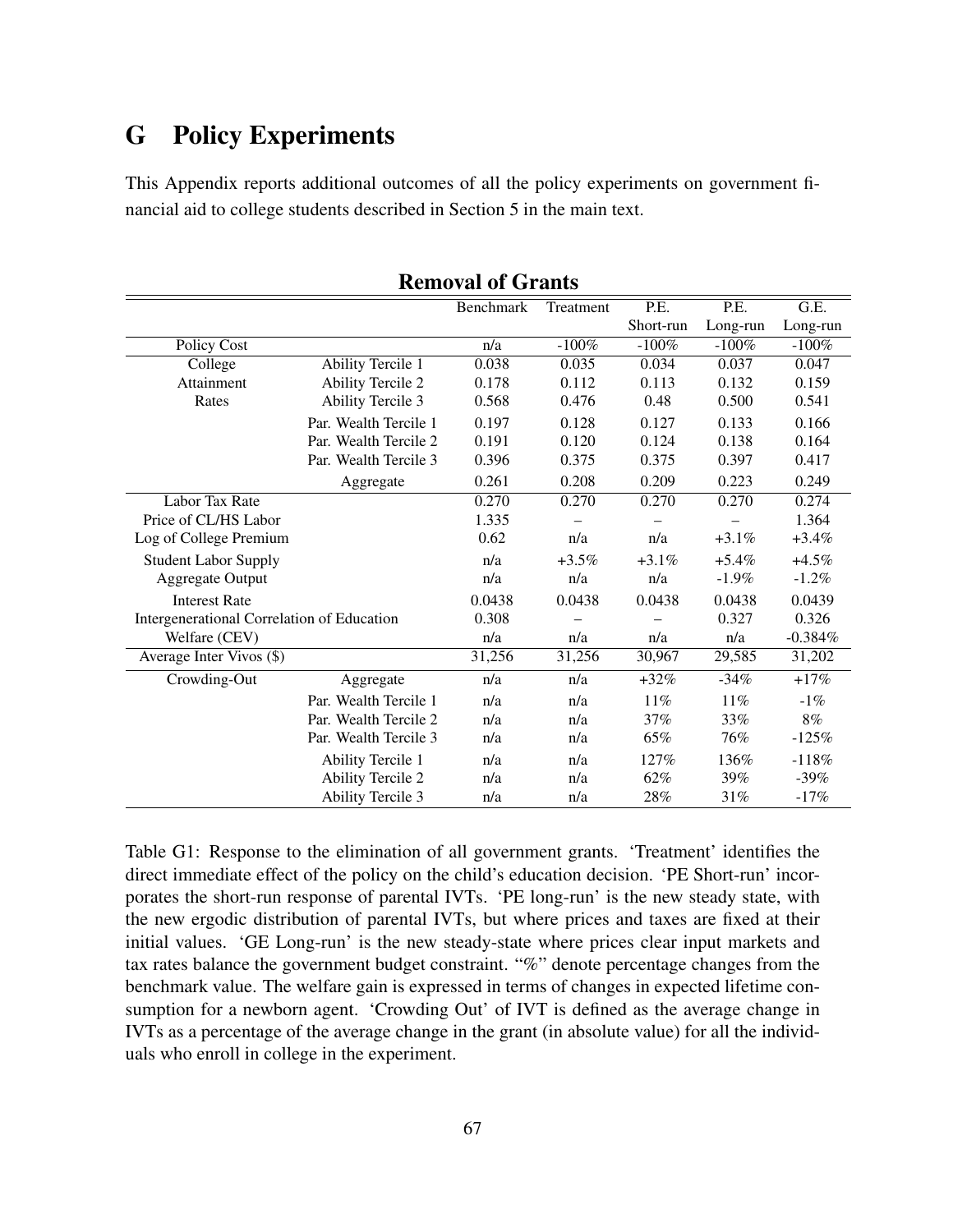|                                            |                          | Benchmark | Treatment | P.E.      | P.E.     | G.E.     |
|--------------------------------------------|--------------------------|-----------|-----------|-----------|----------|----------|
|                                            |                          |           |           | Short-run | Long-run | Long-run |
| Policy Cost                                |                          | n/a       | 90%       | 87%       | 88%      | $67\%$   |
| College                                    | <b>Ability Tercile 1</b> | 0.038     | 0.052     | 0.051     | 0.053    | 0.040    |
| Attainment                                 | <b>Ability Tercile 2</b> | 0.178     | 0.229     | 0.230     | 0.236    | 0.184    |
| Rates                                      | <b>Ability Tercile 3</b> | 0.568     | 0.601     | 0.589     | 0.596    | 0.577    |
|                                            | Par. Wealth Tercile 1    | 0.197     | 0.230     | 0.230     | 0.230    | 0.201    |
|                                            | Par. Wealth Tercile 2    | 0.191     | 0.223     | 0.217     | 0.221    | 0.194    |
|                                            | Par. Wealth Tercile 3    | 0.396     | 0.430     | 0.423     | 0.434    | 0.405    |
|                                            | Aggregate                | 0.261     | 0.294     | 0.290     | 0.295    | 0.267    |
| <b>Labor Tax Rate</b>                      |                          | 0.270     | 0.270     | 0.270     | 0.270    | 0.271    |
| Price of CL/HS Labor                       |                          | 1.335     |           |           |          | 1.319    |
| Log of College Premium                     |                          | 0.62      | $-2.1\%$  | $-2.9\%$  | $-2.1\%$ | $-2.3\%$ |
| <b>Student Labor Supply</b>                |                          | n/a       | $-4.2\%$  | $-0.4\%$  | $-4.8\%$ | $-4.3\%$ |
| <b>Aggregate Output</b>                    |                          | n/a       |           |           | 1.5%     | 0.4%     |
| <b>Interest Rate</b>                       |                          | 0.0438    | 0.0438    | 0.0438    | 0.0438   | 0.0439   |
| Intergenerational Correlation of Education |                          | 0.308     |           |           | 0.304    | .305     |
| Welfare (CEV)                              |                          | n/a       | n/a       | n/a       | n/a      | 0.25%    |
| Average Inter Vivos (\$)                   |                          | 31,256    | 31,256    | 31,127    | 32,332   | 30,930   |
| Crowding-Out                               | Aggregate                | n/a       | n/a       | $-30%$    | $+30\%$  | $-17%$   |
|                                            | Par. Wealth Tercile 1    | n/a       | n/a       | $+1\%$    | $+8\%$   | $+2\%$   |
|                                            | Par. Wealth Tercile 2    | n/a       | n/a       | $-41%$    | $+14\%$  | $-2%$    |
|                                            | Par. Wealth Tercile 3    | n/a       | n/a       | $-43%$    | $+57%$   | $-31%$   |
|                                            | <b>Ability Tercile 1</b> | n/a       | n/a       | $-17%$    | $+61%$   | $-8\%$   |
|                                            | <b>Ability Tercile 2</b> | n/a       | n/a       | $-21%$    | $+22%$   | $-19%$   |
|                                            | <b>Ability Tercile 3</b> | n/a       | n/a       | $-36\%$   | $+32\%$  | $-14\%$  |

## General Tuition Subsidy

Table G2: Responses to an additional \$1,000 per-year tuition subsidy. 'Treatment' identifies the direct immediate effect of the policy on the child's education decision. 'PE Short-run' incorporates the short-run response of parental IVTs. 'PE long-run' is the new steady state, with the new ergodic distribution of parental IVTs, but where prices and taxes are fixed at their initial values. 'GE Long-run' is the new steady-state where prices clear input markets and tax rates balance the government budget constraint. "%" denote percentage changes from the benchmark value. The welfare gain is expressed in terms of changes in expected lifetime consumption for a newborn agent. 'Crowding Out' of IVT is defined as the average change in IVTs as a percentage of the average change in the grant (in absolute value) for all the individuals who enroll in college in the experiment.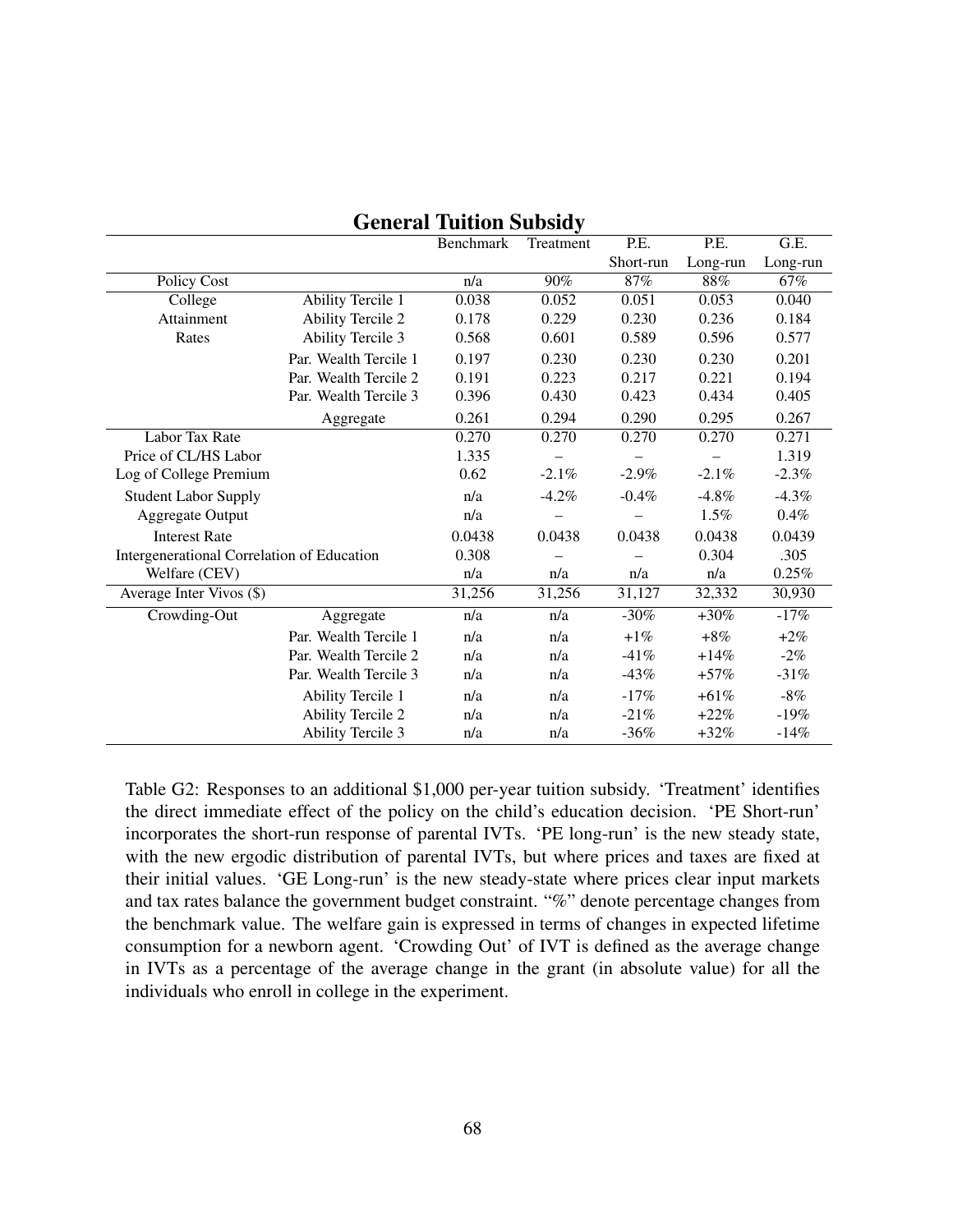|                                            |                          | Benchmark | Treatment | P.E.      | P.E.     | G.E.     |
|--------------------------------------------|--------------------------|-----------|-----------|-----------|----------|----------|
|                                            |                          |           |           | Short-run | Long-run | Long-run |
| Policy Cost                                |                          | n/a       | 91%       | 87%       | 87%      | 66%      |
| College                                    | <b>Ability Tercile 1</b> | 0.038     | 0.05      | 0.049     | 0.050    | 0.035    |
| Attainment                                 | <b>Ability Tercile 2</b> | 0.178     | 0.240     | 0.241     | 0.242    | 0.200    |
| Rates                                      | <b>Ability Tercile 3</b> | 0.568     | 0.604     | 0.592     | 0.599    | 0.585    |
|                                            | Par. Wealth Tercile 1    | 0.197     | 0.244     | 0.243     | 0.242    | 0.216    |
|                                            | Par. Wealth Tercile 2    | 0.191     | 0.236     | 0.230     | 0.233    | 0.208    |
|                                            | Par. Wealth Tercile 3    | 0.396     | 0.414     | 0.409     | 0.415    | 0.396    |
|                                            | Aggregate                | 0.261     | 0.298     | 0.294     | 0.297    | 0.273    |
| Labor Tax Rate                             |                          | 0.270     | 0.270     | 0.270     | 0.270    | 0.269    |
| Price of CL/HS Labor                       |                          | 1.335     |           |           |          | 1.313    |
| Log of College Premium                     |                          | 0.62      | $-2.7%$   | $-3.1\%$  | $-3.1\%$ | $-2.7%$  |
| <b>Student Labor Supply</b>                |                          | n/a       | $+0.3\%$  | $-2.8%$   | $-2.8%$  | $-2.1%$  |
| <b>Aggregate Output</b>                    |                          | n/a       | 1.6%      | 1.3%      | 1.5%     | 0.7%     |
| <b>Interest Rate</b>                       |                          | 0.0438    | 0.0438    | 0.0438    | 0.0438   | 0.0439   |
| Intergenerational Correlation of Education |                          | 0.308     |           |           | 0.304    | 0.304    |
| Welfare (CEV)                              |                          | n/a       | n/a       | n/a       |          | 0.23%    |
| Average Inter Vivos (\$)                   |                          | 31,256    | 31,256    | 31,167    | 31,893   | 30,790   |
| Crowding-Out                               | Aggregate                | n/a       | n/a       | $-28%$    | $+19%$   | $-25%$   |
|                                            | Par. Wealth Tercile 1    | n/a       | n/a       | $-0\%$    | $+4\%$   | $+4%$    |
|                                            | Par. Wealth Tercile 2    | n/a       | n/a       | $-29%$    | $+11%$   | $-1\%$   |
|                                            | Par. Wealth Tercile 3    | n/a       | n/a       | $-97%$    | $+89\%$  | $-151%$  |
|                                            | <b>Ability Tercile 1</b> | n/a       | n/a       | $-27%$    | $+27%$   | $-211%$  |
|                                            | <b>Ability Tercile 2</b> | n/a       | n/a       | $-23%$    | $+17%$   | $-31%$   |
|                                            | <b>Ability Tercile 3</b> | n/a       | n/a       | $-30\%$   | $+20%$   | $-13%$   |

#### Means-Tested Grants

Table G3: Responses to a 56% increase in tuition subsidy for every student (i.e., extra \$1,580, \$374 and \$81 per year for students of type  $q = 1, 2, 3$ , respectively). The cost of this policy matches that of the \$1,000 general grant expansion in the 'PE Short-run'. 'Treatment' identifies the direct immediate effect of the policy on the child's education decision. 'PE Short-run' incorporates the short-run response of parental IVTs. 'PE long-run' is the new steady state, with the new ergodic distribution of parental IVTs, but where prices and taxes are fixed at their initial values. 'GE Long-run' is the new steady-state where prices clear input markets and tax rates balance the government budget constraint. "%" denote percentage changes from the benchmark value. The welfare gain is expressed in terms of changes in expected lifetime consumption for a newborn agent. 'Crowding Out' of IVT is defined as the average change in IVTs as a percentage of the average change in the grant (in absolute value) for all the individuals who enroll in college in the experiment.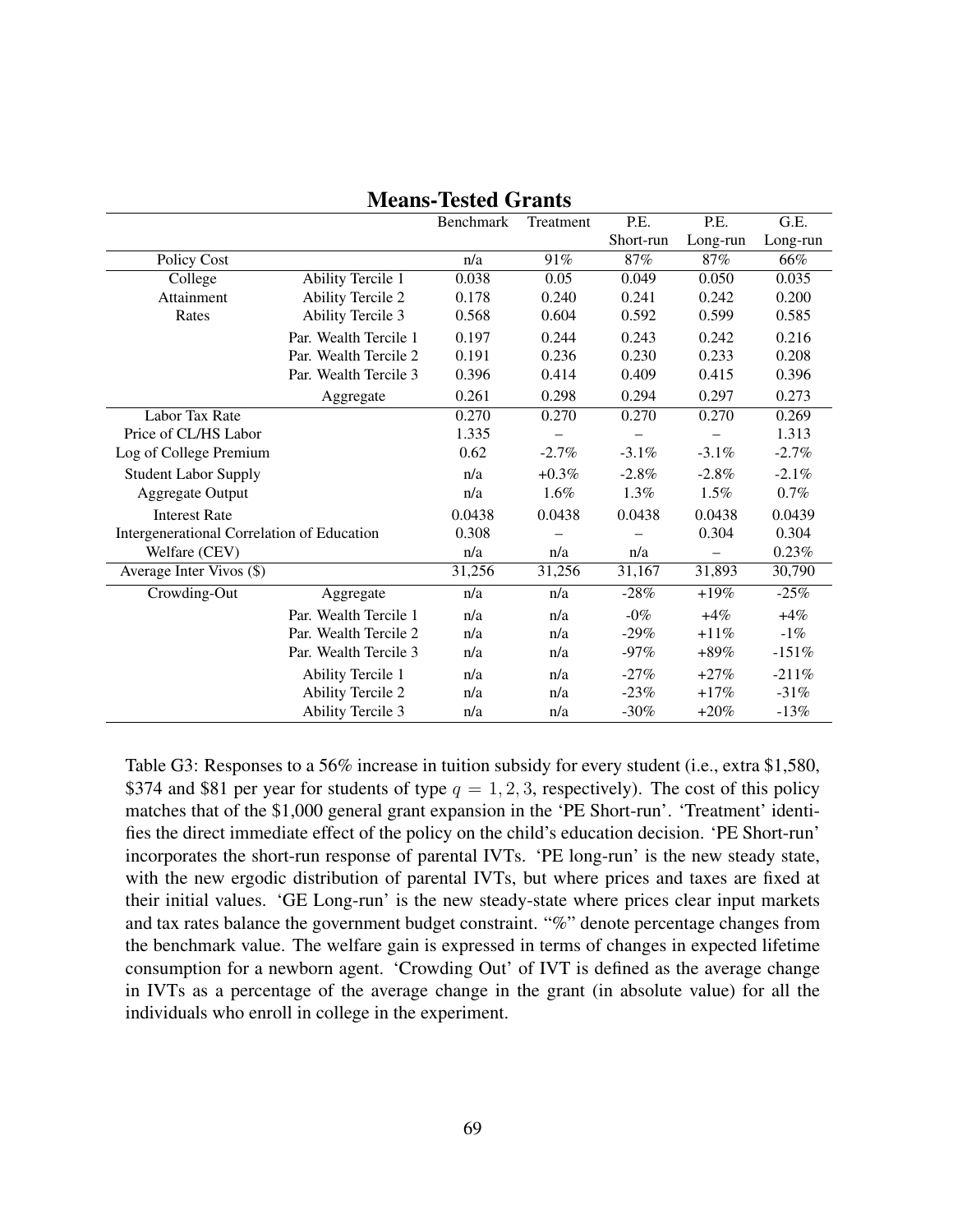|                                            |                          | Benchmark | Treatment | $\overline{PE}$ . | $\overline{PE}$ . | $\overline{G.E.}$ |
|--------------------------------------------|--------------------------|-----------|-----------|-------------------|-------------------|-------------------|
|                                            |                          |           |           | Short-run         | Long-run          | Long-run          |
| Policy Cost                                |                          | n/a       | 92%       | 87%               | 82%               | 68%               |
| College                                    | <b>Ability Tercile 1</b> | 0.038     | 0.044     | 0.046             | 0.044             | 0.041             |
| Attainment                                 | <b>Ability Tercile 2</b> | 0.178     | 0.233     | 0.227             | 0.216             | 0.187             |
| Rates                                      | <b>Ability Tercile 3</b> | 0.568     | 0.604     | 0.590             | 0.598             | 0.577             |
|                                            | Par. Wealth Tercile 1    | 0.197     | 0.239     | 0.230             | 0.222             | 0.203             |
|                                            | Par. Wealth Tercile 2    | 0.191     | 0.231     | 0.216             | 0.215             | 0.194             |
|                                            | Par. Wealth Tercile 3    | 0.396     | 0.412     | 0.417             | 0.422             | 0.407             |
|                                            | Aggregate                | 0.261     | 0.294     | 0.287             | 0.286             | 0.268             |
| Labor Tax Rate                             |                          | 0.270     | 0.270     | 0.270             | 0.270             | 0.271             |
| Price of CL/HS Labor                       |                          | 1.335     |           |                   |                   | 1.317             |
| Log of College Premium                     |                          | 0.62      | $-2.1\%$  | $-2.4%$           | $-1.1\%$          | $-1.8%$           |
| <b>Student Labor Supply</b>                |                          | n/a       | $-4.7%$   | $-0.6%$           | $-4.9\%$          | $-3.6%$           |
| <b>Aggregate Output</b>                    |                          | n/a       | 1.5%      | $1.0\%$           | $1.1\%$           | 0.3%              |
| <b>Interest Rate</b>                       |                          | 0.0438    | 0.0438    | 0.0438            | 0.0438            | 0.0440            |
| Intergenerational Correlation of Education |                          | 0.308     |           |                   | 0.309             | 0.307             |
| Welfare (CEV)                              |                          | n/a       | n/a       | n/a               |                   | 0.14%             |
| Average Inter Vivos (\$)                   |                          | 31,256    | 31,256    | 31,086            | 31,925            | 30,636            |
| Crowding-Out                               | Aggregate                | n/a       | n/a       | $-33%$            | 23%               | $-24%$            |
|                                            | Par. Wealth Tercile 1    | n/a       | n/a       | $+1\%$            | $5\%$             | $-1\%$            |
|                                            | Par. Wealth Tercile 2    | n/a       | n/a       | $-42%$            | 12%               | $-8\%$            |
|                                            | Par. Wealth Tercile 3    | n/a       | n/a       | $-51%$            | 42%               | $-46%$            |
|                                            | <b>Ability Tercile 1</b> | n/a       | n/a       | $-35%$            | 59%               | $-61%$            |
|                                            | <b>Ability Tercile 2</b> | n/a       | n/a       | $-25%$            | 22%               | $-24%$            |
|                                            | <b>Ability Tercile 3</b> | n/a       | n/a       | $-36%$            | 21%               | $-22%$            |

### Ability-Tested Grants

Table G4: Responses to an increase in tuition subsidies equal to  $0.054*exp(\theta)$ , e.g., extra \$723, \$979 and \$1,098 per year for students in the bottom, middle, and top ability tercile, respectively). The cost of this policy matches that of the \$1,000 general grant expansion in the 'PE Short-run'. 'Treatment' identifies the direct immediate effect of the policy on the child's education decision. 'PE Short-run' incorporates the short-run response of parental IVTs. 'PE long-run' is the new steady state, with the new ergodic distribution of parental IVTs, but where prices and taxes are fixed at their initial values. 'GE Long-run' is the new steady-state where prices clear input markets and tax rates balance the government budget constraint. "%" denote percentage changes from the benchmark value. The welfare gain is expressed in terms of changes in expected lifetime consumption for a newborn agent. 'Crowding Out' of IVT is defined as the average change in IVTs as a percentage of the average change in the grant (in absolute value) for all the individuals who enroll in college in the experiment.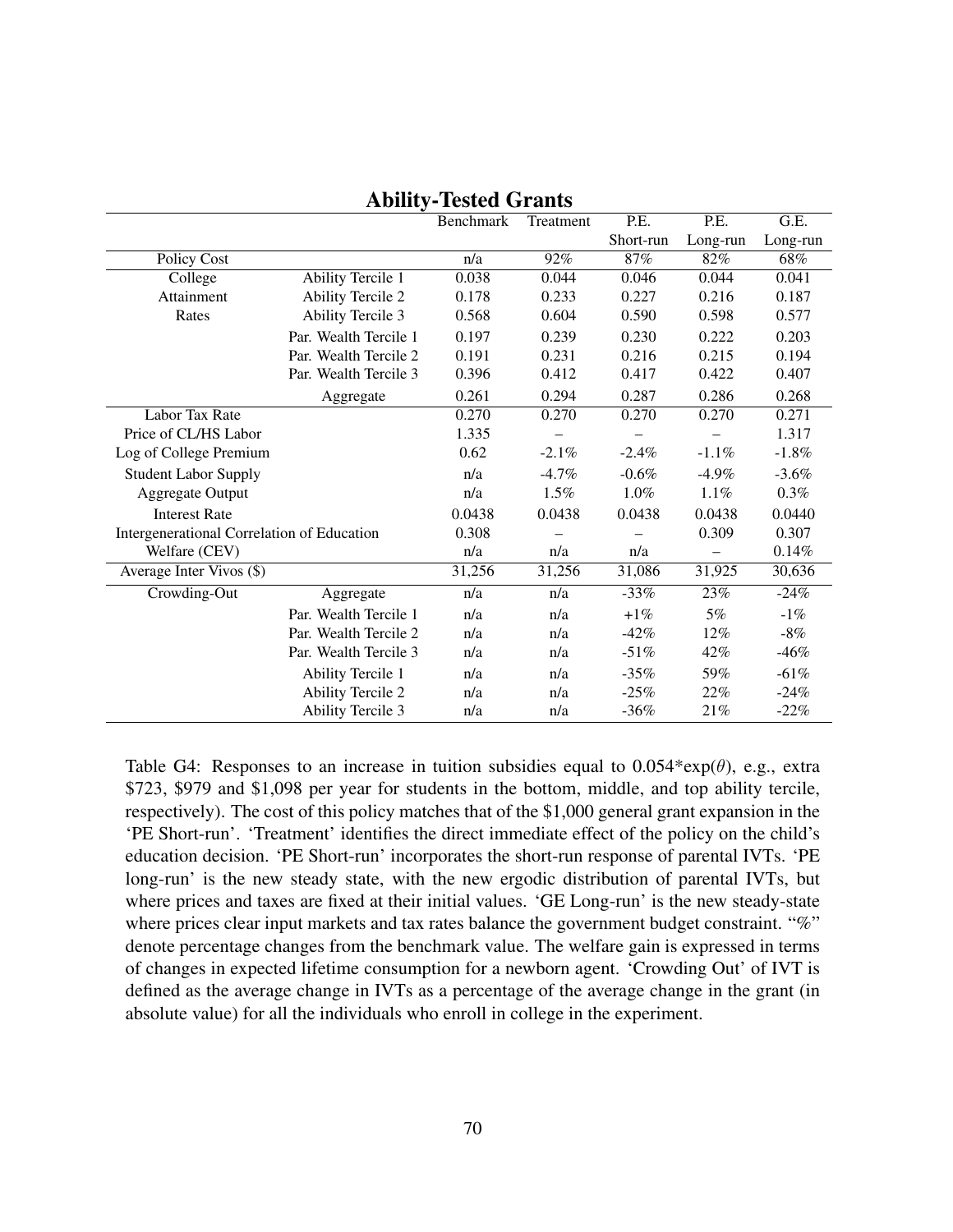|                                            |                          | Benchmark | Treatment | P.E.      | P.E.     | G.E.      |
|--------------------------------------------|--------------------------|-----------|-----------|-----------|----------|-----------|
|                                            |                          |           |           | Short-run | Long-run | Long-run  |
| College                                    | <b>Ability Tercile 1</b> | 0.038     | 0.017     | 0.016     | 0.035    | 0.047     |
| Attainment                                 | <b>Ability Tercile 2</b> | 0.178     | 0.077     | 0.050     | 0.184    | 0.218     |
| Rates                                      | <b>Ability Tercile 3</b> | 0.568     | 0.217     | 0.274     | 0.490    | 0.515     |
|                                            | Par. Wealth Tercile 1    | 0.197     | 0.003     | 0.032     | 0.160    | 0.187     |
|                                            | Par. Wealth Tercile 2    | 0.191     | 0.014     | 0.042     | 0.172    | 0.198     |
|                                            | Par. Wealth Tercile 3    | 0.396     | 0.292     | 0.266     | 0.377    | 0.395     |
|                                            | Aggregate                | 0.261     | 0.103     | 0.113     | 0.237    | 0.258     |
| Labor Tax Rate                             |                          | 0.270     | 0.270     | 0.270     | 0.270    | 0.277     |
| Price of CL/HS Labor                       |                          | 1.335     |           |           |          | 1.353     |
| Log of College Premium                     |                          | 0.62      | n/a       | n/a       | $-0.9\%$ | $-1.6%$   |
| <b>Student Labor Supply</b>                |                          | n/a       | $-19%$    | $+3.1\%$  | $+33.1%$ | $+32.3%$  |
| <b>Aggregate Output</b>                    |                          | n/a       | n/a       | n/a       | $-2.4%$  | $-1.5\%$  |
| <b>Interest Rate</b>                       |                          | 0.4038    | 0.0438    | 0.0438    | 0.0438   | 0.0444    |
| Intergenerational Correlation of Education |                          | 0.308     |           |           | 0.326    | 0.323     |
| Welfare (CEV)                              |                          | n/a       | n/a       | n/a       | n/a      | $-0.377%$ |
| Average Inter Vivos (\$)                   |                          | 31,256    | 31,256    | 29,618    | 25,647   | 27,265    |
| Crowding-Out                               | Aggregate                | n/a       | n/a       | 13%       | $-39%$   | $-29%$    |
|                                            | Par. Wealth Tercile 1    | n/a       | n/a       | 5%        | $-0.1\%$ | 1.5%      |
|                                            | Par. Wealth Tercile 2    | n/a       | n/a       | 15%       | $0.2\%$  | 6.3%      |
|                                            | Par. Wealth Tercile 3    | n/a       | n/a       | 14%       | $-79%$   | $-63%$    |
|                                            | <b>Ability Tercile 1</b> | n/a       | n/a       | 17%       | $-18%$   | $-7.8%$   |
|                                            | <b>Ability Tercile 2</b> | n/a       | n/a       | 30%       | $-24\%$  | $-17%$    |
|                                            | <b>Ability Tercile 3</b> | n/a       | n/a       | 10%       | $-51%$   | $-37%$    |

## Removal of Government-Sponsored Loans

Table G5: Elimination of all government-sponsored loans. 'Treatment' identifies the direct immediate effect of the policy on the child's education decision. 'PE Short-run' incorporates the short-run response of parental IVTs. 'PE long-run' is the new steady state, with the new ergodic distribution of parental IVTs, but where prices and taxes are fixed at their initial values. 'GE Long-run' is the new steady-state where prices clear input markets and tax rates balance the government budget constraint. "%" denote percentage changes from the benchmark value. The welfare gain is expressed in terms of changes in expected lifetime consumption for a newborn agent. 'Crowding Out' of IVT is defined as the average change in IVTs as a percentage of the change in the borrowing limit (in absolute value), i.e., \$35,497, for all the individuals who enroll in college in the experiment.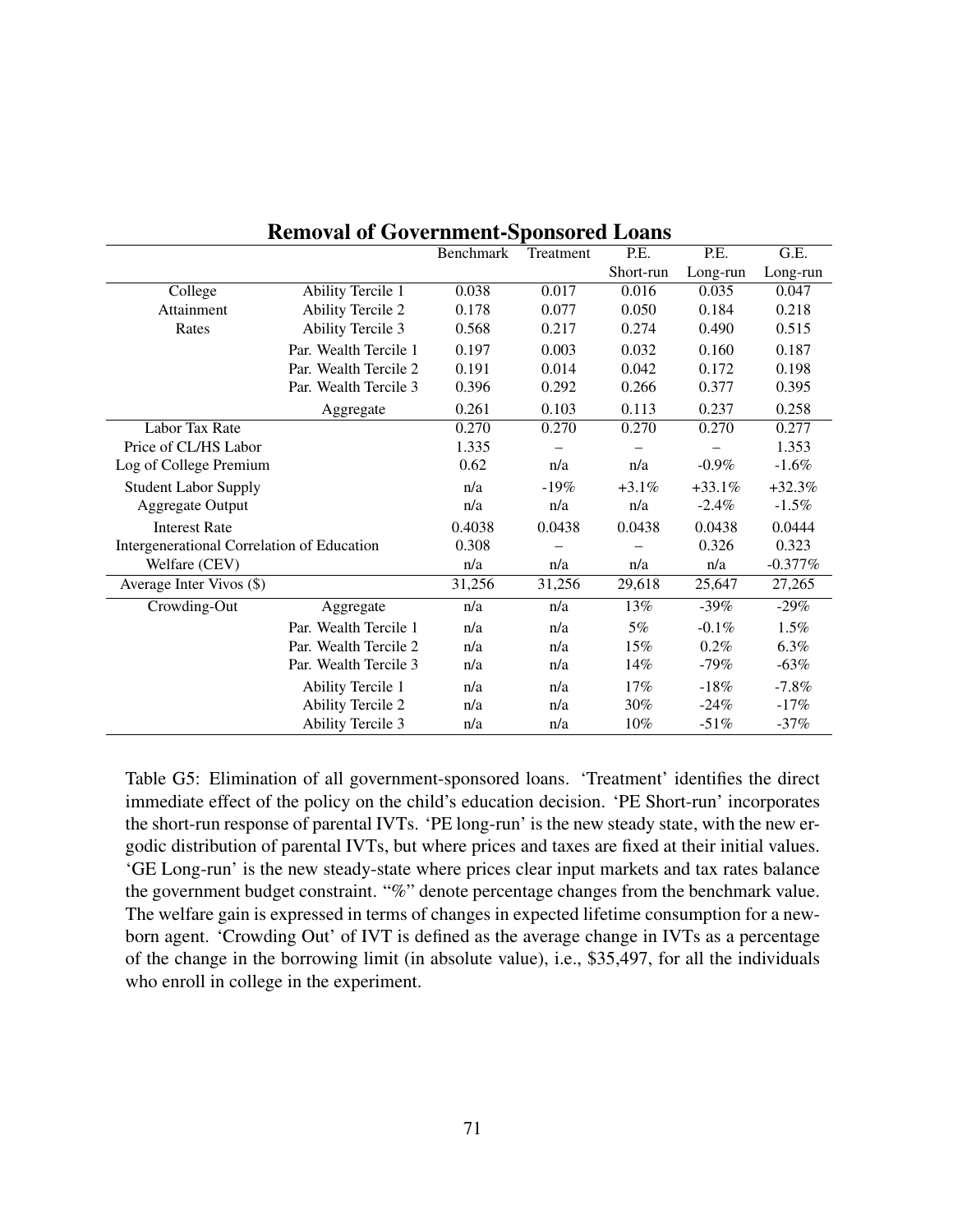|                                            |                          | Benchmark | Treatment | P.E.      | P.E.     | G.E.     |
|--------------------------------------------|--------------------------|-----------|-----------|-----------|----------|----------|
|                                            |                          |           |           | Short-run | Long-run | Long-run |
| College                                    | <b>Ability Tercile 1</b> | 0.038     | 0.040     | 0.038     | 0.037    | 0.037    |
| Attainment                                 | <b>Ability Tercile 2</b> | 0.178     | 0.214     | 0.210     | 0.179    | 0.178    |
| Rates                                      | <b>Ability Tercile 3</b> | 0.568     | 0.613     | 0.602     | 0.574    | 0.573    |
|                                            | Par. Wealth Tercile 1    | 0.197     | 0.228     | 0.228     | 0.200    | 0.199    |
|                                            | Par. Wealth Tercile 2    | 0.191     | 0.220     | 0.213     | 0.187    | 0.191    |
|                                            | Par. Wealth Tercile 3    | 0.396     | 0.418     | 0.408     | 0.403    | 0.399    |
|                                            | Aggregate                | 0.261     | 0.289     | 0.281     | 0.263    | 0.263    |
| Labor Tax Rate                             |                          | 0.270     | 0.270     | 0.270     | 0.270    | 0.270    |
| Price of CL/HS Labor                       |                          | 1.335     |           |           |          | 1.334    |
| Log of College Premium                     |                          | 0.62      | n/a       | n/a       | $-0.1\%$ | $-0.1%$  |
| <b>Student Labor Supply</b>                |                          | n/a       | $-24.2\%$ | $-21.1\%$ | $-2.0\%$ | $-2.4%$  |
| <b>Aggregate Output</b>                    |                          | n/a       | n/a       | n/a       | $+0.2\%$ | $+0.1\%$ |
| <b>Interest Rate</b>                       |                          | 0.0438%   | 0.0438%   | 0.0438%   | 0.0438%  | 0.0439%  |
| Intergenerational Correlation of Education |                          | 0.308     |           |           | 0.302    | 0.304    |
| Welfare (CEV)                              |                          | n/a       | n/a       | n/a       | n/a      | 0.002%   |
| Average Inter Vivos (\$)                   |                          | 31,256    | 31,256    | 30,469    | 31,335   | 31,220   |
| Crowding-Out                               | Aggregate                | n/a       | n/a       | $-29\%$   | $-1.7%$  | 0.5%     |
|                                            | Par. Wealth Tercile 1    | n/a       | n/a       | $-3.3\%$  | $0.6\%$  | $0.1\%$  |
|                                            | Par. Wealth Tercile 2    | n/a       | n/a       | $-37\%$   | $-3.8\%$ | 0.6%     |
|                                            | Par. Wealth Tercile 3    | n/a       | n/a       | $-39\%$   | $-1.9%$  | 0.7%     |
|                                            | <b>Ability Tercile 1</b> | n/a       | n/a       | $-19%$    | $-30\%$  | 2.4%     |
|                                            | <b>Ability Tercile 2</b> | n/a       | n/a       | $-17%$    | 2.2%     | $-0.2\%$ |
|                                            | <b>Ability Tercile 3</b> | n/a       | n/a       | $-34%$    | $-1.1%$  | $0.6\%$  |

## Expansion of Government-Sponsored Loan Limit

Table G6: Responses to a \$10,000 expansion of the unsubsidized government sponsored loan cumulative limit. 'Treatment' identifies the direct immediate effect of the policy on the child's education decision. 'PE Short-run' incorporates the short-run response of parental IVTs. 'PE long-run' is the new steady state, with the new ergodic distribution of parental IVTs, but where prices and taxes are fixed at their initial values. 'GE Long-run' is the new steady-state where prices clear input markets and tax rates balance the government budget constraint. "%" denote percentage changes from the benchmark value. The welfare gain is expressed in terms of changes in expected lifetime consumption for a newborn agent. 'Crowding Out' of IVT is defined as the average change in IVTs as a percentage of the change in the borrowing limit (in absolute value), i.e., \$10,000, for all the individuals who enroll in college in the experiment.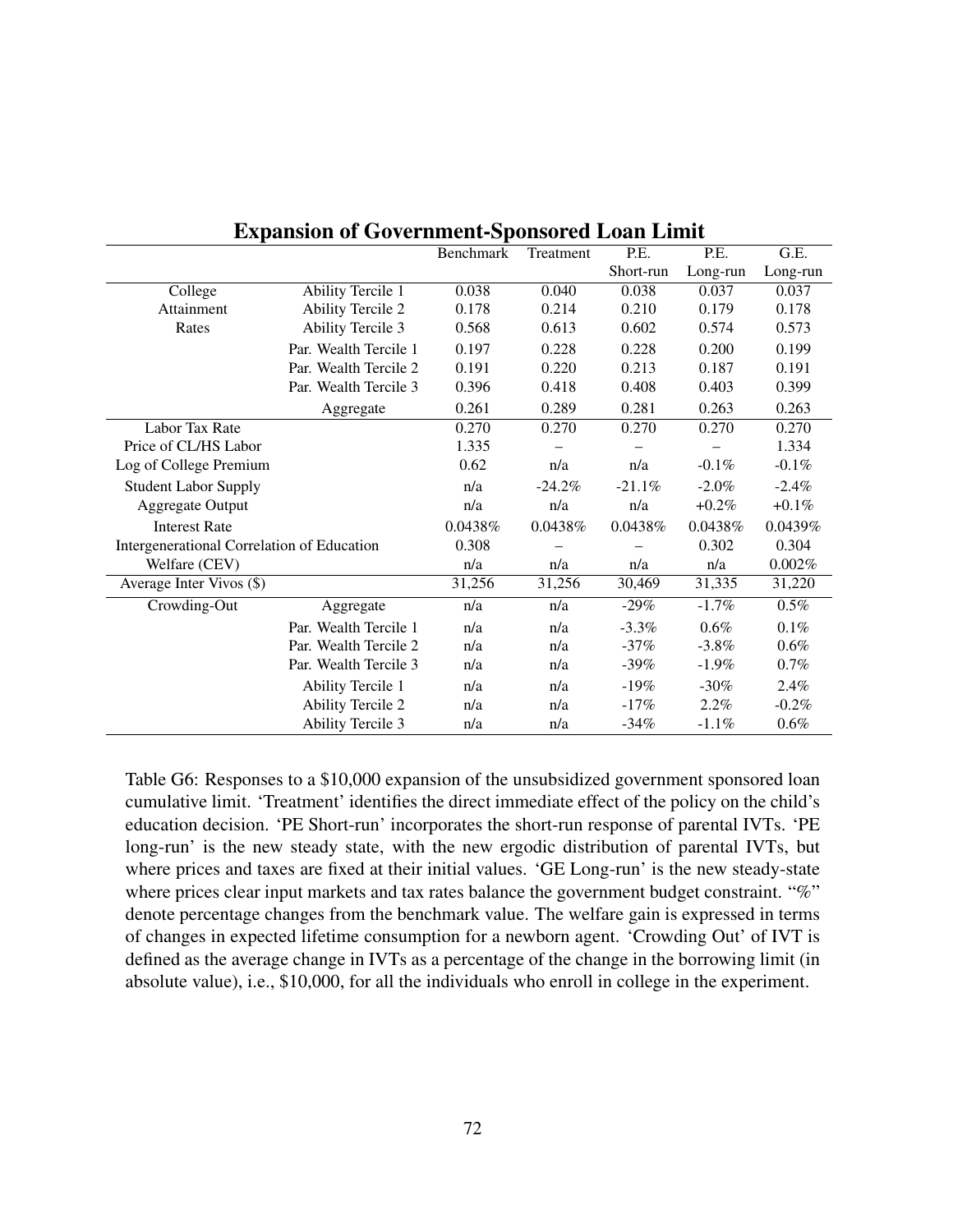## H Computational Algorithm

This appendix describes the solution method for our long-run GE economy. The usual nested fixed point approach is extended in order to accommodate the novel features of our model. That is, the essence of our approach is to guess a set of prices and taxes, compute decision rules (given prices and taxes) to simulate the economy, and finally verify whether those are the equilibrium prices and taxes. To accommodate endogenous inter vivos transfers we must also begin with guesses of the decision rules of age zero agents and the initial distribution of wealth.

Specifically, we execute the following steps:

- 1. Make an initial guess for the wage vector,  $\tilde{w}$ , and the real interest rate,  $\tilde{r}$ . Also make an initial guess for the age zero consumption decision rule,  $\tilde{c}_0$ , and the initial distribution of wealth  $\tilde{a}_0$ . In the policy experiments, an initial guess for the labor tax rate is also required.
- 2. Solve the household dynamic programming problem described in Section 2.6 at the prices  $\tilde{\mathbf{w}}$  and  $\tilde{r}$ . This is a finite horizon problem easily solved by backward induction using Euler equation methods. At the age inter vivos transfers are given, the intergenerational Euler equation requires the optimal consumption decision of the age 0 child. The guess  $\tilde{c}_0$  is used here. The solution yields optimal decision rules for education, take-up of student loans, consumption, leisure, private saving/borrowing, and inter vivos transfers.
- 3. Simulate the life-cycles of 10,000 agents who start with initial wealths given by  $\tilde{a}_0$ . Each of the 10,000 simulated agents is exogenously matched with another agent who represents her child. The abilities of the parents and children in these matches are consistent with the transition matrix for ability. Importantly, these matches are fixed across iterations so that the inter vivos transfer given by the parent in the match converges to the initial wealth of the child in the match.
- 4. This step consists of four sub-steps:
	- (i) Aggregate the decisions of the 10,000 simulated agents to check market clearing conditions and update prices appropriately.
	- (ii) Compare simulated inter vivos transfers to  $\tilde{a}_0$  and update appropriately.
	- (iii) Compare the age zero consumption rule to  $\tilde{c}_0$  and update appropriately.